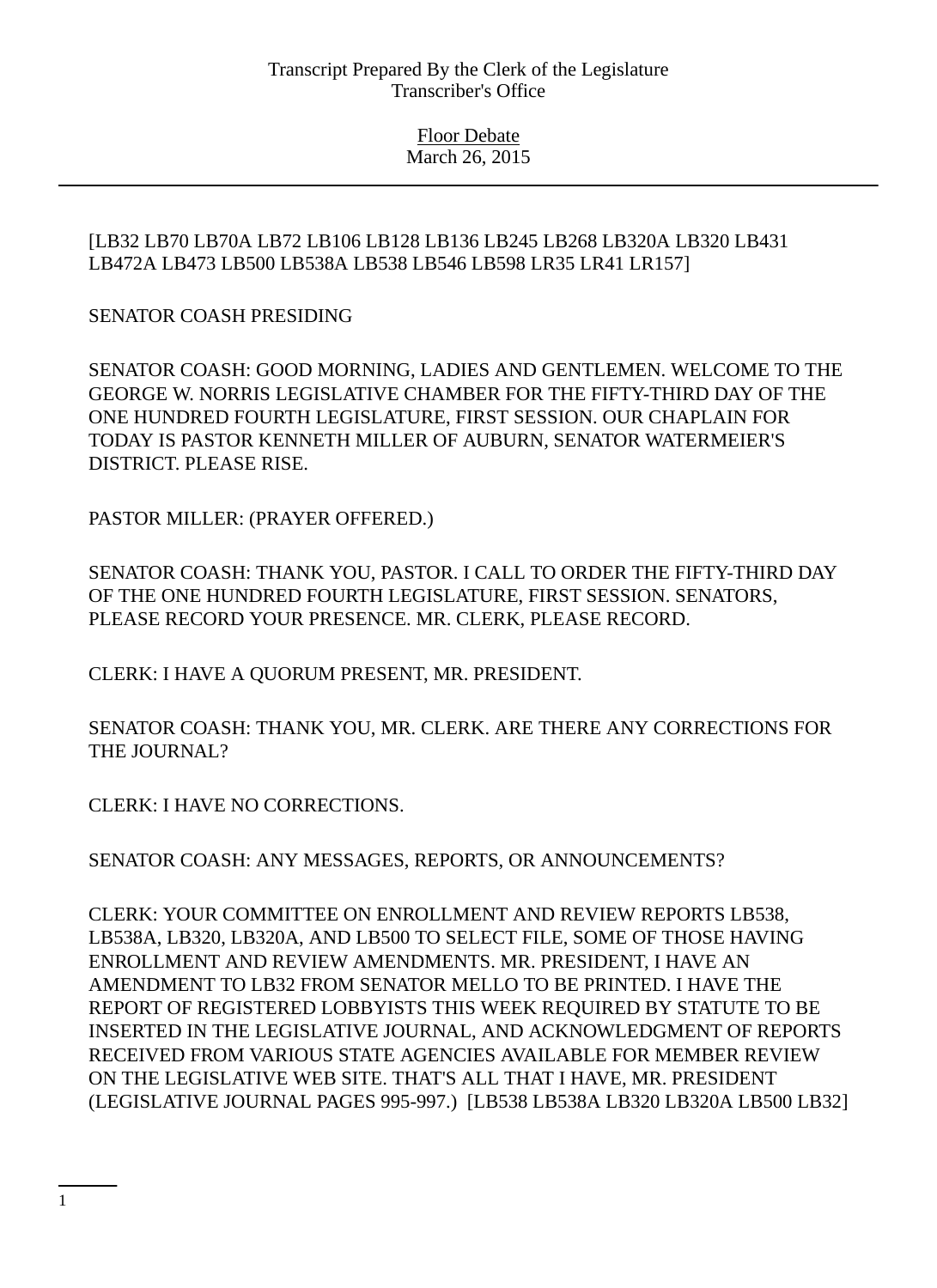SENATOR COASH: THANK YOU, MR. CLERK. WE WILL PROCEED TO THE FIRST ITEM ON THE AGENDA.

CLERK: MR. PRESIDENT, LB70A IS A BILL BY SENATOR SCHUMACHER. (READ TITLE.) [LB70A]

SENATOR COASH: THANK YOU, MR. CLERK. SENATOR SCHUMACHER, YOU'RE RECOGNIZED TO OPEN ON LB70A. [LB70A]

SENATOR SCHUMACHER: THANK YOU, MR. CHAIRMAN. LB70A IS THE A BILL THAT GOES WITH THE BILL THAT WE ADVANCED A COUPLE DAYS AGO REGARDING TAXATION OF ILLEGAL GAMING MACHINES. IT IS A GUESSTIMATE OF WHAT THE TAX COMMISSIONER MIGHT INCUR AS COST IN EXAMINING THE APPLICATIONS. THANK YOU. [LB70A]

SENATOR COASH: THANK YOU, SENATOR SCHUMACHER. MEMBERS, YOU'VE HEARD THE OPENING TO LB70A. THOSE WISHING TO SPEAK: SENATORS McCOY, SMITH, AND JOHNSON. SENATOR McCOY, YOU ARE RECOGNIZED. [LB70A]

SENATOR McCOY: THANK YOU, MR. PRESIDENT AND MEMBERS. I WANTED TO BE FIRST TO HIT MY LIGHT THIS MORNING. IN DAY TWO OF WHAT I SAID I WOULD DO YESTERDAY AND I'M FOLLOWING THROUGH ON. I'M SURE MANY OF YOU HAVE HEARD THE RESPONSE IN THE PUBLIC ABOUT SENATOR CHAMBERS' REMARKS ON FRIDAY IN THE JUDICIARY COMMITTEE AND HIS FOLLOW-UP REMARKS ON THE FLOOR HERE YESTERDAY. AND I WANT TO READ INTO THE RECORD SOME STATEMENTS THAT HAVE BEEN MADE BY SOME OFFICIALS HERE IN THE STATE. FROM ATTORNEY GENERAL DOUG PETERSON, QUOTE, SENATOR CHAMBERS' RECENT COMMENTS COMPARING LOCAL POLICE OFFICERS, HIS ISIS, AND THAT HE WOULD SHOOT A POLICE OFFICER AND ASK QUESTIONS LATER, ARE ABSOLUTELY THE MOST OFFENSIVE STATEMENT I HAVE EVER HEARD MADE BY A PUBLIC OFFICIAL. LAW ENFORCEMENT OFFICERS PUT THEIR LIVES ON THE LINE EVERY DAY TO PROTECT ALL OF US. BOTH THE OFFICERS AND THEIR FAMILIES DESERVE OUR UTMOST RESPECT, APPRECIATION, AND SUPPORT. THEY ALSO DESERVE AN APOLOGY FROM CHAMBERS. OMAHA MAYOR JEAN STOTHERT: SENATOR CHAMBERS' ATTACK ON POLICE OFFICERS SHOWS TOTAL DISREGARD FOR PUBLIC SAFETY. WHY WOULD ANY ELECTED OFFICIAL STATE IF HE HAD A GUN HE WOULD SHOOT A POLICE OFFICER? THE SENATOR SHOULD BE LOOKING FOR WAYS TO IMPROVE PUBLIC SAFETY, NOT COMPARING POLICE OFFICERS TO TERRORISTS. HE OWES AN APOLOGY NOT ONLY TO OMAHA POLICE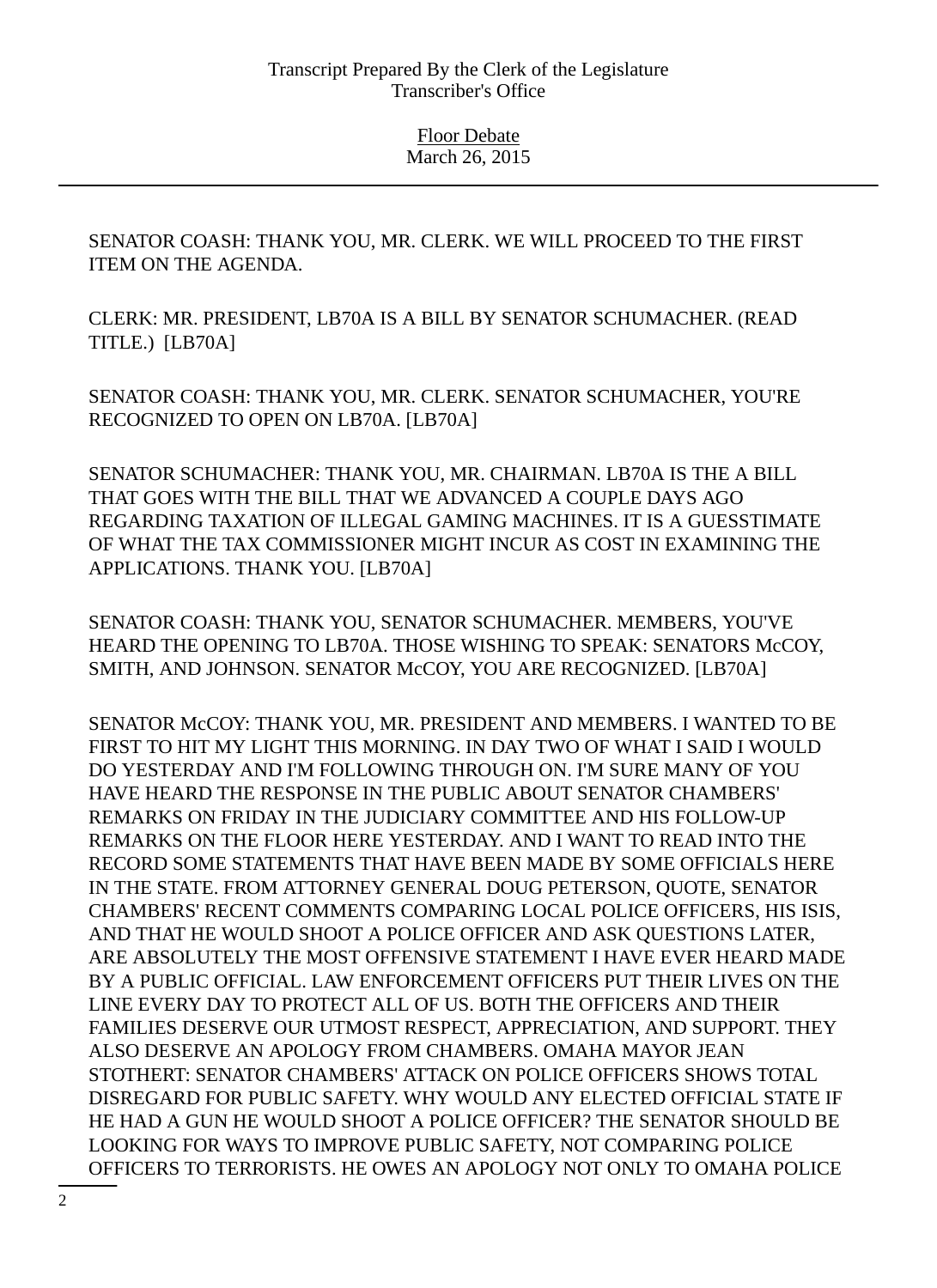Floor Debate March 26, 2015

OFFICERS BUT TO EVERY CITIZEN OF OMAHA. OMAHA POLICE CHIEF TODD SCHMADERER: THE COMMENTS THAT ERNIE CHAMBERS MADE TODAY AT THE NEBRASKA UNICAMERAL WERE NOT ONLY THE MOST REPREHENSIBLE BUT ARE COMPLETELY WITHOUT MERIT. THE COMMENTS ARE UNBECOMING OF A STATE LEGISLATOR AND HAVE BROUGHT NO VALUE TO THE DISCUSSION OF POLICE COMMUNITY RELATIONS. I STAND WITH MY OMAHA POLICE OFFICERS AS THEY ARE HARDWORKING, DEDICATED PROFESSIONALS. FBI SPECIAL AGENT IN CHARGE THOMAS METZ, OMAHA DIVISION: ALTHOUGH THE FIRST AMENDMENT PROTECTS FREE SPEECH, IT IS BOTH IRRESPONSIBLE AND UNFORTUNATE THAT SOMEONE WOULD MAKE A STATEMENT CONCERNING VIOLENCE AGAINST POLICE OFFICERS. IT SHOULD BE NOTED THAT THIS WEEK ALONE SEVERAL OFFICERS HAVE LOST THEIR LIVES IN THE LINE OF DUTY. FROM NEBRASKA DEMOCRATIC PARTY CHAIRMAN VINCE POWERS: SENATOR CHAMBERS' COMMENTS WERE VERY OFFENSIVE TO THOSE WHO GO IN HARM'S WAY FOR US AND ALL NEBRASKANS. SENATOR CHAMBERS TRIVIALIZES THE HORRORS COMMITTED BY ISIS, WHO BEHEAD INNOCENTS, MURDER CHILDREN, AND COMMIT HEINOUS CRIMES AGAINST HUMANITY. I HOPE THAT EVERY NEBRASKAN WILL JOIN ME IN CONDEMNING HIS REMARKS. THOSE, MEMBERS, ARE JUST A FEW OF THE PUBLIC COMMENTS THAT HAVE BEEN MADE SINCE YESTERDAY. IN THE LAST 48 HOURS, I TALKED ABOUT ONE OF THEM. THERE HAVE BEEN TWO POLICE OFFICERS ACROSS THE COUNTRY THAT HAVE BEEN SHOT AND KILLED IN THE LINE OF DUTY. STATE TROOPER TREVOR CASPER, 21 YEARS OLD, OF KIEL, WISCONSIN, ONLY BEEN ON THE JOB THREE MONTHS. THIS WAS HIS FIRST SOLO DAY ON THE JOB, NIGHT BEFORE LAST. SAN JOSE POLICE OFFICER MICHAEL JOHNSON, SHOT AND KILLED IN THE LINE OF DUTY, 14 YEARS ON THE POLICE FORCE IN SAN JOSE. WHAT SENATOR CHAMBERS SAID, IN MY VIEW, AND HAS DOUBLED DOWN ON SINCE, IS A PUBLIC SAFETY RISK TO THE PEOPLE OF NEBRASKA AND TO THOSE WHO WEAR A UNIFORM. HOW MANY SPOUSES, HOW MANY KIDS... [LB70A]

# SENATOR COASH: ONE MINUTE. [LB70A]

SENATOR McCOY: ...GOT LESS SLEEP LAST NIGHT AFTER THEY KISSED OR HUGGED THEIR FAMILY MEMBER WHO PUT ON A UNIFORM TO PROTECT US AND HAD TO WORRY, HAVE ADDED WORRY ABOUT WHETHER OR NOT THEIR LOVED ONE WOULD COME HOME? THOSE THAT WEAR A UNIFORM IN LAW ENFORCEMENT IN NEBRASKA AND THEIR FAMILIES DESERVE A STRONG DENOUNCEMENT FROM SENATOR CHAMBERS, AN APOLOGY, AS MUCH FOR PUBLIC SAFETY AS THEY DO PERSONALLY. THANK YOU, MR. PRESIDENT. [LB70A]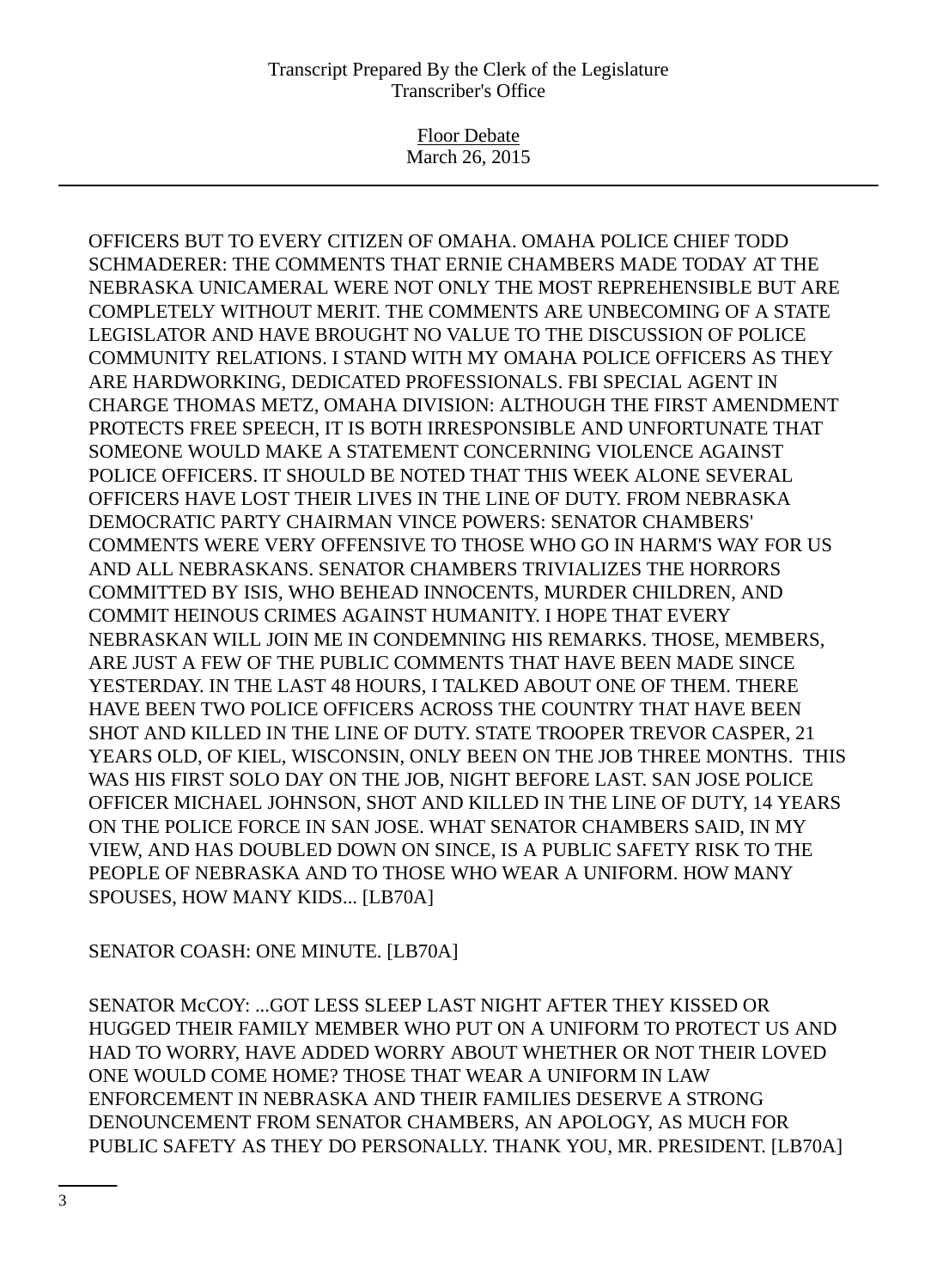SENATOR COASH: THANK YOU, SENATOR McCOY. (VISITORS INTRODUCED.) SENATOR SMITH, YOU'RE RECOGNIZED. [LB70A]

SENATOR SMITH: THANK YOU, MR. PRESIDENT. GOOD MORNING, COLLEAGUES. I HAVE STOOD UP TO SPEAK ON LB70 BEFORE, AND I CONTINUE TO SUPPORT LB70. BUT MY REAL REASON FOR RISING THIS MORNING AND STANDING IS TO STAND WITH SENATOR McCOY IN HIS EXPRESSION OF CONCERN OVER REMARKS MADE BY SENATOR CHAMBERS LAST WEEK DURING A JUDICIARY COMMITTEE HEARING. I HAVE GREAT RESPECT FOR SENATOR CHAMBERS, AS I DO EACH OF MY COLLEAGUES. EACH OF YOU WERE ELECTED TO REPRESENT YOUR COMMUNITIES, AND ALL NEBRASKANS. HOWEVER, THE WORDS SPOKEN WITH REGARD TO VIOLENCE AGAINST OUR LAW ENFORCEMENT ARE SIMPLY UNACCEPTABLE. WHETHER THE THREAT WAS IN CONTEXT AND REAL, OR OUT OF CONTEXT AND PERCEIVED, WE HAVE AN OBLIGATION, COLLEAGUES, TO NOT UNDERCUT CIVIL DISCOURSE, BE IT INTENTIONALLY OR UNINTENTIONALLY, BUT RATHER TO SUPPORT AND STRENGTHEN OUR SAFE COMMUNITIES. AND THOSE SAFE COMMUNITIES ARE LOCAL, ACROSS THE STATE, AND NATIONALLY. WE HAVE THAT OBLIGATION. I HOPE OTHERS WILL JOIN US IN THIS CLARIFICATION AND SHOW BOTH OUR GRATITUDE AND SUPPORT FOR THOSE THAT SERVE TO PROTECT OUR COMMUNITIES. FURTHERMORE, I HOPE WE WILL STAND WITH THOSE BEING THREATENED AND VICTIMIZED BY ISIS TERRORISTS ABROAD, ESPECIALLY THE CHRISTIANS AND THE INNOCENT THAT ARE BEING TARGETED. THERE ARE SIMPLY NO COMPARISONS IN OUR SOCIETY TO THE BARBARIC ATTACKS BY ISIS. THANK YOU, MR. PRESIDENT. THANK YOU, COLLEAGUES. [LB70 LB70A]

SENATOR COASH: THANK YOU, SENATOR SMITH. SENATOR JOHNSON, YOU'RE RECOGNIZED. [LB70A]

SENATOR JOHNSON: THANK YOU, MR. PRESIDENT. I JOIN IN THE COMMENTS THAT SENATOR McCOY AND SENATOR SMITH HAVE MADE. I, TOO, HAVE BEEN CONCERNED ABOUT STATEMENTS MADE. I'M NOT OF THE LEGAL MIND, SO I'M NOT SURE WHAT AVENUES TO PURSUE. ALL I CAN DO IS SPEAK ON THIS FLOOR. I WAS ABLE TO GO HOME EARLY ENOUGH LAST NIGHT TO ATTEND A MIDWEEK CHURCH SERVICE DURING LENT. THAT WAS THE QUESTIONS THAT WERE ASKED ME AS I WALKED IN THE DOOR, ABOUT THE SITUATION THAT'S COME UP IN THE LAST 48 HOURS. PHONE CALLS THIS MORNING HAVE TOTALLY SURROUNDED MY OFFICE. I THINK IT'S KIND OF IRONIC TODAY AS WE DISCUSS THIS BEFORE WE GET TO THE BALANCE OF THE AGENDA THAT THE FIRST ITEM ON FINAL READING IS REPEAL OF THE PRAIRIE DOG BILL ACT. I UNDERSTAND AND WHEN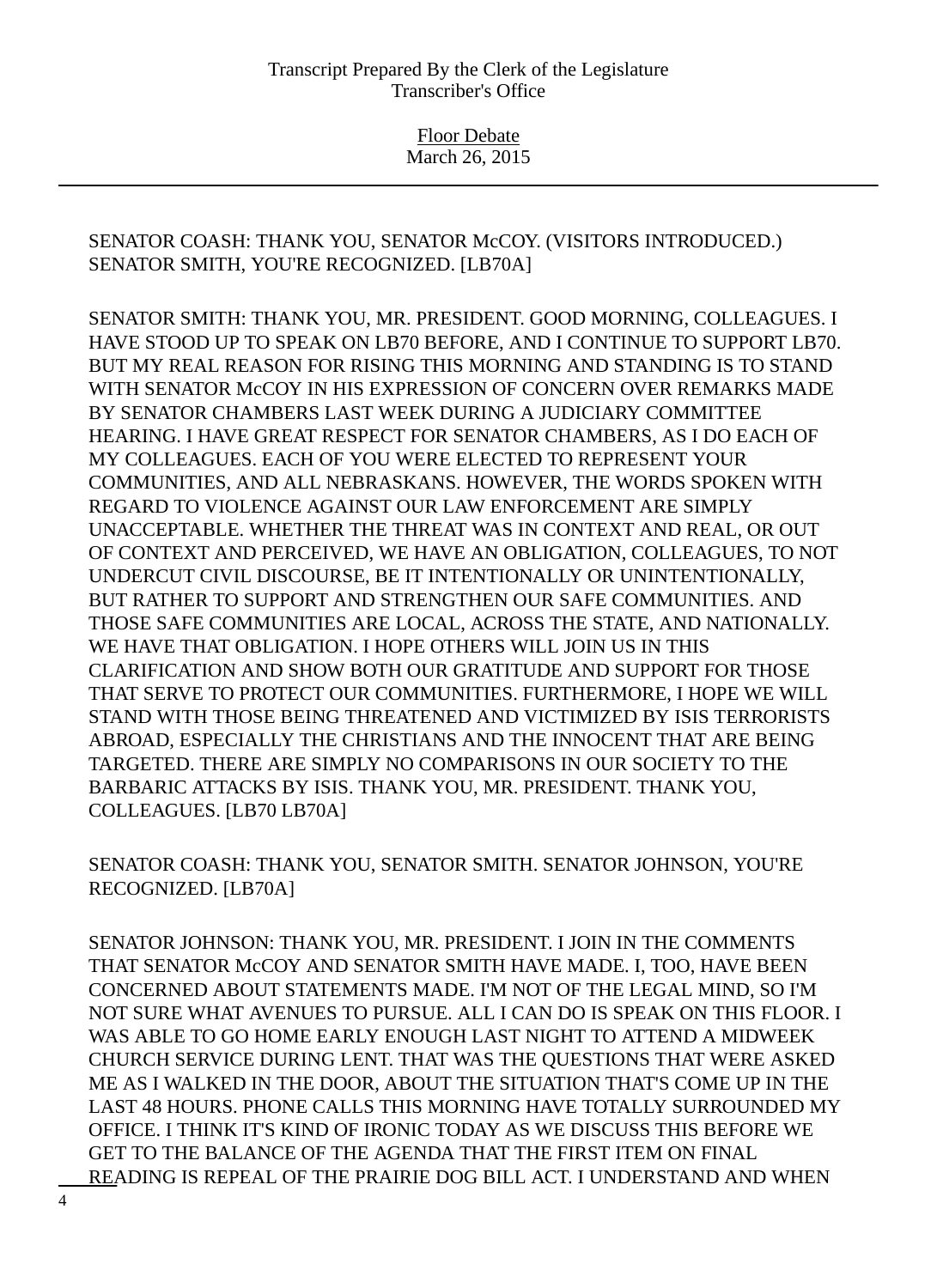IT WENT THROUGH THE COMMITTEE THERE'S SOME CONSTITUTIONAL ISSUES WITH IT, AND I THINK THAT'S PROBABLY WHY IT'S MOVED THE WAY IT HAS. BUT IT KIND OF ALARMS ME AND CONCERNS ME THAT WE SPEND MORE TIME TALKING ABOUT SAVING THE PRAIRIE DOG AND THEN NOW WE HAVE TO TALK ABOUT STATEMENTS THAT ARE MADE TOWARD OUR LAW ENFORCEMENT OFFICERS. IT'S A DEEP CONCERN. I, TOO, HOPE OTHERS WILL JOIN IN THIS CONVERSATION. THANK YOU, MR. SPEAKER. [LB70A]

SENATOR COASH: THANK YOU, SENATOR JOHNSON. SENATOR CRAIGHEAD, YOU'RE RECOGNIZED. [LB70A]

SENATOR CRAIGHEAD: THANK YOU, MR. PRESIDENT, AND GOOD MORNING, COLLEAGUES. I STAND WITH MY FELLOW SENATORS IN SUPPORT OF OUR POLICE OFFICERS. HERE'S WHAT WE'RE GOING TO DO TODAY IF YOU'RE INTERESTED. AT THE END OF THE MORNING SESSION, IN THE ROTUNDA, WE'RE GOING TO TAKE A PHOTO AND WE'RE GOING TO HOLD SUPPORT BLUE SIGNS. I HOPE YOU WILL JOIN ME TO SHOW OUR SUPPORT AND SOLIDARITY FOR OUR MEN AND WOMEN IN BLUE WHO WORK AND FIGHT EVERY DAY TO PROTECT OUR CITIZENS. AGAIN, RIGHT AFTER SESSION IN THE ROTUNDA. THANK YOU. [LB70A]

SENATOR COASH: THANK YOU, SENATOR CRAIGHEAD. SENATOR CHAMBERS, YOU'RE RECOGNIZED. [LB70A]

SENATOR CHAMBERS: THANK YOU. MR. PRESIDENT, MEMBERS OF THE LEGISLATURE, EVERYBODY KNOWS THAT I CANNOT LET AN OPPORTUNITY LIKE THIS GO BY WITHOUT SPEAKING. THE IRONY IS THAT WE WERE DISCUSSING FREEDOM OF EXPRESSION YESTERDAY. AND NOT ONLY DO I HAVE THAT FREEDOM OF EXPRESSION, COLLEAGUES, BUT NOTHING SAID...IT SHOWS HOW IGNORANT PEOPLE ARE OUTSIDE THIS BODY, ESPECIALLY AMONG THE POLICE TALKING ABOUT SOME KIND OF LEGAL ACTION. NOBODY WHO IS INVOLVED IN A DISCUSSION OR ACTIVITY WITHIN THE CONTEXT OF THE LEGISLATURE IS SUBJECT TO ANY OF THIS KIND OF LEGAL ACTION THAT PEOPLE ARE TALKING ABOUT. SO WHEN THOSE IDLE THREATS ARE MADE BY PEOPLE WHO DON'T KNOW WHAT THEY'RE TALKING ABOUT, IT MAKES THE PERSON WHO MAKES THE THREAT FEEL GOOD. IT MAKES OTHER PEOPLE FEEL GOOD, BUT I'LL BET YOU NOT ONE OF THE PEOPLE WHO STOOD ON THIS FLOOR HAS READ THE TRANSCRIPT, NOT ONE. I BET THEY HAVEN'T EVEN READ THE NEWSPAPER THIS MORNING TO SEE COMMENTS MADE BY PEOPLE WHO WERE AT THE COMMITTEE HEARING AND WHO WERE ON THE COMMITTEE. BUT THEY GET CARRIED AWAY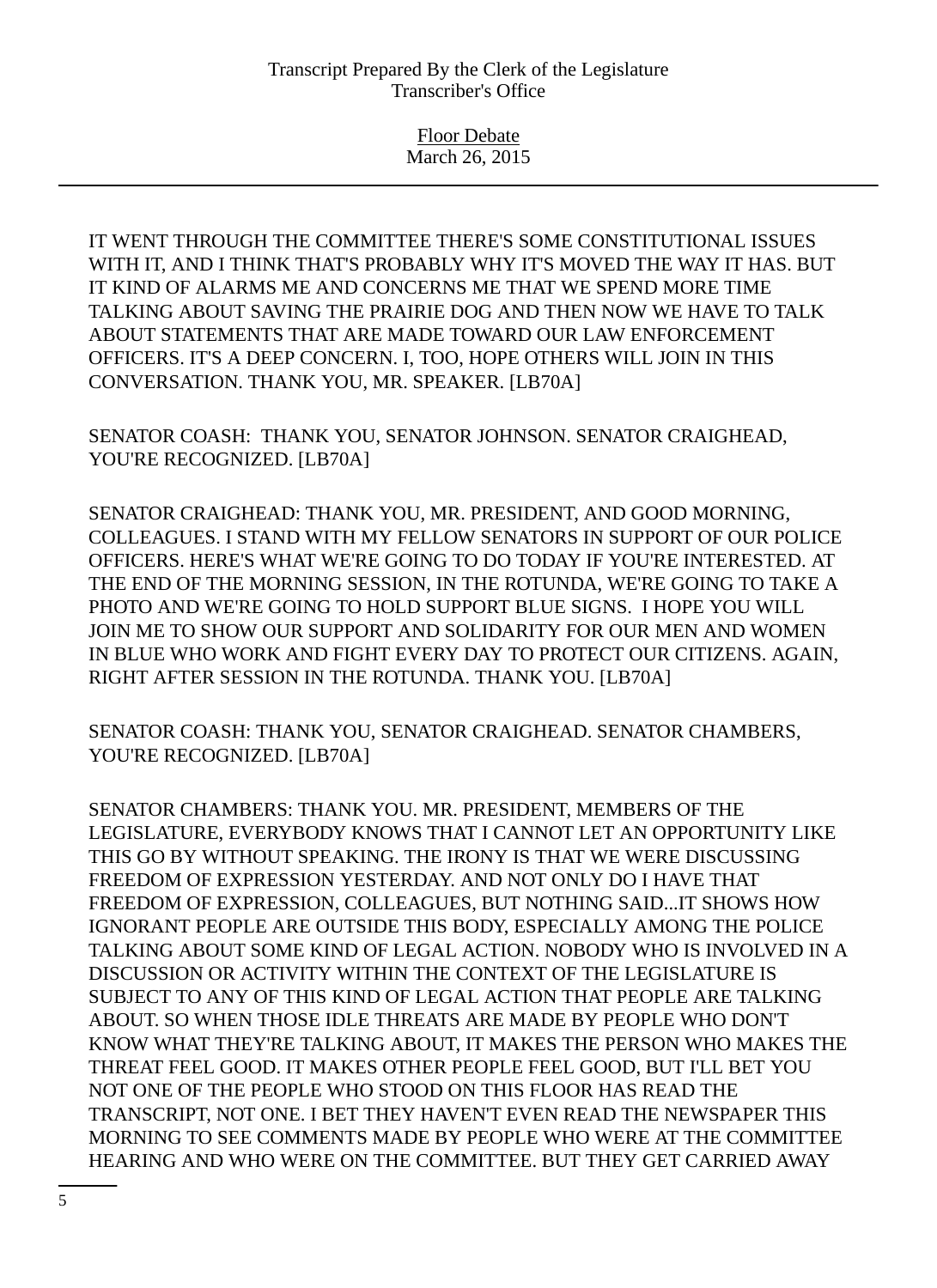Floor Debate March 26, 2015

BY WHAT THEY HEAR ON TALK RADIO. AND SUCH BEING THE CASE, I CAN UNDERSTAND THE PATHETIC LEVEL OF DISCUSSION ON OCCASION, SINCE THAT'S THEIR SOURCE OF INFORMATION. BUT AS I SAID YESTERDAY, I WILL CONTINUE TO DEAL WITH THE ISSUES THAT I THINK ARE IMPORTANT. I SHARED WITH THIS BODY, BUT I KNOW PEOPLE MAY NOT READ WHAT I HAND OUT. THE TWO OFFICERS IN LINCOLN FOUND GUILTY AS A RESULT OF AN INTERNAL AFFAIRS INVESTIGATION OF USING EXCESSIVE FORCE, THEY QUIT SUDDENLY WITHOUT EXPLAINING WHY. ONE WAS IMMEDIATELY HIRED BY THE LANCASTER COUNTY SHERIFF. THE OTHER WAS RECRUITED BY THE NEBRASKA STATE PATROL, WHICH I THINK IS REPREHENSIBLE. SO THESE THINGS HAPPEN AND YOU ALL DON'T SEE THEM OR THEY MAKE YOU NO DIFFERENCE. BUT THEY DO MAKE ME A DIFFERENCE. I HAVE AN OBLIGATION TO ADDRESS THEM. I WILL CONTINUE TO DO SO. AND I WILL DO IT IN MY WAY. AND WITH REFERENCE TO THOSE PEOPLE THAT SENATOR McCOY QUOTED FROM, THEY DON'T COME TO HEARINGS. THEY DON'T READ TRANSCRIPTS. THEY DON'T KNOW ANYTHING. SO I WILL QUOTE SOMETHING THAT I BELIEVE JONATHAN SWIFT OR DR. SAM JOHNSON SAID: YOU CAN TELL WHEN A GREAT MAN HAS ARRIVED ON THE SCENE BECAUSE THE DUNCES IMMEDIATELY FORM A CONFEDERACY AGAINST HIM. SO WHEN I SEE WHAT WISE PEOPLE HAVE SAID, AND THEIR WORDS PERFECTLY EMBRACE THE SITUATION, THAT IS SUFFICIENT. AS I SAID YESTERDAY, THE TRANSCRIPT WILL BE AVAILABLE. READ IT. FORM YOUR OWN CONCLUSION. AND WHATEVER IT IS, HOLD TO THAT CONCLUSION. EXPRESS IT. YOU HAVE A RIGHT TO. THERE ARE SENATORS ON THIS FLOOR WHO WILL TELL YOU THAT I ENCOURAGE THEM TO SPEAK WHATEVER THEIR OPINION IS, EVEN IF IT'S IN OPPOSITION TO ME BECAUSE THAT IS WHAT WE DO HERE. I'VE STATED THAT I GIVE IT, I CAN TAKE IT. ANYTHING I SAY OR DO IS VERY LIKELY TO CARRY CONSEQUENCES BECAUSE I DEAL WITH ISSUES OF CONSEQUENCE, AND I'M PREPARED TO ABIDE THOSE CONSEQUENCES. BUT I HAVE TO TELL YOU THIS, I'M GETTING A DIFFERENT TYPE OF PHONE CALL IN MY OFFICE THIS MORNING. AND IF THESE CALLS WERE MADE TO MY COLLEAGUES THEY WOULD REALIZE THAT WHAT THEY'RE HEARING ON TALK RADIO OR WHEREVER THEY'RE GETTING THEIR MISINFORMATION DOES NOT REPRESENT THE VIEW OF ALL PEOPLE THROUGHOUT THIS STATE. THANK YOU, MR. PRESIDENT. [LB70A]

SENATOR COASH: THANK YOU, SENATOR CHAMBERS. SENATOR SCHNOOR, YOU'RE RECOGNIZED. [LB70A]

SENATOR SCHNOOR: THANK YOU. GOOD MORNING, EVERYONE. IN REFERENCE TO EVERYTHING THAT'S BEEN SAID, YOU KNOW, I, TOO, DON'T TAKE MUCH ACCOUNT AT WHAT'S SAID ON THE RADIO AND WHAT'S SAID ON THE NEWS. I'VE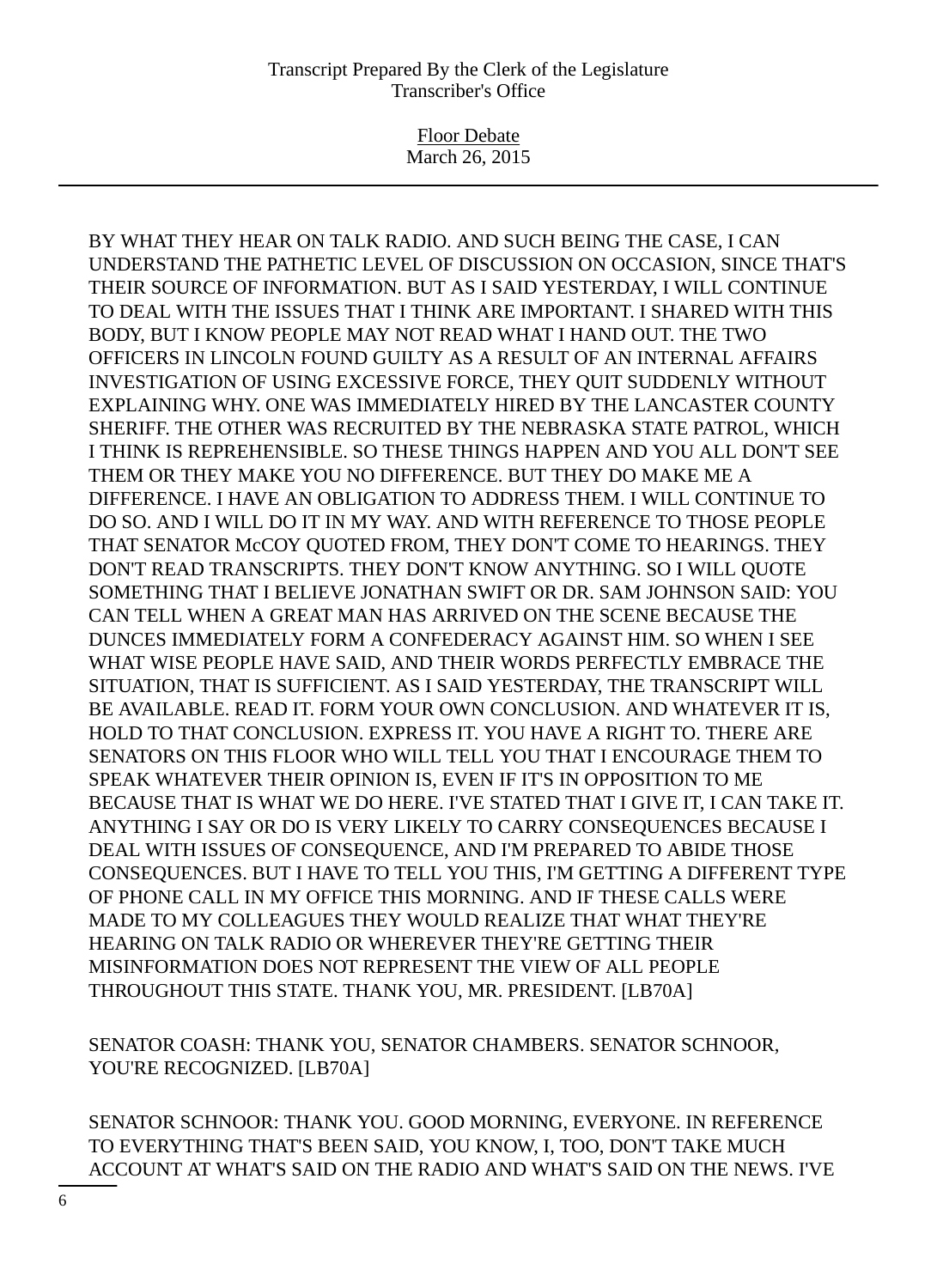Floor Debate March 26, 2015

LEARNED IN MY 20 YEARS IN THE MILITARY THAT IT'S WHAT WE IN THE MILITARY CALLED AMERICAN PROPAGANDA. THEY'LL TELL YOU WHAT YOU NEED TO KNOW. IT WON'T NECESSARILY BE A LIE, BUT IT WILL BE SPUN HOWEVER THEY LIKE IT, HOWEVER THEY LIKE IT TO LOOK. IT WAS BROUGHT UP BY SENATOR CHAMBERS ABOUT THE TRANSCRIPT. THERE'S A COPY OF THE TRANSCRIPT ON EVERYBODY'S DESK. IT'S A COMPLETE TRANSCRIPT ON THE LEGISLATIVE BILL INTRODUCED BY TOMMY GARRETT. THERE'S NOT ONE PAGE THAT HAS BEEN REMOVED. THERE'S NOT BEEN ONE PAGE ADDED. THERE'S NOTHING HIGHLIGHTED. BUT ON PAGE 26, 27, AND 28 ARE THE EXACT WORDS THAT SENATOR CHAMBERS HAS SAID. SO OUR DUTY AS A SENATE...YOU KNOW, I'M A NEW GUY HERE. I'VE BEEN HERE SINCE DECEMBER 12. BUT I HAVE THE SAME VOTE AS EVERYBODY ELSE. I HAVE THE SAME SAY AS EVERYBODY ELSE. SO I'M GOING TO GIVE MY OPINION. OUR DUTY, WE HAVE ONE CONSTITUTIONAL OBLIGATION AND ONE ONLY AND THAT'S TO PASS A BUDGET. THAT'S IT. BUT WE HAVE A DUTY OF ACCOUNTABILITY TO THE PEOPLE OF THE STATE OF NEBRASKA, AND I'M DEMANDING THAT TODAY. I'M DEMANDING ACCOUNTABILITY FOR SENATOR CHAMBERS AND HIS ACTIONS. YOU CAN READ THE TRANSCRIPTS AND FORM YOUR OWN OPINION, AND I ASK YOU TO DO THAT. AND YOU'LL BE SWAYED ONE WAY OR THE OTHER, AS I HAVE ALREADY BEEN SWAYED...OR NOT NECESSARILY SWAYED. I'VE BEEN ATTEMPTED TO BE SWAYED ONE WAY OR THE OTHER. BUT I'M DEMANDING ACCOUNTABILITY. SO MY REQUEST TO YOU, SENATOR CHAMBERS, IS I'M ASKING FOR YOUR RESIGNATION EFFECTIVE CLOSE OF BUSINESS TODAY. NOW, YOU CAN SIT THERE AND LAUGH ALL YOU WANT BECAUSE THAT'S WHAT YOU DO. YOU MAKE A MOCKERY OF EVERYBODY IN HERE. YOU MAKE A MOCKERY OF THE SENATE. YOU MAKE A MOCKERY OF SOMEBODY'S CHRISTIAN BELIEFS. BUT I, ALONG WITH SENATOR McCOY, AM GOING TO TAKE A STAND. SO I AM ASKING FOR YOUR RESIGNATION, IN WRITING, ON SENATOR HADLEY'S DESK BY 10:00 A.M. MONDAY MORNING. THANK YOU. [LB70A]

SENATOR COASH: THANK YOU, SENATOR SCHNOOR. SENATOR BRASCH, YOU'RE RECOGNIZED. [LB70A]

SENATOR BRASCH: THANK YOU, MR. SPEAKER AND COLLEAGUES. THIS MORNING, I STAND DISMAYED, SADDENED, ANGERED, CONFUSED. BUT I, TOO, FEEL THAT...I HAVE THE TRANSCRIPT. IT IS NOT RIGHT TO COMPARE POLICE TO ISIS AND WHAT HAS HAPPENED. THE HORROR INTERNATIONALLY, THE THREAT WE HAVE TO OUR PEOPLE, AND ALSO IT IS DISRESPECT TO THOSE WHO HAVE PLEDGED THEIR LIVES TO CARRY OUT THOSE VERY LAWS THAT WE ENACT IN THIS CHAMBER. MY QUESTION IS, IF NOT FOR THE POLICE, WHO DO WE HAVE TO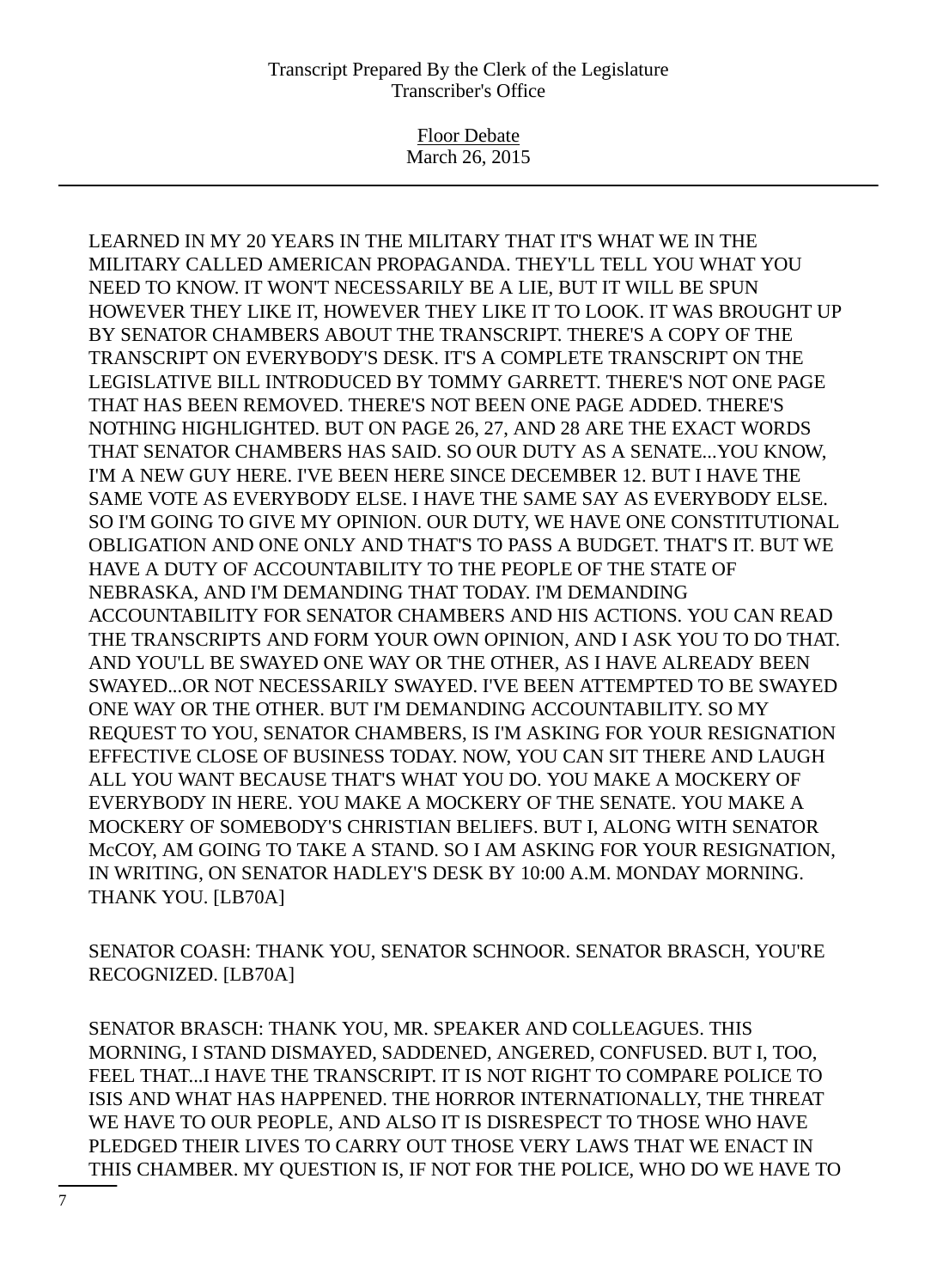Floor Debate March 26, 2015

CARRY OUT OUR LAWS FOR PUBLIC SAFETY? THEY TAKE ON THAT RESPONSIBILITY, AND THEY DO NOT TAKE IT ON LIGHTLY. AND YES, THERE HAVE BEEN SITUATIONS. I BELIEVE IN ANY OCCUPATION, ANY SERVICE, WHERE A SENATOR HAS DONE SOMETHING WRONG, WHERE PERHAPS A POLICE OFFICER HAS DONE SOMETHING WRONG, A PUBLIC OFFICIAL. WE ARE HUMAN BEINGS. WE DO HAVE ERROR. SENATOR McCOY HAS ASKED FOR AN OPPORTUNITY FOR AN APOLOGY. SOMETIMES APOLOGIES ARE HARD TO DO. SENATOR SCHNOOR HAS STOOD AND ASKED FOR A RESIGNATION. I'M NOT FROM OMAHA. I DID GET A CALL THIS MORNING FROM A CONSTITUENT JUST BEFORE I CAME TO THE FLOOR, ASKING ME IF I WOULD ASK FOR RESIGNATION, AND I CANNOT DO THAT BECAUSE I KNOW THAT SENATOR CHAMBERS HAS BEEN A GREAT CONTRIBUTOR TO THIS INSTITUTION. WE HOLD HEARINGS IN THE SENATOR ERNIE CHAMBERS ROOM. HE HAS MADE A LOT OF WRONGS RIGHT, AND WE SHOULD PAY TRIBUTE AND RESPECT FOR THAT. BUT I AGREE, THIS IS WRONG. IT IS WRONG TO TAKE THOSE WHO ARE IN HARM'S WAY, HIGH RISK OF HARM'S WAY, AND PERHAPS MAKE IT EVEN A GREATER RISK TO THEM AND THEIR FAMILIES. I WAS LOOKING AT AN ARTICLE OUT OF HILLSDALE COLLEGE THAT TALKS ABOUT LAWLESSNESS AND HOW SOCIETY TODAY TRIES TO NORMALIZE ILLEGAL ACTION TO THE POINT WHERE IT IS ACCEPTABLE. WE ARE AT FAULT HERE. I BELIEVE THAT AS THE YEARS, IN MY CASE, HAVE GONE BY, AND YOU HEAR TALES TOLD BY OTHERS HERE, AND SENATOR CHAMBERS WILL GET VERY LIVID, VERY ANGRY. HE IS VERY ARTICULATE. IT'S STORIES, WORDS THAT COULD BE IN SOME NOVEL, BUT THEY SHOULD NOT BE ON PUBLIC RECORD AND AT A PUBLIC HEARING. AND I DO NOT BELIEVE THAT HE IS WITHOUT A HEART AND THAT HIS HEART IS SO CRUEL AS TO TRULY WISH THAT. I THINK AN APOLOGY WOULD BE SOMETHING THAT IT WOULD BE DIFFICULT FOR HIM, BUT I THINK IF HE THOUGHT ABOUT IT AND WHAT RISK, WHAT MESSAGE HE IS GIVING TO... [LB70A]

SENATOR COASH: ONE MINUTE. [LB70A]

SENATOR BRASCH: ...THOSE IN HIS DISTRICT OF ACTIONS THEY COULD TAKE, WE SHOULD ALL BE PEACE OFFICERS HERE OF SOME SORT. THANK YOU, MR. PRESIDENT. [LB70A]

SENATOR COASH: THANK YOU, SENATOR BRASCH. SENATOR BOLZ, YOU'RE RECOGNIZED. [LB70A]

SENATOR BOLZ: THANK YOU, MR. PRESIDENT. WE ALL DO AS WE MUST IN THIS BODY, AND WE ALL DO WHAT WE THINK IS BEST FOR OUR DISTRICTS AND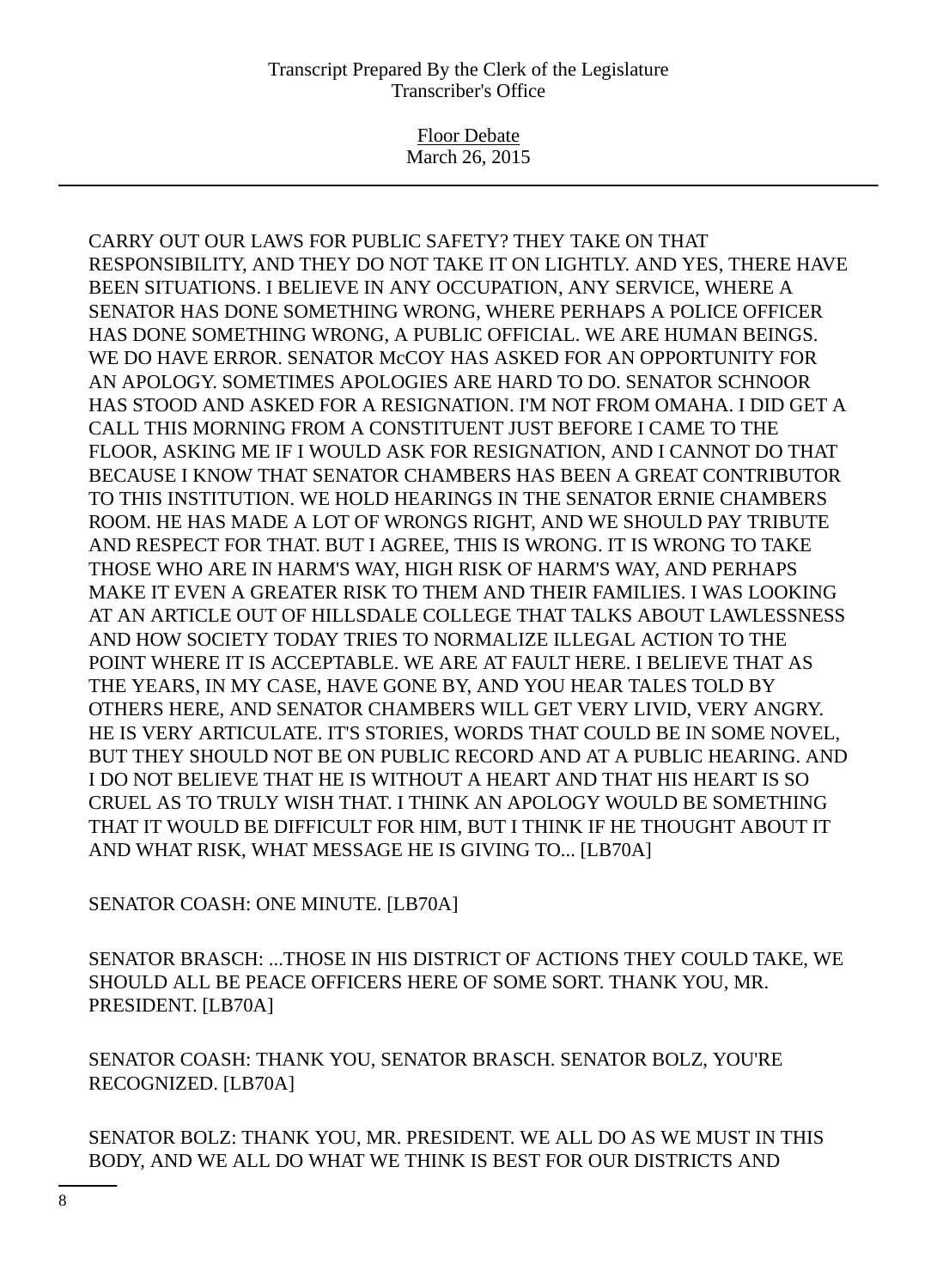Floor Debate March 26, 2015

REFLECTIVE OF THE VALUES THAT WE BRING INTO THIS BUILDING. I'VE BEEN ASKED BY MY CONSTITUENTS TO ARTICULATE MY SUPPORT FOR THE PUBLIC SERVANTS WHO DO PROTECT MY COMMUNITY, AND I AM BLESSED AND PRIVILEGED TO LIVE IN A COMMUNITY THAT HAS LOW VIOLENCE RATES AND HAS A DEGREE OF SAFETY AND I DO APPRECIATE THE PUBLIC SERVANTS WHO HELP MAKE THAT HAPPEN. BUT I ALSO THINK THAT THIS IS AN OPPORTUNITY FOR US TO ELEVATE THIS CONVERSATION. AND I THINK IT'S AN OPPORTUNITY FOR ALL OF US TO STUDY THE BILLS THAT WILL BE COMING TO THE FLOOR THAT ADDRESS VIOLENCE IN OUR COMMUNITIES, THAT INCREASE OUR SUPPORT FOR FOLKS WHO ARE REENTERING SOCIETY AFTER LEAVING THE CRIMINAL JUSTICE SYSTEM, THAT INVEST IN BEHAVIORAL HEALTH SERVICES BECAUSE THE REAL ISSUE HERE, COLLEAGUES, IS MAKING SURE THAT OUR COMMUNITIES ARE SAFE, AND THAT THE PEOPLE WHO CONTRIBUTE TO MAKING OUR COMMUNITIES SAFE HAVE THE RESOURCES THEY NEED TO DO SO. SO, COLLEAGUES, I URGE YOU TO TAKE THIS ENERGY THAT'S ON THE FLOOR THIS MORNING AND USE IT TO STUDY AND UNDERSTAND AND SUPPORT THE BILLS THAT WILL COME OUT AND MAKE OUR CRIMINAL JUSTICE SYSTEM AS A WHOLE BETTER AND SERVE OUR PEOPLE BETTER. THANK YOU, MR. PRESIDENT. [LB70A]

SENATOR COASH: THANK YOU, SENATOR BOLZ. SENATOR BLOOMFIELD, YOU'RE RECOGNIZED. [LB70A]

SENATOR BLOOMFIELD; THANK YOU, MR. PRESIDENT. GOOD MORNING, COLLEAGUES. WHAT A WONDERFUL OPPORTUNITY WE HAVE TO PILE ON TO SENATOR CHAMBERS. WHAT A WONDERFUL OPPORTUNITY WE HAVE TO DEFEND THE RIGHT OF FREE SPEECH. I DO NOT CONDONE WHAT SENATOR CHAMBERS SAID. TOO MANY PEOPLE HAVE DIED FIGHTING FOR THE RIGHT OF HIM TO BE ABLE TO SAY IT. WE ALL HAVE THE RIGHT TO SAY WHAT WE WANT, THAT THOSE AMONG US, WHO IS WITHOUT SIN CAST THE FIRST STONE HERE. I DON'T KNOW ANYBODY IN THIS BODY THAT HASN'T AT ONE TIME SAID SOMETHING THAT DIDN'T SOUND RIGHT. I'M GUILTY OF IT MORE THAN ONCE. SENATOR CHAMBERS HAS DONE A GREAT SERVICE TO THIS BODY FOR 40 YEARS. WHETHER YOU LIKE WHAT HE SAID OR NOT, HE HAS THE RIGHT TO SAY IT. I DON'T THINK YOU WILL FIND ANYBODY IN THIS BODY THAT IS MORE DEFENDING OF OUR MILITARY OR OF OUR POLICE THAN I AM. BUT THEY ARE THERE AS WE ARE TO DEFEND OUR LIBERTIES AND OUR RIGHTS. WE DEBATED YESTERDAY AND THE DAY BEFORE ABOUT A BILL THAT I FEEL WOULD HAVE TAKEN AWAY OR REDUCED ONE OF THOSE RIGHTS. IT JUST HAPPENS. IT WAS THE RIGHT OF FREE SPEECH. WE'RE AGAIN HERE NOW ATTEMPTING TO CONDEMN A MAN FOR TAKING ADVANTAGE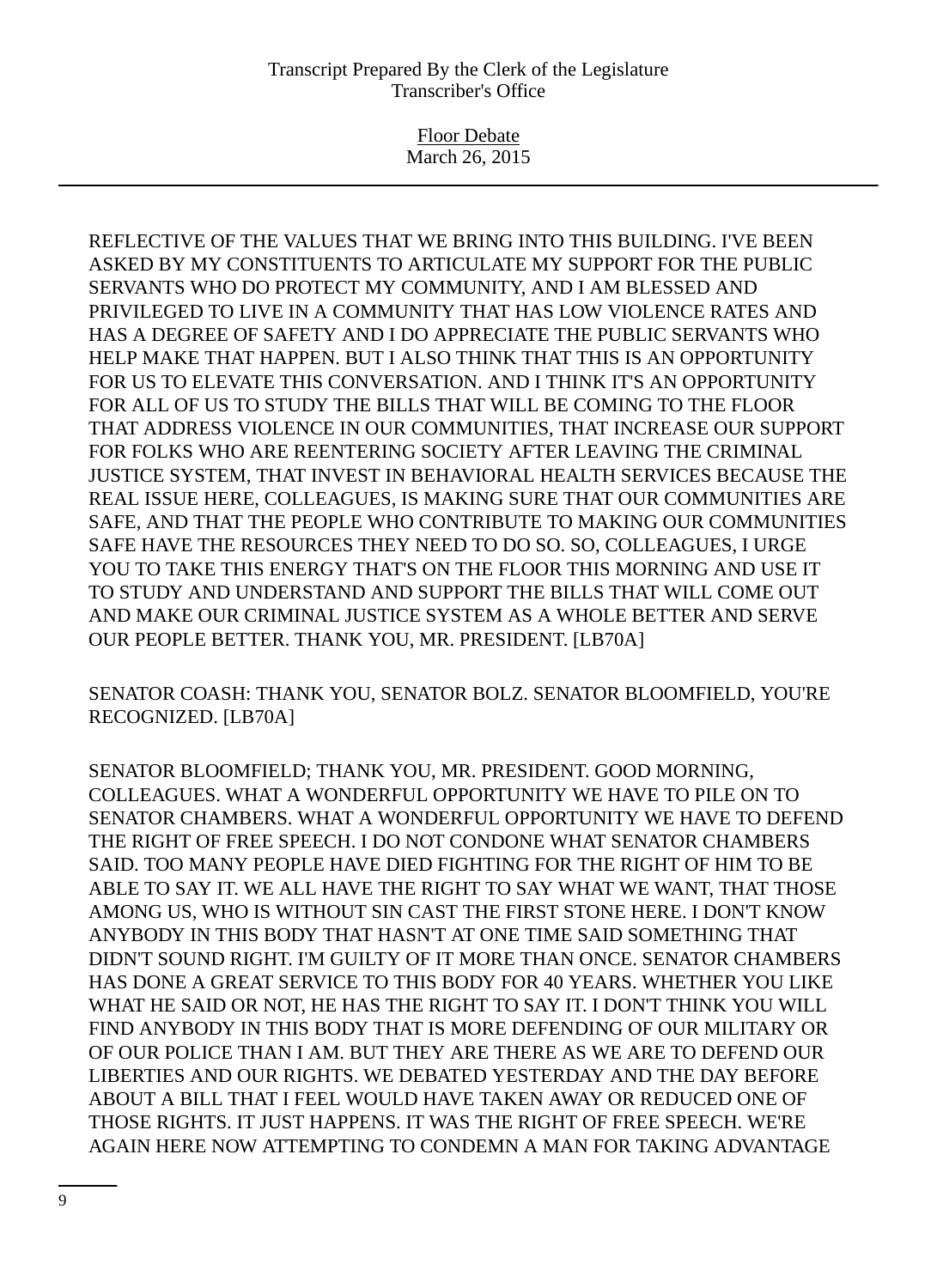OF THOSE RIGHTS. LET US NOT RUSH TO JUDGMENT. THANK YOU, MR. PRESIDENT. [LB70A]

SENATOR COASH: THANK YOU, SENATOR BLOOMFIELD. SENATOR LINDSTROM, YOU'RE RECOGNIZED. [LB70A]

SENATOR LINDSTROM: THANK YOU, MR. PRESIDENT. THANK YOU, COLLEAGUES. I APPRECIATE THE COMMENTS THAT HAVE BEEN STATED ON THE FLOOR TODAY. IN MY ABILITY OF FREE SPEECH, I'D JUST LIKE TO TAKE A LITTLE TIME TO ADDRESS WHAT HAS BEEN SAID. I FULLY SUPPORT OUR MEN AND WOMEN IN BLUE. I THINK THAT SENATOR CHAMBERS' LOOSE COMPARISON BETWEEN ISIS AND OUR POLICE OFFICERS IS MISGUIDED AT BEST, AND POTENTIALLY REPREHENSIBLE. I SIGNED ON AS A COSPONSOR OF LB268 TO REPEAL THE DEATH PENALTY FOR FINANCIAL REASONS AND SYSTEMATIC INEFFICIENCIES. WHILE I STILL BELIEVE THIS TO BE TRUE, IN LIGHT OF RECENT COMMENTS BY SENATOR CHAMBERS AND THE LACK OF APOLOGY AS CALLED FOR BY SENATOR BEAU McCOY, I'M GOING TO PULL MY NAME FROM THE SUPPORT OF LB268. I NO LONGER WANT MY NAME ASSOCIATED WITH A SENATOR WHO WOULD MAKE SUCH COMMENTS. THANK YOU. [LB70A LB268]

SENATOR COASH: THANK YOU, SENATOR LINDSTROM. SENATOR RIEPE, YOU'RE RECOGNIZED. [LB70A]

SENATOR RIEPE: MR. PRESIDENT, THANK YOU, AND, MEMBERS OF THIS AUGUST BODY. ON BEHALF OF THE CITIZENS OF DISTRICT 12, WHICH IS OMAHA AND RALSTON, I STAND IN BOTH DISAPPOINTMENT AND ANGER FOR THE COMMENTS OF SENATOR CHAMBERS. WE ARE A STATE OF CIVILITY AND A LEGISLATIVE CHAMBER OF CIVILITY. WE MUST BE HELD ACCOUNTABLE AS A LEGISLATIVE BODY AND AS INDIVIDUAL PUBLIC SERVANTS. SENATOR CHAMBERS, THIS GOES BEYOND FREEDOM OF SPEECH. THANK YOU. [LB70A]

SENATOR COASH: THANK YOU, SENATOR RIEPE. SENATOR KRIST, YOU'RE RECOGNIZED. [LB70A]

SENATOR KRIST: THANK YOU, MR. PRESIDENT. GOOD MORNING, COLLEAGUES, AND GOOD MORNING, NEBRASKA. I'M GOING TO BE VERY BRIEF BECAUSE I DON'T KNOW HOW LONG MY VOICE IS GOING TO HOLD OUT. I'M EMBARRASSED THAT DURING THE HEARING I DIDN'T NUDGE SENATOR CHAMBERS AND EXPRESS MY DISAPPOINTMENT. AS I READ THE TRANSCRIPT, I DO SEE THAT THERE WERE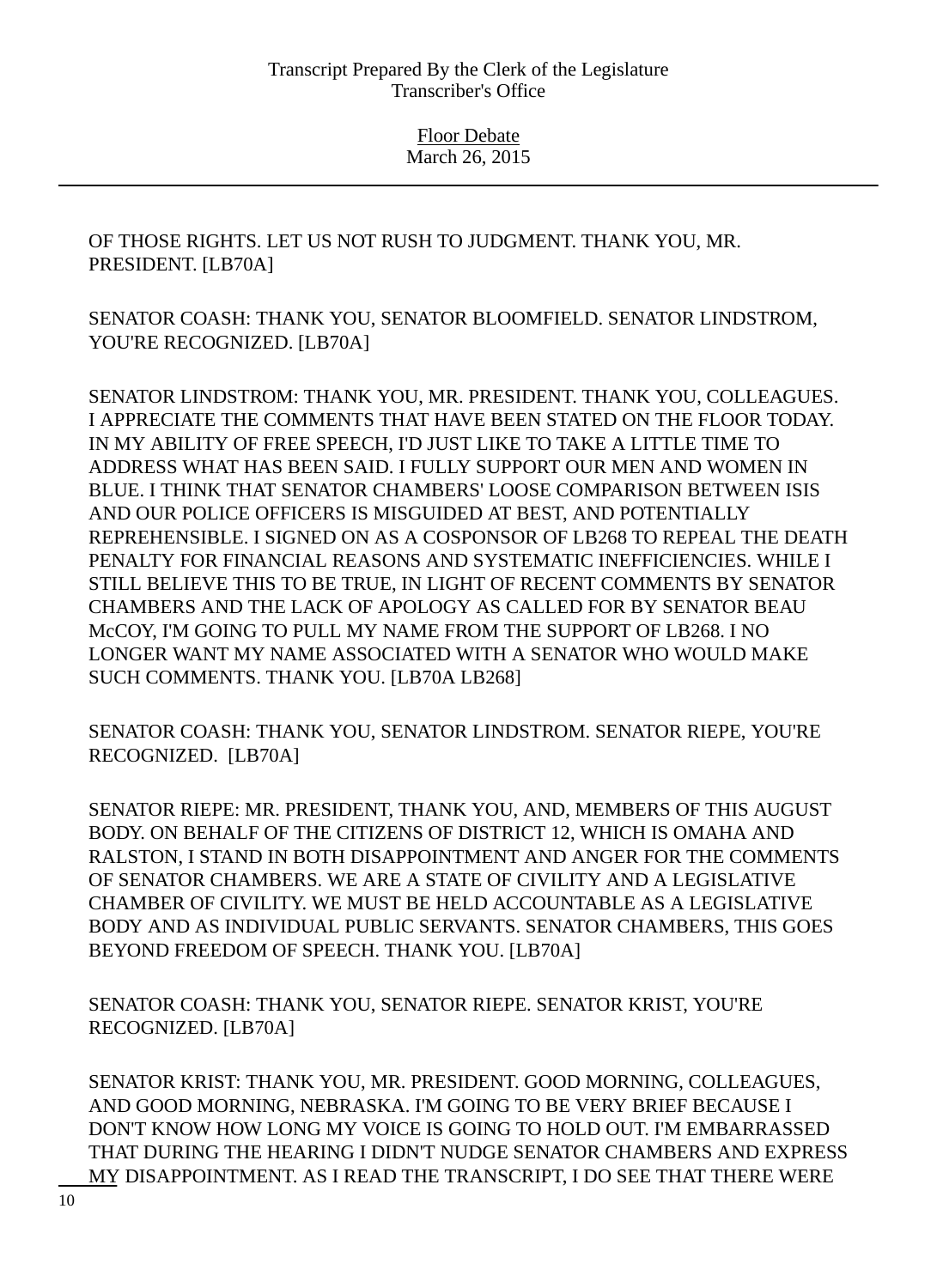Floor Debate March 26, 2015

SOME OFFENSIVE THINGS SAID, AND HAVING BEEN IN THAT PART OF THE WORLD AND SEEING THE REALITY OF BEHEADING, I'VE BEEN FIGHTING FOR 20-SOME YEARS FOR HIS RIGHT TO SAY WHAT HE'S GOING TO SAY. I'M CONFLICTED, BUT I'M ALSO REMINDED THAT I HAVE GIVEN LEEWAY TO 48 OTHERS TO EXPRESS THEIR FREE SPEECH. I'M NOT GOING TO PILE ON SENATOR CHAMBERS. I'M DISAPPOINTED IN MYSELF. BUT I WILL SAY THIS, THE NEXT TIME ONE OF MY COLLEAGUES MAKES A COMMENT ABOUT A RETARD, I'M GOING TO TAKE THE SAME REPREHENSIBLE TONE TOWARDS HIM THAT I'LL TAKE TOWARDS SENATOR CHAMBERS. BEING CIVIL IS PART OF FREE SPEECH, IN MY OPINION. THE CIVILITY THAT HAS BEEN ABSENT AT TIMES ON THIS FLOOR COMES FROM EMOTION. IT COMES FROM PASSION. IT COMES FROM SAYING THINGS THAT WE THINK WE NEED TO SAY TO MAKE OUR POINT. WELL, I NO LONGER WILL FEEL GUILTY BECAUSE I'VE NEVER OWNED A SLAVE. I WILL NO LONGER FEEL GUILTY BECAUSE OF MY RELIGION, BEING A ROMAN CATHOLIC, OR BEING ATTACKED BY SOMEONE ON THIS FLOOR FOR SOME SINS OF THE CATHOLIC CHURCH IN THE PAST. I REGISTER WITH THIS BODY THIS MORNING MY DISCONTENT FOR MYSELF IN NOT TAKING SOME ACTION OR SPEAKING UP AT MANY TIMES IN THE SIX-PLUS YEARS THAT I'VE BEEN HERE. IT STOPS HERE FOR ME. THANK YOU, COLLEAGUES. [LB70A]

SENATOR COASH: THANK YOU, SENATOR KRIST. SENATOR KEN HAAR, YOU'RE RECOGNIZED. [LB70A]

SENATOR HAAR: MR. PRESIDENT, MEMBERS OF THE BODY. THANK YOU, SENATOR BLOOMFIELD, FOR YOUR COMMENTS, AND YOU SORT OF GOT ME TO STAND UP AND SAY SOMETHING. THANK YOU VERY MUCH. THIS IS A DIFFICULT DISCUSSION THIS MORNING, BUT IT'S PROBABLY GOOD WE'RE HAVING IT. OF COURSE, I SUPPORT THE POLICE, AND I KNOW THAT THE POLICE ARE ALSO HUMAN. DURING MY CAMPAIGNS, I'VE GOTTEN A LOT OF SUPPORT FROM THE POLICE UNIONS. BUT THEY'RE NOT RIGHT ALL THE TIME, AND WE ALL KNOW THAT. WHAT'S GOING ON IN THE MIDDLE EAST IS HORRIFIC. WHAT'S GONE ON IN OUR PAST IN THIS COUNTRY IN TERMS OF SLAVERY AND OTHER THINGS HAS BEEN HORRIFIC. BUT I GUESS THE QUESTION THAT COMES UP IS DO WE STAND UP EVERY TIME WE HEAR SOMETHING THAT'S REPREHENSIBLE IN THIS BODY AND TAKE IT TO THE NEWSPAPERS AND SO ON AND SO FORTH? I'VE HEARD THE WORD LEACHES USED. AND I'M NOT GOING TO NAME WHO SAID THAT, BUT THAT WAS NAMED IN A COMMITTEE HEARING REFERRING TO PEOPLE WHO GET PUBLIC SUBSIDY. MAYBE I SHOULD HAVE STEPPED UP AT THAT TIME AND SAID SOMETHING AS WELL. WE SAW ON TELEVISION ADS A BOBBLEHEAD OF PRESIDENT OBAMA, THE PRESIDENT OF THE UNITED STATES, KNOCKED OFF IN A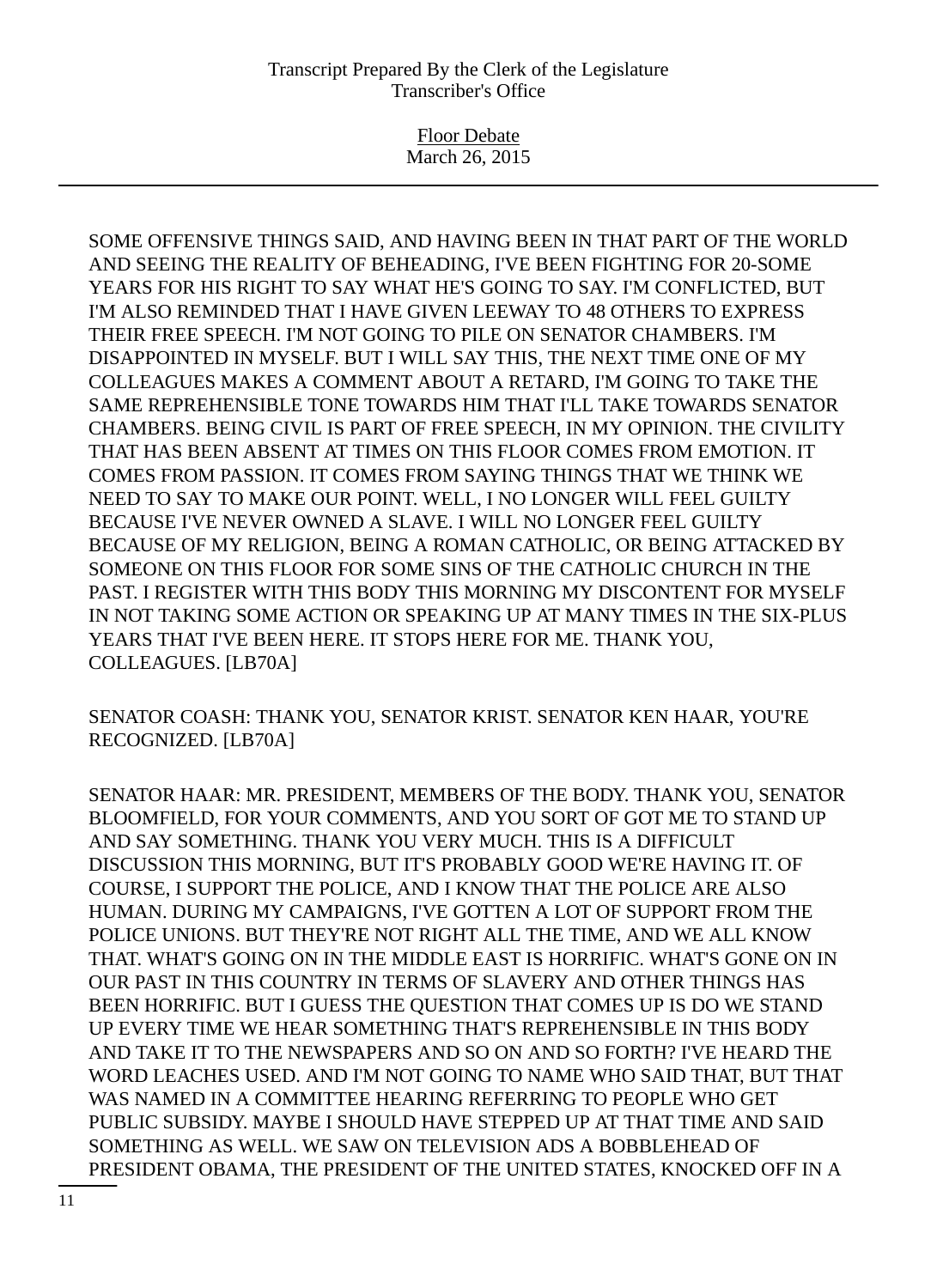Floor Debate March 26, 2015

CAVALIER MANNER AND WE DIDN'T STEP UP AND SAY ANYTHING ABOUT THAT. I THINK WE NEED TO HAVE CIVILITY IN THIS BODY, AND PERHAPS WE SHOULD ALL CALL EACH OTHER MORE OFTEN WHEN THINGS THAT ARE SAID THAT ARE NOT CIVIL. BUT TO PILE ON TO ONE PERSON AND SAY THAT THEY'RE THE PERSON WHO'S THE DEVIL IN THIS CASE FOR HAVING SAID SOMETHING SO REPREHENSIBLE NOW THAT WE ALL HAVE TO RALLY AND SO ON AND SO FORTH, AGAIN WE'VE ALL SAID THINGS THAT WE SHOULDN'T HAVE. IT'S SENATOR CHAMBERS' RIGHT TO SAY WHATEVER HE WANTS. THERE IS FREEDOM OF SPEECH IN THIS BODY. I'VE APPRECIATED HIS WORK IN THIS LEGISLATURE. AND SO I'D ASK US ALL TO TAKE A LOOK AT OURSELVES. AND I THINK SENATOR BLOOMFIELD SAID THIS, YOU KNOW, CAST A STONE IF YOU'VE NEVER BEEN IN THIS POSITION OF SAYING SOMETHING YOU SHOULDN'T HAVE AND BEING IN A POSITION WHERE MAYBE SOMEBODY COULDN'T HAVE JUDGED WHAT YOU SAID. SO THAT'S WHAT I'D LIKE TO SAY, AND THANK YOU VERY MUCH. [LB70A]

SENATOR COASH: THANK YOU, SENATOR HAAR. SENATOR KOLOWSKI, YOU'RE RECOGNIZED. [LB70A]

SENATOR KOLOWSKI: THANK YOU, MR. PRESIDENT, AND GOOD MORNING, COLLEAGUES. I STAND BEFORE YOU THIS MORNING AS THE ONE PERSON IN THE 49 OF US THAT HAS HAD THE MOST HISTORY OF WORKING WITH SENATOR CHAMBERS THAN ANYONE ELSE IN THIS BODY. I'VE WORKED WITH HIM FOR THE LAST SEVEN YEARS: FOUR YEARS IN THE LEARNING COMMUNITY IN THE OMAHA AREA, AND NOW THE THREE YEARS HERE AT THE LEGISLATURE. I'VE LEARNED A GREAT DEAL FROM HIM AND WATCHED INTENTLY AS HE'S WORKED IN THIS BODY AND IN THE LEARNING COMMUNITY TO MAKE THE GAINS WE'VE MADE OVER TIME. I WANT TO ALSO ECHO SENATOR HAAR AND THANK SENATOR BLOOMFIELD FOR HIS COMMENT ON THE RIGHT OF FREE SPEECH AND WHERE WE SHOULD BE COGNIZANT OF THE OPPORTUNITIES OF DOING THAT AND SAYING THAT, SAYING WHAT WE BELIEVE AND FOLLOWING THROUGH WITH THAT AS WE WORK IN THIS BODY TOGETHER. THE HISTORY OF SENATOR CHAMBERS AND MYSELF GOES BACK TO 1970 WHEN I INVITED HIM TO A HIGH SCHOOL TO TALK TO A SENIOR CIVICS GROUP OF STUDENTS THAT FILLED AN AUDITORIUM AND HE WAS FANTASTIC WITH THOSE STUDENTS ON THAT PARTICULAR DAY, AS A YOUNG SENATOR IN THIS BODY. AND HE CONTINUES TO DO THAT TYPE OF WORK ALL THE WAY DOWN TO THE PRESENT DAY. HE'S PASSIONATE ABOUT WHAT HE BELIEVES IN, VERY EMOTIONAL ABOUT WHERE HE COMES FROM, AND I KNOW I DON'T WALK IN HIS SKIN OR IN HIS SHOES, AND IN THIS BODY I DON'T KNOW IF WE HAVE FIVE PEOPLE THAT HAVE SEEN THE MOVIE FROM THE TIME OF THE LATE '60s IN OMAHA, A TIME FOR BURNING. THAT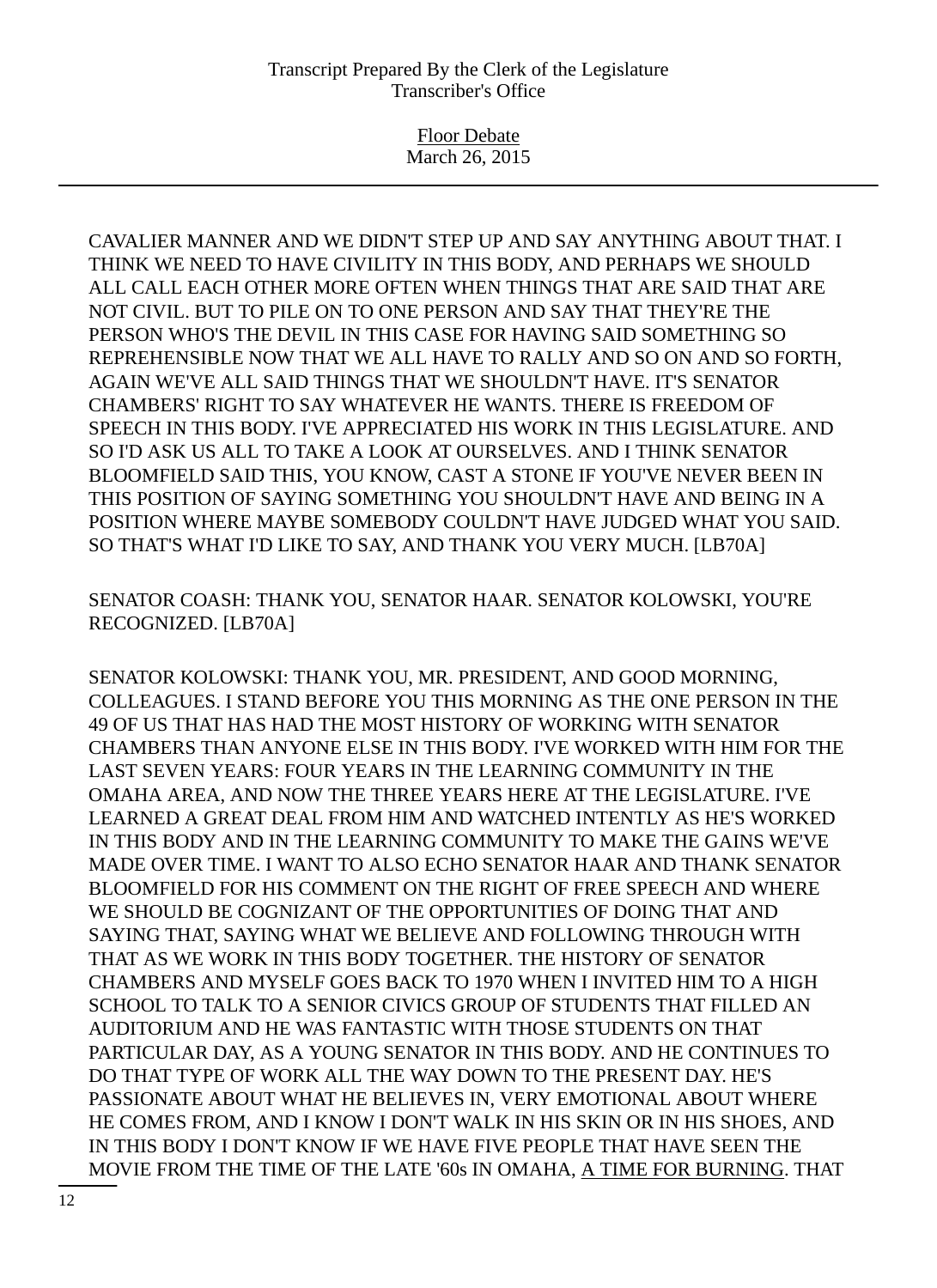Floor Debate March 26, 2015

IMPRINTED HIS LIFE AND IMPRINTED THE LIVES OF MANY OF US IN THE OMAHA AREA FOR WHAT WE HAD TO FACE UP TO AND THE ISSUES OF NORTH OMAHA, RACE RELATIONS, AND MANY OTHER THINGS THAT WE HAVE BEFORE US. THERE ARE MANY THINGS IN THIS BODY THAT ARE SAID THAT ARE VERY DISTURBING TO ME, EQUALLY AS DISTURBING AS WHAT WE'RE TALKING ABOUT, THE WORDS THAT SENATOR CHAMBERS SPOKE AND ARE HEARING THAT THAT'S DISTURBING TO MANY OF YOU. I WISH WE FELT THE SAME WAY ABOUT HUNGRY CHILDREN, THE NEED FOR EDUCATION, THE NEED FOR MEDICAL CARE, THE NEED FOR MENTAL CARE, THE NEED FOR MANY OF THE THINGS THAT WE IGNORE OR PASS OVER IN OUR DELIBERATIONS. SO I'M NOT HERE TO JUDGE SENATOR CHAMBERS. I SERVED IN THE MILITARY AS A PROUD MEMBER OF THE UNITED STATES MARINE CORPS. I HAD A BROTHER WHO DIED IN THE LINE OF SERVICE OF A HEART ATTACK IN HIS 20th YEAR AS A STATE TROOPER IN ILLINOIS. I DON'T HAVE TO PROVE ANYTHING ABOUT HOW I FEEL ABOUT THE MILITARY OR HOW I FEEL ABOUT THE PEOPLE IN BLUE. BUT I WILL DEFEND ANYONE'S RIGHT, SENATOR CHAMBERS AND EVERYONE ELSE IN THIS BODY, TO STAND AND SAY WHAT THEY BELIEVE ON A DAILY BASIS. THE HISTORY OF PARLIAMENT IN ENGLAND, THE HISTORY OF OUR OWN CONGRESS IN THIS UNITED STATES IS FILLED WITH EXAMPLES OF PASSIONATE STATEMENTS. I THINK WE NEED TO UPHOLD THAT. THANK YOU VERY MUCH. [LB70A]

SENATOR COASH: THANK YOU, SENATOR KOLOWSKI. (VISITORS INTRODUCED.) SENATOR KINTNER, YOU'RE RECOGNIZED. [LB70A]

SENATOR KINTNER: THANK YOU, MR. PRESIDENT. THIS IS PROBABLY THE ONE TIME THAT I'VE STOOD UP TO THIS MIKE THAT I DIDN'T WANT TO STAND UP TO THE MIKE. AND YOU KNOW, WE HAVE A RIGHT TO SAY WHATEVER WE WANT IN HEARINGS, ON THIS FLOOR, AND WE ALL DO IT QUITE FREQUENTLY AND QUITE A FEW TIMES. PROBABLY EVERY ONE OF US HAS SAID SOMETHING NOT QUITE AS ARTFULLY AS WE WOULD LIKE TO HAVE SAID IT. EVERY ONE OF US HAS PROBABLY WISHED WE COULD HAVE SOME WORDS BACK AND SAY IT BETTER. AND UPON FURTHER REVIEW, IF I COULD HAVE SAID THAT BETTER, I WOULD HAVE DONE IT THAT WAY. WELL, HAVING READ WHAT SENATOR CHAMBERS SAID--AND IT WAS SAID FRIDAY; I WAS IN APPROPRIATIONS AND I DIDN'T HEAR IT UNTIL PROBABLY TUESDAY--I THINK I KNOW WHAT HE WAS TRYING TO SAY. I DON'T THINK HE SAID IT AS WELL AS HE COULD HAVE. BUT I HAVE TO ASK MYSELF, WHAT WOULD I DO? IF I WAS...I WOULDN'T SAY IT SOMETHING LIKE THAT, BUT I COME FROM A DIFFERENT BACKGROUND. I HAVE A DIFFERENT POINT OF VIEW, AND I WOULD LOOK AT THINGS DIFFERENTLY. SO I TRY TO PUT MYSELF IN SOMEONE ELSE'S SHOES. AND IF I SAID SOMETHING THAT I THINK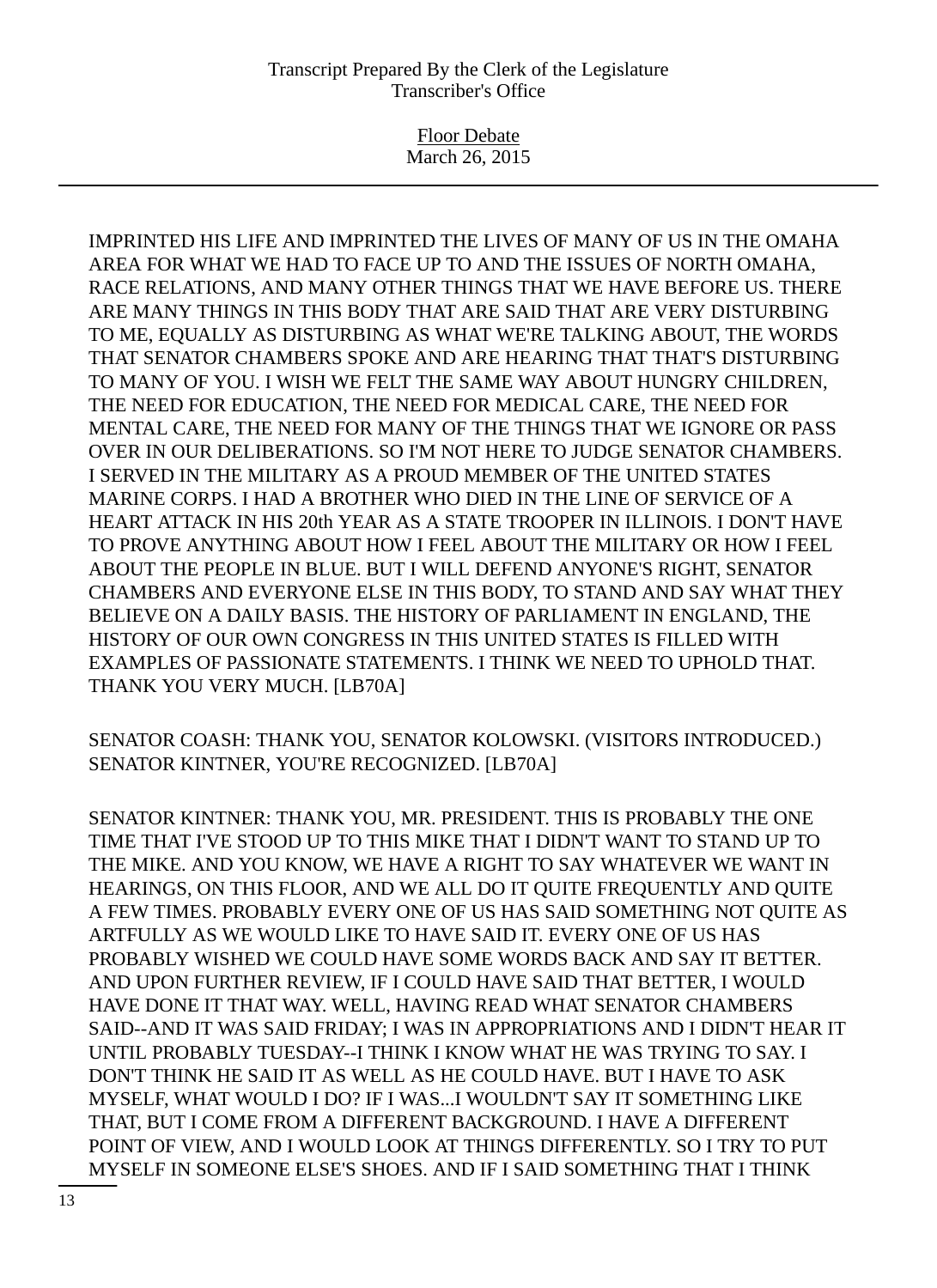Floor Debate March 26, 2015

WAS MISUNDERSTOOD OR IT WASN'T CLEAR WHAT I WAS SAYING, I THINK I WOULD TAKE THE OPPORTUNITY TO RESAY IT, TO CLARIFY THAT I DON'T THINK POLICEMEN SHOULD BE SHOT, TO CLARIFY THAT I WOULDN'T GENERALLY CARRY A GUN AND SHOOT A POLICEMAN. HE DOESN'T CARRY A GUN. I GOT THAT. AND PROBABLY CLARIFY THAT IF YOU'RE OUT THERE AND YOU GET STOPPED BY A POLICEMAN, DON'T SHOOT THEM. IT'S THE WRONG WAY TO GO. I THINK THAT CLARIFICATION WOULD GO A LONG WAY TO FIXING THIS THING, OR TO MAKING SURE PEOPLE UNDERSTOOD EXACTLY WHAT YOU WERE SAYING. I HAVEN'T BEEN HERE AND MAYBE YOU CLARIFIED IT A LITTLE BIT, SENATOR CHAMBERS, BUT I THINK THAT NEEDS TO HAPPEN. I THINK YOU PROBABLY NEED TO SAY I'M SORRY FOR SAYING IT IN A WAY THAT UPSET PEOPLE. THAT'S NOT MY INTENT. I DON'T THINK THAT WAS YOUR INTENT. AND I THINK THAT'S PROBABLY THE RIGHT WAY TO GO ABOUT THIS. LET ME TELL YOU SOMETHING, I GET BEAT UP MORE THAN ANYONE IN HERE FOR WHAT I SAY. THERE ARE LIBERAL GROUPS THAT ARE COMBING THROUGH EVERY TRANSCRIPT OF EVERYTHING I'VE SAID. AND THEY'RE TAKING THINGS I SAID AND THEY'RE TWISTING AND TURNING IT. AND I GET BEAT UP ON A REGULAR BASIS, AND I DON'T WANT TO BEAT UP ON ANY FELLOW SENATORS FOR WHAT THEY SAY BECAUSE I DON'T ALWAYS BELIEVE WHAT I READ ABOUT WHAT PEOPLE SAY. BUT YOU KNOW, PROBABLY IN THIS CASE THAT'S PROBABLY THE PRUDENT THING TO DO, I THINK, IS CLARIFY, STATE THAT YOU DON'T THINK PEOPLE SHOULD SHOOT POLICEMEN, AND SAY, HEY, I'M SORRY THAT THIS IS...THAT'S NOT WHERE I WANTED TO GO WITH THIS. I THINK THAT HAPPENS. I THINK WE'RE PROBABLY OKAY. AND THAT'S WHAT I WOULD ENCOURAGE SENATOR CHAMBERS TO DO. AND WE'VE GOT A LOT OF WORK TO DO HERE, AND THIS IS CERTAINLY A DISTRACTION THAT THIS BODY DOESN'T NEED. THE DAYS ARE NUMBERED HERE. AND WE'VE GOT AN AWFUL LOT OF BILLS TO WORK ON. SO YOU KNOW, I HOPE THAT WE CAN MOVE ON BEYOND THIS AND GET TO THE PEOPLE'S WORK. THANK YOU, MR. PRESIDENT. OH, MR. PRESIDENT, IF I HAVE ANY TIME LEFT, I WOULD YIELD IT TO SENATOR CHAMBERS. [LB70A]

SENATOR COASH: SENATOR CHAMBERS, YOU'VE BEEN YIELDED 1:30, AND YOU ARE NEXT IN THE QUEUE. [LB70A]

SENATOR CHAMBERS: THANK YOU, MR. PRESIDENT. THANK YOU, SENATOR KINTNER. MEMBERS OF THE LEGISLATURE, I DON'T MIND BEING SET UPON. THAT'S MY LIFE. IT HAPPENS TO ME. IT STARTED HAPPENING TO ME WHEN I WAS A CHILD IN GRADE SCHOOL. AND I WAS THE ONLY BLACK CHILD IN THE CLASSROOM AND THE TEACHER READ LITTLE BLACK SAMBO AND THE KIDS LAUGHED AND THE TEACHER DIDN'T STOP THEM. IT WENT ON THROUGH HIGH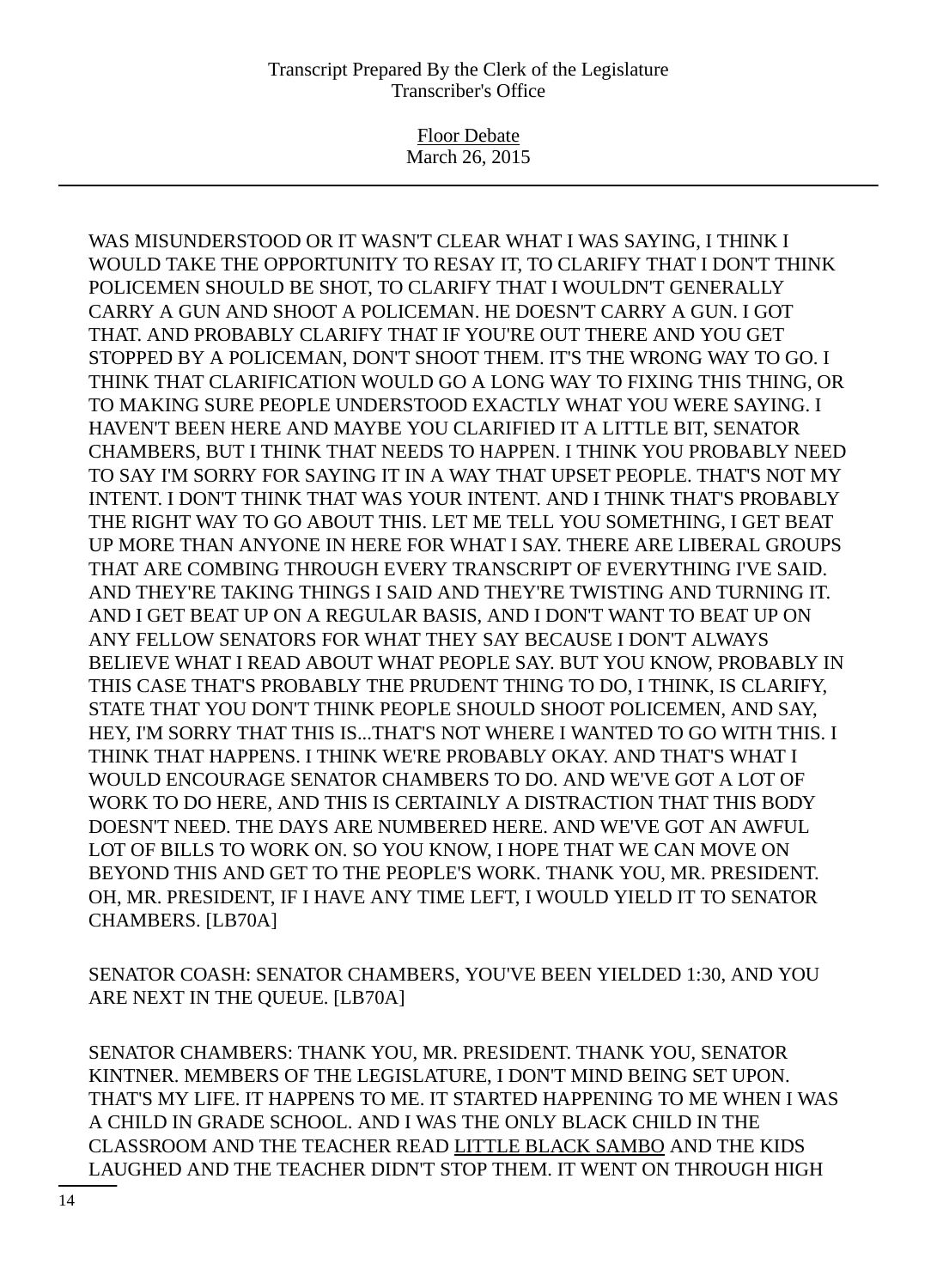Floor Debate March 26, 2015

SCHOOL. I HAD THINGS HAPPEN TO ME IN LAW SCHOOL THAT DIDN'T HAPPEN TO OTHERS. SO THIS IS HAPPENING IN THE LEGISLATURE IS JUST PAR FOR THE COURSE. I'M NOT GOING TO LEAVE HERE. I CAN TELL SENATOR SCHNOOR I'M NOT GOING TO RESIGN, AND HE OUGHT TO STAY HERE A LITTLE LONGER AND LEARN SOMETHING BEFORE HE POPS UP AND POPS OFF. BUT IN THE SAME WAY THAT I CAN SAY WHAT I THINK I OUGHT TO SAY, HE CAN SAY WHAT HE OUGHT TO SAY OR WHAT HE THINKS HE OUGHT TO SAY, AND I WILL DEAL WITH IT. BUT THERE WERE OTHER COMMENTS MADE BY OTHER PEOPLE DURING THAT HEARING AND YOU ALL AREN'T TALKING ABOUT THOSE COMMENTS, ARE YOU? SENATOR McCOY DIDN'T SAY ANYTHING ABOUT IT. SENATOR SCHNOOR DIDN'T SAY ANYTHING ABOUT IT. ONE OF YOUR FELLOW COLLEAGUES SAID SOMETHING AT THAT HEARING, BUT YOU'RE SILENT. I'M THE ONLY ONE WHO SPOKE OUT WHEN A MEMBER OF THE POLICE UNION HELD UP A BULLET, TALKED ABOUT GUN VIOLENCE, AND LAID IT AT THE FOOT OF SENATOR ASHFORD. THAT'S WHAT THE REPUBLICAN PARTY DID. I WAS THE ONLY ONE TO SPEAK ABOUT IT PUBLICLY. AND YOU TALK ABOUT MY COMMENT ABOUT ISIS. WHAT THOSE REPUBLICANS DID WAS HAD A PICTURE OF AN ISIS MEMBER WITH THE BLADE, AND SOMEBODY IN AN ORANGE JUMPSUIT ON HIS KNEES. AND THIS PERSON SAID, SENATOR ASHFORD DOESN'T DEFEND US HERE, HE WOULDN'T DEFEND US OVERSEAS, AND CONNECTED HIM WITH THAT ACTION BY ISIS. AND NOT ONE OF THE PUPPIES HERE WHIMPERED. AND YOU THINK THAT YOUR OPPOSITION TO ME IS GOING TO DO ANYTHING OTHER THAN INFLAME ME? SENATOR LINDSTROM PULLED HIS NAME OFF THE BILL. DO YOU THINK THAT MATTERS TO ME? IT JUST SHOWS THAT HE HAS NO DEPTH OF CONVICTION. HE SHOULDN'T HAVE SIGNED ON IN THE FIRST PLACE. IF THE ISSUE MEANS SOMETHING TO HIM, HIS DISLIKE FOR ME SHOULDN'T RUN HIM OFF THE ISSUE. YOU ALL BRING BILLS THAT I SUPPORT. THERE ARE BILLS YOU'VE HAD THAT I DON'T SUPPORT, BUT SOME OF YOU HAVE COME TO ME FOR HELP. AND YOU KNOW HOW TO COME TO ME WHEN YOU NEED HELP, AND THOSE OF YOU IN HERE KNOW WHO YOU ARE. SO I APPRECIATE THOSE FEW SENATORS WHO ACKNOWLEDGE MY RIGHT TO SPEAK, WHO SAID I SHOULDN'T BE PILED ON, BUT I'M USED TO IT. YOU ALL ARE NOT. YOU ARE DOING TO ME WHAT WOULD DESTROY ANY ONE OF YOU, SO THAT'S WHY YOU'RE DOING IT. BUT I THINK IN THE BROAD SWEEP OF THINGS, WHEN THIS IS VIEWED BY PEOPLE OTHER THAN IN THIS TIGHT LITTLE PAROCHIAL GROUP, THERE WILL BE A DIFFERENT REACTION TO IT FROM THE ONE YOU'RE GETTING BY SAYING TO EACH OTHER WHAT YOU'RE SAYING. AND IT SHOULD BE ESPECIALLY INFORMATIVE TO YOU TO REALIZE THAT IT MAKES ME NO DIFFERENCE WHATSOEVER. I'M NOT GOING TO APOLOGIZE. WHY DO YOU THINK I WOULD APOLOGIZE? IF I SAID SOMETHING THAT I DIDN'T MEAN, THAT I SHOULDN'T HAVE SAID, I WOULD APOLOGIZE. ALL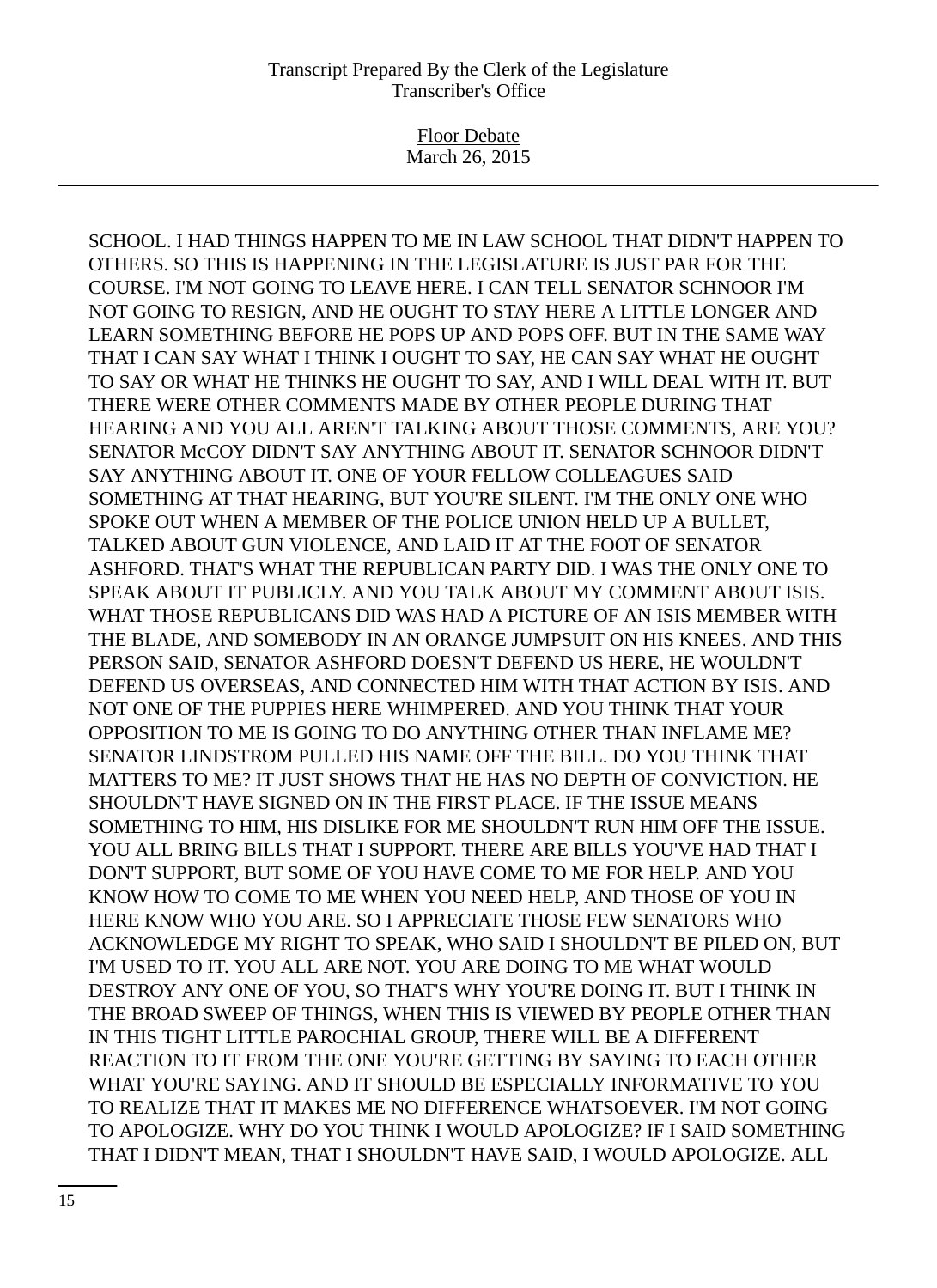Floor Debate March 26, 2015

YOU'D HAVE TO DO IS CALL IT TO MY ATTENTION THAT I SAID IT. BUT IN THE CONTEXT OF WHAT GOES ON IN THAT JUDICIARY COMMITTEE, I MEANT WHAT I SAID AND I SAID WHAT I MEANT. AND I'M LIKE SENATOR KOLOWSKI IN THIS RESPECT, I DON'T HAVE TO PROVE MYSELF TO ANYBODY. BUT FOR THE RECORD, I'VE HAD POLICE OFFICERS WHO SUPPORT ME WHEN I RUN FOR OFFICE. I'VE HAD STATE TROOPERS TELL ME THEY DON'T UNDERSTAND WHY THE STATE PATROL RECRUITED THAT POLICE OFFICER, WHICH YOU ALL DON'T KNOW ABOUT, AND YOU DON'T EVEN CARE. BUT I DO. AND I'VE HAD A COUPLE DEPUTIES WHO ARE PASSING THROUGH THE CAPITOL TELL ME THEY DIDN'T KNOW WHY THE SHERIFF HIRED THAT COP WHO HAD BEEN FOUND GUILTY OF EXCESSIVE FORCE. EVERYBODY TALKS TO ME. IF YOU HAD BEEN IN THE HALL A COUPLE OF DAYS AGO, YOU WOULD HAVE SEEN ME SURROUNDED BY ALL THESE LITTLE CHILDREN. AND I MAY HAVE TOUCHED ON IT THE OTHER DAY, BUT WHAT I DIDN'T TOUCH ON IS TELLING YOU I CAN GET AN IDEA OF WHAT THE POPE FEELS LIKE. THESE LITTLE CHILDREN WANTED ME TO TOUCH THEM. THEY DIDN'T WANT TO LEAVE. THEY WERE MAKING SO MUCH NOISE THEY WERE HEARD THROUGHOUT AREAS OF THE FIRST FLOOR. AND THAT HAPPENS REGULARLY. SO WHAT DIFFERENCE DOES IT MAKE TO ME IF PEOPLE WHO DON'T LIKE ME ANYWAY ARE GOING TO EXPRESS WHAT THEY DON'T LIKE? BUT I DON'T HAVE TO BE LIKE SENATOR McCOY AND HIDE BEHIND AN ISSUE TO SAY WHAT I'VE GOT TO SAY TOWARD OR ABOUT SOMEBODY. AND I'M ALSO NOT A LEMMING WHO JUMPS IN LINE AND FOLLOWS ALONG AND WILL DO THINGS THAT CONTRADICT WHAT I PRETEND TO BELIEVE IN, WHAT I PRETEND TO STAND FOR. I WILL STAND ALONE, AND I DON'T MIND IT. I'M ACCUSTOMED TO IT. I RELISH IT. WHEN YOU'RE IN AN ENVIRONMENT IN WHICH YOU'RE COMFORTABLE... [LB70A]

SENATOR COASH: ONE MINUTE. [LB70A]

SENATOR CHAMBERS: ...YOU THRIVE. AND ONE OF MY FAVORITE EXPRESSIONS IS THE LOUDER THE VIPERS' HISS, THE BETTER I LIKE IT BECAUSE IT SHOWS I'M STRIKING CLOSE TO THEIR NEST. YOU'VE HEARD ME SAY WHEN SENATOR McCOY TRIED TO MAKE A VEILED THREAT ABOUT MY DEATH PENALTY BILL, NO BILL THAT I HAVE WILL HOLD ME CAPTIVE OR HOSTAGE. WHAT DO THEY THINK? I'M GOING ON GET DOWN ON MY KNEES AND LICK SOMEBODY'S SHOES SO THAT THEY'LL LEAVE THEIR NAME ON A DEATH PENALTY BILL TO ABOLISH IT? HE DOESN'T KNOW ME. (SINGING) NO, YOU DON'T KNOW ME. AND NONE OF YOU OWN ME. AND NONE OF YOU WILL. BUT I'M WAITING TO SEE IF ONE OF MY COLLEAGUES STANDS UP TO TELL YOU WHAT HE SAID AT THE HEARING WITH REFERENCE TO MY COMMENT. YOU READ THE WHOLE TRANSCRIPT? THEN YOU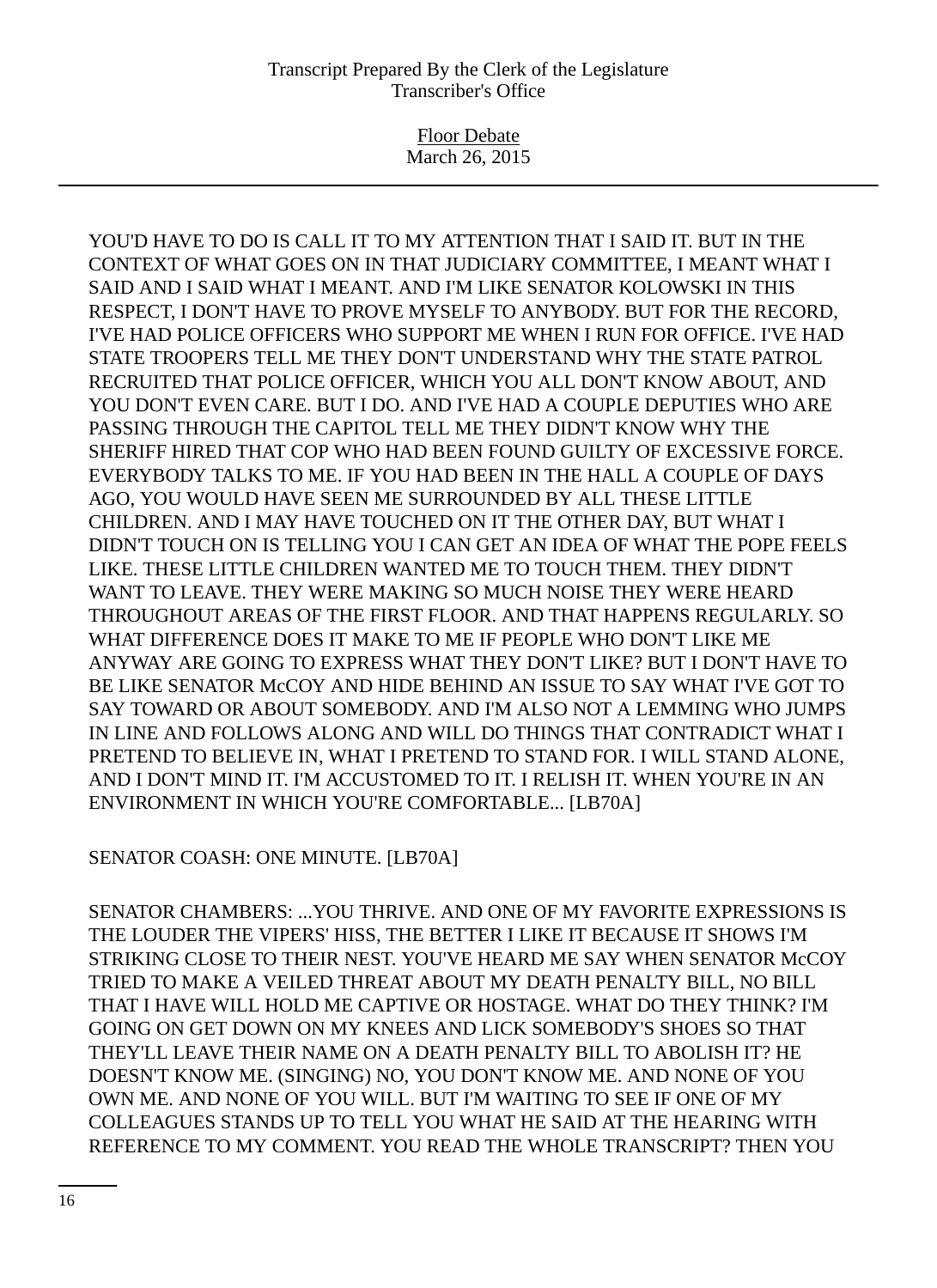READ IT, DIDN'T YOU? BUT YOU DIDN'T SAY ANYTHING ABOUT IT, DID YOU? [LB70A]

SENATOR COASH: TIME, SENATOR. [LB70A]

SENATOR CHAMBERS: THANK YOU, MR. PRESIDENT. [LB70A]

SENATOR COASH: SENATOR HILKEMANN, YOU'RE RECOGNIZED. [LB70A]

SENATOR HILKEMANN: THANK YOU, MR. SPEAKER. I WANT TO THANK SENATOR McCOY FOR INFORMING THIS BODY YESTERDAY ABOUT THOSE WORDS AND THOUGHTS. I GAVE UP ON TALK RADIO A LONG TIME AGO, DON'T LISTEN TO FOX MUCH ANYMORE. I DIDN'T SAY ANYTHING YESTERDAY BECAUSE I WENT HOME AND I WANTED TO READ THE TRANSCRIPT, AND I READ THAT TRANSCRIPT. SENATOR CHAMBERS, YOU'VE HAD THE PRIVILEGE OF SERVING IN THIS BODY FOR OVER 40 YEARS. I FIRST HEARD YOU SPEAK IN 1968 AT NEBRASKA WESLEYAN WHEN YOU CAME TO OUR STUDENT BODY THERE AND SPOKE, SO I'VE KNOWN OF YOU FOR A LONG TIME. I'VE BEEN HERE 53 DAYS. OVER THE 53 DAYS I'VE BEEN HERE, I'VE LISTENED TO YOU CALL US BIGOTS, RICKETTS' "CRICKETS," "REPELICANS," RACISTS TO NAME JUST A FEW. YOU FREQUENTLY DISPARAGE MY FAITH AND MY FOUNDATIONAL SOURCE OF MORAL AND ETHICAL TRUTHS FOUND IN THE "BIBBLE." I CAN RESPECT YOU AS A MAN OF INTELLECT AND ORATORICAL SKILL. BUT YOU HAVE SAID THINGS IN THIS CHAMBER THAT NOT ANOTHER SENATOR WOULD EVEN THINK TO UTTER, NOR BE ALLOWED TO SAY AND GO UNCHALLENGED OR UNCENSORED. SIR, ARE YOU SAYING OUR LAW ENFORCEMENT IS FAIR GAME? DO YOU TRULY WANT TO LIVE IN A SOCIETY OF CHAOS? SENATOR CHAMBERS, WHEN YOU ARE CONCERNED...WITH YOU, I AM CONCERNED AND TROUBLED WHENEVER OUR LAW ENFORCEMENT PROFESSIONALS RESORT TO DEADLY FORCE ON UNARMED CIVILIANS. NO ONE, POLICE INCLUDED, IS ABOVE THE LAW. WITH YOU, SENATOR CHAMBERS, I BELIEVE THAT BLACK LIVES MATTER. BUT, SENATOR CHAMBERS, I ALSO BELIEVE THAT BLUE LIVES MATTER. THE VAST MAJORITY OF OUR POLICE OFFICERS ARE THE MEN AND WOMEN...THE MEN AND WOMEN WHO WEAR BLUE PROTECT AND SERVE US VERY WELL. THESE MEN AND WOMEN ARE BLACK AND WHITE AND HISPANIC AND ASIAN AND NATIVE AMERICAN. THE BLUE THEY WEAR TRANSCENDS RACIAL LINES. EVERY DAY THEY PUT THEIR LIVES ON THE LINE TO PROTECT AND SERVE US. THEIR LIVES MATTER. BLUE LIVES MATTER. I CANNOT TOLERATE ANY LANGUAGE OR BEHAVIOR THAT PULLS THESE LIVES AT RISK OR INCITES OTHERS TO HARM OUR POLICE OFFICERS. YOU LIKE REFERRING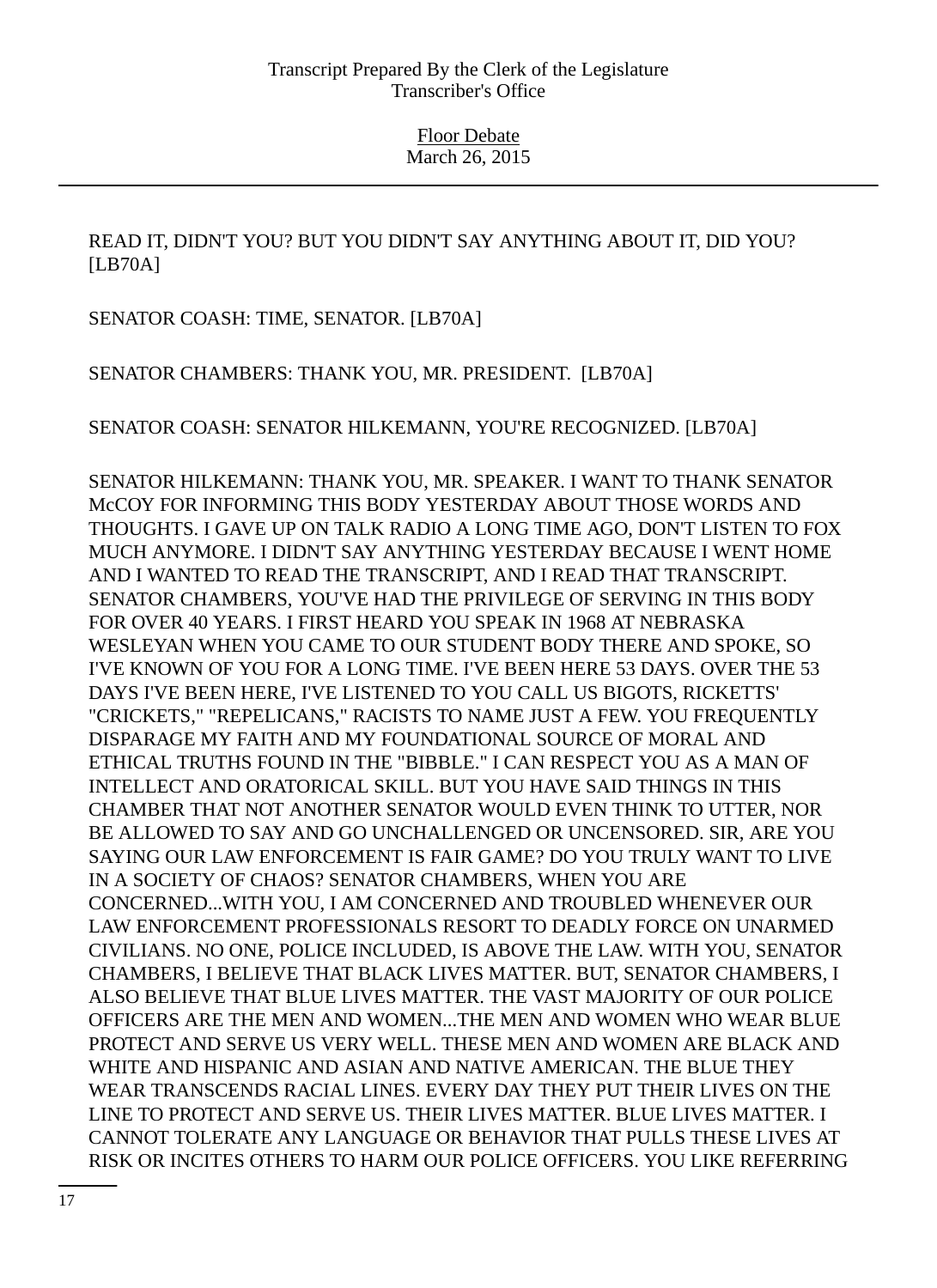Floor Debate March 26, 2015

TO A MAN OF CONVICTION THAT I ALSO HAVE A GREAT DEAL OF APPRECIATION FOR, SIR THOMAS MORE. BUT IN MY OFFICE HANGS A PICTURE OF WILLIAM WILBERFORCE. THAT PICTURE WAS GIVEN TO ME BY MY SON ON THE DAY THAT I WAS INSTALLED IN THIS BODY. YOU ACTUALLY MET HIM THE DAY THAT HE WAS HERE. HE WROTE ME A NOTE, AND ON IT HE SAID ONE MAN CAN MAKE A DIFFERENCE. WILBERFORCE WAS A YOUNG MAN OF PRIVILEGE WHO WAS ELECTED TO THE PARLIAMENT IN 1784. THREE YEARS LATER, HE EXPERIENCED A CONVERSION TO CHRISTIANITY AND WENT ON TO BECOME THE DRIVING FORCE OVER THE NEXT 26 YEARS TO END... [LB70A]

SENATOR COASH: ONE MINUTE. [LB70A]

SENATOR HILKEMANN: ...THE SLAVE TRADE IN ENGLAND IN 1807. ONE OF OUR MAIN DUTIES AS SENATORS IS TO PROVIDE FOR THE PROTECTION OF THE CITIZENS OF THIS STATE. HOW CAN WE CARRY OUT THAT DUTY WHEN WE HAVE A MEMBER OF THIS BODY PUBLICLY ESPOUSING HE WOULD SHOOT THE POLICE FIRST AND ASK QUESTIONS LATER? THANK YOU, MR. SPEAKER. [LB70A]

SENATOR COASH: THANK YOU, SENATOR HILKEMANN. SENATOR GROENE, YOU'RE RECOGNIZED. [LB70A]

SENATOR GROENE: THANK YOU, MR. PRESIDENT. WHEN I THINK OF...WHEN I SEE NEW STORIES LIKE ON FERGUSON, MISSOURI, AND THE PRESS SAYS, WELL, THEY'RE PARI-MUTUEL (SIC) AND THEY'RE DRESSED IN BULLETPROOF VESTS AND SHIELDS AND THEY'RE WALKING IN LOCKSTEP. AND I WATCHED THAT FILM, I DON'T SEE POLICE OFFICERS. I SEE AN INDIVIDUAL THAT HAS A JOB. HE GOES HOME EVERY NIGHT TO HIS FAMILY, TO HIS KIDS. ON THE WEEKENDS, HE GOES TO HIS CHURCH. HE'S JUST AN AVERAGE GUY. YOU DON'T PUT A UNIFORM ON AND ALL OF A SUDDEN BECOME A PARATROOPER. THESE ARE JUST FELLOW CITIZENS THAT CHOSE A CAREER IN LAW ENFORCEMENT. SO TO EQUATE THEM TO PEOPLE WHO DO THINGS BECAUSE OF SOME MISGUIDED RELIGIOUS PRINCIPLES OR SOMETHING, THEY'RE JUST PEOPLE. THEY'RE TRYING TO DO A JOB. AND WHAT SCARES ME MORE ABOUT WHAT SENATOR CHAMBERS SAYS IS NOT WHAT BOTHERS THIS...I'M A BIG ADULT. I BELIEVE IN FREE SPEECH. IT'S WHO HE REPRESENTS, AND HE HAS A CHALLENGE. I'M AFRAID, JUST LIKE HAPPENED IN FERGUSON, THAT SOME YOUNG HOT HEAD FROM WHATEVER RACE MIGHT LISTEN TO THAT AND SAY, I'M GOING TO GO POP A COP BECAUSE A MAN I RESPECT, AND I RESPECT HIM A LOT SAID THAT WAS OKAY. THAT'S WHAT BOTHERS ME. AND IF...HE DOESN'T HAVE TO APOLOGIZE TO ME. I'M A FIRM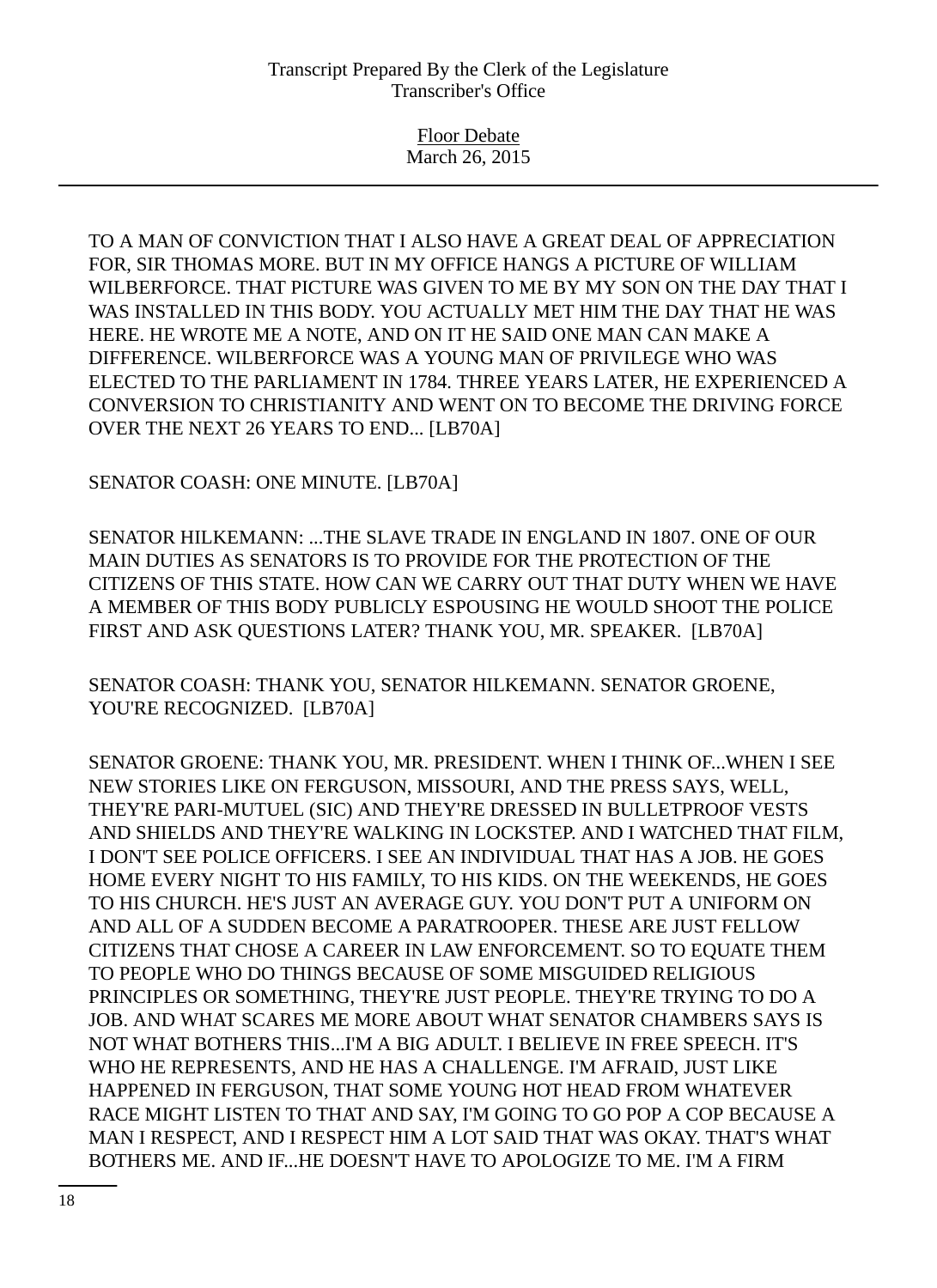Floor Debate March 26, 2015

BELIEVER IN FREE SPEECH. BUT I WISH HE WOULD GO BACK INTO HIS DISTRICT AND MAKE THAT CLEAR TO THE YOUNG MEN ON THE STREET, THAT I WAS MAKING A POLITICAL POINT, NOT A POINT OF SOMETHING I WOULD ACTUALLY ADVOCATE DOING. HE DOESN'T NEED TO APOLOGIZE TO ME, BUT I WISH HE WOULD DO THAT. I ADMIRE SENATOR CHAMBERS. I'VE LEARNED A LOT FROM HIM. I'M A CHRISTIAN. I DON'T CONDEMN A MAN. THAT'S FOR SOMEBODY A LOT BETTER AND BIGGER THAN ME TO DO THAT. WE ALL MAKE MISTAKES. I'VE BEEN BLESSED WITH ONE SENATOR IN THE BACK ROW THAT KEEPS AN EYE ON WHAT I SAY. SENATOR CHAMBERS IS EVEN LUCKIER THAN ME. HE'S GOT 48 DOING IT FOR HIM. BUT IT WASN'T RIGHT. YOU KNOW, THEY SAY DON'T...BEWARE OF WHAT YOU ASK FOR. I'VE BEEN TO A LOT OF...POLITICAL CORRECT SPEECH PREACHED IN THIS COUNTRY THAT BORDERS ON TAKING A PERSON'S RIGHT AWAY, RIGHTS AWAY OF FREE SPEECH. SENATOR CHAMBERS WILL PAY FOR WHAT HE SAID. HE KNOWS IT. HE'S SEEN PEOPLE PULL SUPPORT FROM HIS BILLS ALREADY. THE SYSTEM WILL WORK. BUT AS THE QUOTE SAYS THAT WAS ATTRIBUTED TO VOLTAIRE, I DISAPPROVE OF WHAT YOU SAY, BUT I WILL DEFEND TO THE DEATH YOUR RIGHT TO SAY IT. THAT WAS SOMETHING SAID BY A FRENCHMAN BACK IN THE 1700s THAT HAD A LOT DO, THAT QUOTE. AND IT WASN'T ACTUALLY, SOME SAY, SAID BY HIM BUT REPEATED BY HIM. IT HAD A LOT TO DO WITH HOW OUR CONSTITUTION WAS RIGHT. HOW ONE MAN MAKES A DIFFERENCE, AND ONE MAN MAKES A QUOTE, GOOD OR BAD, IT HAS AN EFFECT ON OTHERS. SO, AGAIN, I WOULD LIKE TO ENCOURAGE SENATOR CHAMBERS TO MAKE SURE IN HIS DISTRICT, AT LEAST, THAT HE EXPLAINS TO THOSE YOUNG MEN THE HISTORY WHERE HE COMES FROM AND WHY HE TAKES THAT POSITION BECAUSE HE WAS THERE IN THE '60s WHEN HE DID SEE SOME OF THESE THINGS HAPPEN. I WASN'T. NONE OF MY FAMILY EVER OWNED A SLAVE. IN FACT, ON ST. PAT'S I WAS DOING A LITTLE HISTORY ON ST. PAT HIMSELF AND HE WAS A SLAVE. SOME OF MY ANCESTORS WERE SLAVES ALSO. [LB70A]

SENATOR COASH: ONE MINUTE. [LB70A]

SENATOR GROENE: BUT THAT'S PASSED. LET'S GO ON. LET'S GO ON FROM HERE AND DO GOOD LEGISLATION, AND LET'S DO THE RIGHT THING. THANK YOU, MR. PRESIDENT. [LB70A]

SENATOR COASH: THANK YOU, SENATOR GROENE. SENATOR SCHNOOR, YOU'RE RECOGNIZED. [LB70A]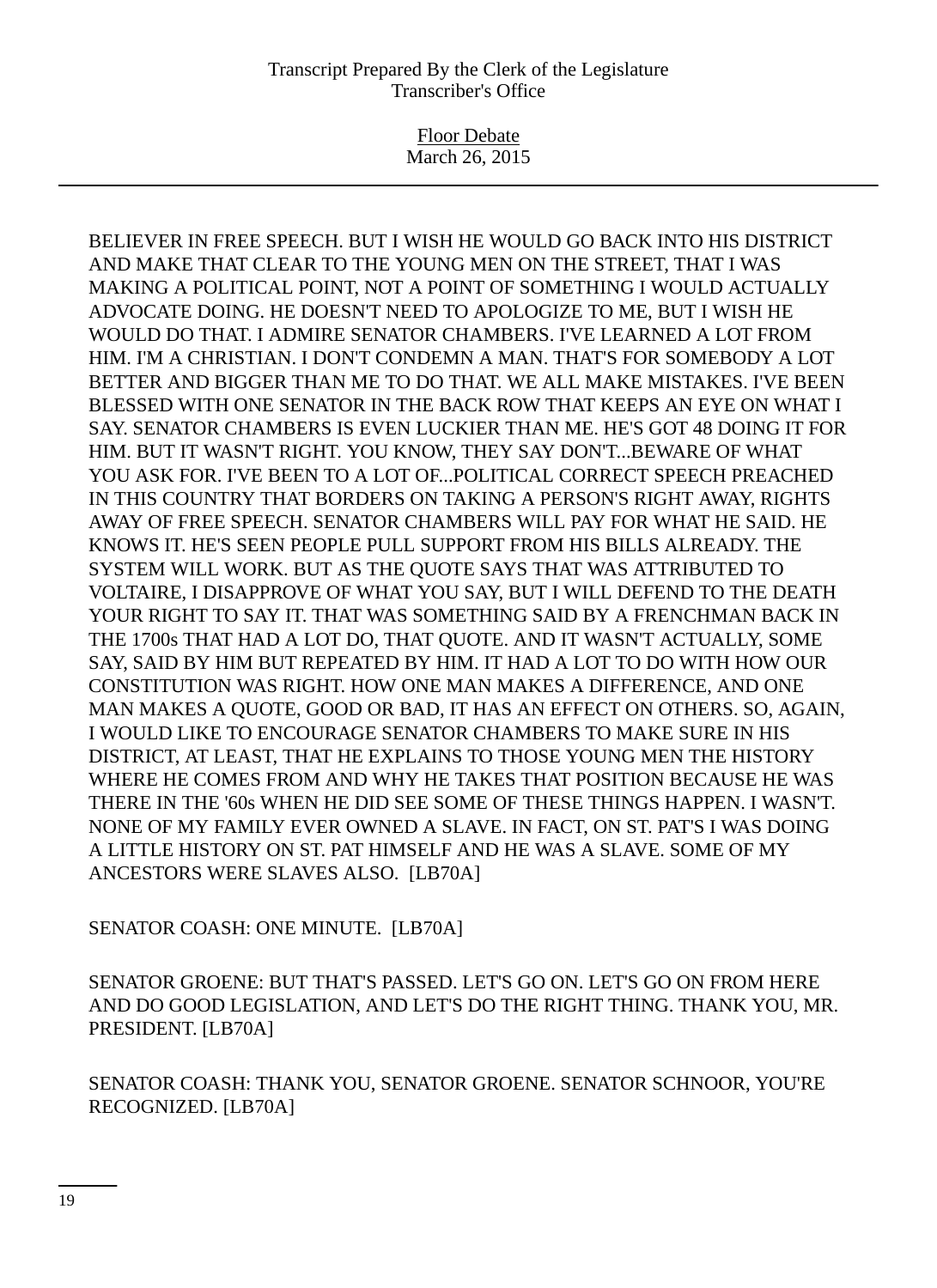Floor Debate March 26, 2015

SENATOR SCHNOOR: THANK YOU. I'M GOING TO STAND UP AND POP OFF ONE MORE TIME. YOU KNOW, I SERVED IN THE MILITARY FOR 20 YEARS. I WASN'T VOTED IN BY THE PEOPLE, I WAS NOMINATED BY THE GOVERNOR. BUT THAT STILL GIVES ME THE RIGHT TO STAND UP HERE AND POP OFF AND I'M GOING TO DO THAT BECAUSE I DON'T ANSWER TO YOU, SENATOR CHAMBERS. REMEMBER, YOU TOLD ME, I ANSWER TO THE PEOPLE OF MY DISTRICT. SO THAT'S THE ONE PIECE OF ADVICE I'VE TAKEN FROM YOU. BUT I'M GOING TO STAND UP HERE AND I'M GOING TO TAKE A STAND. AND IT SOUNDS TO ME LIKE I'LL PROBABLY BE BY MYSELF BECAUSE ALL I HEAR IS, OH, HE'S GOT A RIGHT TO SAY THIS. HE'S BEEN AROUND A LONG TIME. LET'S GIVE HIM A BREAK. POOR SENATOR CHAMBERS THIS, POOR SENATOR CHAMBERS THAT. I FIND THAT PATHETIC, ABSOLUTELY PATHETIC, THAT NOBODY WANTS TO ASK FOR ANY ACCOUNTABILITY. SO, SENATOR CHAMBERS, YOU CAN MAKE A MOCKERY OF ME. YOU CAN MAKE A MOCKERY OF THIS PLACE, A MOCKERY OF ANYBODY YOU WANT TO, BUT I'M GOING TO STAND UP HERE IN THE PUBLIC ON RECORD AND ASK FOR YOUR ACCOUNTABILITY AND DEMAND YOUR ACCOUNTABILITY. IT'S NOT MY POSITION TO JUDGE YOU. THAT'S GOD'S JOB, AND HE'S GOING TO JUDGE US ALL BECAUSE LIKE SENATOR BLOOMFIELD SAID, WE'RE ALL...THERE'S NONE OF US WITHOUT SIN. AND I FALL RIGHT IN THAT. BUT I'M GOING TO STAND UP HERE. AND THIS IS WHAT...THAT'S WHAT I'VE GOT TO SAY. I'M ASKING FOR ACCOUNTABILITY. NOW I COULD BE MOCKED OR WHATEVER, BUT THE FACTS ARE THE FACTS, AND WHAT WAS SAID WAS WHAT WAS SAID. I DON'T THINK ANYBODY ELSE IN THE TRANSCRIPT SAID THAT I AM GOING TO KILL THE POLICE. SO THOSE ARE THE FACTS, PLAIN AND SIMPLE. SO, THANK YOU, SIR. [LB70A]

SENATOR COASH: THANK YOU, SENATOR SCHNOOR. SENATOR KUEHN, YOU'RE RECOGNIZED. [LB70A]

SENATOR KUEHN: THANK YOU, MR. PRESIDENT. THIS MORNING AS I RISE, I ALSO REFLECT THE OUTRAGE THAT I HAVE RECEIVED FROM MEMBERS OF MY DISTRICT AND MY CONSTITUENTS WITH THE COMMENTS THAT WERE MADE. CERTAINLY OVER THE LAST 50-SOME LEGISLATIVE DAYS, I HAVE LISTENED AND I HAVE LEARNED FROM SENATOR CHAMBERS AND MY COLLEAGUES. I WILL STATE THAT BEING BORN IN 1974 IN EASTERN KEARNEY COUNTY, I DIDN'T SHARE THE LIFE EXPERIENCES THAT FORMED THE WORLD VIEW OF SOME IN THIS BODY. I'VE HAD MY OWN UNIQUE SET OF LIFE EXPERIENCES WHICH HAVE CERTAINLY FORMED MY PERSPECTIVE ON THE WORLD GROWING UP IN A FARM FAMILY IN THE FARM CRISIS OF THE 1980s, PUTTING MYSELF THROUGH COLLEGE LIKE THE REST OF MY SIBLINGS DID. BUT ONE THING I HAVE LEARNED IN MY JOURNEY AND THAT HAS LED ME TO THE UNICAMERAL HERE IS THAT WORDS MATTER.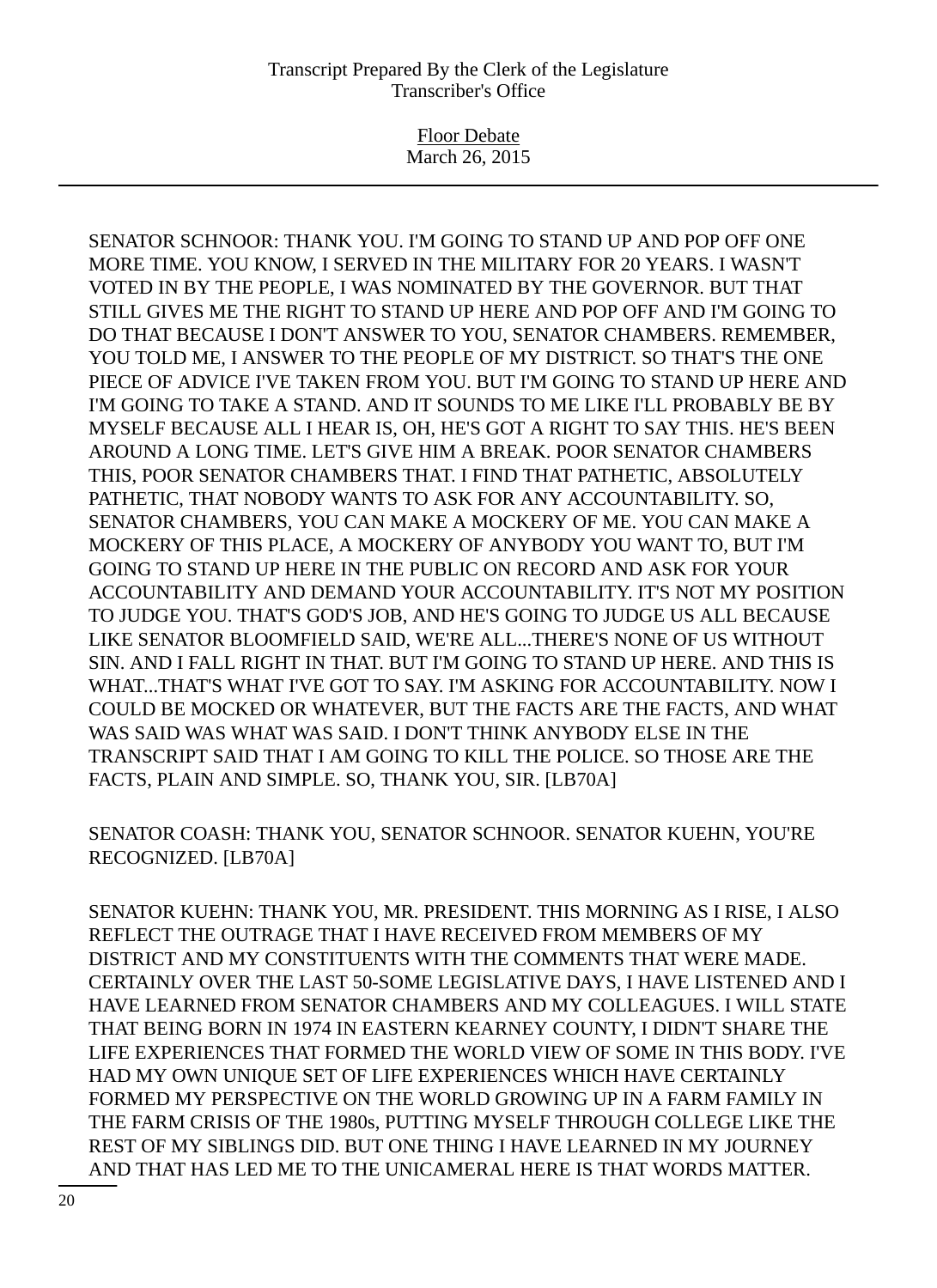Floor Debate March 26, 2015

AND AS SENATOR CHAMBERS HAS POINTED OUT TO US MANY TIMES THAT THE WORDS AND THE RHETORIC THAT'S BEEN UTILIZED IN THE WORLD IN GENERAL IN OUR POLITICAL RHETORIC OF DECADES BEFORE ME AND DECADES THAT WILL FOLLOW ME, THAT THE WORDS WE USE AND THE WORDS WE USE TO COMMUNICATE TO EACH OTHER ABOUT GROUPS, ABOUT INDIVIDUALS, THEY HAVE POWER AND THEY MATTER. AND WHEN WE TAKE THE RESPONSIBILITY OF SERVING IN A PUBLIC OFFICE, WHEN WE HAVE THE OBLIGATION OF REPRESENTING OUR CONSTITUENTS, AND WE HAVE THE BURDEN OF MAKING DECISIONS WHICH IMPACT THE LIVES OF NEBRASKANS, INCLUDING OUR CONSTITUENTS AND EVERYONE IN THIS STATE ON A DAILY BASIS, THAT COMES WITH THE RESPONSIBILITY TO WATCH OUR WORDS. EVERY MORNING SENATOR CHAMBERS PROVIDES FOR US WORDS THAT HE HAS THOUGHT ABOUT DEEPLY, THAT HE HAS CRAFTED CAREFULLY. HE KNOWS THE POWER OF THOSE WORDS. WE ALL DO. AND TO SIMPLY SAY THAT WORDS IN THIS CASE ARE NOTHING MORE THAN WORDS TO WHICH ANY INDIVIDUAL HAS A RIGHT TO SAY IS DISINGENUOUS. THEY ARE WORDS WHICH SHOULD BE CONDEMNED. THEY ARE WORDS WHICH DEMAND AN APOLOGY, JUST AS ANY WORDS WITH THAT FORCE AND WITH THAT LEVEL OF CONVICTION SHOULD BE. SO WITH MY DISTRICT, I STAND AND I ASK FOR AN APOLOGY. I CONDEMN THAT KIND OF RHETORIC BY AN ELECTED PUBLIC OFFICIAL. AND I HOPE THAT GOING FORWARD WITH THE REST OF THE SESSION, EACH AND EVERY ONE OF US KEEP IN MIND THE POWER THAT OUR WORDS HAVE BOTH WITHIN THIS BODY AND TO THOSE THAT ARE DEPENDING ON US TO DO THE RIGHT THING ON A DAILY BASIS. THANK YOU. [LB70A]

SENATOR COASH: THANK YOU, SENATOR KUEHN. SENATOR NORDQUIST, YOU'RE RECOGNIZED. [LB70A]

SENATOR NORDQUIST: THANK YOU, MR. PRESIDENT AND MEMBERS. CERTAINLY, IN MY SEVEN YEARS IN THIS BODY, I'VE MADE MY FAIR SHARE OF INARTFUL AND DEFINITELY EVEN SOME INAPPROPRIATE COMMENTS AND HAVE STOOD ON THE FLOOR TO APOLOGIZE FOR THOSE ON A COUPLE OF OCCASIONS WHEN I DID FEEL THEY WERE INAPPROPRIATE. AND I CERTAINLY DO FIND SENATOR CHAMBERS' COMMENTS HIGHLY INAPPROPRIATE. ANY INSINUATION THAT THERE SHOULD BE AN ACT OF AGGRESSION TOWARDS LAW ENFORCEMENT IS CERTAINLY HIGHLY INAPPROPRIATE. LAW ENFORCEMENT IS AN EXTENSION OF US. IT'S AN EXTENSION OF THE PUBLIC, AN EXTENSION OF GOVERNMENT TO ENFORCE OUR LAWS, WHETHER IT'S THE STATE TROOPERS ENFORCING LAWS AT THE STATE LEVEL, LOCAL LAW ENFORCEMENT, COUNTY LAW ENFORCEMENT. THEY ARE AN EXTENSION OF US, AND ANY ACT OF AGGRESSION TOWARDS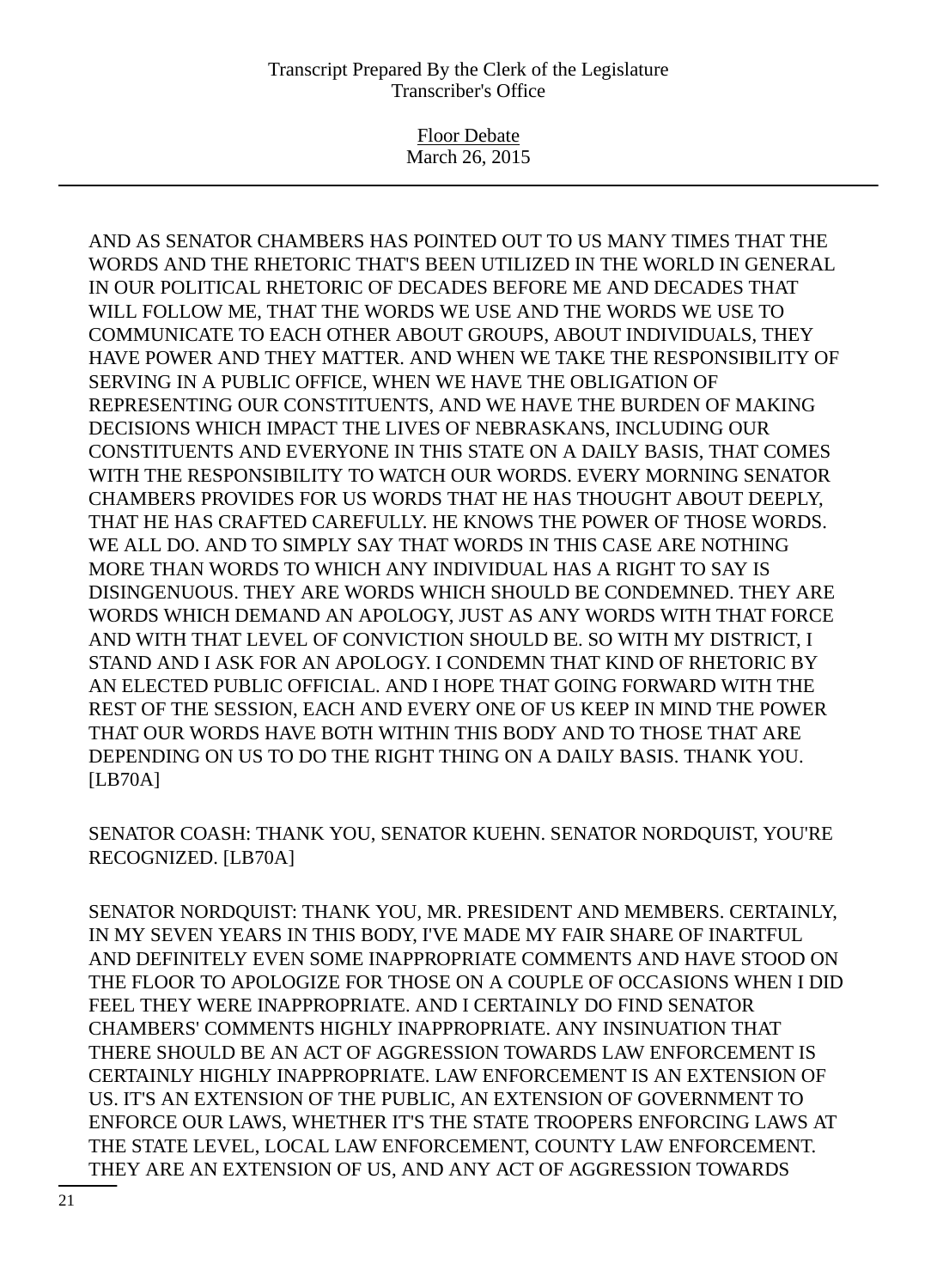Floor Debate March 26, 2015

THEM IS AN ACT OF AGGRESSION TOWARDS SOCIETY AS A WHOLE. AND I'M NOT GOING TO EXPAND ON THAT. BUT I THINK WE SHOULD TAKE THIS AS AN OPPORTUNITY FOR THOSE THAT ARE INTERESTED IN EXPRESSING OUR SUPPORT FOR THOSE MEN AND WOMEN THAT DO, AS SENATOR GROENE SAID, PUT ON THE UNIFORM, OUR FRIENDS, OUR NEIGHBORS WHO GO HOME AT NIGHT TO THEIR FAMILIES, EXPRESS OUR SUPPORT FOR THEM. MY OFFICE HAS SENT A RESOLUTION UP TO BILL DRAFTING TO EXPRESS THAT SUPPORT. ANYONE WHO'S INTERESTED IN COSIGNING CAN COME LET ME KNOW, AND ONCE THE RESOLUTION COMES DOWN, WE WILL CIRCULATE THAT AND APPRECIATE EVERYONE'S SUPPORT OF THAT. THANK YOU. [LB70A]

SENATOR COASH: THANK YOU, SENATOR NORDQUIST. SENATOR MELLO, YOU'RE RECOGNIZED. [LB70A]

SENATOR MELLO: THANK YOU, MR. PRESIDENT, MEMBERS OF THE LEGISLATURE. IT'S BEEN AN INTERESTING MORNING TO HEAR FROM COLLEAGUES GIVE PERCEPTIONS AND PERSPECTIVES IN REGARDS TO CIVIL DISCOURSE, WHAT OUR RIGHTS AND FREEDOMS ARE AS INDIVIDUAL SENATORS TO MAKE ARGUMENTS THAT TO SOME EXTENT MAY MAKE ANOTHER SENATOR BOIL AND BE ANGRY AT THE TOP OF THEIR LUNGS. I'VE GOT NOTHING BUT RESPECT FOR MY COLLEAGUE, SENATOR McCOY. ME AND SENATOR McCOY HAVE AGREED ON ISSUES IN OUR SEVEN YEARS DOWN HERE AND HAVE VEHEMENTLY DISAGREED ON OTHERS. THE SAME GOES FOR SENATOR CHAMBERS, THAT I'VE AGREED WITH SENATOR CHAMBERS ON A NUMBER OF ISSUES AND VEHEMENTLY DISAGREED WITH HIM ON OTHERS. AND YES, THE LANGUAGE THAT HE USED IN A HEARING WAS PROBABLY MORE THAN INARTFUL. IT'S SOMETHING THAT I CAN'T CONDONE. AND ARGUABLY I'VE TALKED TO ALMOST A DOZEN OF YOU IN THE LAST DAY, AND I HAVEN'T HEARD ANYONE CONDONE THAT KIND OF LANGUAGE BECAUSE WE KNOW IT DAMAGES THE CIVIL DISCOURSE. BUT THE CONCERN THAT I'VE GOT IS NOT WHETHER OR NOT SENATOR CHAMBERS SAID SOMETHING THAT I MAY FIND OFFENSIVE OR THAT YOU MAY FIND OFFENSIVE. THE CONCERN I'VE GOT IS THE RAMIFICATIONS OF HOW WE USE SITUATIONS LIKE THIS TO DRIVE...TO TRY TO DRIVE HOME POLITICAL ARGUMENTS. I'M GOING TO GIVE CREDIT TO SENATOR KINTNER WHO SAID HE'S MADE MISTAKES. HE'S SAID INARTFUL COMMENTS. AND THE QUESTION THAT I WOULD POSE TO US IS WHEN WE MAKE AN INARTFUL COMMENT, WILL WE COME TO THE FLOOR AND DO EVERYTHING WE'VE DONE TODAY EXPLAINING EVERY TIME WE HEAR SOMETHING THAT'S OFFENSIVE TO US? EVERY TIME WE HEAR SOMETHING THAT'S OFFENSIVE IN COMMITTEE, WILL WE COME HERE TODAY AND DO THE SAME THING? BECAUSE IF WE'RE NOT, WE NEED TO TAKE A STEP BACK. BECAUSE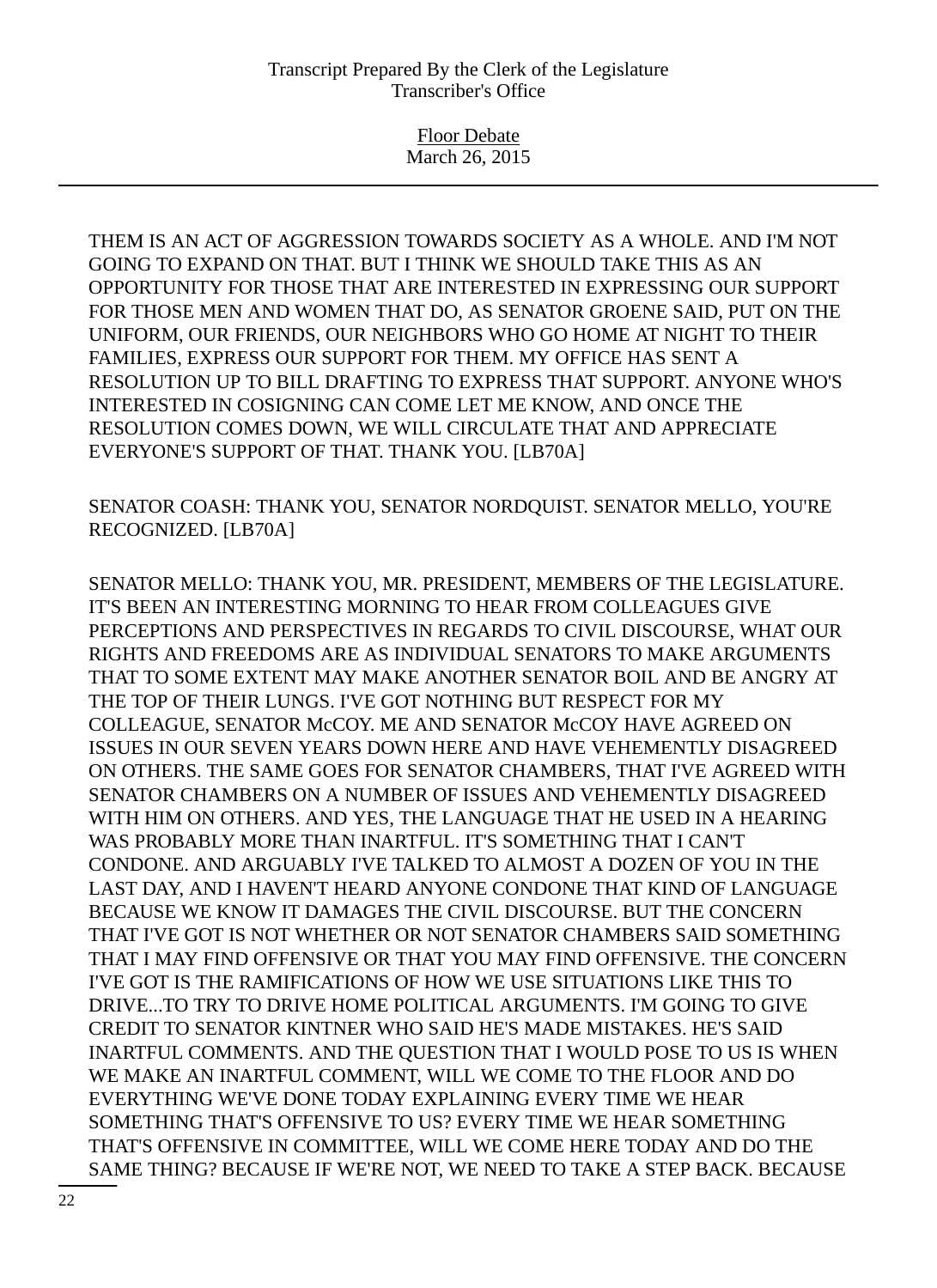Floor Debate March 26, 2015

THE REALITY, THIS LEGISLATURE HAS A HISTORY OF SUPPORTING LAW ENFORCEMENT. IT DOESN'T REQUIRE US TO TAKE A PICTURE AND TO TWEET SOMETHING OUT OR TAKE SOME KIND PHOTOGRAM OF SAYING HOW WE LOVE LAW ENFORCEMENT. THIS LEGISLATURE OVER THE LAST SIX YEARS HAS PROTECTED COLLECTIVE BARGAINING FOR POLICE OFFICERS, WE'VE EXPANDED THEIR WORKERS' COMPENSATION AS IT RELATES TO POSTTRAUMATIC STRESS DISORDER, CREATED A PEACE OFFICERS' BILL OF RIGHTS, HAVE REFORMED PENSION REFORM. THOSE OF US ON THE FLOOR WHO ARE CLAMORING OUR LOVE FOR THE BLUE AND GOLD, THINK BACK TO SOME OF YOUR VOTES ON THE ISSUES. WHERE WERE YOU ON THE FLOOR ADVOCATING AT THE TOP OF YOUR LUNGS TO SUPPORT LAW ENFORCEMENT? WHERE WERE YOU IN REGARDS TO DEFENDING THOSE RIGHTS OF LAW ENFORCEMENT FAMILIES, THEIR CHILDREN, TRYING TO PROTECT THEIR LIVELIHOODS AS PUBLIC SERVANTS? COLLEAGUES, ISSUES ARE NEVER BLACK AND WHITE IN THIS LEGISLATURE. I'VE ALWAYS SAID THAT. EVERY YEAR, I FEEL I'VE GOT SAY THAT, THAT WE OPERATE IN CREATING PUBLIC POLICY IN A VARIETY OF SHADES OF GRAY. AND YES, SENATOR CHAMBERS SAID SOMETHING THAT I DON'T LIKE, I CAN'T CONDONE, AND I WOULDN'T HAVE SAID IT. BUT IT'S HIS RIGHT TO BE ABLE TO DO THAT. I GET NERVOUS WHEN I HEAR COLLEAGUES SAY THAT WANT SENATORS TO RESIGN, OR THEY WANT TO CENSURE SENATORS FOR SOMETHING THEY DON'T LIKE BECAUSE WHAT'S THE NEXT LINE, COLLEAGUES? WHEN A SENATOR WHO DISAGREES WITH ME ON MY BELIEF ON ABORTION, WHERE DOES THAT LINE GET CREATED? WHERE IS THAT OFFENSE TAKE? BECAUSE SOMEONE DISAGREES WITH ME ON AN ISSUE AND SAYS SOMETHING I MAY NOT AGREE WITH AT THE TOP OF MY LUNGS, AND IT'S SOMETHING THAT'S SO CORE IN MY BELIEF, DO I STAND ON THIS FLOOR AND ASK FOR THEM TO RESIGN BECAUSE THEY SAID SOMETHING IN A HEARING OR ON THE FLOOR THAT I DON'T BELIEVE IN? I DON'T KNOW IF WE CAN DO THAT BECAUSE DEMOCRACY AND CITIZENSHIP IS SOMETHING MORE THAN THAT. IT BRINGS US TO THE PUBLIC SOUARE TO DEBATE ISSUES, TO HAVE MAJORITY AND MINORITY OPINIONS. AND YES, SENATOR CHAMBERS MAY HAVE A MINORITY OPINION ON THIS ISSUE IN REGARDS TO LAW ENFORCEMENT, BUT HE STILL HAS A RIGHT AS A SENATOR TO MAKE THAT POINT. [LB70A]

SENATOR COASH: ONE MINUTE. [LB70A]

SENATOR MELLO: THE 48 OF US CAN DISAGREE WITH HIM ON THAT POINT, AND WE CAN CONDUCT BUSINESS IN A DIFFERENT WAY. BUT WE'VE GOT TO LOOK BEYOND THIS ISSUE. WE'VE GOT TO LOOK AT IT AS AN INSTITUTION. AND WE'VE GOT TO LOOK AT IT AS A DEMOCRACY AND HOW WE OPERATE AS A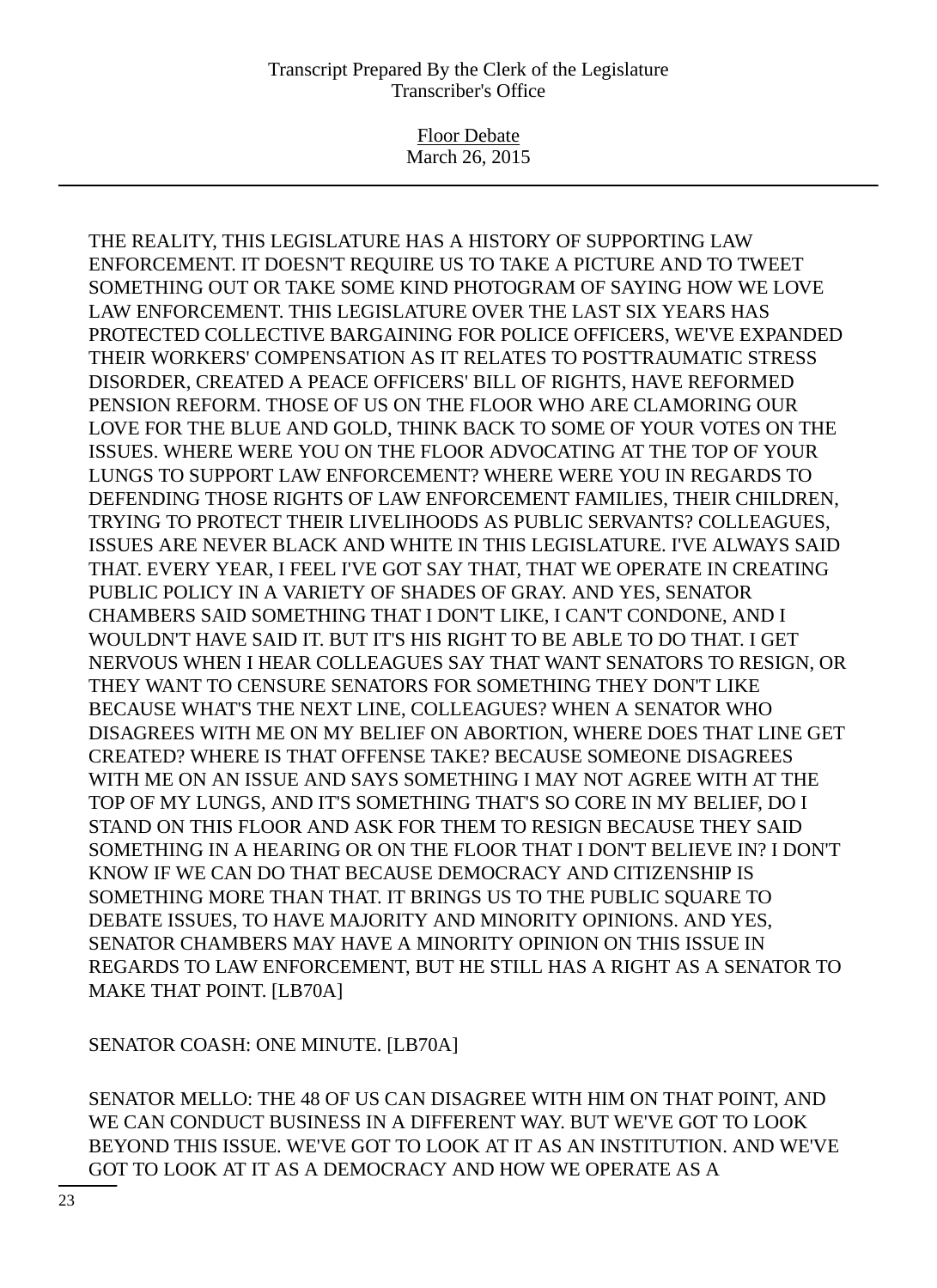Floor Debate March 26, 2015

DEMOCRACY, WHERE POINTS OF VIEW ARE TAKEN FOR A VARIETY OF REASONS. AND WE AS PUBLIC POLICYMAKERS HAVE THE ABILITY TO MAKE ACTIONS MATTER A LOT MORE THAN WORDS, COLLEAGUES, A LOT MORE THAN PICTURES, A LOT MORE THAN PUBLIC STATEMENTS. WE GET TO TAKE VOTES, VOTES TO MAKE A DIFFERENCE IN PEOPLE'S LIVES, POLICE OFFICERS' LIVES, THEIR CHILDREN'S LIVES, THE PUBLIC AT LARGE. KEEP THAT IN MIND. AND KEEP THIS IN PERSPECTIVE AS WE CONTINUE TO DEBATE DIFFICULT ISSUES, AS WE CONTINUE TO HEAR STATEMENTS FROM COLLEAGUES THAT WE MAY NOT AGREE WITH. BUT WE CAN DISAGREE WITH THEM AND STILL TRY TO PROTECT THE CIVIL DISCOURSE THAT OUR VOTERS AND OUR CONSTITUENTS EXPECT US TO KEEP, NOT JUST IN THIS BODY, BUT ACROSS THE STATE. THANK YOU, MR. PRESIDENT. [LB70A]

SENATOR COASH: THANK YOU, SENATOR MELLO. (VISITORS INTRODUCED.) SENATOR KEN HAAR, YOU'RE RECOGNIZED. [LB70A]

SENATOR HAAR: MR. PRESIDENT, MEMBERS OF THE BODY, ONE OTHER THING I WOULD LIKE TO ADDRESS, I WON'T BE AT THAT RALLY AFTER THE SESSION. I LOOK AT THIS AS A LITMUS TEST AND I'VE, IN MY 72 YEARS, BEEN THROUGH TOO MANY LITMUS TESTS TO JUMP AND TRY TO PROVE SOMEONE ELSE'S POINT BY RESPONDING TO THEIR LITMUS TEST. AND I'M NOT SAYING THAT'S THE SAME FOR EVERYONE. BUT I'M JUST TELLING YOU THAT'S HOW I LOOK AT IT. IF SOMEONE WANTS TO JUDGE ME AND WHERE I STAND ON SUPPORT OF THE POLICE, THEY SHOULD LOOK AT MY VOTE. THEY SHOULD LOOK AT MY PUBLIC SERVICE LIFE, WHEN I WAS ON THE LINCOLN CITY COUNCIL, THE SUPPORT I GAVE FOR LAW OFFICERS AND FOR THE FIRE DEPARTMENT AND SO ON. THEY NEED TO LOOK AT THE SUPPORT I GAVE WHEN I'VE BEEN A POLITICAL ACTIVIST SINCE 1980 IN TERMS OF COUNTY PARTY AND STATE PARTY SORTS OF THINGS. LOOK AT MY VOTE. LOOK AT WHERE I PUT MY ENERGY. LOOK AT MY ACTIONS. THE POLICE KNOW WHERE I STAND. FIREFIGHTERS KNOW WHERE I STAND. I SUPPORT THEM. THE POOR KNOW WHERE I STAND. AND CHILDREN KNOW WHERE I STAND. SO IF WE'RE GOING TO HAVE A LITMUS TEST ON JUST ABOUT EVERY ISSUE WHEN SOMETHING OFFENSIVE IS SAID, YOU KNOW, MAYBE WE SHOULD HAVE HAD A LITMUS RALLY WHEN MEDICAID EXPANSION WAS TURNED DOWN. I CONSIDER THAT TO HAVE BEEN AN IMPORTANT, IMPORTANT ISSUE FOR MANY OF MY CONSTITUENTS WHO ARE CAUGHT IN THE MIDDLE AND CAN'T AFFORD HEALTH CARE. BUT WE DIDN'T HAVE A RALLY FOR THAT AFTERWARDS SAYING THOSE WHO DON'T ATTEND, YOU KNOW, SHOULD BE JUDGED A CERTAIN WAY. WORDS ARE REALLY IMPORTANT. AND I WANT TO TALK ABOUT ANOTHER ISSUE IN TERMS OF THE POWER OF WORDS. AS SENATOR MELLO MENTIONED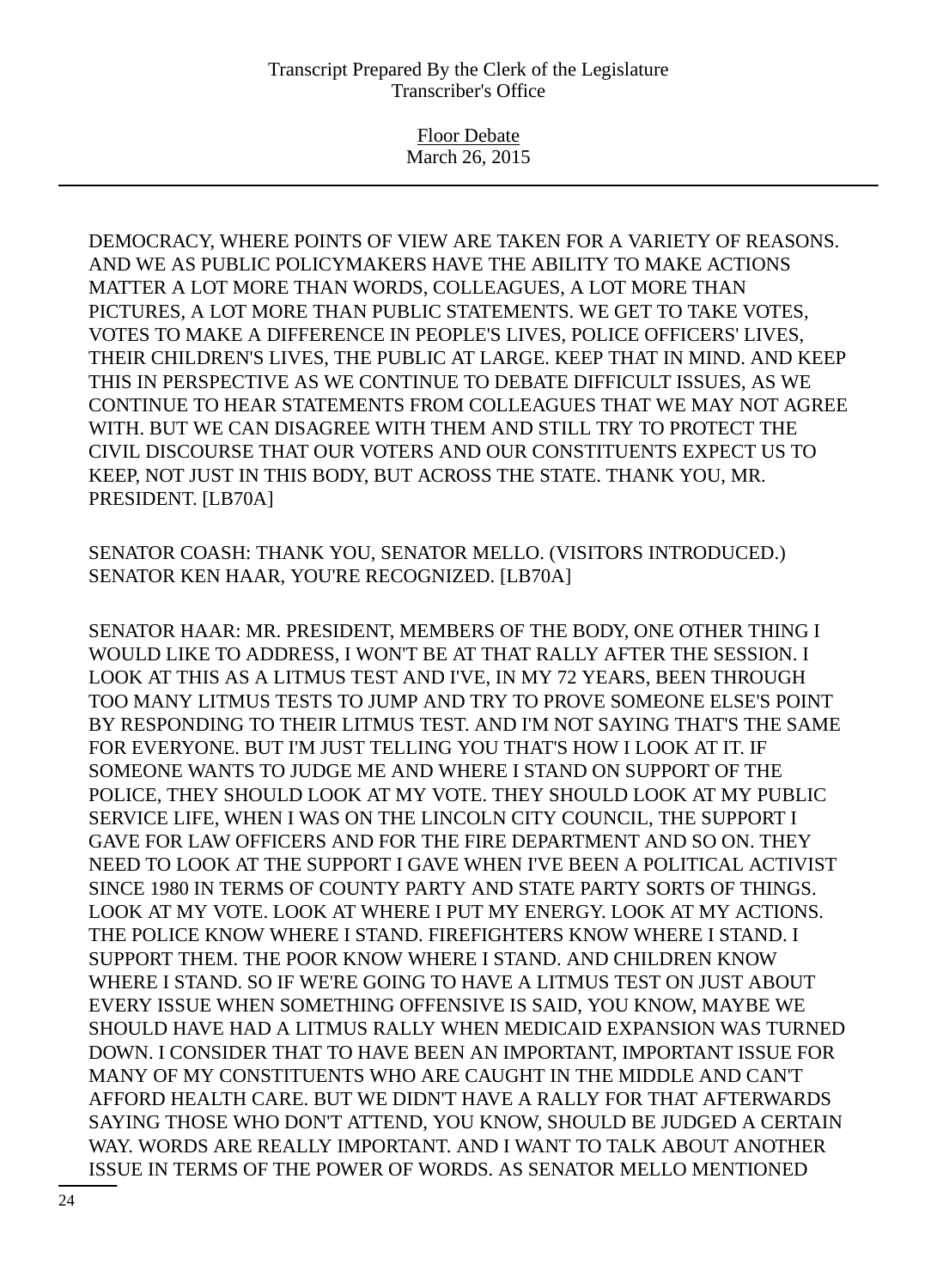Floor Debate March 26, 2015

ABORTION, AND I'M NOT...I BELIEVE HE'S ON THE OPPOSITE SIDE OF WHERE I STAND ON THAT. WE'VE HAD PEOPLE IN THIS BODY IN THE PAST WHO TALK ABOUT MURDER AND THINGS LIKE THAT AND THEN, YES, PEOPLE AROUND THIS COUNTRY HAVE TAKEN THAT TO HEART AND THEY'VE GONE AROUND. AND, YOU KNOW, I'M MARRIED TO SOMEONE WHO WAS A DIRECTOR OF PLANNED PARENTHOOD FOR NEBRASKA. AND WE LIVED IN FEAR BECAUSE OF DEATH THREATS FOR A WHILE BECAUSE IT WAS POPULAR TO SHOOT OR SHOOT AT PEOPLE AT PLANNED PARENTHOODS. WORDS DO HAVE POWER. BUT THEN PEOPLE HAVE TO TAKE RESPONSIBILITY FOR THEIR ACTIONS. AND I DIDN'T BLAME ANYBODY IN THIS LEGISLATURE FOR THE DEATH THREATS THAT CHRIS GOT. I BLAME THE PEOPLE WHO, OUT OF WHATEVER MOTIVATION, DECIDED THAT IT WAS GOD'S WILL TO SHOOT PLANNED PARENTHOOD DIRECTORS. SO WORDS HAVE POWER, WE ALL HAVE TO BE RESPONSIBLE FOR OUR OWN WORDS. AND I THINK WE NEED TO BE JUDGED ON THE WORDS THAT WE DO USE. ACTUALLY, I'VE KNOWN SENATOR CHAMBERS FOR WAY BACK IN THE 1970s WHEN I TAUGHT AT TECH HIGH SCHOOL IN OMAHA, THE TIME WHEN THERE WERE MAJOR UPHEAVALS IN CITIES ACROSS THE COUNTRY. I DON'T HAVE A BLACK SKIN. I'VE NOT LIVED IN A BLACK SKIN. [LB70A]

SENATOR COASH: ONE MINUTE. [LB70A]

SENATOR HAAR: AND SO I CAN'T JUDGE THAT. SO ANYWAY, I WON'T BE AT THE RALLY. IF YOU WANT TO JUDGE ME, LOOK AT HOW I VOTED. LOOK AT WHERE I'VE PUT MY ENERGY. AND COME AND TALK TO ME IF YOU WANT TO KNOW WHERE I STAND. THANK YOU VERY MUCH. [LB70A]

SENATOR COASH: THANK YOU, SENATOR HAAR. SENATOR GARRETT, YOU'RE RECOGNIZED. [LB70A]

SENATOR GARRETT: THANK YOU, MR. PRESIDENT. I RISE SOMEWHAT RELUCTANTLY HERE TO SPEAK, BUT I FEEL IT ABSOLUTELY NECESSARY TO SPEAK. MY FIRST SESSION IN THE LEGISLATURE LAST YEAR, THE FIRST DAY OF THE SESSION I REMEMBER VIVIDLY. THE FIRST TIME SENATOR CHAMBERS GOT UP TO SPEAK, I TURNED AROUND, WAS LOOKING AT HIM, AND HE WAS SPEAKING. AND I HATE TO PARAPHRASE BUT ESSENTIALLY HE WAS CALLING US ALL RACIST. WELL, THAT GOT ME PRETTY FIRED UP. I HAD TO TURN AROUND AND BURY MY FACE IN MY GADGET AND BUSY MYSELF. BUT I'VE COME TO KNOW SENATOR CHAMBERS PRETTY WELL. MY TESTIMONY BEFORE THE JUDICIARY COMMITTEE LAST FRIDAY, IT WAS INTERESTING TO SAY THE LEAST.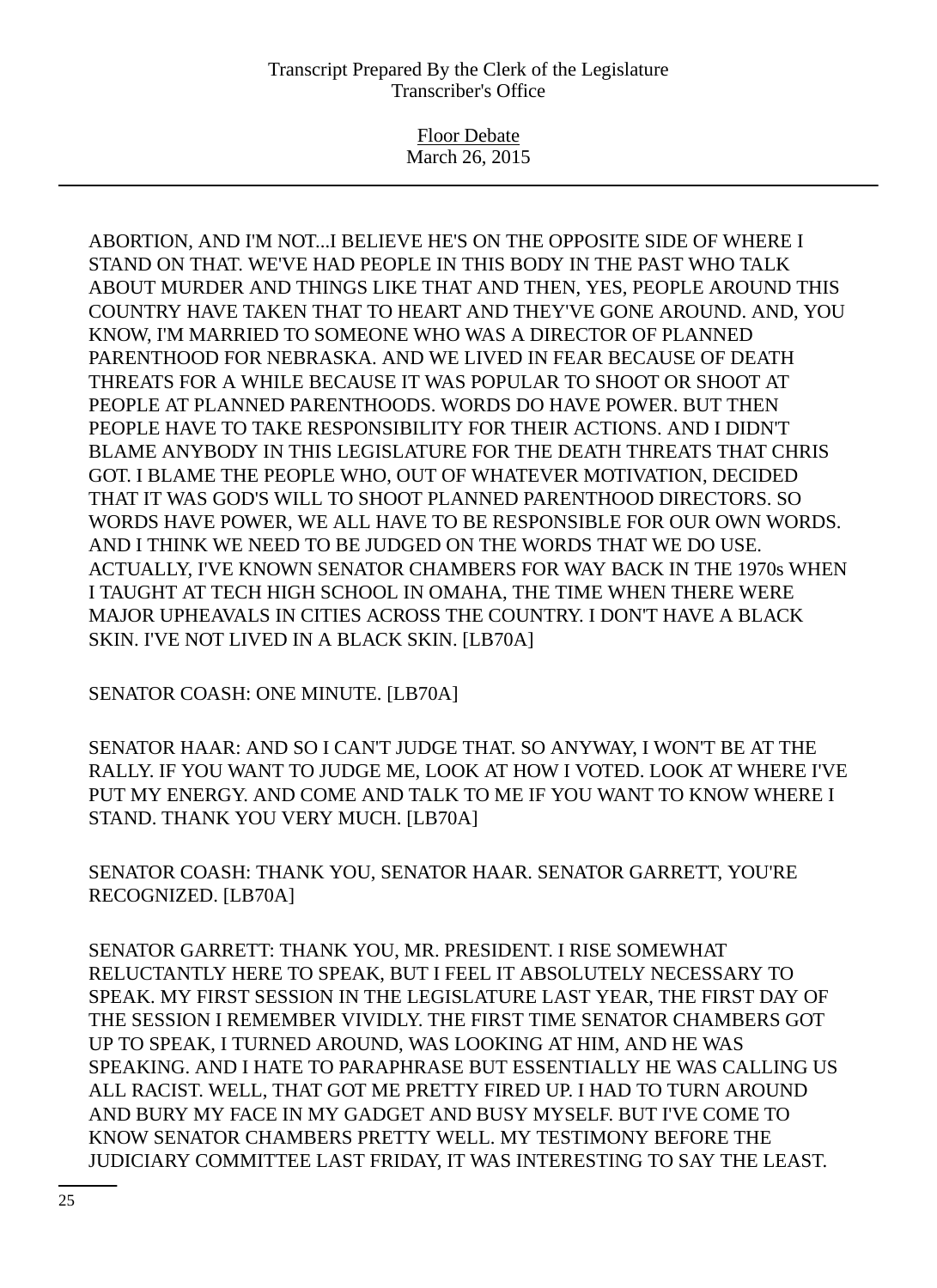Floor Debate March 26, 2015

I'M A CAREER MILITARY MAN, 26 YEARS IN THE AIR FORCE. MY DAD WAS A CAREER MILITARY MAN. MY FATHER-IN-LAW WAS A POLICE OFFICER IN DENVER. MY BROTHER-IN-LAW WAS A DEPUTY SHERIFF. OUR BEST FRIEND IN THE WORLD IS A RETIRED NEW YORK CITY COP, GOT A LOT OF FRIENDS IN THE FBI. I LOVE LAW ENFORCEMENT, LOVE OUR MILITARY GUYS. I DIDN'T LOOK EXACTLY AT THE TRANSCRIPT, BUT I THINK THE GENESIS OF THE WHOLE ISIS/ISIL THING CAME UP WITH A QUESTION BEING ASKED OF ME OF WHY PEOPLE FELT THEY NEEDED TO CARRY CONCEALED WEAPONS. AND I SAID, YOU KNOW, JUST THE WORLD SITUATION WITH THE TALIBAN, ISIS/ISIL, HOMEGROWN RADICALS IN THE UNITED STATES. PEOPLE FEEL MORE INSECURE AND THEY FEEL THEY NEED TO CARRY WEAPONS. AND I THINK THAT'S WHAT...THAT MIGHT HAVE BEEN WHAT LED TO SENATOR CHAMBERS' COMMENTS. BUT AS...I TOTALLY DISAGREE WITH SENATOR CHAMBERS ON HIS ISIS/ISIL COMMENTS AND COMMENTS ABOUT LAW ENFORCEMENT. BUT PROBABLY THE MOST TROUBLING THING...AND I RAN INTO SENATOR CHAMBERS EARLY MONDAY MORNING ON THE WAY IN THE BUILDING. HONESTLY, HIS COMMENTS ON FRIDAY TROUBLED ME THROUGHOUT THE WEEKEND. BUT THE REASON THEY TROUBLED ME MORE THAN ANYTHING WAS THE FACT THAT SENATOR CHAMBERS IS A VERY LEARNED MAN. I OFTEN SAY HE'S THE SMARTEST MAN IN THE LEGISLATURE. AND FOR HIM TO HAVE THE FEELINGS THAT HE'S GOT, HIS LIFE EXPERIENCES AND HE WAS BRINGING UP EXAMPLES OF HOW INDIVIDUALS WHO ARE INNOCENT INDIVIDUALS WHO ARE SHOT AND FOLKS WERE BRUTALIZED IN CUSTODY AND THIS, THAT, AND THE OTHER THING, HIS LIFE EXPERIENCES BRING HIM TO MAKE SOME OF THESE COMMENTS. AND THAT, TO ME, IS WHAT'S SO TROUBLING. HE'S TRYING TO BRING ATTENTION TO A LOT OF ISSUES THAT NEED ATTENTION. YOU KNOW, WHAT GOES ON IN NORTH OMAHA EVERY NIGHT, JUST ABOUT EVERY NIGHT, THERE'S SHOOTINGS, YOU KNOW? THAT'S VERY TROUBLING. AND I KNOW THE OMAHA POLICE DEPARTMENT, GOD BLESS THEM. I LOVE THEM, AND THEY WORK THEIR BUTTS OFF. HE'S TRYING TO BRING ATTENTION TO A LOT OF ISSUES, AND I DON'T NECESSARILY AGREE WITH HIS METHODS. I DON'T AGREE WITH HIS METHODS SOMETIMES. BUT HE SAYS THE THINGS THAT HE SAYS. AND WE HAVE THE RIGHT OF FREE SPEECH. WHETHER YOU LIKE WHAT HE SAYS OR NOT, HE HAS THE RIGHT TO SAY IT. YOU KNOW, WHEN I JOINED THE AIR FORCE, I TOOK AN OATH TO SUPPORT AND DEFEND THE CONSTITUTION OF THE UNITED STATES. WHEN I TOOK THIS JOB, I TOOK AN OATH TO SUPPORT AND DEFEND THE CONSTITUTION OF THE STATE OF NEBRASKA. AND PART OF ALL THAT IS FREE SPEECH. AND SO SENATOR CHAMBERS CAN SAY WHATEVER THE HECK HE WANTS TO SAY. AND WE MAY NOT AGREE WITH IT, MAY NOT AGREE WITH HIS METHODS, BUT BY GOD, HE'S GOT THE RIGHT TO SAY WHAT HE DOES. AND SO I JUST FELT IT NECESSARY TO STAND UP. I'M NOT PILING ON SENATOR CHAMBERS. AGAIN, HE'S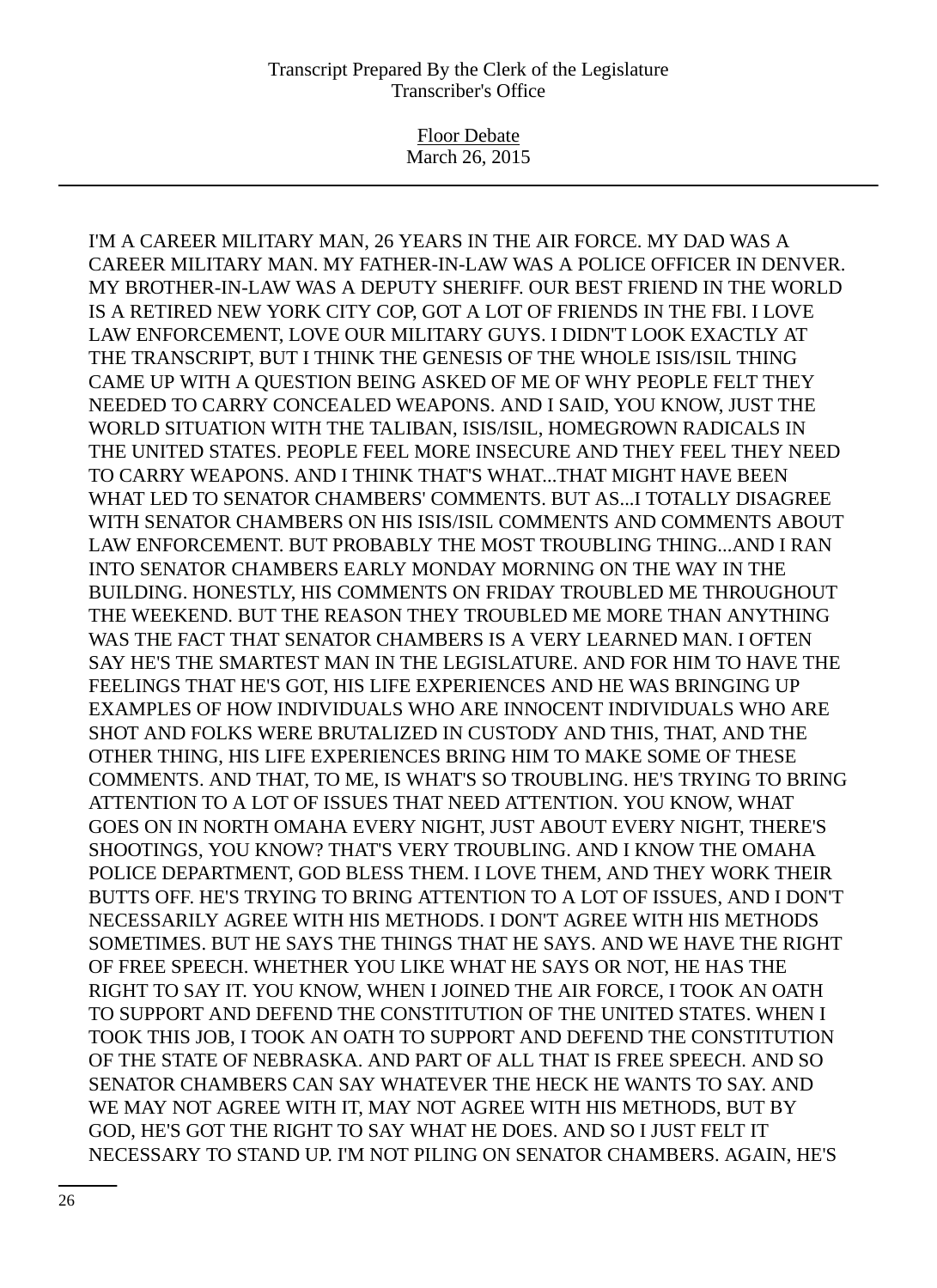VERY PASSIONATE ABOUT WHAT HE DOES. AND HE MAKES A LOT OF GREAT POINTS. GOD BLESS OUR LAW ENFORCEMENT, GOD BLESS OUR MILITARY. AND THANK YOU, MR. PRESIDENT. [LB70A]

SENATOR COASH: THANK YOU, SENATOR GARRETT. SENATOR CHAMBERS, YOU'RE RECOGNIZED. [LB70A]

SENATOR CHAMBERS: THANK YOU, MR. PRESIDENT, MEMBERS OF THE LEGISLATURE. PEOPLE IN THIS COUNTRY LOVED JOHN F. KENNEDY AFTER HE WAS KILLED. BUT I REMEMBER THE ATTITUDE, ESPECIALLY IN THE SOUTH AND CERTAIN CONSERVATIVE ENCLAVES, THE ATTITUDE THEY HAD TOWARD HIM. BUT HE GAVE A SPEECH AFTER ONE OF THOSE PARTICULARLY BAD RACIAL INCIDENTS THAT WHITE PEOPLE WON'T EVEN REMEMBER. IT DOESN'T AFFECT THEM. AND THAT'S WHAT'S MEANT BY WHITE PRIVILEGE. AND KENNEDY SAID THOSE OF YOU WHO WANT TO SAY THAT THE BLACK MAN SHOULD WAIT AND BE PATIENT, THAT THINGS ARE AS THEY OUGHT TO BE--AND I'M PARAPHRASING-- WHICH ONE OF YOU WHO IS WHITE AND SAYS THAT WOULD BE WILLING TO PUT YOURSELF IN THE SKIN AND SHOES OF A BLACK MAN AND THEN SAY THE SAME THING? I DON'T EXPECT YOU TO UNDERSTAND WHAT I'M TALKING ABOUT. IF I THOUGHT YOU UNDERSTOOD, I WOULDN'T REPEAT IT OVER AND OVER AND OVER, AND THE REACTION SHOWS YOU DON'T UNDERSTAND. BUT I'M HERE BECAUSE I'M STRONG. ALL OF THIS PITTY-PAT GOING ON HERE DOES NOT HAVE A CHILLING EFFECT ON ME. BUT YOU NEED TO THINK ABOUT HOW IT'S GOING TO MAKE THE REST OF YOU FEEL IF YOU DARE GET OUT OF LINE. WILL YOU STAND UP LIKE I WILL AND CHALLENGE THOSE WHO ARE DOING THE PITTY-PAT TO DO MORE? NO, YOU'LL BE QUIET. YOU'LL SWALLOW SPIT. YOU DON'T WANT TO BE THE ONE ON THE OUTSIDE. SO YOU'RE CREATING A CLIMATE, AND IT'S NOT GOING TO HURT ME BECAUSE I'M GOING TO DO WHAT I THINK I SHOULD DO ANYWAY. I'VE BEEN FIGHTING TO ABOLISH THE DEATH PENALTY EVERY SINCE I CAME HERE. SO FOR SENATOR LINDSTROM AND SENATOR McCOY AND SOME OF THE OTHERS TO THINK THAT THEY HURT ME BY KILLING A BILL, THEY DON'T HAVE ANY UNDERSTANDING AT ALL. I'M VERY COMFORTABLE WITH WHO I AM. I BELIEVE IN ME. I DON'T NEED HELP AND I DON'T ASK FOR IT. MY JOB IS TO DO MY JOB REGARDLESS OF THE ODDS, REGARDLESS OF THE OPPOSITION, AND THAT'S EXACTLY WHAT I INTEND TO DO. SENATOR DAVIS IS GOING TO GIVE YOU ALL A CHANCE ON THE FIRST BILL UP TO PUNISH ME FURTHER. BUT IT'S PUNISHMENT ONLY IF I SEE IT THAT WAY. I SEE IT AS RECOGNITION OF THE POWER THAT I HAVE, THE FEAR THAT I INSPIRE. BUT IT'S ALSO AN ACKNOWLEDGMENT OF THE FACT THAT PEOPLE WILL WORK AGAINST ME WHEN THEY'RE IN THE MOB AND JOIN IN THAT COLLECTIVE MOB MENTALITY. BUT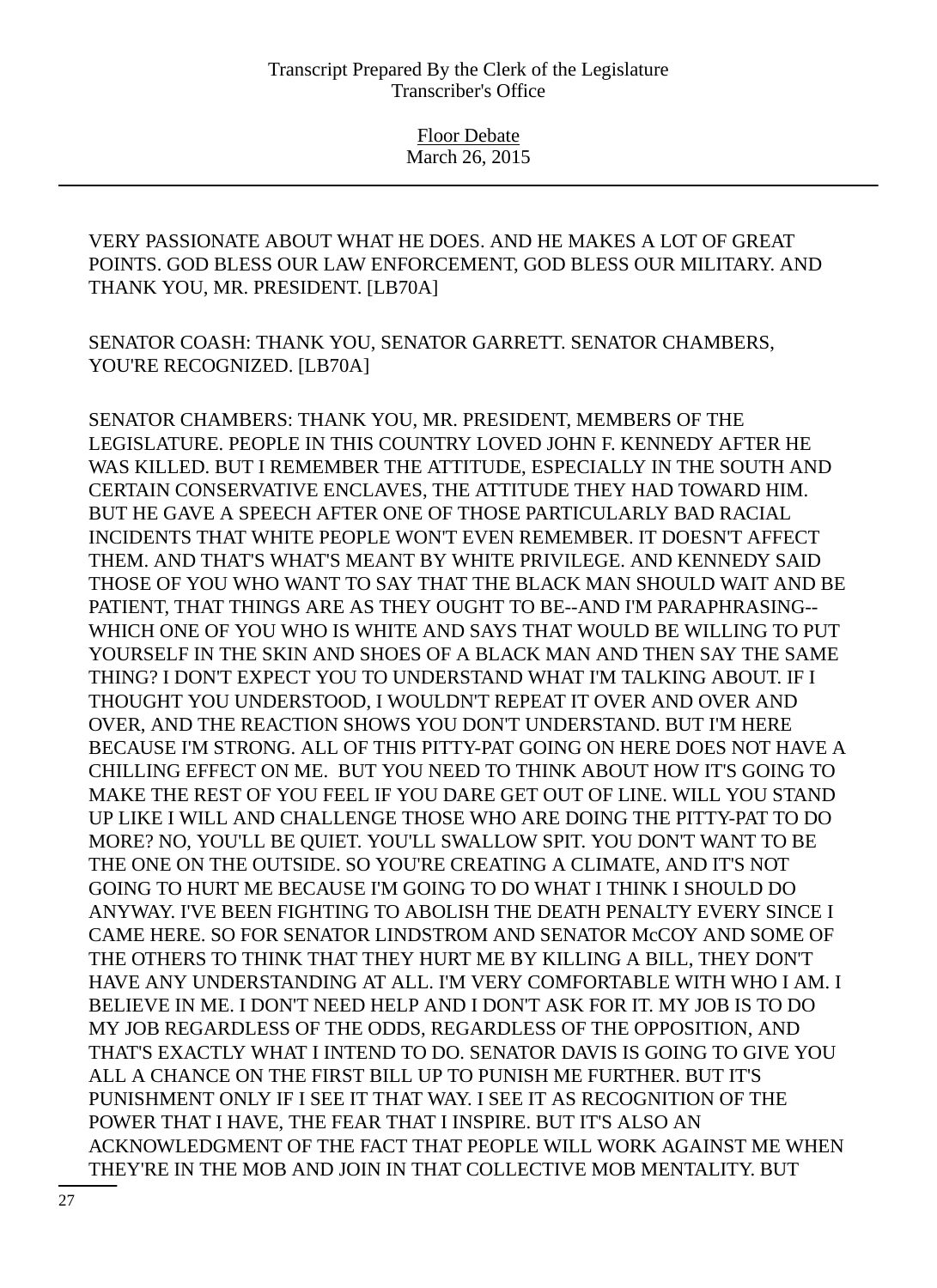Floor Debate March 26, 2015

WHEN THEY NEED SOMETHING, THEY COME TO MY OFFICE. IT'S LIKE THAT SONG ABOUT LOVE FOR SALE: YOU WANT TO TEST MY WARES, CLIMB THE STAIRS. THEY'RE LIKE NICODEMUS WHO WENT TO JESUS AT NIGHT BECAUSE HE DIDN'T WANT ANYBODY TO SEE HIM. BUT HE WANTED TO MAKE AN INQUIRY. SO PEOPLE COME TO MY OFFICE AND THEY MAKE INQUIRIES. BUT I'M SOMETHING LIKE WHAT A PRIEST IS SUPPOSED TO BE. I DON'T REVEAL WHAT HAPPENS IN THE SANCTUARY OF THE CONFESSION BOOTH. BUT YOU KNOW WHO YOU ARE. WHEN I'VE BEEN TO OTHER STATES AND THEY ASK ME ABOUT THE LEGISLATURE, AND I SAY, THERE'S ONLY ONE HOUSE, 49 PEOPLE, AND EVERYONE IS CALLED A SENATOR. AT THAT TIME, I WAS THE ONLY BLACK PERSON IN THE LEGISLATURE. AND PEOPLE WITH THE ATTITUDE THEY HAVE ABOUT THE BACKWARDNESS AND RACISM OF THIS STATE, AND THAT'S THE WAY NEBRASKA IS VIEWED AROUND THE COUNTRY. IF YOU DON'T BELIEVE IT, YOU ASK PEOPLE WHEN YOU LEAVE NEBRASKA. THEY SAID, WELL, YOU MUST HAVE A HARD TIME IN THAT LEGISLATURE, I SAID I DO. THEY SAID AND YOU MUST HAVE POLITICAL FIGHTS. I SAID, WELL, THAT'S NATURAL ANYWHERE. THEY SAID, NO, BUT... [LB70A]

SENATOR COASH: ONE MINUTE. [LB70A]

SENATOR CHAMBERS: ...YOU'RE 1 OUT OF 49. I SAID, YEAH. THEY SAID THAT'S NOT A FAIR FIGHT, IS IT? I SAID, NO, IT'S NOT. THEY NEED MORE HELP. AND THAT'S BEING DEMONSTRATED THIS MORNING. THAT'S WHAT'S DEMONSTRATED THIS MORNING. AND IF YOU THINK YOU'RE GOING TO COW ME DOWN, AND AS FOR SENATOR SCHNOOR SAYING SOMETHING IS PATHETIC, HE'S GONE NOW SO I'LL WAIT UNTIL HE COMES BACK. BUT ANYBODY IS PATHETIC WHO THINKS HE WILL STAND UP IN HIS PIDDLING ARROGANCE AND SAY, SENATOR CHAMBERS, I DEMAND THAT YOUR RESIGNATION BE ON THE DESK BY 10:00 MONDAY MORNING. KIDS IN MY NEIGHBORHOOD LAUGH AT THAT. WHITE KIDS IN HIGH SCHOOL WHO UNDERSTAND THINGS WOULD SAY DON'T JUDGE ME BY HIM. THAT'S NOT THE WAY WE ARE. I DON'T KNOW WHY THOSE WHITE TEACHERS INVITED ME TO COME TO WESTSIDE AND ADDRESS THEIR WHITE STUDENTS... [LB70A]

SENATOR COASH: TIME, SENATOR. [LB70A]

SENATOR CHAMBERS: ...ON A YEARLY BASIS, SOMETIMES MORE THAN ONCE A YEAR. THESE LITTLE CHURCH COLLEGES AROUND THE STATE... [LB70A]

SENATOR COASH: TIME, SENATOR. [LB70A]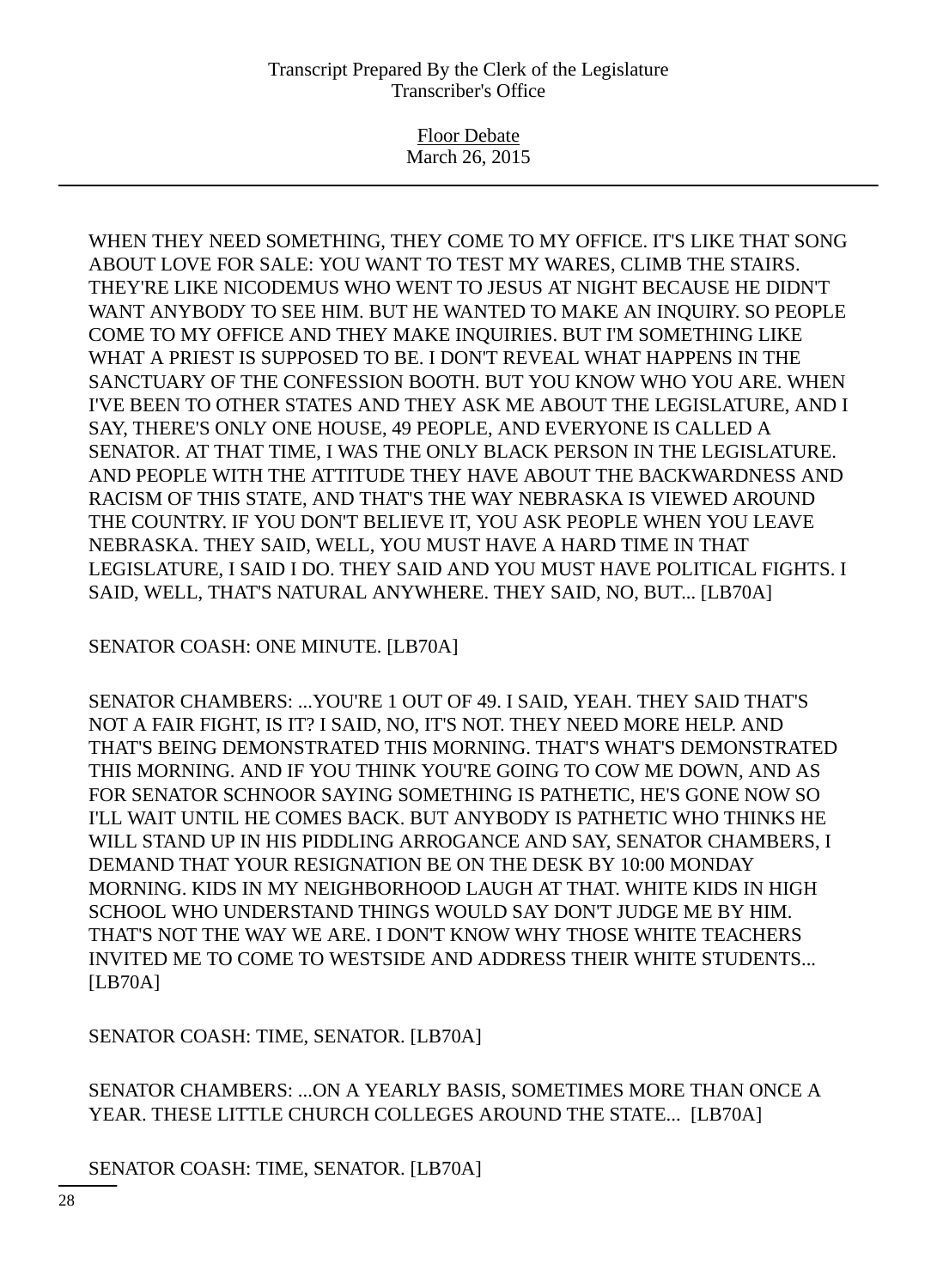# SENATOR CHAMBERS: THANK YOU, MR. PRESIDENT. [LB70A]

## SENATOR COASH: THANK YOU, SENATOR CHAMBERS. THAT WAS YOUR THIRD TIME. SENATOR HADLEY, YOU'RE RECOGNIZED. [LB70A]

SPEAKER HADLEY: MR. PRESIDENT, MEMBERS OF THE BODY, I'VE SAT AND LISTENED. I'VE BEEN DEALING WITH THIS SINCE YESTERDAY MORNING, OFF AND ON, TALKING TO A LOT OF DIFFERENT PEOPLE. AND I'M GOING TO GIVE YOU A QUOTE FROM VOLTAIRE: I DISAPPROVE OF WHAT YOU SAY, BUT I WILL DEFEND TO THE DEATH YOUR RIGHT TO SAY IT. AND WHAT WE'RE DOING TODAY IS BASICALLY DOING THAT. A NUMBER HAVE GOTTEN UP AND DISAGREED WITH WHAT SENATOR CHAMBERS HAS SAID, AND THAT'S OUR RIGHT IN HERE. THAT'S WHAT WE CAN DO. I WANT TO GIVE YOU JUST A LITTLE BACKGROUND OF WHY WE CAN SAY THINGS LIKE THAT, BASICALLY GOES BACK TO COMMON LAW, AND IT'S CALLED THE ABSOLUTE PRIVILEGE OF FREEDOM OF SPEECH. AND ONE OF THE FEW PLACES IN THE UNITED STATES THAT THERE'S ABSOLUTE FREEDOM OF PRIVILEGE OF SPEECH IS IN THE U.S. CONGRESS AND EVERY STATE LEGISLATURE IN THE NATION. WE HAVE ABSOLUTE PRIVILEGE OF SPEECH IN EVERY COMMITTEE HEARING AND ON THE FLOOR. AND EVEN THE COURT RULINGS HAVE GONE SO FAR AS TO SAY WHAT WE SAY DOES NOT EVEN HAVE TO PERTAIN TO WHAT IS BEING DISCUSSED AT THAT POINT IN TIME IN EITHER THE COMMITTEE OR ON THE FLOOR. SO IT WORKS BOTH WAYS. SENATOR CHAMBERS HAD THE RIGHT TO SAY WHAT HE SAID. WOULD A NUMBER OF US LIKED TO HAVE HAD HIM SAY IT DIFFERENTLY? PROBABLY, A NUMBER OF US, MYSELF INCLUDED, YET WE ALSO HAVE THAT RIGHT TODAY TO STAND UP AND SAY, SENATOR CHAMBERS, WE THINK YOU WERE WRONG, WHAT YOU SAID. WE HAVE THAT RIGHT. AND WE AS A LEGISLATIVE BODY HAVE TO HAVE THOSE KINDS OF DISCUSSIONS. IF WE'RE GOING TO DO OUR WORK, WE HAVE TO HAVE A FREEDOM OF EXPRESSION. AND WHEN WE FEEL PEOPLE CROSSED THE LINE, AND I'M GOING TO, AS A NUMBER OF PEOPLE IN HERE HAVE SAID, AND I'M SURE I'VE BEEN GUILTY OF IT, TOO, SAYING THINGS THAT YOU WISHED LATER YOU MIGHT NOT HAVE SAID, BUT YOU HAVE THAT RIGHT TO SAY IT. THANK YOU, MR. PRESIDENT. [LB70A]

SENATOR COASH: THANK YOU, SENATOR HADLEY. SENATOR BLOOMFIELD, YOU'RE RECOGNIZED. [LB70A]

SENATOR BLOOMFIELD: THANK YOU, MR. PRESIDENT. COLLEAGUES, I STOOD UP EARLIER. SOME OF YOU MAY HAVE THOUGHT I WAS DEFENDING SENATOR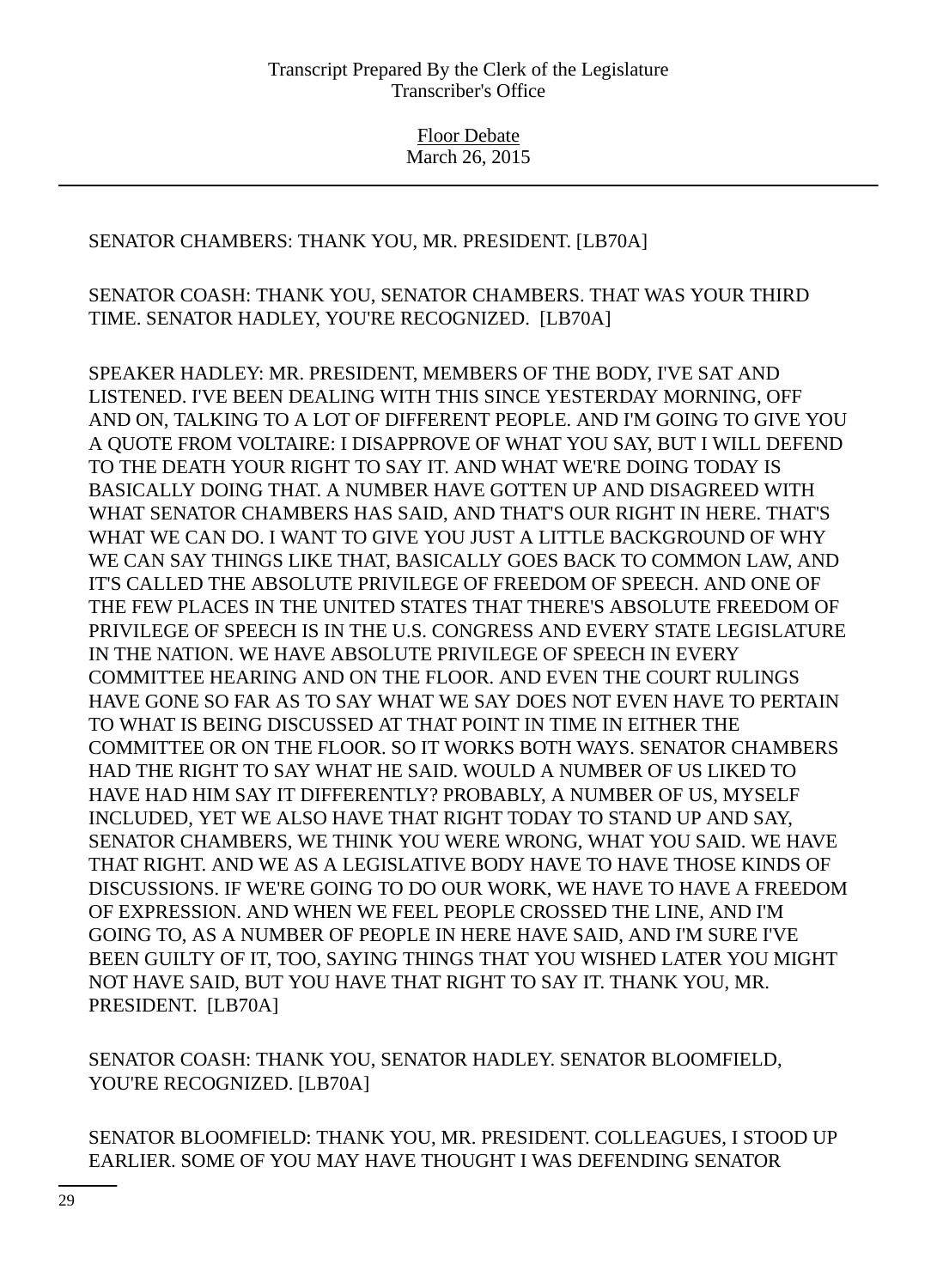Floor Debate March 26, 2015

CHAMBERS. WHILE I WOULD CERTAINLY NOT BE ASHAMED TO DO THAT, HE DOESN'T NEED ME TO DEFEND HIM. WHAT I WAS DEFENDING AND WHAT I WILL CONTINUE TO DEFEND IS THE RIGHT OF FREE SPEECH. THERE IS NO WAY TO GET ON THE BAD SIDE OF ME QUICKER THAN TRYING TO DEPRIVE US OF ONE OF OUR RIGHTS. AS I MENTIONED BEFORE, THERE HAVE BEEN TOO MANY AMERICANS HAVE GIVEN THEIR LIVES TO DEFEND THAT RIGHT AROUND THE WORLD. I KNOW THERE'S AN IDEA GOING AROUND THAT WE SHOULD PULL OUR SUPPORT FROM SOME OF SENATOR CHAMBERS' BILLS. THE NEXT ONE UP HAS TO DEAL WITH PRAIRIE DOGS. WELL, IT DOES DEAL WITH PRAIRIE DOGS, BUT IT ALSO DEALS WITH PROPERTY RIGHTS. SO IF WE THINK WE'RE GOING TO PUNISH SENATOR CHAMBERS BY ALL OF A SUDDEN NOW THAT IT'S ON FINAL READING, KILL A BILL THAT HE'S CHAMPIONED TO PRESERVE PRAIRIE DOGS IN HIS MIND, PERHAPS, DON'T COUNT ME IN THAT GROUP BECAUSE WE'RE TAKING AWAY THE RIGHTS OF PROPERTY OWNERS IF WE DO SO. COLLEAGUES, WE'RE ALL ADULTS IN HERE, FOR CRYING OUT LOUD. IF YOU SIGN ONTO A BILL, IF YOU VOTE FOR A BILL, AND FIND GOOD, JUST REASON TO CHANGE YOUR MIND, CHANGE YOUR MIND, BE ABLE TO DEFEND WHY YOU CHANGE YOUR MIND. BUT DON'T VOTE FOR A BILL BECAUSE OF SOMETHING YOU THINK THE SPONSOR MAY HAVE DONE RIGHT OR WRONG. DON'T VOTE AGAINST A BILL BECAUSE YOU DON'T LIKE THE GUY THAT BROUGHT IT. DON'T VOTE FOR A BILL BECAUSE YOUR BEST FRIEND IN THE BODY SUGGESTED YOU DO SO. COLLEAGUES, VOTE FOR BILLS YOU SUPPORT. VOTE AGAINST BILLS YOU OPPOSE. TAKE ADVANTAGE OF THE FREEDOM YOU HAVE TO STAND UP AND SPEAK YOUR MIND ON THE BILLS YOU WANT TO SPEAK ON. SENATOR CHAMBERS IS AN ADULT. HE WILL TAKE WHATEVER ABUSE WE CHOOSE TO HAND OUT TO HIM AND HE WILL COME BACK SWINGING. I'VE GOT TO KNOW THE MAN. I'VE GOT TO RESPECT THE MAN. I DON'T ALWAYS AGREE WITH HIM. BUT I KNOW HE'S NOT GOING TO GO AWAY OVER THIS, AND I HOPE HE DOESN'T. MR. PRESIDENT, I'D YIELD THE REMAINDER OF MY TIME TO SENATOR CHAMBERS. THANK YOU. [LB70A]

SENATOR COASH: SENATOR CHAMBERS, YOU'VE BEEN YIELDED 1:40. [LB70A]

SENATOR CHAMBERS: THANK YOU, MR. PRESIDENT. ONE OF THOSE BRAVE WHITE GUYS JUST GOT THROUGH SCREAMING AT CINDY AT MY OFFICE. THAT'S WHAT I'M TALKING ABOUT THAT NONE OF YOU WILL HAVE TO EXPERIENCE. AND I'M GOING TO GO DO WHAT I NEED TO DO RIGHT THIS MINUTE. [LB70A]

SENATOR COASH: SENATOR WILLIAMS, YOU'RE RECOGNIZED. [LB70A]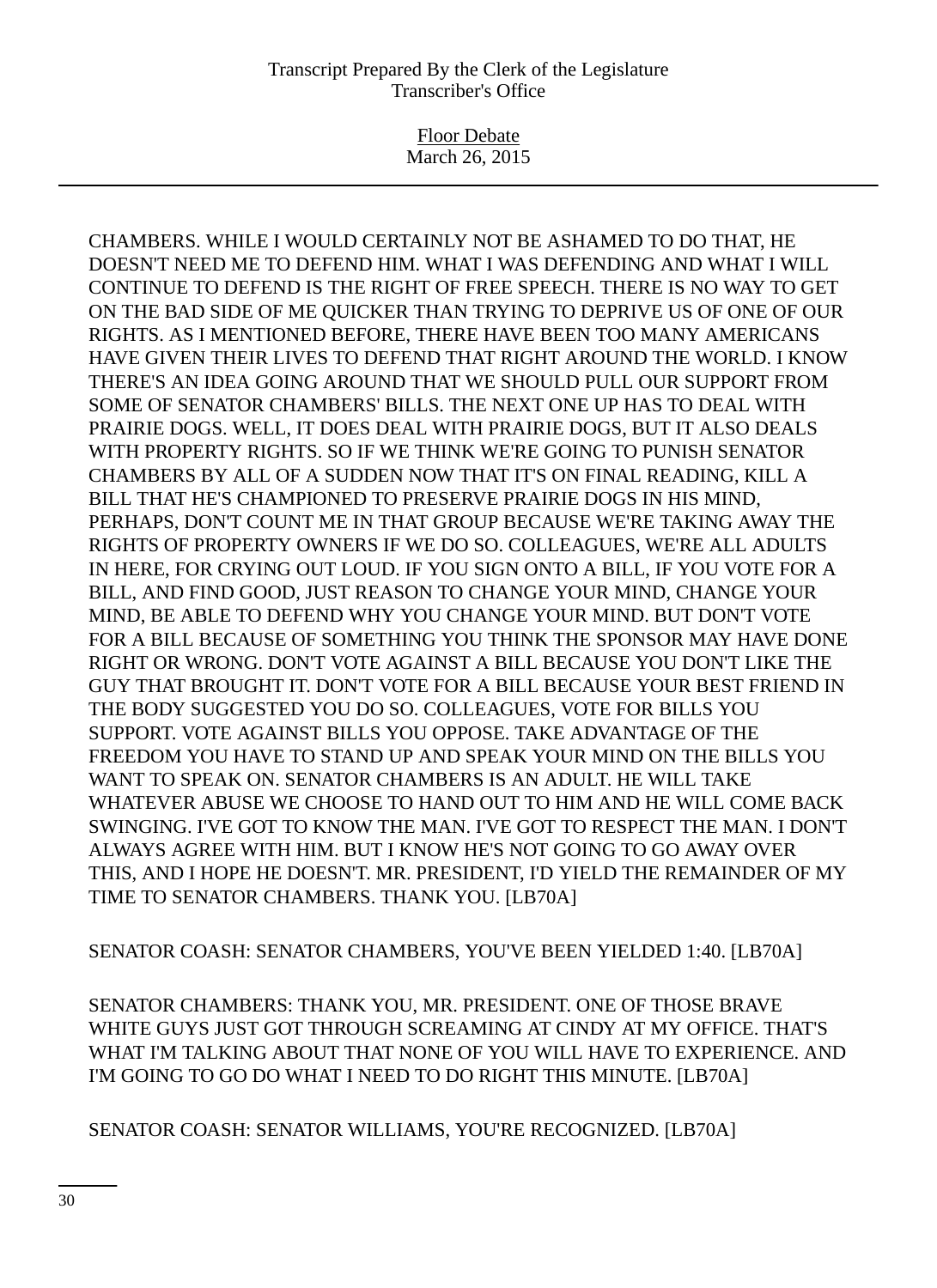Floor Debate March 26, 2015

SENATOR WILLIAMS: THANK YOU, MR. PRESIDENT. AND THE LAST TIME THAT SENATOR CHAMBERS WAS ON THE MIKE, HE ISSUED A CHALLENGE THAT I WANT TO PUBLICLY ACCEPT, AND THAT'S THE CHALLENGE OF NOT ONLY EXERCISING FREE SPEECH BUT STANDING UP FOR WHAT I BELIEVE ALWAYS AND NOT SITTING SILENTLY AT TIMES. AND I GUESS THAT'S WHY I'M STANDING UP RIGHT NOW. AND I ALSO WANT TO STRONGLY THANK SENATOR CHAMBERS FOR THE PRIVATE COUNSEL THAT HE HAS GIVEN ME OVER THESE 50 SOME DAYS THAT I HAVE BEEN HERE IN THE LEGISLATURE, BECAUSE I HAVE APPRECIATED THAT, AS I HAVE THE COUNSEL FROM MANY OF THE SENIOR MEMBERS IN THIS GROUP. I HAVE THE FORTUNE AND THE PRIVILEGE OF SERVING ON THE JUDICIARY COMMITTEE. I'M ONE OF FOUR FRESHMEN SENATORS THAT SERVE ON THAT COMMITTEE. AND WE HAVE THE OPPORTUNITY IN THAT COMMITTEE TO HEAR MANY EMOTIONAL ISSUES, MANY ISSUES THAT TUG AT YOUR HEART STRINGS AND CAUSE YOU TO WONDER WHEN YOU GO HOME AT NIGHT, WHY DID I VOLUNTEER OR CHOOSE TO BE HERE? BUT THAT IS WHY WE ARE HERE. LAST WEEK WAS A DIFFICULT WEEK IN JUDICIARY. WE HEARD GUN BILLS ON THURSDAY AND WE HEARD GUN BILLS AGAIN ON FRIDAY. AND MY REGRET IS THAT WHEN SENATOR CHAMBERS USED THE TERMS THAT HE USED ON FRIDAY AFTERNOON ON SENATOR GARRETT'S BILL, THAT I SAT QUIETLY AND DID NOT RESPOND AT THAT POINT. I THINK SENATOR KRIST SAID SOMETHING ABOUT THAT EARLIER. THE CHALLENGE THAT I HAVE FROM SENATOR CHAMBERS IS THAT WILL NOT HAPPEN AGAIN. THE STATE PATROL OFFICER THAT WAS IN THE JUDICIARY HEARING ROOM LAST WEEK HAPPENS TO BE A STATE PATROL OFFICER FROM MY HOMETOWN OF GOTHENBURG. HE HAPPENS TO GO TO THE SAME CHURCH THAT I GO TO. HIS DAUGHTER IS A GOOD FRIEND OF ONE OF OUR PAGES THAT SITS HERE TODAY. AFTER THE HEARING FRIDAY AND I WALKED OUT OF THE ROOM, ERIC (PHONETIC) GRABBED ME AND HE SAID, HOW DO YOU STAND TO SIT HERE AND LISTEN TO COMMENTS LIKE THAT? AND AS ERIC AND I WALKED DOWN THE HALL, I SAID, ERIC, THIS IS AMERICA, THIS IS THE FREEDOM THAT WE HAVE, THIS IS THE FREEDOM THAT WE PROTECT, THIS IS WHY WE ARE HERE. NOW I HAVE ALWAYS BELIEVED, GROWING UP AS I DID, THAT I PLANNED TO ALWAYS HOLD MYSELF TO A HIGHER STANDARD. I HOPE THE OTHERS IN HERE FEEL THAT SAME WAY. THAT STANDARD REQUIRES ME TO STAND UP FOR WHAT I BELIEVE IN. AND WHEN I AM WRONG, IT REQUIRES ME TO RECOGNIZE THAT I NEED TO THEN TAKE ACTION TO APOLOGIZE TO THAT. I AM NOT ASKING SENATOR CHAMBERS TO APOLOGIZE. BUT I WILL TELL YOU, IF AND WHEN I OFFEND ANY ONE OF YOU ON AN ISSUE, PLEASE KNOW THAT I WILL APOLOGIZE. THAT IS THE STANDARD THAT I HOLD MYSELF TO. [LB70A]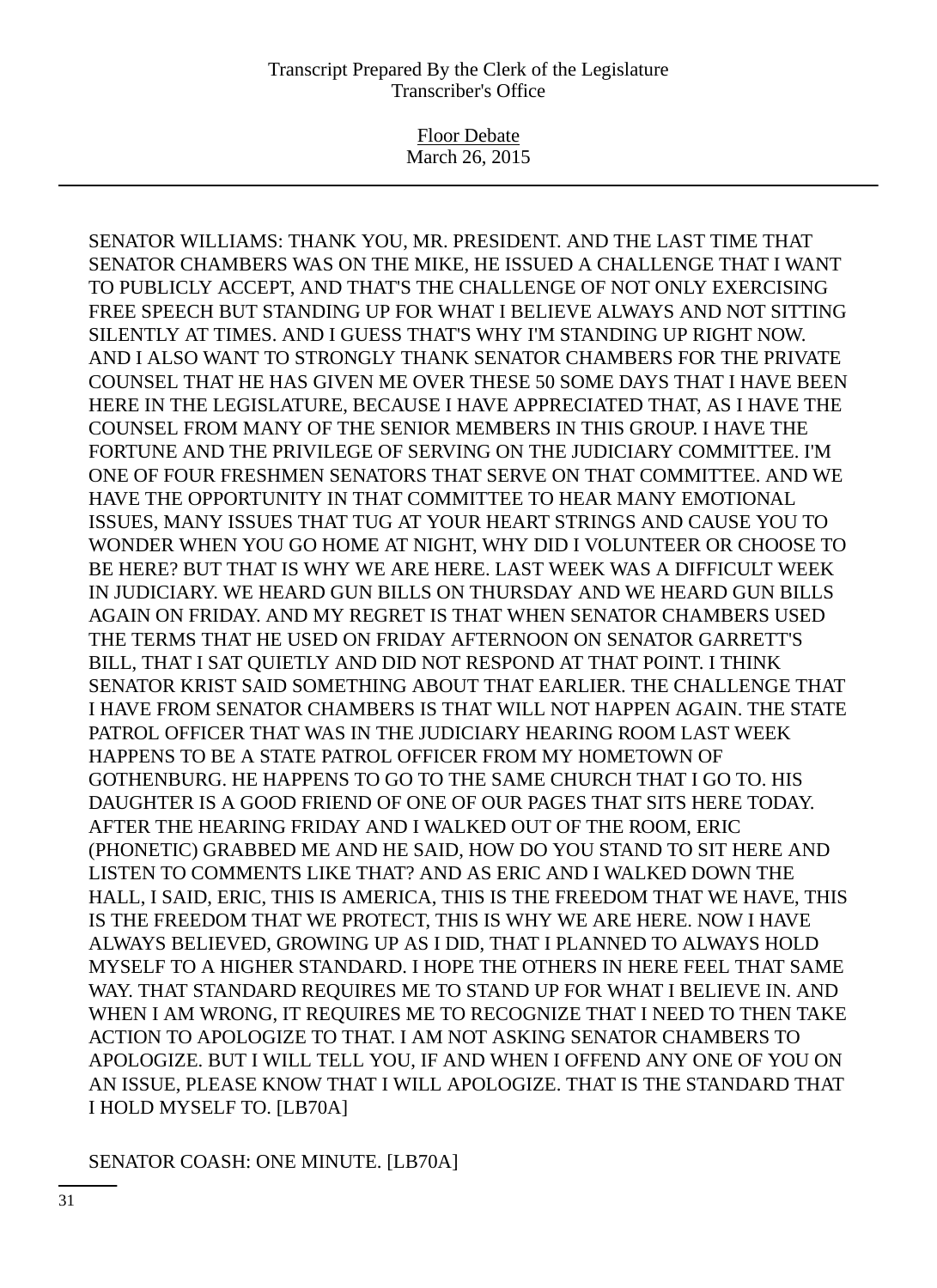SENATOR WILLIAMS: I BELIEVE THIS DISCUSSION TODAY IS ONE OF THE MOST RELEVANT DISCUSSIONS WE HAVE HAD IN THE 50 SOME DAYS IN THE LEGISLATURE. WHAT I WOULD CLOSE WITH IS USING THE REVERSE OF THAT, AND THAT'S THE IRRELEVANT WORD, BECAUSE I WOULD ISSUE A CHALLENGE BACK TO ALL OF US, INCLUDING SENATOR CHAMBERS, THAT WHEN WE ARE EXERCISING OUR FREE SPEECH, WE MAKE THAT FREE SPEECH RELEVANT, NOT IRRELEVANT. THE COMMENTS THAT I HAVE HEARD ABOUT BEING A BIGOT, BEING HYPOCRITICAL IN MY THINKING, BEING A CHRISTIAN, BEING WHITE HURT, AND THOSE COMMENTS ARE IRRELEVANT. [LB70A]

SENATOR COASH: TIME, SENATOR. [LB70A]

SENATOR WILLIAMS: THANK YOU. [LB70A]

SENATOR COASH: SENATOR SEILER, YOU'RE RECOGNIZED. [LB70A]

SENATOR SEILER: MR. PRESIDENT, MEMBERS OF THE UNICAMERAL, I'M LOOKING AT A...AND AS YOU KNOW, I LOOK THROUGH THE EYES OF THE LAW MORE THAN OF WHEN I'M SITTING IN THE POSITION OF CHAIRMAN OF THE JUDICIARY. THERE'S AN INTERESTING SECTION. IT WAS PASSED IN 1875 AND IT'S STILL ON OUR BOOKS TODAY. IN ARTICLE III, SECTION 26, OF OUR CONSTITUTION GIVES PRIVILEGE TO MEMBERS: NO MEMBER OF THE LEGISLATURE SHALL BE LIABLE IN ANY CIVIL OR CRIMINAL ACTION FOR WHATEVER...FOR WORDS SPOKEN IN DEBATE. THAT IS EACH AND EVERY ONE OF YOURS PROTECTION. SO IT EVEN GOES FURTHER THAN THE RIGHT OF...THE RIGHT TO FREE SPEECH. IT SPECIFICALLY SETS OUT THAT YOU ARE PROTECTED BOTH CRIMINALLY...FROM CRIMINAL PROSECUTION OR FROM CIVIL PROSECUTION WHEN YOU'RE IN A DEBATE ON THIS FLOOR OR IN COMMITTEE. SO I THINK YOU OUGHT TO KEEP THAT A LITTLE BIT IN MIND WHEN YOU'RE JUDGING THIS DEBATE. THANK YOU. [LB70A]

SENATOR COASH: THANK YOU, SENATOR SEILER. SENATOR DAVIS, YOU'RE RECOGNIZED. [LB70A]

SENATOR DAVIS: THANK YOU, MR. PRESIDENT. I WANTED TO SPECIFICALLY ADDRESS THE UPCOMING BILL. SENATOR CHAMBERS MADE A REFERENCE TO IT. SO DID SENATOR BLOOMFIELD. AND I WANT EVERYBODY ON THIS FLOOR TO UNDERSTAND THAT MY OPPOSITION TO THAT BILL IS NOT BASED ON ANYTHING THAT HAPPENED IN THE LAST FEW DAYS. I WASN'T HERE DURING THE SELECT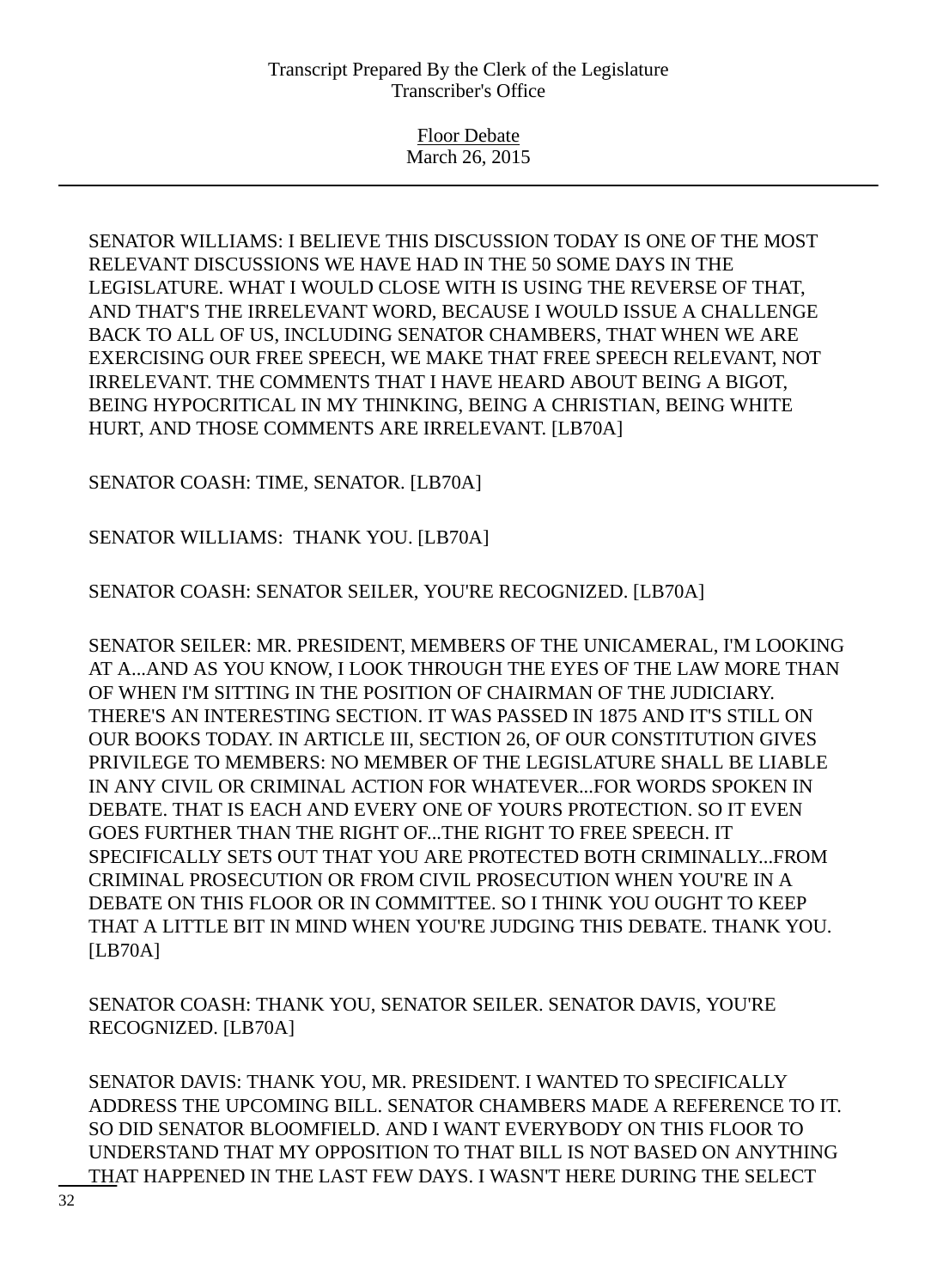Floor Debate March 26, 2015

FILE DEBATE ON IT. I WAS SICK AT THE TIME. AND SO THIS IS MY ONLY OPPORTUNITY TO DEAL WITH THAT BILL. BUT SINCE I'M STANDING HERE, I'LL MAKE A FEW COMMENTS ABOUT THE ISSUE AT HAND. AND I SERVED ON THE JUDICIARY WITH SENATOR CHAMBERS FOR A LONG TIME, THE LAST COUPLE OF YEARS DURING SOME CONTENTIOUS ISSUES. HE'S ALWAYS BEEN EDGY; HE'S ALWAYS BEEN OUT THERE. BUT A LOT OF TIMES, AND MOST OF THE TIME, HE BRINGS APPROPRIATE DISCUSSION TO THE TABLE. HE'S BEEN A GOOD PUBLIC SERVANT. I DON'T SUPPORT WHAT HE SAID. I THINK IT'S A LITTLE BIT OF AN EXAMPLE OF HYPERBOLE, WHICH IS AN EXAGGERATION FOR THE SAKE OF POINTING OUT SOMETHING. AND IT'S UNFORTUNATE THAT HE CHOSE TO USE THAT BECAUSE IT TRIVIALIZES ENTITIES LIKE ISIS AND ISIL. AND ANY OF YOU WHO HAVE EVER STUDIED THE INTERNET MAY KNOW OF GODWIN'S LAW, WHICH IS IF ANY DISCUSSION GOES ON LONG ENOUGH, SOMEONE WILL INVARIABLY COMPARE SOMEBODY TO A NAZI. IN ESSENCE, I THINK IN SOME RESPECTS THAT'S WHAT HAPPENED THE DAY OF THIS TESTIMONY. I'VE JUST BEEN READING THROUGH IT. I'M DISAPPOINTED IN SENATOR CHAMBERS FOR THE STATEMENTS HE MADE. BUT LIKE EVERYONE ELSE WHO'S GOTTEN UP HERE BEFORE, I DEFEND HIS RIGHT TO SAY WHAT HE WANTS TO SAY. HE'S BEEN A GOOD SENATOR HERE. WHAT HE SAID WAS UNFORTUNATE. I'D LIKE TO SEE HIM APOLOGIZE FOR IT, BUT I'M NEVER GOING TO HOLD IT AGAINST HIM. AND JUST TO GET BACK TO THE PRAIRIE DOG BILL THEN ONE MORE TIME, DON'T VOTE AGAINST THAT BILL BECAUSE YOU'RE UNHAPPY WITH SENATOR CHAMBERS OVER THIS ISSUE. VOTE AGAINST IT BECAUSE IT WAS THE WRONG...IT'S THE WRONG INITIATIVE IN THE FIRST PLACE AND WE'LL DEAL WITH THAT WHEN I GET TO THE FLOOR. THANK YOU, MR. PRESIDENT. [LB70A]

SENATOR COASH: THANK YOU, SENATOR DAVIS. SENATOR CAMPBELL, YOU'RE RECOGNIZED. [LB70A]

SENATOR CAMPBELL: THANK YOU, MR. PRESIDENT. COLLEAGUES, IT HAS BEEN AN INTERESTING MORNING TO LISTEN TO EVERYONE'S COMMENTS. AND I'M A FIRM BELIEVER THAT WE ARE ALL, EACH OF US, ACCOUNTABLE FOR THE WORDS WE SAY AND THE ACTIONS WE TAKE AND THE VOTES WE MAKE. AND SO I, LIKE A LOT OF OTHER PEOPLE IN THE BODY, UNDERSTAND THE RIGHT TO SAY WHAT WE FEEL PASSIONATELY ABOUT AND USE EXAMPLES THAT WE MAY...OTHERS, ALL OTHER 48, MAY NOT CHOOSE TO SAY. I'M ONE OF THOSE PEOPLE THAT DOES NOT NECESSARILY LIKE TO WEAR ON MY SLEEVE WHAT I MIGHT FEEL IN MY HEART ALL THE TIME. I CERTAINLY SUPPORT OUR POLICE OFFICERS AND OUR MILITARY. AND I TRY VERY MUCH EVERY DAY, IF I RUN ACROSS SOMEONE WHO IS IN THE MILITARY OR THE TROOPERS THAT ARE IN THE CAPITOL, TO SAY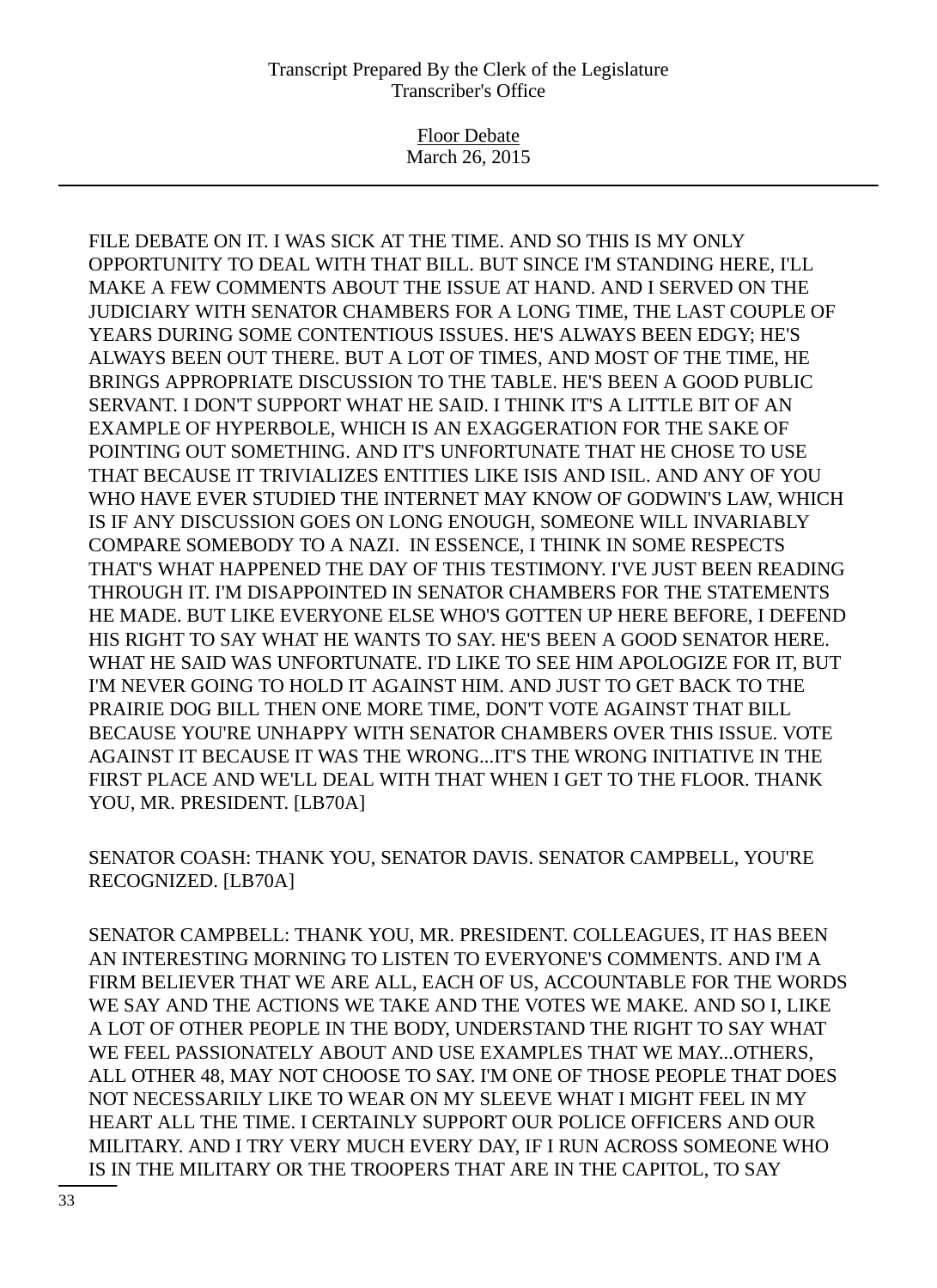Floor Debate March 26, 2015

HELLO OR TO TALK TO THEM OR TO THANK THEM FOR BEING HERE FOR US. SO MY REMARKS REALLY GO MUCH BACK TO WHAT SENATOR KRIST SAID AND THAT IS, THIS GIVES US AN OPPORTUNITY TO STEP BACK AND REALIZE THAT, AS A SOCIETY, WE THINK, WOW, WE'VE BECOME VERY OPEN-MINDED, WE CARE A LOT FOR PEOPLE, WE'VE BECOME VERY TOLERANT. BUT IF WE CHOOSE TO REALLY BE HONEST AND LOOK INSIDE OURSELVES, WE REALIZE THAT WE HAVE A LONG WAY TO GO TO BE OPEN-MINDED, TO BE CARING, AND TO BE TOLERANT. AND I WORRY THAT IN THE STATE OF NEBRASKA, WE CHOOSE EVERY DAY NOT TO REALLY SEE EVERY NEBRASKAN. IT'S TOO EASY TO LOOK AT EVERY NEBRASKAN WHO LOOKS LIKE WE DO OR IS THE AGE WE ARE AND NOT SEE PEOPLE OF COLOR, NOT TO SEE PEOPLE WHO ARE POOR, NOT TO SEE PEOPLE WHO NEED HELP, BUT TO SAY EVERYTHING IS FINE. IT IS NOT. AND I HOPE THAT WE USE WHAT HAS HAPPENED IN THE LAST COUPLE OF DAYS TO BE INTROSPECTIVE AND TO LOOK WITHIN OURSELVES AND TO SAY, WE HAVE A LOT OF WORK TO DO IN THE STATE. WE NEED TO BE CARING OF ALL NEBRASKANS AND WE NEED TO BE TOLERANT OF ALL NEBRASKANS HOWEVER DIFFICULT, SOMETIMES, THAT IS TO BE. I DON'T CONDONE WHAT THE WORDS SAID OR THE ACTION AGAINST THE POLICE. BUT I'VE SPENT THE MORNING SAYING, I NEED TO STEP UP AND I NEED TO DO THOSE THINGS TOO. THANK YOU, MR. PRESIDENT. [LB70A]

SENATOR COASH: THANK YOU, SENATOR CAMPBELL. SENATOR BRASCH, YOU'RE RECOGNIZED. [LB70A]

SENATOR BRASCH: THANK YOU, MR. PRESIDENT. AND, COLLEAGUES, THIS IS THE SECOND TIME THAT I RISE. I DID WANT TO BE CLEAR THAT, LIKE SENATOR McCOY, I BELIEVE AN APOLOGY WOULD BE VERY APPROPRIATE. I KNOW SENATOR CHAMBERS DISAGREES. SENATOR SEILER JUST ROSE AND READ THE RULES OF THE LEGISLATURE. APPARENTLY, WE'RE ABLE TO SAY WHATEVER WE WANT TO SAY WHILE WE'RE IN THIS BODY. HOWEVER, BEING IN THIS BODY, I THINK WE ARE HELD TO HIGHER STANDARDS. I DO BELIEVE THAT PEOPLE LOOK TO US FOR LEADERSHIP, FOR INTEGRITY, FOR DIRECTION, THAT IF THE BAR IS NOT HELD HIGH ENOUGH, THAT WE RISE TO THAT OCCASION, AND THAT WE DO HOLD HIGHER STANDARDS THAT MAY BE WRITTEN IN LAW BOOKS. SENATOR CHAMBERS HAS ALSO MENTIONED ABOUT THE CHILDREN THAT COME INTO THIS CAPITOL. WE HAVE SOME IN THE BALCONY HERE THIS MORNING, AND WE WELCOME THEM AND WE LOOK TO THEM TO BE FUTURE LEADERS. THOSE CHILDREN HOLD OUT THEIR HANDS. THEY WANT TO SEE THEIR LEADER, TO TOUCH THEIR LEADER, TO BE LIKE THEIR LEADER. WE ARE AN INSPIRATION THAT MANY ASPIRE TO. AND I WANT US TO ALWAYS KEEP THAT IN MIND NO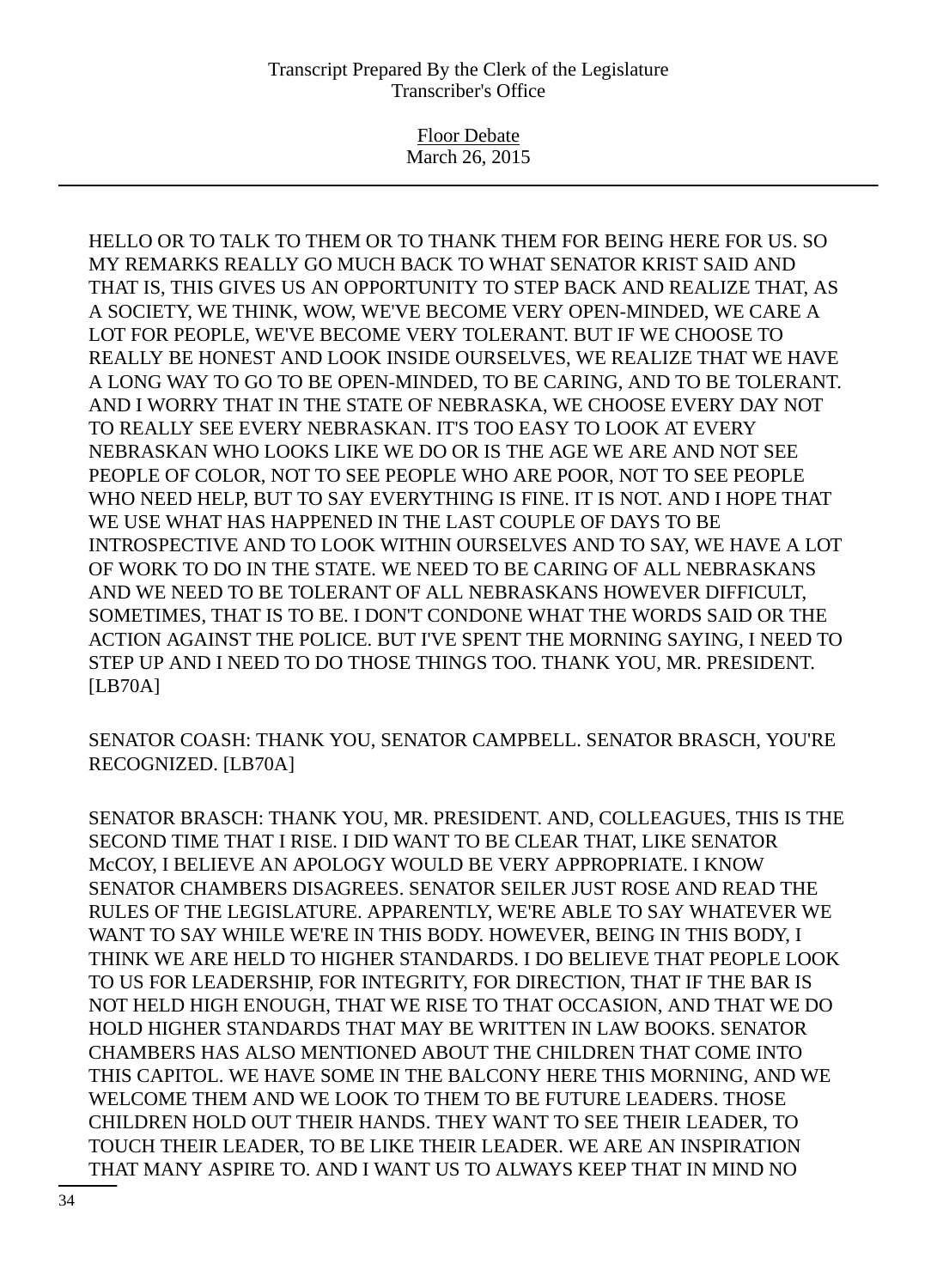Floor Debate March 26, 2015

MATTER WHAT IS WRITTEN IN LAW. HOWEVER, I HAVE BEEN LISTENING TO THE CONTINUOUS DISCUSSION ABOUT THE FREEDOM OF SPEECH AND IT HAS PROVEN TO BE VERY FRUITFUL. BUT I DO WANT TO NOTE THAT THERE HAS BEEN NO ARTICULATION ABOUT WHAT IT MEANS THAT WE SHOULD EXERCISE THIS FREEDOM, ABOUT WHAT THIS EXACTLY MEANS. THE PURPOSE OF THE FREEDOM OF SPEECH IS TO COMMUNICATE TO OTHERS AND IT'S TO COMMUNICATE TO OTHERS THE TRUTH. AND THE TRUTH, WHEN WE DEFEND OUR FREEDOM OF SPEECH, MUST ALSO DEFEND THAT THE FACT OF THE SPEECH AT HAND MUST BE ROOTED IN TRUTH AND THE WAY THINGS ARE. FREEDOM OF SPEECH IS NOT THERE FOR ITS OWN SAKE. SPEECH IS THERE FOR ONE TO SAY WHATEVER THE FEELING THEY MAY HAVE AT THAT TIME THAT THEY MAY DESIRE, IS A PART OF OUR CONSTITUTIONAL LAW OF OUR COUNTRY, AND HAS PROVEN TO US THAT NOT ALL SPEECH IS PROTECTED. THERE ARE LAWS AGAINST DEFAMATION OF CHARACTER, LAWS THERE THAT PROTECT US WITH SPEECH. FREEDOM OF SPEECH IS FOR THE SAKE OF DISCUSSING AND ARRIVING AT THE TRUTH. THE FIRST CONTINENTAL CONGRESS DISCUSSED FREEDOM OF THE PRESS, WHICH WE KNOW IS ROOTED IN THE FREEDOM OF SPEECH, AS WELL. THAT WAS IN 1774. AND I'LL QUOTE, THE IMPORTANCE OF THIS, THE FREEDOM OF SPEECH, CONSISTS BESIDES THE ADVANCEMENT OF TRUTH, SCIENCE, MORALITY, AND THE ARTS IN GENERAL IN ITS DIFFUSION OF LIBERAL SENTIMENTS ON THE ADMINISTRATION OF GOVERNMENT, ITS READY COMMUNICATION OF THOUGHTS BETWEEN SUBJECTS, AND THE CONSEQUENTIAL PROMOTION OF UNION AMONG THEM. IN SHORT, THE PURPOSE OF FREE SPEECH IS TO BIND US AND TO BIND US TO THE TRUTH SO THAT WE CAN CONDUCT OURSELVES TOWARDS COMMON GOOD... [LB70A]

SENATOR COASH: ONE MINUTE. [LB70A]

SENATOR BRASCH: ...WHICH INCLUDES PROTECTING PUBLIC SAFETY AND WELFARE. I SAID IT BEFORE, I AM VERY CONCERNED ABOUT THE MESSAGE THAT THAT STATEMENT HELD IN COMMITTEE TO THOSE LISTENING AND WANTING TO ACT OUT. AND I HOPE WE CAN ACT OUT TOGETHER IN WORKING TOWARDS TRUTH, TOWARDS A COMMON GOOD, AND NOT TOWARDS VIOLENCE, THAT THERE IS A SIGNIFICANCE AND IMPORTANCE IN THE WORDS WE USE IN THIS BODY AND THERE'S CONSEQUENCES AS WELL. WORDS CAN BE HARMFUL. I BELIEVE WORDS CAN ALSO HEAL, AND THAT IS WHY I AM ASKING FOR THAT APOLOGY. THANK YOU, MR. PRESIDENT. [LB70A]

SENATOR COASH: THANK YOU, SENATOR BRASCH. (VISITORS INTRODUCED.) SENATOR McCOY, YOU'RE RECOGNIZED. [LB70A]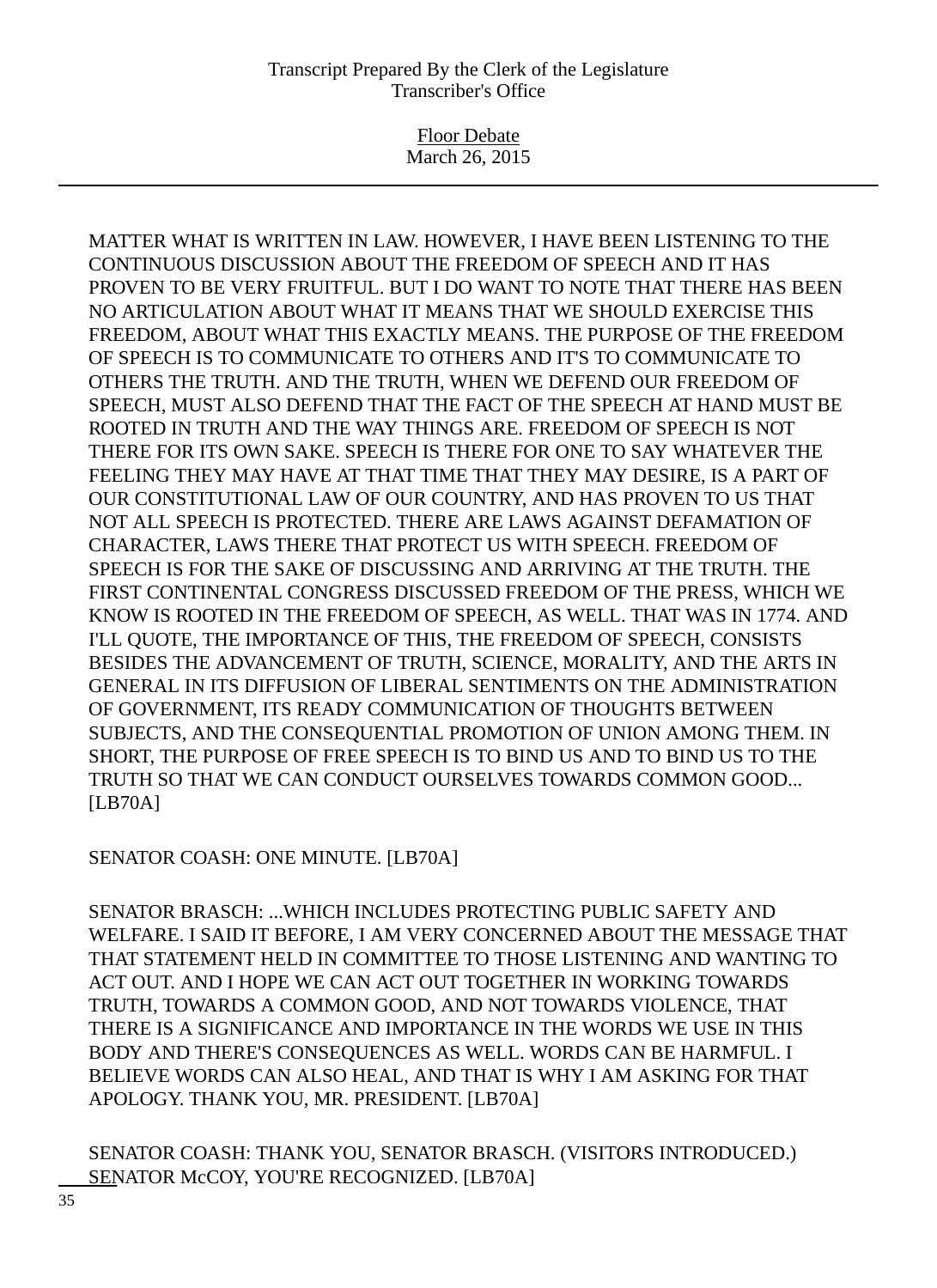Floor Debate March 26, 2015

SENATOR McCOY: THANK YOU, MR. PRESIDENT AND MEMBERS. I RISE AGAIN THIS MORNING TO READ INTO THE RECORD TWO ITEMS WHICH I BELIEVE ARE PERTINENT AND RELEVANT. ONE IS A PRESS RELEASE. IT WAS RELEASED WITHIN THE LAST 30 MINUTES OR SO FROM GOVERNOR RICKETTS' OFFICE: GOVERNOR RICKETTS STATES SUPPORT FOR LAW ENFORCEMENT, CALLS SENATOR CHAMBERS' REMARKS IRRESPONSIBLE. TODAY, GOVERNOR PETE RICKETTS CALLED ON SENATOR ERNIE CHAMBERS OF OMAHA TO ISSUE A PUBLIC APOLOGY FOLLOWING UNACCEPTABLE COMMENTS HE MADE DURING A COMMITTEE HEARING. AS PUBLIC OFFICIALS, WE'RE HELD TO A HIGHER STANDARD AND WE SHOULD BE. NO ONE SHOULD EVER SUGGEST THE USE OF VIOLENCE AGAINST LAW ENFORCEMENT OFFICIALS. I HAVE REVIEWED THE TRANSCRIPT FROM THE JUDICIARY COMMITTEE HEARING IN QUESTION, AND SENATOR CHAMBERS' COMMENTS WERE OUT OF LINE. WORDS MATTER. AT A TIME WHEN WE NEED TO DEVELOP BETTER RELATIONSHIPS BETWEEN LAW ENFORCEMENT AND OUR COMMUNITIES, SENATOR CHAMBERS' COMMENTS ARE IRRESPONSIBLE AND ONLY PROMOTE DISTRUST AND THE POTENTIAL FOR VIOLENCE. I URGE SENATOR CHAMBERS TO ISSUE A FULL APOLOGY FOR HIS REMARKS AND TO CONDEMN ALL VIOLENCE AGAINST LAW ENFORCEMENT. MEMBERS, I FELT THAT WAS IMPORTANT TO READ INTO THE RECORD. AS I SAID, I RECEIVED THAT, AS I THINK PROBABLY ALL OF US DID, WITHIN THE LAST 30 MINUTES OR SO. ALSO WANT TO READ A MESSAGE I RECEIVED FROM A LAW ENFORCEMENT OFFICER THAT I FELT LIKE WAS PROBABLY ONE OF THE MOST DIFFICULT THINGS I HAD RECEIVED FROM ANYONE IN THE LAST 24 HOURS ON THIS ISSUE. AND I'LL QUOTE IT AND, OF COURSE, I'M GOING TO LEAVE OUT THE NAME AND WHERE THEY ARE A LAW ENFORCEMENT OFFICER AS A MATTER OF FAIRNESS. AND I'LL QUOTE FROM THEIR MESSAGE TO ME: I EXPECT TO BE CURSED AT, SPIT UPON, OR ATTACKED BY THOSE WHO WISH TO BREAK THE LAW AND DO NOT WANT TO FACE THE CONSEQUENCES OF THEIR ACTIONS. IT IS ANOTHER THING TO BE COMPARED TO A GROUP THAT TORTURES AND MURDERS INNOCENT MEN, WOMEN, AND CHILDREN BY AN ELECTED OFFICIAL THAT IS RESPONSIBLE FOR MAKING THE LAWS THAT I HAVE SWORN TO UPHOLD. IT IS EVEN WORSE WHEN THAT SAME ELECTED OFFICIAL STATES THAT IF HE HAD A GUN, HE WOULD SHOOT ME, JUST BASED ON THE JOB I DO AND THE OATH I TOOK. LAW ENFORCEMENT FACES POTENTIAL LIFE-AND-DEATH SITUATIONS EVERY DAY, AND THE LAST THING THEY NEED IS SOMEONE WHO'S SUPPOSED TO BE A RESPECTED FIGURE CONDONING AND ADVOCATING THEIR INJURY OR DEATH, END QUOTE. YOU KNOW, MEMBERS, SENATOR SEILER IS CORRECT. THE CONSTITUTION IN ARTICLE III, SECTION 26, DOES PROVIDE FOR ANY MEMBER OF THE LEGISLATURE TO NOT BE LIABLE IN ANY CIVIL OR CRIMINAL ACTION FOR ANY WORDS SPOKEN IN DEBATE. THAT'S TRUE. AND IT'S BEEN SAID ON THE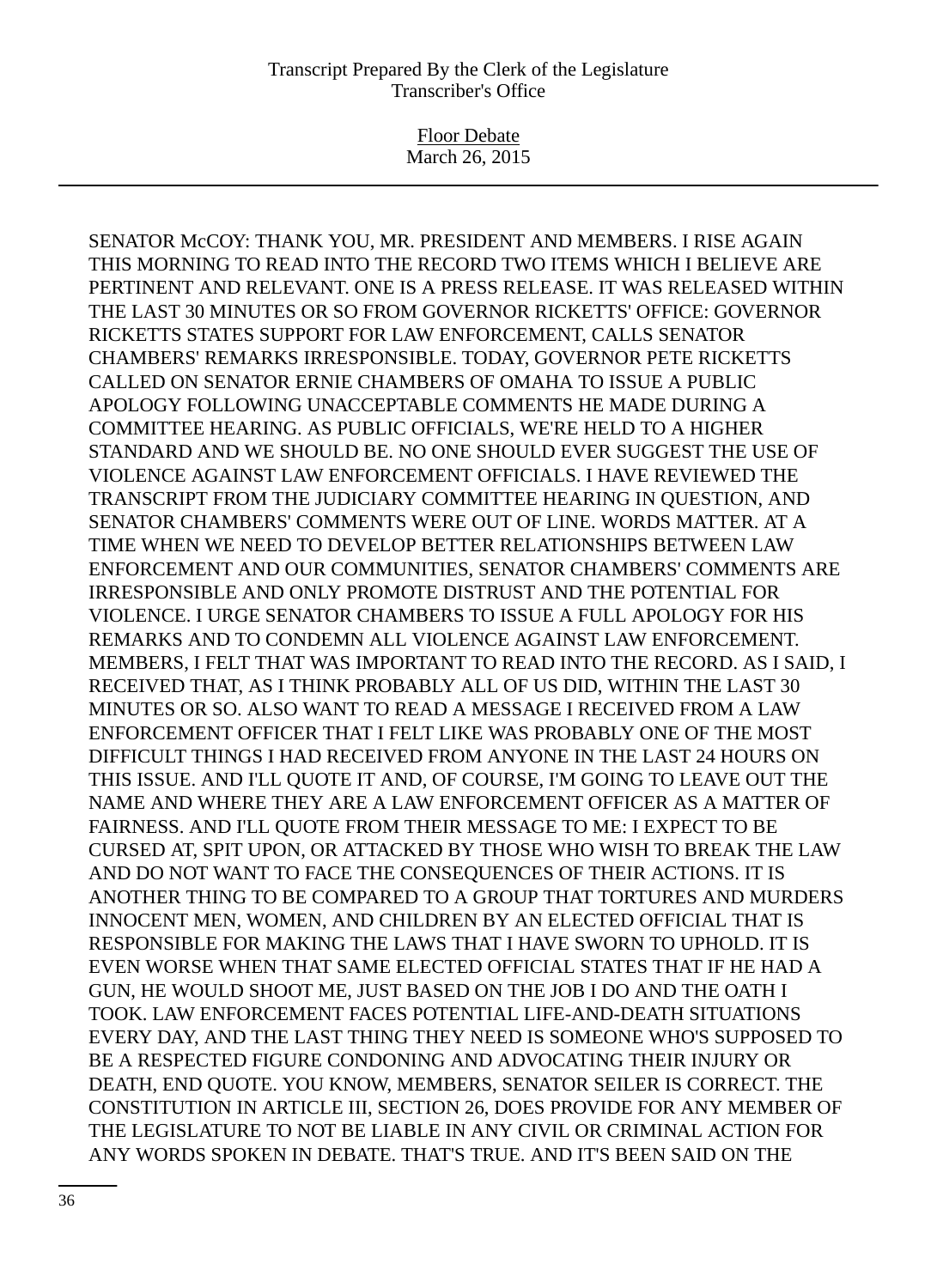Floor Debate March 26, 2015

FLOOR, FREE SPEECH. I GET IT. I'M THE FIRST TO STAND UP AND DEFEND IT. I'VE NEVER IN SEVEN YEARS ASKED SENATOR CHAMBERS TO APOLOGIZE FOR ANYTHING THAT HE SAID AND DENOUNCE ANYTHING THAT HE SAID. BUT I AM ON THIS ISSUE BECAUSE I BELIEVE THIS HAS CROSSED THE LINE WHERE WE ARE ENDANGERING LIVES OF THOSE WHO WEAR A UNIFORM TO PROTECT US. HOW CAN WE EXPECT A CRIMINAL, A POTENTIAL CRIMINAL WHO MIGHT WANT TO COMMIT A GUN CRIME OR ANY SORT OF CRIME AGAINST LAW ENFORCEMENT TO READ A TRANSCRIPT AND TRY TO UNDERSTAND CONTEXT OR HYPERBOLE. WORDS MATTER. AND SENATOR CHAMBERS SAID THESE WORDS. THAT'S IS WHAT FOLKS HEAR. [LB70A]

SENATOR COASH: ONE MINUTE. [LB70A]

SENATOR McCOY: THAT'S WHY AN APOLOGY AND A DENOUNCEMENT OF THESE WORDS HAS TO HAPPEN. OTHERWISE, HOW ON EARTH CAN OUR LAW ENFORCEMENT OFFICIALS FEEL THAT THEY'RE PROTECTED AND DEFENDED? YES, IT'S A RIGHT OF FREE SPEECH. THAT'S TRUE. BUT THAT CROSSES A LINE WHEN YOU'RE ENDANGERING OTHERS' LIVES. MEMBERS, THAT'S WHY WE EVER HAD THE PATRIOT ACT IN THE FIRST PLACE AFTER 9/11. CONGRESS DEBATED THIS ISSUE, IN A WAY. AND WHICH SIDE DID THEY COME DOWN ON: DEFENSE OF THE HOMELAND AND OF OUR COUNTRY. AND BY EXTENSION, THAT'S THE DEBATE WE'RE HAVING THIS MORNING. THANK YOU, MR. PRESIDENT. [LB70A]

SENATOR COASH: THANK YOU, SENATOR McCOY. SENATOR SCHEER, YOU'RE RECOGNIZED. [LB70A]

SENATOR SCHEER: THANK YOU, MR. PRESIDENT. NOTWITHSTANDING WE'VE HAD THOUGHTFUL COMMENTS BY ALL THIS MORNING, BUT AS WE DO ON A NUMBER OF OCCASIONS, WE WILL TALK SOMETHING PAST THE POINT OF NO RETURN. WE HAVE REACHED THAT POINT. I WOULD ASK ANYONE THAT HAS THEIR LIGHT ON TO SPEAK TO THIS ISSUE TO PLEASE TAKE IT OFF AND LET US AS A BODY MOVE FORWARD AND DO THE WORK THAT WE WERE BROUGHT HERE TO DO. THE CONVERSATION HAS BEEN GOOD. THE THOUGHTS HAVE BEEN TRUTHFUL. THEY HAVE BEEN HONEST ON ALL'S PART. BUT IT IS NOW TIME THAT WE RETURN TO THE WORK OF THE LEGISLATURE. HAVING SAID THAT, I WOULD ASK SENATOR SCHUMACHER IF HE WOULD YIELD TO A QUESTION. [LB70A]

SENATOR COASH: SENATOR SCHUMACHER, WILL YOU YIELD? [LB70A]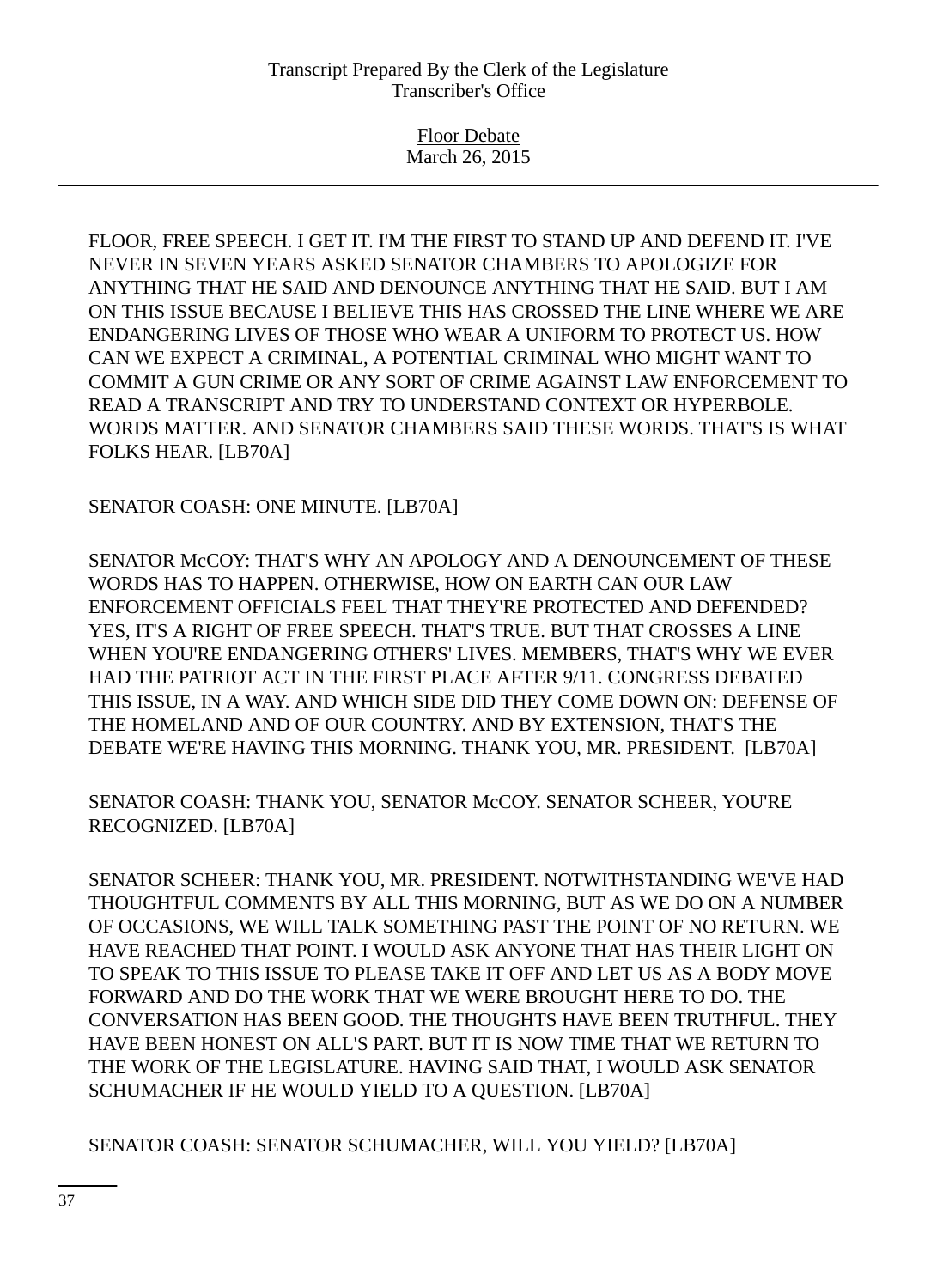# SENATOR SCHUMACHER: YES, I WILL. [LB70A]

SENATOR SCHEER: SENATOR SCHUMACHER, LB70A IS IN FRONT OF US NOW. COULD YOU PLEASE REFRESH THE BODY IN RESPECT TO WHAT THE BILL WAS AND THE FINANCIAL IMPLICATION THAT IS BEFORE US, PLEASE? [LB70A]

SENATOR SCHUMACHER: THIS PARTICULAR BILL IS A RESULT OF THE ATTORNEY GENERAL'S OPINION SUGGESTING THAT WE PROVIDE FOR PROCEDURES FOR THE TAX COMMISSIONER TO REVIEW THE SITUATION OF WHAT MIGHT BE ILLEGAL GAMING MACHINES IN THE STATE, AND THAT SUGGESTION WAS INCORPORATED INTO LB70. AND THIS...THE FISCAL OFFICE AS WELL AS THE REVENUE DEPARTMENT SAID THAT THERE WOULD BE SOME COST THAT MIGHT BE INCURRED IN THIS AND A GUESSTIMATE WAS SOMEWHERE BETWEEN \$10,000 AND \$50,000 IN THIS ENFORCEMENT ACTION. AND THAT'S WHAT LB70A PROVIDES FOR. [LB70 LB70A]

SENATOR SCHEER: THANK YOU, MR. SCHUMACHER. THAT CERTAINLY EXPANDS THE POINT THAT WE HAVE IN FRONT OF US. AND I WOULD LEAD MY SUPPORT TO THE PASSAGE OF LB70A IN FRONT OF US AT THIS TIME. THANK YOU, MR. SPEAKER. [LB70A]

SENATOR COASH: THANK YOU, SENATOR SCHEER. (VISITORS INTRODUCED.) CONTINUING ON DEBATE, SENATOR SCHUMACHER, YOU'RE RECOGNIZED. [LB70A]

SENATOR SCHUMACHER: THANK YOU, MR. CHAIRMAN. MEMBERS OF THE BODY, MY RESPONSE TO SENATOR SCHEER'S QUESTION WILL CONSTITUTE MY CLOSING ON LB70A. SENATOR CHAMBERS, HOWEVER, HAS ASKED FOR SOME TIME, AS HE'S OUT OF THE THREE CHANCES THAT HE HAD TO SPEAK ON THIS MATTER, AND I WOULD DO THAT. AND THIS ALSO CONSTITUTES MY CLOSING SO WE CAN...CONSISTENT WITH SENATOR SCHEER'S SUGGESTION MOVE ON WITH BUSINESS. [LB70A]

SENATOR COASH: THANK YOU, SENATOR SCHUMACHER. SENATOR CHAMBERS, YOU'VE BEEN YIELDED 4:30. [LB70A]

SENATOR CHAMBERS: MR. PRESIDENT, MEMBERS OF THE LEGISLATURE, THIS MESS IS THEORETICAL AND PLAYTIME FOR YOU ALL. YOUR WHITE FRIENDS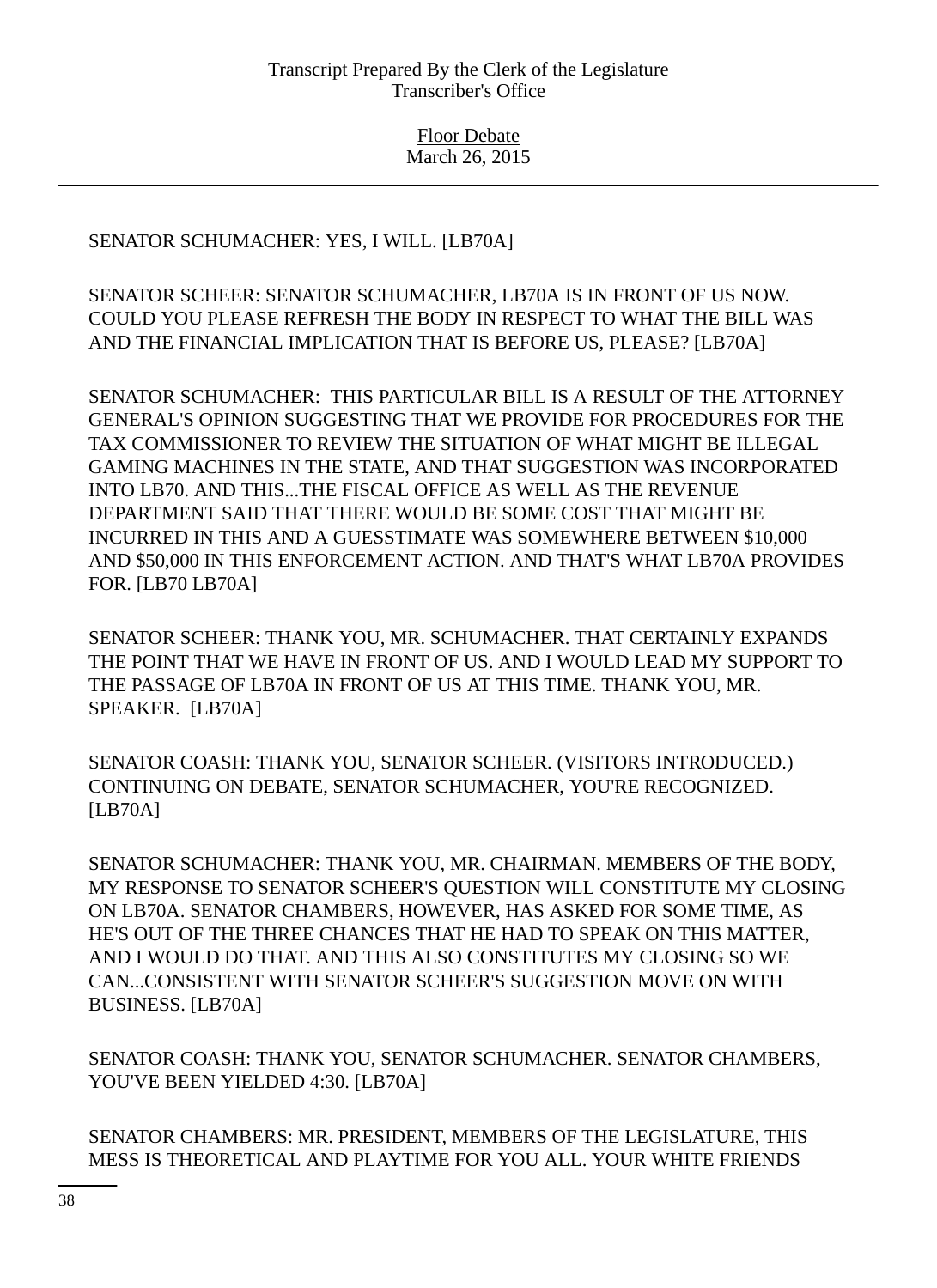Floor Debate March 26, 2015

BRING THAT MESS TO MY OFFICE. AND IF I WAS A COWARD, I WOULD STAY UP HERE OR I'D HOLLER FOR THE STATE PATROL. IT'S MY JOB TO PROTECT THE WOMAN WHO WORKS IN MY OFFICE AND I WILL. BUT THESE COWARDS OUGHT TO COME SEE ME. THEY DON'T HAVE TROUBLE FINDING ME. AND THAT'S ONE OF THE STATEMENTS I MADE BEFORE, THAT THEY FIND FOMENTING VIOLENCE, BECAUSE I SAY I'LL DEFEND MYSELF. FIND ME. DO YOU KNOW WHY I PUT MY PHONE NUMBER AND ADDRESS IN THE PHONE BOOK? THERE ARE PEOPLE WHO HATE ME AND IF THEY WANT TO BURN MY HOUSE DOWN, I DON'T WANT THEM TO GO TO THE WRONG PERSON'S HOUSE TO BURN IT DOWN. NOW HOW DOES THAT SET WITH YOU, YOU BRAVE PEOPLE WHO WILL DO THINGS IN A MOB THAT YOU WON'T DO ONE-ON-ONE? YOU HAVE THE OPPORTUNITY TODAY, HIDING BEHIND SENATOR McCOY, WHO HIDES BEHIND THE GOVERNOR, WHO HIDES BEHIND ALL THESE OTHERS AND GETS YOU TO JOIN HIM IN PRODUCING A MOB. THAT'S WHAT YOU HAVE HERE THIS MORNING. YOU WILL DO COLLECTIVELY AS A MOB WHAT YOU'D LIKE TO DO ONE-ON-ONE BUT YOU DARE NOT. I GIVE YOU THE INVITATION. I'M ALWAYS HERE. I DON'T ASK ANYBODY TO ACCOMPANY ME TO THAT PARKING LOT. I COME HERE WHEN IT'S DARK. I OFTEN LEAVE WHEN IT'S DARK. I'M NOT GOING TO HIDE FROM ANYBODY. YOU KNOW WHY I STAYED IN MY OFFICE YESTERDAY OVER THE NOON HOUR? YOUR FRIENDS, PEOPLE WHO FEEL LIKE YOU, WERE CALLING AND CURSING CINDY OUT, USING RACIAL EPITHETS. I SAID, CINDY, DON'T TALK TO THOSE FOOLS, HANG UP ON THEM. SHE SAID, WELL, THERE MIGHT BE A LEGITIMATE CALL, BECAUSE PEOPLE DO CALL MY OFFICE OTHER THAN THESE FOOLS WHO GO ALONG WITH WHAT YOU'RE TALKING ABOUT. SO I SAID THAT I'M GOING TO STAY HERE AND I'LL ANSWER ALL THESE CALLS. AND THE REPORTER FROM CHANNEL 7 SAT DOWN THERE OVER A HALF-HOUR AND WATCHED EVERY TIME ONE OF THOSE LINES, I WAS THROUGH TALKING, THE OTHER ONE WAS RINGING, AND I ANSWERED EVERY ONE OF THEM. I ANSWER. I DON'T HIDE BEHIND A WOMAN. I DON'T HIDE BEHIND THE GOVERNOR. HE HANDED OUT HIS PRESS STATEMENT AND HE READS IT ON THE FLOOR. YOU ALL DON'T OBJECT TO THAT, DO YOU? BRING THE GOVERNOR'S MESS HERE? CAN'T THE GOVERNOR SPEAK FOR HIMSELF? HE NEEDS TO HIDE BEHIND SOMEBODY? THAT'S WHAT THE PROBLEM IS. I'M NOT AFRAID AND YOU ARE. KILL MY BILL FOR SENATOR DAVIS, KILL EVERY BILL THAT I'VE GOT, DO THE WORST YOU CAN DO, AND I WILL SHOW YOU IT IS NOTHING. THERE'S NOTHING YOU CAN DO TO ME TO STOP ME FROM DOING AND SAYING WHAT I THINK NEEDS TO BE SAID. KILL EVERY ONE OF THEM. BUT I BET NOT ONE OF YOU WILL PUT YOUR HANDS ON ME. I'M PREPARED FOR ANYTHING YOU WANT TO DO. YOU ALL DON'T HAVE TO LIVE LIKE I DO. YOU DON'T FACE WHAT I FACE EVERY DAY DOWN HERE. SO YOU CAN SIT THERE AND SAY, YEAH, I AGREE, I THANK SENATOR McCOY FOR GIVING ME A CHANCE TO THROW A ROCK AT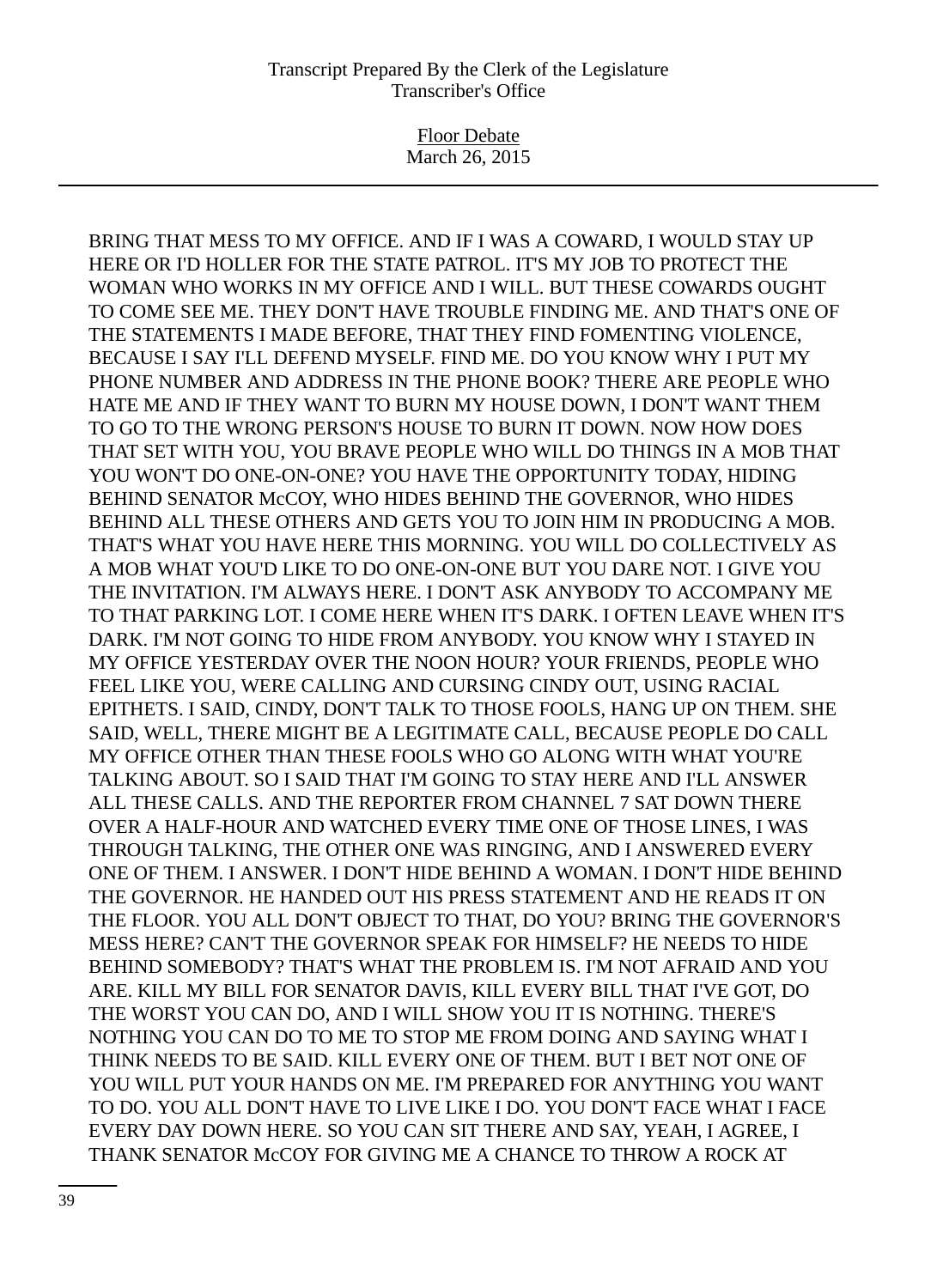Floor Debate March 26, 2015

SENATOR CHAMBERS AND HIDE MY HAND, AND I WANT TO JOIN SENATOR McCOY AND THE OTHERS WHO SAID THIS, THAT, AND THE OTHER, HIDING. THAT'S WHY I DO LIKE I DO. I'M TRYING TO PUT SOME BACKBONE IN YOUR SPINE. I WANT PEOPLE IN HERE WHO HAVE SPINES THAT ARE FIRMER THAN AN OVERRIPE BANANA OR JELL-O. I'M TRYING TO PROVOKE YOU INTO STARS OF MANHOOD AND WOMANHOOD BECAUSE YOU DO REPRESENT THIS STATE. YOU ARE SUPPOSED TO TAKE CARE OF THE PEOPLE. [LB70A]

SENATOR COASH: ONE MINUTE. [LB70A]

SENATOR CHAMBERS: BUT INSTEAD, YOU'LL TAKE ALL MORNING TO DO WHAT YOU'RE DOING AND THINK YOU'RE HURTING ME. BUT IF I DID THIS, YOU'D BE GRUMBLING AND MUMBLING ABOUT THE WASTE OF TIME. THERE WAS A WOLF. HE CAME TO THIS SHEPHERD'S HOUSE. HE LOOKED IN THE WINDOW AND HE SAW THEM EATING MUTTON. AND HE SAID, LORD, WHAT WOULD THEY DO IF I WAS DOING THE SAME THING, IF THE WOLF WAS EATING THE MUTTON? IF I WAS TAKING THIS TIME ON SOMETHING LIKE THIS, WHAT WOULD YOU BE DOING? WANDERING AROUND, GRUMBLING. BUT WHEN YOU ALL GET TOGETHER IN A MOB AND YOU DO IT ALL TOGETHER, THAT SANCTIFIES IT AND MAKES IT ALL RIGHT. I KNOW WHAT I'M UP AGAINST. AND SINCE SENATOR SCHUMACHER GAVE ME THE TIME, I THANK HIM FOR IT. AND HE HAS GIVEN HIS CLOSE. BUT WHEN SENATOR AL DAVIS GIVES YOU ALL THE OTHER OPPORTUNITY, I'M NOT GOING TO RUN FROM THIS CHAMBER. I'M GOING STAY HERE AND I'M GOING TO CONFRONT YOU. I'M GOING TO FACE YOU AND I'M GOING TO FIGHT YOU ANY WAY THAT YOU CHOOSE. [LB70A]

SENATOR COASH: TIME, SENATOR. [LB70A]

SENATOR CHAMBERS: THANK YOU, MR. PRESIDENT. [LB70A]

SENATOR COASH: THANK YOU, SENATOR CHAMBERS. SENATOR BLOOMFIELD, YOU'RE RECOGNIZED. [LB70A]

SENATOR BLOOMFIELD: THANK YOU, MR. PRESIDENT. I APPRECIATE SENATOR SCHEER AND HIS EFFORT TO MOVE US FORWARD. I DON'T BELIEVE WE'VE QUITE TALKED THIS OUT YET. THERE HAVE BEEN A NUMBER OF US CALL FOR SENATOR CHAMBERS TO APOLOGIZE. COLLEAGUES, I'M TIRED OF PHONY APOLOGIES. EVERY TIME A POLITICIAN GETS CAUGHT DOING SOMETHING OR SAYING SOMETHING HE SHOULDN'T, THEY RUSH TO THE MIKE AND, IF I HAVE OFFENDED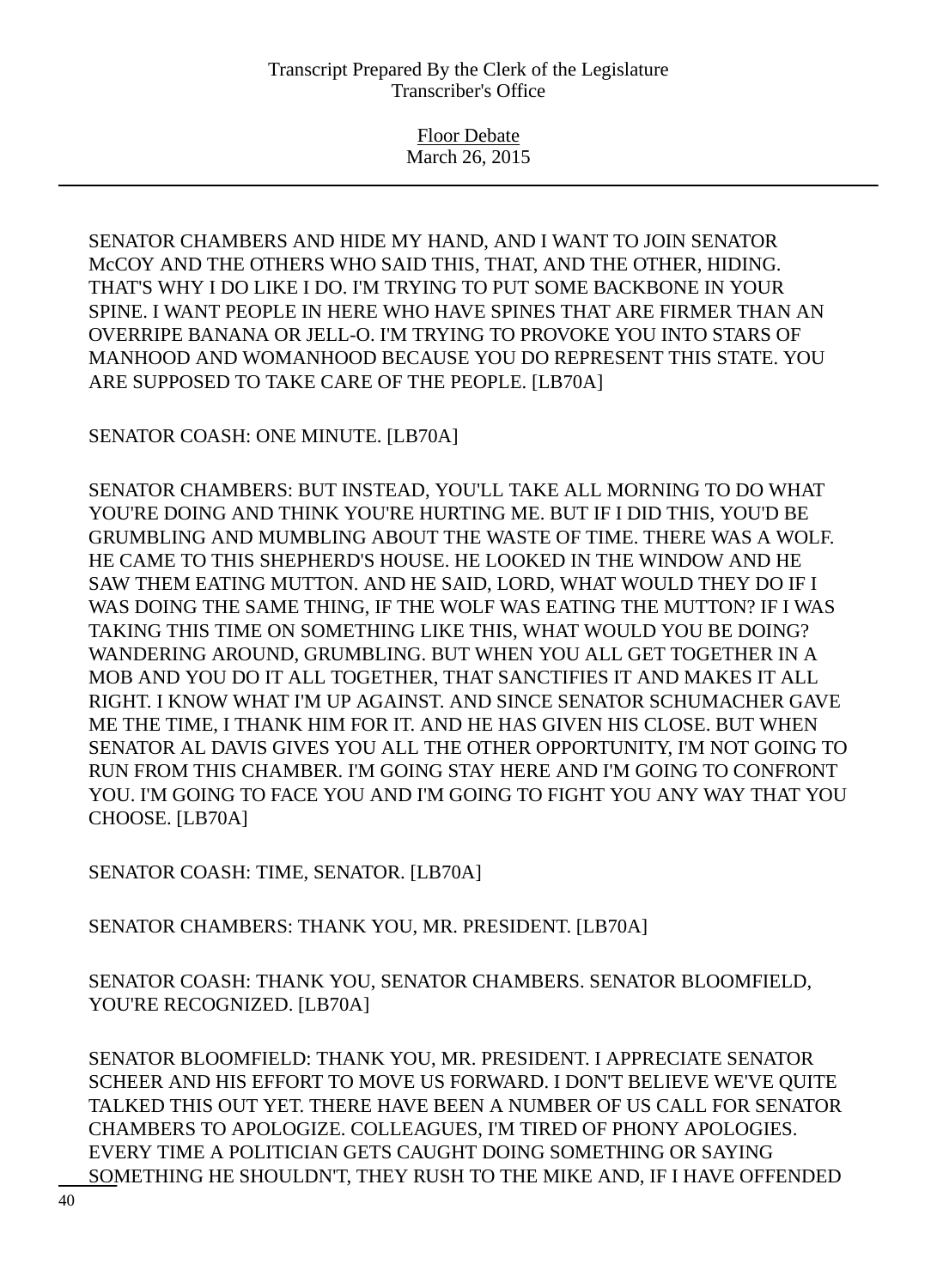Floor Debate March 26, 2015

ANYBODY, I WANT TO APOLOGIZE. HOW PHONY CAN YOU GET? THEY DON'T MEAN IT. COLLEAGUES, I HAD AN OCCASION ABOUT A YEAR AGO TO BE UP AT WAYNE STATE COLLEGE. I'M NOT A COLLEGE GRADUATE. I MADE IT THROUGH HIGH SCHOOL. I'VE WORKED THE REST OF MY LIFE. AT THE END, WE WERE ASKED TO GIVE SOME ADVICE TO THE STUDENTS THAT WERE AT THIS FORUM. THEY WERE HIGH SCHOOL STUDENTS. AND MY IDEA TO THEM WAS, IF YOU HAVE SOMETHING YOU WANT TO DO THAT REQUIRES A COLLEGE EDUCATION, BY ALL MEANS, GO TO COLLEGE, GET THAT EDUCATION. IF YOU DON'T KNOW WHAT YOU WANT TO DO, IF YOU WANT TO GO START SOME COLLEGE COURSES, THE COMMUNITY COLLEGE IS A GREAT PLACE TO GET SOME FUNDAMENTALS. IF YOU KNOW WHAT YOU WANT TO DO AND IT DOESN'T REQUIRE A COLLEGE EDUCATION, DON'T GO \$100,000 IN DEBT TO GET ONE. AND THEN I SAID, I NEVER ATTENDED A DAY OF COLLEGE IN MY LIFE. AND ONE OF THE PROFESSORS LEANED OVER TO A LADY HE WAS WITH AND SAID, YEAH, AND IT SHOWS. WELL, UNFORTUNATELY FOR THAT PROFESSOR, MY WIFE WAS SITTING BEHIND HIM. SHE RELAYED THAT INFORMATION TO ME. I WENT TO THE LUNCHEON THAT WE HAD AFTERWARDS. WHEN WE WERE DONE EATING, HE CAME RUSHING ACROSS THE ROOM WITH HIS ARM OUT, WANTING TO SHAKE HANDS, TELLING ME HOW GLAD HE WAS I WAS THERE AND WHAT A GREAT JOB I WAS DOING AND WHAT A FINE FELLOW I WAS. AND I SAID, THANK YOU, I'M GLAD YOU APPRECIATE THAT I'M HERE, BUT THE NEXT TIME YOU FEEL IT NECESSARY TO IMPUGN MY EDUCATION, PERHAPS YOU SHOULD SEE WHETHER OR NOT MY WIFE IS SITTING CLOSE BY. HIS JAW DROPPED. THE NEXT DAY, I GOT A LETTER SAYING, I'M SORRY, I SHOULDN'T HAVE SAID THAT. WELL, HE'S NOT SORRY HE SAID IT. HE'S SORRY MY WIFE WAS SITTING RIGHT BEHIND HIM. BUT DON'T LET'S GO ASKING PEOPLE FOR APOLOGIES THEY DON'T MEAN. SENATOR CHAMBERS, IF HE DECIDES HE OWES SOMEONE AN APOLOGY, HE WILL GIVE IT TO HIM. I ALSO THINK HE WILL NOT GIVE AN APOLOGY THAT HE DOESN'T MEAN, AND GOD BLESS HIM FOR THAT. I'M SICK TO DEATH OF PEOPLE GIVING APOLOGIES THEY DON'T MEAN. THANK YOU, MR. PRESIDENT. PERHAPS NOW IT'S TIME WE MOVE ON; PERHAPS THERE'S MORE TO BE SAID. THAT'S UP TO THIS BODY. [LB70A]

SENATOR COASH: THANK YOU, SENATOR BLOOMFIELD. SEEING NO OTHERS WISHING TO SPEAK, SENATOR SCHUMACHER, NOW YOU ARE RECOGNIZED TO CLOSE. SENATOR SCHUMACHER WAIVES CLOSING. THE QUESTION FOR THE BODY IS, SHALL LB70A ADVANCE? ALL THOSE IN FAVOR VOTE AYE; ALL THOSE OPPOSED VOTE NAY. HAVE ALL VOTED WHO WISH? RECORD, MR. CLERK. [LB70A]

CLERK: 27 AYES, 6 NAYS ON THE ADVANCEMENT OF LB70A. [LB70A]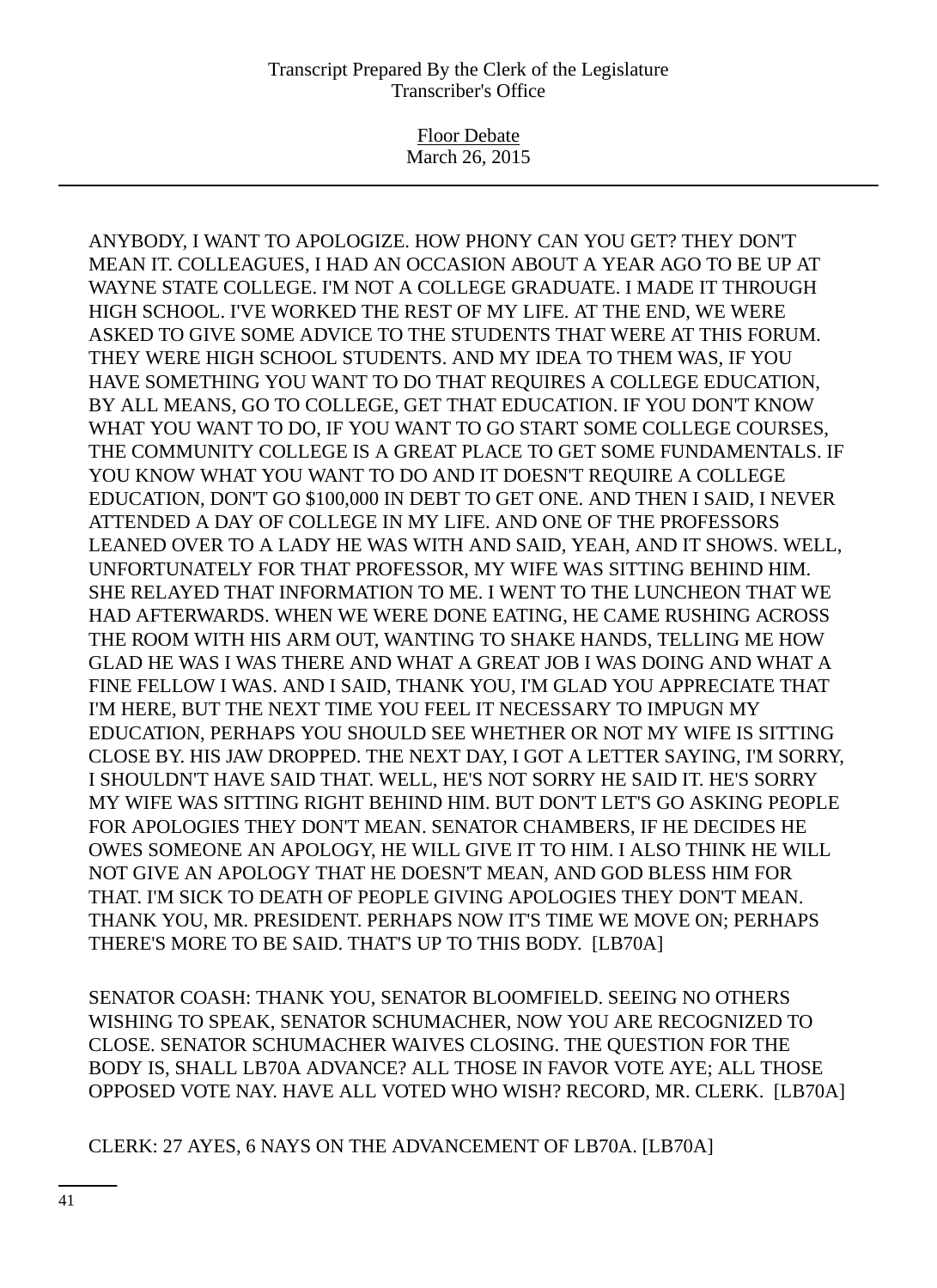SENATOR COASH: LB70A DOES ADVANCE. ITEMS, MR. CLERK. [LB70A]

CLERK: MR. PRESIDENT, VERY QUICKLY, THANK YOU. NEW A BILL, LB472A, BY SENATOR CAMPBELL. (READ LB472A BY TITLE FOR THE FIRST TIME.) SENATOR CAMPBELL WOULD OFFER LR157. THAT WILL BE LAID OVER. SENATOR DAVIS, AN AMENDMENT TO LB106 TO BE PRINTED. THAT'S ALL THAT I HAVE, MR. PRESIDENT. (LEGISLATIVE JOURNAL PAGES 997-998.) [LB472A LR157 LB106]

SENATOR COASH: THANK YOU, MR. CLERK. SPEAKER HADLEY, YOU ARE RECOGNIZED.

SPEAKER HADLEY: THANK YOU, MR. PRESIDENT. IT IS MY INTENTION AT 12:30 THAT WE GO TO LR41, WHICH IS A LEGISLATIVE RESOLUTION. WHEN WE FINISH THAT RESOLUTION, WHEN SOME RESOLUTION IS GIVEN TO THAT RESOLUTION, WE WILL ADJOURN FOR THE DAY. THANK YOU. [LR41]

SENATOR COASH: THANK YOU, SPEAKER HADLEY. WE WILL NOW MOVE TO THE NEXT ITEM ON THE AGENDA, MR. CLERK.

CLERK: MR. PRESIDENT, FINAL READING. I HAVE A MOTION WITH RESPECT TO LB128. SENATOR DAVIS WOULD MOVE TO BRACKET LB128 UNTIL JUNE 5, 2015. [LB128]

SENATOR COASH: SENATOR DAVIS, YOU ARE RECOGNIZED TO OPEN ON YOUR MOTION. [LB128]

SENATOR DAVIS: THANK YOU, MR. PRESIDENT. MEMBERS OF THE BODY, I HOPE YOU'LL LISTEN CAREFULLY TO WHAT I HAVE TO SAY. I GOT UP EARLIER AND WANTED TO MAKE THE POINT THAT THIS ACTION THAT IS COMING NOW HAS NOTHING TO DO WITH WHAT'S HAPPENED HERE EARLIER THIS MORNING BUT IS A RESULT OF THE FACT THAT I WASN'T HERE ON SELECT FILE WHEN THIS BILL CAME UP. AND IF IN HAD BEEN, I WOULD HAVE STOOD UP TO TALK ABOUT WHY I THOUGHT THIS WAS JUST BAD POLICY. I'VE HANDED OUT A NUMBER OF LETTERS. SINCE THIS BILL CAME UP, I'VE HAD A LOT OF CORRESPONDENCE FROM A LOT OF PEOPLE ALL ACROSS NORTHWEST AND NORTH-CENTRAL NEBRASKA ABOUT THE PRAIRIE DOG PROBLEM. AND WHAT I WANT TO SAY TO EVERYBODY HERE IS, YOU MIGHT THINK THESE ARE ALL KIND OF CUTE LITTLE ANIMALS AND, YOU KNOW, THEY'RE ALL FINE AND DANDY IN THEIR OWN SPACE.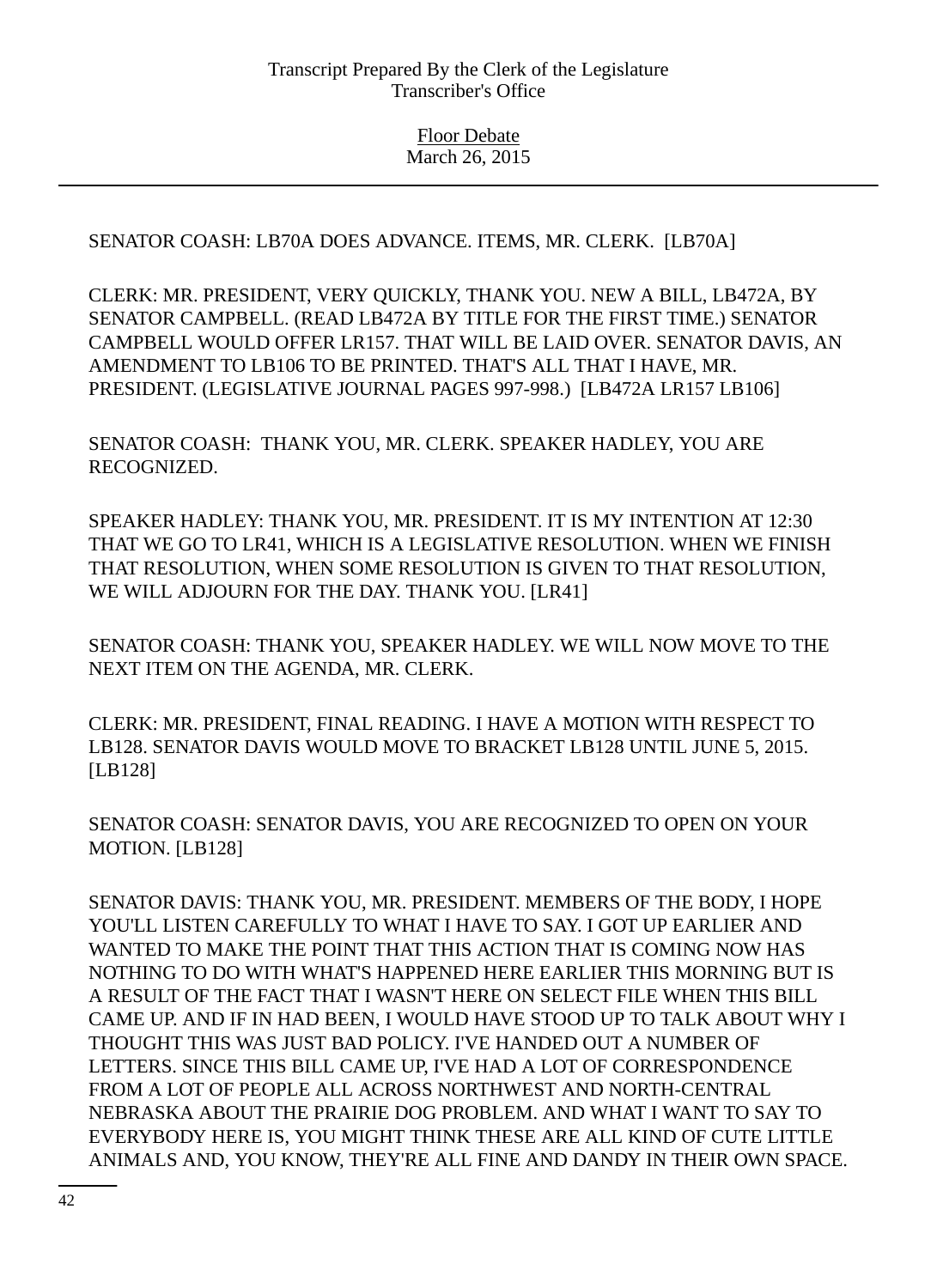Floor Debate March 26, 2015

AND IF SOMEBODY LIKES TO HAVE THEM ON THEIR PROPERTY, THAT'S GREAT, EXCEPT THAT THEY MIGRATE AND MOVE. AND WHEN THEY MIGRATE AND MOVE, THEY MOVE ON TO THE NEIGHBOR. AND ONCE THEY MOVE ON TO THE NEIGHBOR, THEN THE NEIGHBOR HAS THE PROBLEM. AND DEALING WITH PRAIRIE DOGS IS AN ONGOING AND LIFELONG THING FOR A LOT OF PEOPLE. SO AS TIME GOES BY AND YOU TAKE CARE OF YOUR PRAIRIE DOG PROBLEM ON YOUR RANCH, BUT YOUR NEIGHBOR SITS NEXT DOOR AND DOES NOTHING WITH HIS, THEN EVERY YEAR YOU'RE BACK WORKING ON THE PRAIRIE DOG PROBLEM. AND OVER MANY, MANY YEARS, THAT BECOMES VERY EXPENSIVE, VERY BURDENSOME, AND VERY TIME CONSUMING. SO SENATOR LOUDEN BROUGHT A BILL A FEW YEARS AGO TO TRY TO GIVE THE COUNTY SOME AUTHORITY TO TAKE CHARGE OF PRAIRIE DOGS. SO IN SITUATIONS WHERE THE NEIGHBOR JUST IS NOT DEALING WITH THE PROBLEM, THE COUNTY CAN COME IN AND ASSESS A FEE AND POISON THE PRAIRIE DOGS THEMSELVES. SO SOME WILL SAY THAT THIS IS A LANDOWNER ISSUE BETWEEN LANDOWNERS. I SAY IT'S AN ISSUE OF PESTS AND IT ISN'T A BIT DIFFERENT THAN A WEED CONTROL PROBLEM. SO IF A NEIGHBOR HAS WEEDS ON THEIR PROPERTY AND THOSE WEEDS AREN'T TAKEN CARE OF, THOSE WEEDS GET TO THE NEIGHBOR'S RANCH, NEIGHBOR'S FARM. THEN IT'S THE NEIGHBOR'S RESPONSIBILITY. SO THE STATE SOME YEARS AGO PUT LAWS INTO EFFECT THAT...AND ESTABLISHED WEED BOARDS IN COUNTIES WHICH GAVE THE WEED AUTHORITY THE AUTHORITY TO GO IN AND SPRAY AND DEAL WITH THE WEED PROBLEM ON THE NEIGHBORS BECAUSE, YOU KNOW, IF YOU COME FROM FARM COUNTRY, YOU KNOW THAT YOU CAN'T LET THESE WEEDS GET OUT OF CONTROL. I HAVE, YOU KNOW, KNOWN ABOUT PRAIRIE DOGS MY WHOLE LIFE, BUT I'M JUST GOING TO SHARE A LITTLE BIT ABOUT WHAT HAPPENS IN COLORADO WHERE THERE ARE A LOT OF DOGS. THEY'RE RIGHT ON THE CITY STREETS IN AURORA, COLORADO. THEY BUILD IN THE PARKING. THEY BUILD THROUGH THE PARKS. AND THE CITY CONTROLS THOSE. AT TAXPAYER EXPENSE BECAUSE THEY SHOULD. ONLY ONE COUNTY RIGHT NOW HAS A PLAN IN PLACE, AND THAT'S SHERIDAN COUNTY, TO TAKE CARE OF THE PROBLEM. AND IF YOU LOOK AT SOME OF THE NOTES THAT I PASSED OUT-- I'M GOING TO ASK YOU TO DO THAT--THE FIRST PIECE IS A LETTER FROM JACK ANDERSEN WHO HAPPENS TO BE A COUNTY COMMISSIONER IN SHERIDAN COUNTY, LIVES DOWN IN THE SOUTHERN PART OF THE STATE. I'M NOT GOING TO READ THE WHOLE THING TO YOU. I'M JUST GOING TO SAY WHAT HE SAID IN HIS...ALMOST THE LAST PARAGRAPH: WE ARE NOT TRYING TO ERADICATE PRAIRIE DOGS. WE ARE TRYING TO LIMIT THE DAMAGE CAUSED BY THEM AND GIVE SOME RELIEF TO OUR RANCHERS IN AREA WHERE INFESTATIONS ARE A REAL PROBLEM. AND IF YOU TURN THAT PAGE OVER AND LOOK AT THE BACKSIDE OF IT, AND I WISH EVERYONE WOULD DO THAT, YOU CAN SEE WHAT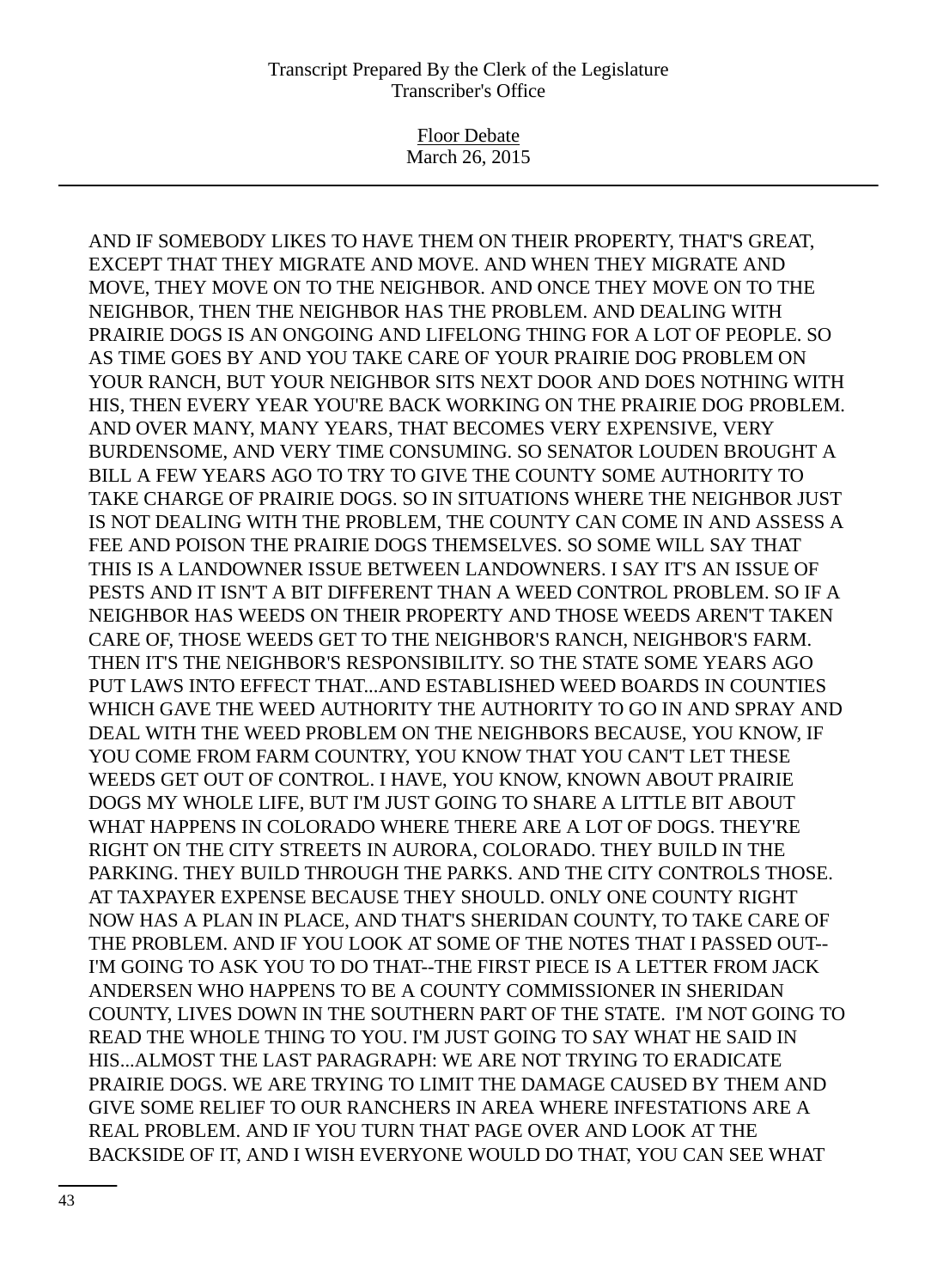Floor Debate March 26, 2015

HAPPENS AND WHY THESE PRAIRIE DOG ISSUES BECOME REAL THORNS BETWEEN NEIGHBORS. SO YOU'VE GOT THIS MAP, AND THIS IS NOT IN COLOR, BUT YOU CAN SEE IT ON THE BOTTOM PARTS OF IT, WHAT KIND OF DAMAGE HAPPENS WITH PRAIRIE DOGS. SO, YOU KNOW, THIS REALLY ISN'T ALL ABOUT PRAIRIE DOGS, BECAUSE THEY BRING IN OTHER CRITTERS. SO THEY BRING IN BADGERS, WHO DIG BIGGER HOLES. AND ON A FALL/WINTER DAY, YOU KNOW, WHEN IT'S WARM OUTSIDE, YOU'RE GOING TO SEE A LOT OF RATTLESNAKES LYING OUTSIDE THOSE DENS. SO IF LIVESTOCK WALK THROUGH THERE OR PEOPLE WALK THROUGH THERE, THEY CAN BE BITTEN BY THE SNAKES. IT'S REALLY APPROPRIATE TO LET PEOPLE IN CERTAIN RURAL PARTS OF THE STATE DEAL WITH THEIR RURAL ISSUES. SO, YOU KNOW, THIS IS NOT AN URBAN ISSUE. I KNOW A LOT OF THE URBAN SENATORS VOTED TO MOVE THIS BILL FORWARD FROM GENERAL FILE, BUT I'D ASK THEM TO THINK ABOUT HOW THIS IS A WHOLE-STATE PROBLEM. AND JUST BECAUSE IT'S NOT IN YOUR NEIGHBORHOOD, DOESN'T MEAN THAT IT'S A PROBLEM SOMEWHERE ELSE IN THE STATE THAT YOU NEED TO DEAL WITH AND LOOK AT. SO I'VE GOT A COUPLE OF OTHER LETTERS HERE THAT I THINK ARE APPROPRIATE. AND THE NEXT ONE IS FROM MR. DANIEL (SIC--DONALD) DREYER WHO IS A LANDOWNER IN SHERIDAN COUNTY. AND THIS IS WHAT HE WROTE TO ME. HE SAID: TO WHOM IT MAY CONCERN, MY APPROXIMATE COST FOR CONTROL OF PRAIRIE DOGS ON MY PROPERTY OVER THE LAST 20 YEARS IS \$2,000-3,000 PER YEAR. LAST YEAR, CHECK NUMBER 5614 TO MIDWEST FERTILIZER FOR ROZOL WAS IN THE AMOUNT OF \$3,132. WITH...AND THEN HE GOES AND TALKS ABOUT THE ISSUES WITH HIS NEIGHBORS AND HOW HE FIGHTS THEM ALL THE TIME. SO HE SAYS, APPROXIMATE ACRES I HAVE TO POISON TWO TIMES A YEAR IS 620 ACRES. WITHOUT CONTROL, MY PASTURE IS ALMOST WORTHLESS, FROM A GRAZING STANDPOINT, DUE TO LACK OF GRASS. THE MOUNDS AND HOLES HAVE CAUSED RISKS FOR CATTLE. I ALSO HAVE THE THREAT OF PASTEURELLA PESTIS. MOVE DOWN A FEW MORE PARAGRAPHS AND HE TALKS ABOUT HOW HE'S WILLING TO CONTROL THIS ON MY OWN, "AT MY OWN EXPENSE," BUT IF THERE'S NO LEGISLATION FROM LB473 TO ALSO FORCE ADJACENT LANDOWNERS TO CONTROL, FOR ME TO DO SO IS EXPENSIVE. IT'S A LOSING BATTLE. THEIR LAND IS THE ORIGIN OF THE ENCROACHMENT OF THE PRAIRIE DOGS ONTO MY LAND. IF THERE'S NO REPEAL, THEN I WILL BE WILLING TO MAINTAIN PRAIRIE DOG CONTROL ON MY LAND, AGAIN, AT MY OWN EXPENSE. AND THEN THE LAST ONE IS A PLAN THAT WAS PUT...ANOTHER LETTER THAT WAS SENT TO ME BY KRISTI PAUL WHO IS THE SHERIDAN COUNTY WEED SUPERINTENDENT. AND IT TALKS ABOUT THE PLAN THAT'S IN PLACE IN SHERIDAN COUNTY. AND I THINK THE PERTINENT PART OF IT, THERE ARE A COUPLE OF THINGS SHE TALKS ABOUT IN COLUMN...PARAGRAPH THREE. SHE TALKS ABOUT THE COSTS. AND SHE SAID, IF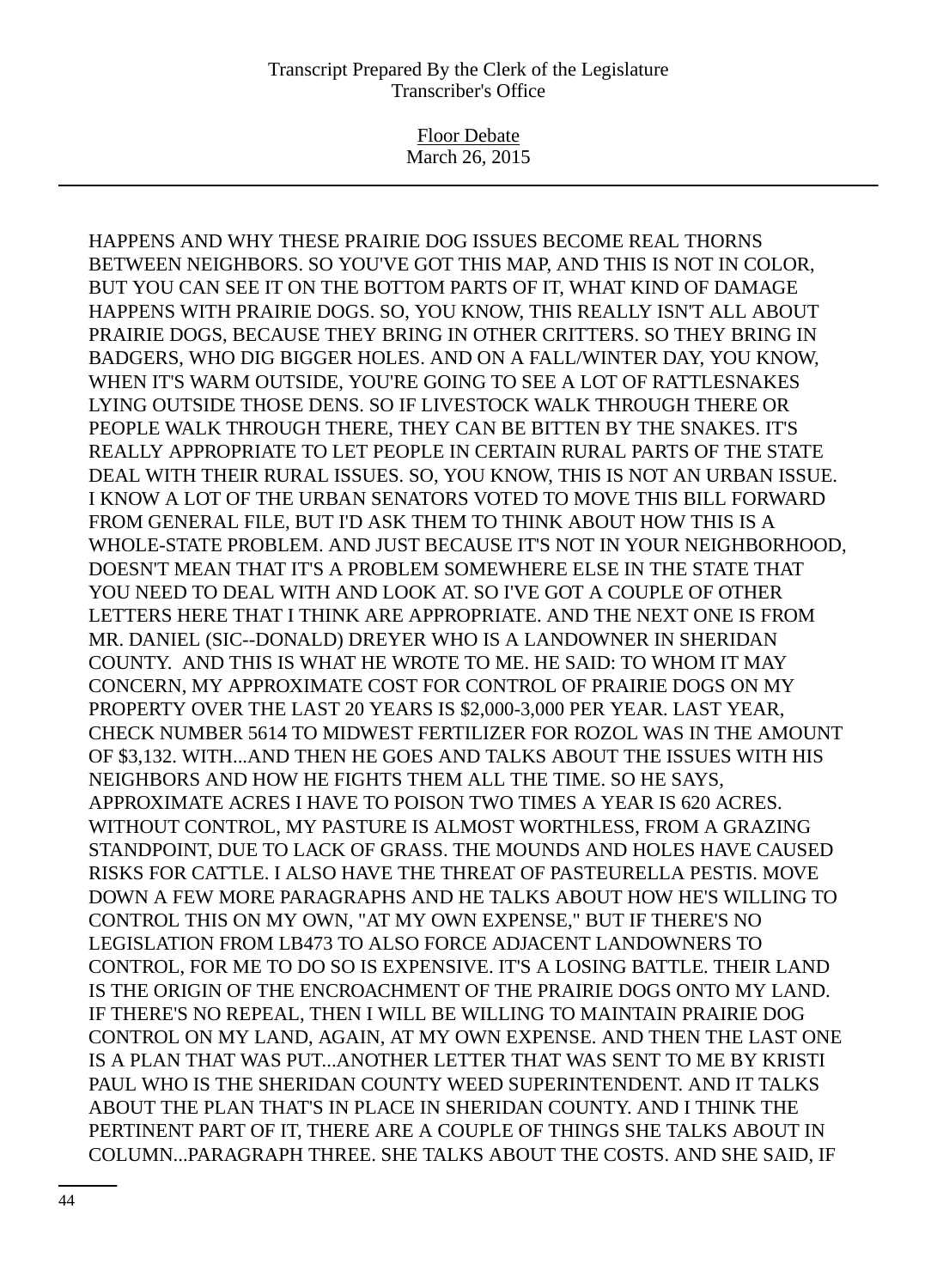Floor Debate March 26, 2015

A LANDOWNER AGREES TO THE CONTROL, IT WILL COST \$10-15 PER ACRE. SO ON A SECTION OF GROUND, THAT'S \$32,000. WE'RE NOT TALKING ABOUT CHEAP COST. PASTURE RENT MAY BE, YOU KNOW, \$30 OR \$25 AN ACRE, SO YOU'RE SPENDING ALMOST YOUR ENTIRE YEAR'S CASH TO TREAT ONE ACRE OF PRAIRIE DOGS. IF THE NEIGHBORS AREN'T GOING TO TAKE CARE OF THEM, SOMEBODY NEEDS TO DO THAT BECAUSE IT'S A PUBLIC NUISANCE. THE PLAN THAT THEY HAVE IN PLACE, THIS IS NUMBER...PARAGRAPH FIVE OF KRISTI PAUL'S LETTER TO ME. SHE SAID, WE ALSO WROTE THIS PLAN TO INCLUDE THE OPTION OF A LANDOWNER WHO DESIRES TO HAVE PRAIRIE DOGS ON HIS OR HER PROPERTY, WHO MAY DO SO, BUT THEY MUST CONTROL A BUFFER ZONE TO KEEP THE PRAIRIE DOGS FROM ENCROACHMENT UPON A NEIGHBOR WHO DOES NOT WANT THEM. I THINK THAT'S JUST REASONABLE. AND I THINK THE BODY REALLY NEEDS TO RETHINK THEIR SUPPORT FOR THIS BILL OF SENATOR CHAMBERS'. AND I THINK WE SHOULD INDEFINITELY BRACKET THE BILL UNTIL THE END OF THE SESSION BECAUSE I DON'T THINK IT'S APPROPRIATE LEGISLATION. WHAT SENATOR LOUDEN DID WAS A GOOD THING FOR RURAL NEBRASKA AND IT'S A GOOD THING FOR NEBRASKA. YOU KNOW, DON'T EXPECT RURAL FOLKS TO JUST CONSTANTLY BEAR ALL THE COSTS WHEN THEIR NEIGHBORS ARE IRRESPONSIBLE. THANK YOU, MR. PRESIDENT. [LB128 LB473]

SENATOR COASH: THANK YOU, SENATOR DAVIS. MEMBERS, YOU'VE HEARD THE OPENING TO THE MOTION TO BRACKET. (VISITOR INTRODUCED.) THOSE IN THE QUEUE WISHING TO SPEAK ARE SENATORS CHAMBERS, JOHNSON, HUGHES, AND OTHERS. SENATOR CHAMBERS, YOU ARE RECOGNIZED. [LB128]

SENATOR CHAMBERS: THANK YOU. MR. PRESIDENT, MEMBERS OF THE LEGISLATURE, I WILL SPEAK ONE TIME. AS I SAID EARLIER, YOU DO WHATEVER YOU WANT TO WITH THIS BILL. IT CAME OUT OF THE AG COMMITTEE WITH NO DISSENTING VOTES. THERE WERE FARMERS, THE FARMERS UNION, LANDOWNERS WHO TALKED ABOUT THE PROBLEMS THAT THIS LEGISLATION HAS. SOME PEOPLE WERE TRYING TO RAISE ORGANIC CROPS WOULD LOSE ALL OF THEIR RIGHT TO DO THAT IF ANY OF THAT POISON LANDED ON THEIR GROUND. YOU PUT THE BILL TO FINAL READING. IT SHOULD BE PASSED. BUT MORE IS AT STAKE HERE TODAY. THAT'S WHY I'M NOT GOING TO ARGUE THIS AS THOUGH IT WERE A LEGITIMATE AMENDMENT OR OFFERING. AND I TOLD SENATOR DAVIS, WHEN I TALKED TO HIM THIS MORNING, WHAT I WAS GOING TO SAY ON THE FLOOR IN GENERAL. SENATOR DAVIS HAS COME TO ME ON ANY NUMBER OF OCCASIONS SEEKING MY ADVICE, COUNSEL, HELP, AND SO FORTH, WHICH I WAS MORE THAN WILLING TO GIVE. HE'D GOTTEN PASSED OVER IN A WAY ON SOME ISSUES BEFORE THE EXECUTIVE BOARD THAT I THOUGHT WAS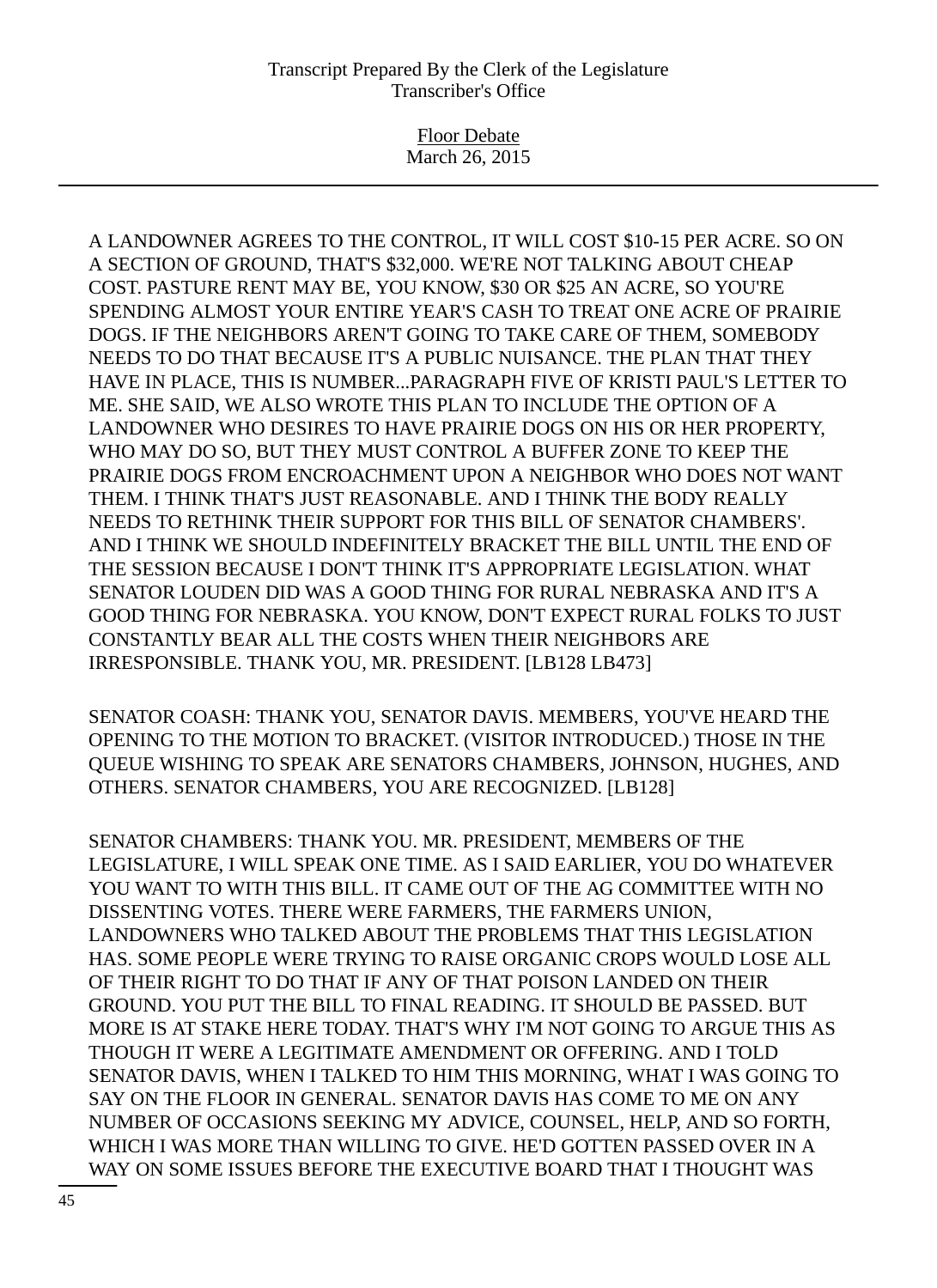Floor Debate March 26, 2015

INAPPROPRIATE. AND I'M THE ONE WHO STOOD ON THE FLOOR AND CONDEMNED THE WAY THAT PROCESS WAS BEING MISUSED. AND I HELPED SENATOR DAVIS GET SOMETHING THAT HE WANTED. AND HE COULD COME TO ME FOR THAT. WHEN HE DID THIS, HE DIDN'T TELL ME, HE DIDN'T COME TO ME TO TELL ME HE WAS GOING TO DO THIS. NOBODY NEEDS MY PERMISSION TO DO ANYTHING. BUT WHEN SOMEBODY CAN COME TO ME ON SO MANY OCCASIONS, SEEKING SOMETHING FROM ME AND GETTING IT, IT DOESN'T SEEM TO ME THAT IT WOULD BE TOO HARD TO JUST SAY--ERNIE, I'M GOING TO TRY TO KILL YOUR BILL. ANYBODY CAN TRY ANYTHING THEY WANT TO. SO I'M JUST GOING TO WATCH HOW THE LEGISLATURE DECIDES TO SET THE TONE FOR THE REST OF THE SESSION. BUT MY BILL IS NOT THE ONLY ONE ON FINAL READING. I KNOW THAT THERE'S SOME PEOPLE WHO REALLY WANT LB106, AND I TOLD MANY OF THE RURAL PEOPLE WHO CALLED ME, OR THEY'RE AGAINST LB106, SOME OF THE RURAL PEOPLE THAT I WOULD WORK ON THAT BILL AND TRY TO STOP IT. I'M GOING TO WATCH WHAT HAPPENS TODAY, AND I'M GOING TO LET THE RURAL PEOPLE STOP IT ON THEIR OWN IF THIS BILL IS NOT PASSED. I OFFERED A LITTLE RHYME THIS MORNING AND THERE IS SOMETIMES A MESSAGE ON THE LINE, MEANING THE WORDS MEAN WHAT THEY SAY. BUT THERE'S ALSO A MESSAGE SOMETIMES BETWEEN THE LINES. AND THE TOPIC OF...THE TITLE OF THAT WAS "TORT AND RETORT." WHAT HAPPENS ON THIS BILL IS THE TORT. AND WHAT I DO ABOUT IT IS THE RETORT. AND PEOPLE HAVE SUGGESTED TO ME WHAT THEY'RE GOING TO DO TO MY BILLS AND WHY. SO I'M JUST SAYING THAT I WILL ACCEPT IT. ALL I NEED TO KNOW IS WHAT THE RULES OF THE GAME ARE. AND I'LL PLAY BY THOSE RULES AND, ULTIMATELY, I WILL WIN. AS SENATOR...HE'S NOT EVEN HERE, BUT HE MIGHT BE SOME PLACE, SENATOR LARSON WOULD INDICATE--IF YOU'RE SITTING AT THE CARD TABLE, YOU MIGHT LOSE A HAND BUT THAT'S NOT THE WHOLE GAME. YOU SUPPORTED THIS BILL, THE ARGUMENTS FOR IT WERE GIVEN. THEY WERE VALID. AND I'M JUST GOING TO SIT BACK...WELL I'LL STAND BECAUSE I DON'T SIT, AND WATCH WHAT HAPPENS. AS I'VE SAID BEFORE, BY THE WAY, LINCOLN HAD ONE OF THE KEENEST SENSE OF HUMORS OF ANYBODY IN PUBLIC LIFE THAT I'VE EVER READ ABOUT. BUT HE'S ALSO ONE OF THE SADDEST, MOST MELANCHOLY, MOROSE PERSONS IN PUBLIC OFFICE BECAUSE HE RECOGNIZED THE SERIOUSNESS OF WHAT WAS AT STAKE. [LB128]

SENATOR COASH: ONE MINUTE. [LB128]

SENATOR CHAMBERS: ...WHAT HE WAS TRYING TO DO AND HOW DIFFICULT IT WAS TO DO IT. BUT HE NEVER LOST HIS SENSE OF HUMOR. SEE THIS CHAIR? I HAVEN'T SAT IN THIS CHAIR IN YEARS. SO UNLIKE OTHER PLACES WHERE THEY CAN SAY--SO AND SO SLEPT HERE, AND THAT'S A COME-ON FOR IT, THEY CAN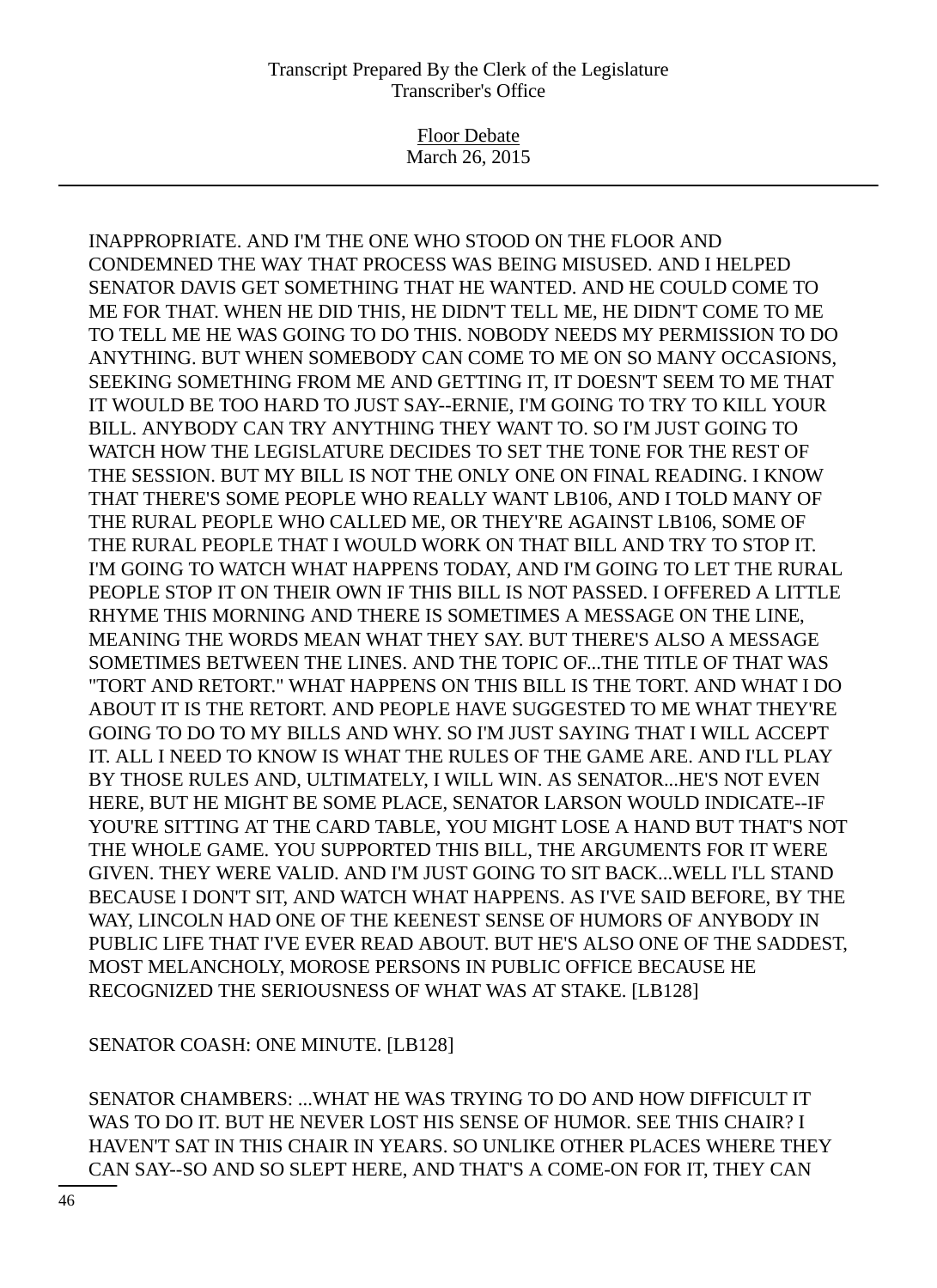PUT ON MY CHAIR WHEN I'M GONE, SENATOR CHAMBERS NEVER SAT HERE. AND THAT'S ALL I'M GOING TO SAY ON THIS BILL. THANK YOU, MR. PRESIDENT. [LB128]

SENATOR COASH: THANK YOU, SENATOR CHAMBERS. SENATOR JOHNSON, YOU'RE RECOGNIZED. [LB128]

SENATOR JOHNSON: THANK YOU, MR. SPEAKER. AS A PERSON THAT SAT ON THE AG COMMITTEE THE LAST TWO YEARS, AND NOW I CHAIRED THE COMMITTEE THE YEAR WE'RE IN, SPEAK A LITTLE BIT ABOUT WHAT I KNOW OF THE HISTORY OF IT. I KNOW THE BILL WAS WRITTEN A FEW YEARS AGO. IT'S KIND OF SURPRISING TO ME THAT ONLY ONE COUNTY HAS ACCEPTED THIS, EVEN THOUGH THE...NACO, THE PEOPLE THAT OPPOSED THIS REPEAL TESTIFIED, YOU KNOW, AGAINST THE REPEAL, ONLY ONE COUNTY HAS ADOPTED IT. NOW I SPEAK WITH SOME RISK ON THIS BECAUSE MY SON-IN-LAW, THEIR FAMILY, THEY LOST A BULL, STEPPED IN A PRAIRIE DOG HOLE. OUR DAUGHTER HAS BEEN CERTIFIED TO GO OUT ON HER OWN...OR ON THEIR OWN, TO BE ABLE TO USE THE POISON, THAT'S ONE WAY TO CONTROL THE PRAIRIE DOGS. THERE'S OBLIGATIONS TO THAT. WITH THAT POISON, YOU GOT TO GO OUT PERIODICALLY, AND I'M NOT SURE, I THINK IT'S WITHIN 24 HOURS AND PICK UP THE DEAD ANIMALS SO THAT POISON DOES NOT GO INTO OTHER ANIMALS AS THEY MIGHT PICK UP THE PRAIRIE DOG. THE ISSUE THAT I FEEL THAT THE COMMITTEE LOOKED AT WAS THE FACT OF PROPERTY RIGHTS. TESTIFIERS CAME IN AND SAID THERE'S OTHER WAYS TO CONTROL. I DON'T THINK THE WORD "ERADICATE" EVER REALLY CAME INTO THE PICTURE. SOME PEOPLE DID, PROBABLY, BRING IT UP. BUT I THINK IT'S PROPERTY RIGHTS IS THE MAIN CONCERN OF WHY THIS BILL MOVED FORWARD. I'LL BE CHAIR OF THE AG COMMITTEE AGAIN NEXT YEAR. AND IF THERE IS A SOLUTION, IF THIS BILL MOVES THROUGH ON FINAL READING, PRAIRIE DOG ERADICATION ACT IS...MANAGEMENT ACT IS REPEALED, I WOULD ENTERTAIN A BILL THAT WOULD LOOK AT THIS FROM A DIFFERENT PERSPECTIVE AND ELIMINATE THE ISSUE OF PROPERTY RIGHTS AND SEE IF WE CAN'T COME TO A SOLUTION. AGAIN, THE REASON I BELIEVE THIS MOVED FORWARD THIS YEAR, IT DIDN'T MOVE FORWARD LAST YEAR, THE CHAIRMAN LAST YEAR WAS AT THE HEARING, AT THE EXECUTIVE SESSION, BUT DID NOT VOTE, SO MIGHT HAVE OTHER FEELINGS ON THIS. I FELT IT WAS MY RESPONSIBILITY TO MOVE THE WAY THE COMMITTEE WAS MOVING AND THAT'S WHY I SPEAK TODAY ASKING THAT YOU...WE CONTINUE TO APPROVE THIS ON FINAL READING. AND WE, AGAIN, CAN LOOK AT IT AGAIN NEXT YEAR IF THAT'S THE DESIRE OF THE BODY. THANK YOU, MR. PRESIDENT. [LB128]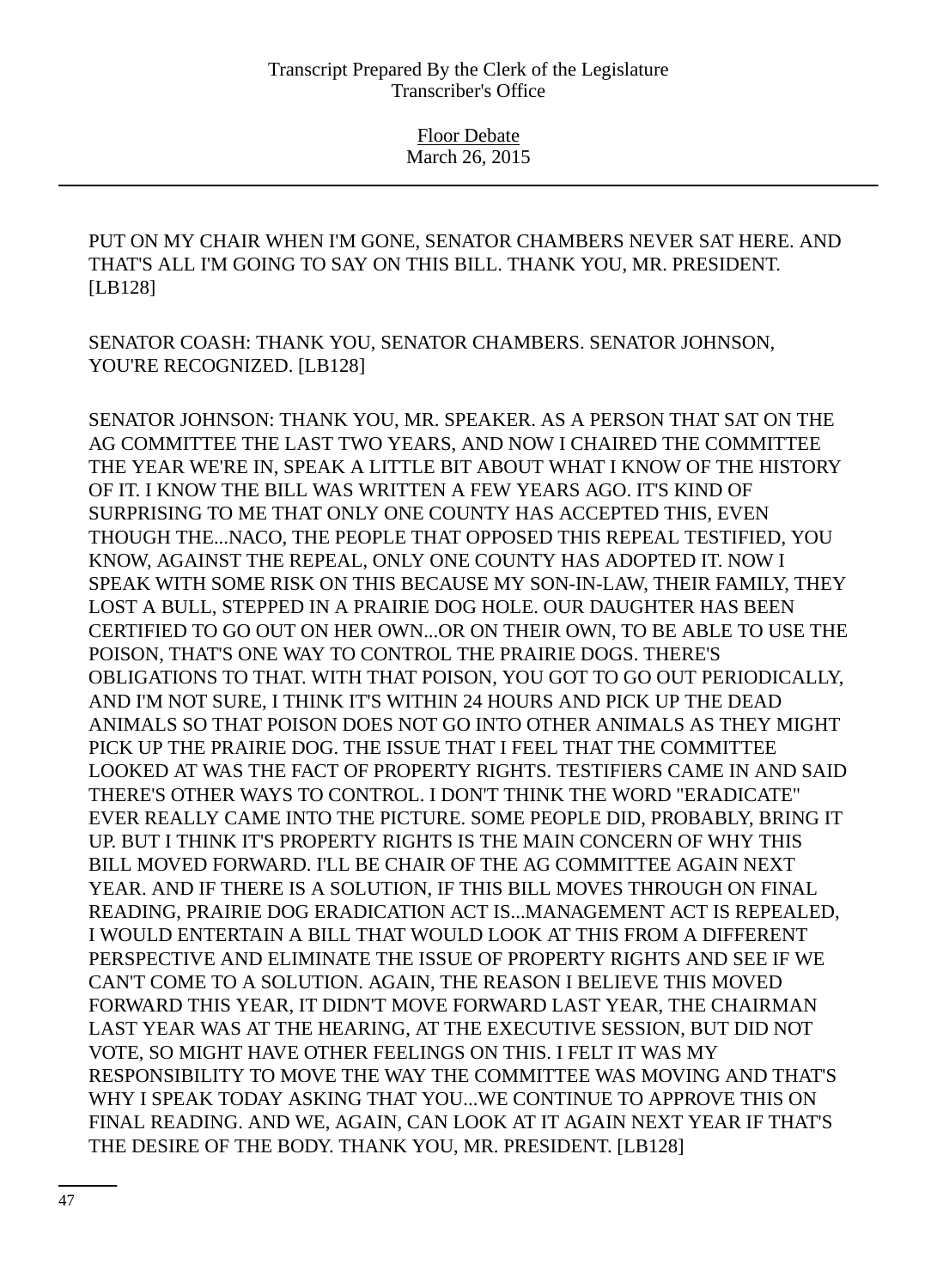SENATOR COASH: THANK YOU, SENATOR JOHNSON. SENATOR HUGHES, YOU'RE RECOGNIZED. [LB128]

SENATOR HUGHES: THANK YOU, MR. PRESIDENT. I RISE TODAY IN OPPOSITION TO LB128. AS A FARMER, I HAVE FIRSTHAND KNOWLEDGE OF THE DESTRUCTIVE ABILITY OF THIS RODENT. IT'S NOT A PRAIRIE DOG, IT SHOULD BE CALLED A PRAIRIE RAT. THEY DIG DEEP HOLES AND THEY ARE VERY DESTRUCTIVE TO PROPERTY. BUT THIS BILL IS ABOUT PROPERTY RIGHTS. THIS IS A BILL WHERE IF MY NEIGHBOR DOESN'T CONTROL, BE IT A RODENT, IN THIS CASE, IT IS A RODENT, OR IF IT WAS LIKE NOXIOUS WEEDS, LIKE SENATOR DAVIS SAID, THERE'S REMEDY. THERE'S THE OPPORTUNITY YOU CAN GO TO THE COUNTY AND SEEK A REMEDY. I'M FORTUNATE WHERE I GREW UP, WE DIDN'T HAVE A LOT OF PASTURELAND. IT WAS MOSTLY FARMLAND. WE HAD SMALL PIECES OF PASTURE THAT DID HAVE PRAIRIE DOGS ON THEM. SOME OF MY FONDEST MEMORIES AS A CHILD WAS SHOOTING PRAIRIE DOGS WITH MY SISTER. I ENJOYED THAT. THEY ARE A RODENT. THEY ARE LIKE A SKUNK OR A BADGER. THEY CAUSE DAMAGE TO OUR PROPERTY. IT'S IMPORTANT THAT WE MAINTAIN THE THINGS THAT WE HAVE IN PLACE TO PROTECT PROPERTY RIGHTS. WE HAVE INDIVIDUALS OUT THERE THAT DO NOT CARE AS MUCH FOR THEIR LAND AS WHAT OTHERS DO. I'VE GOT A COUPLE OF PRAIRIE DOG TOWNS CLOSE TO ME NOW. AND I'VE HAD TO GO OUT AND POISON THEM ON MY PROPERTY BECAUSE THEY MIGRATE. THEY'RE VERY PROLIFIC MULTIPLIERS. IT DOESN'T TAKE LONG IN A SMALL PASTURE FOR THEM TO GET TO THE POINT WHERE THEIR FOOD SUPPLY, WHICH IS THE GRASS, IS USED UP AND THEY BEGIN MIGRATING LOOKING FOR OTHER HABITAT. AT THAT POINT, I'VE GONE AND BOUGHT POISON MYSELF TO KEEP THEM OFF MY PROPERTY. IN THE DAYS WHEN WE DID TILLAGE, YOU CREATE AN ENVIRONMENT THAT IS NOT CONDUCIVE FOR PRAIRIE DOGS, THEY DON'T LIKE IT, THEY DON'T NORMALLY STAY. BUT SINCE WE'VE GONE TO NO-TILL, THE CONDITIONS HAVE CHANGED, AND THE PRAIRIE DOGS HAVE BECOME MORE INVASIVE IN MY FARMLAND. AND BECAUSE OF MY TWO NEIGHBORS THAT HAVE TWO SMALL PASTURES THAT ARE COMPLETELY OVERRUN WITH PRAIRIE DOGS, I'M FORCED TO BUY POISON TO KEEP THEM OUT OF MY PROPERTY, BECAUSE WHEN I'M COMBINING OR SPRAYING OR PLANTING, THOSE HOLES CAN BE VERY DESTRUCTIVE IF YOU DON'T SWERVE TO MISS THEM. THEY CAN BREAK YOUR EQUIPMENT. IT'S VERY UNFORTUNATE THAT THE ACTIONS OF A NEIGHBOR CAUSE US TO PASS LAWS TO PROTECT PROPERTY RIGHTS, AND THAT'S WHAT THIS BILL IS. I WOULD URGE YOU TO VOTE FOR THE BRACKET...OR TO BRACKET THIS BILL UNTIL JUNE 5. THANK YOU, MR. PRESIDENT. [LB128]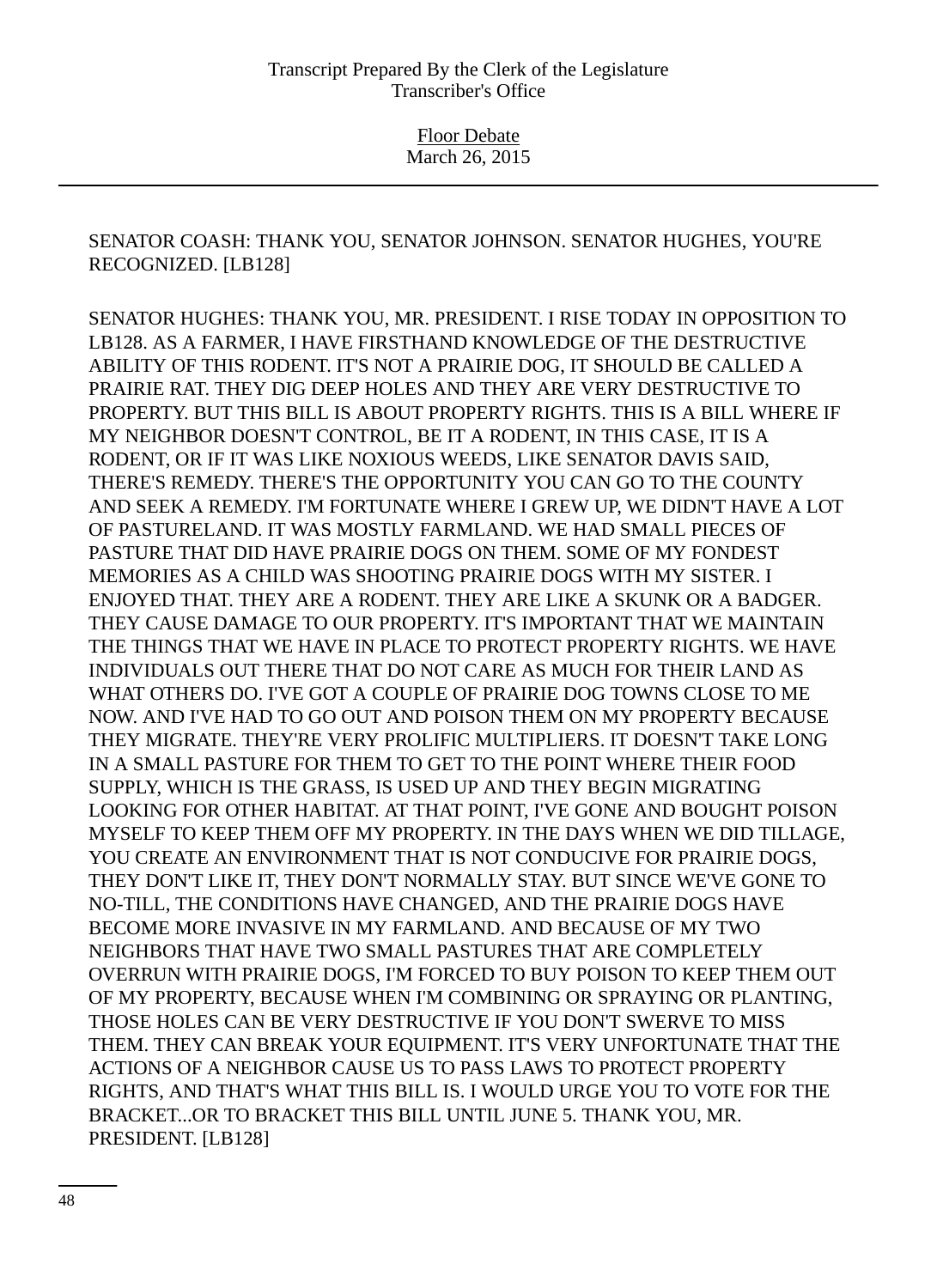SENATOR COASH: THANK YOU, SENATOR HUGHES. SENATOR FRIESEN, YOU'RE RECOGNIZED. [LB128]

SENATOR FRIESEN: THANK YOU, MR. PRESIDENT. WHEN THIS BILL FIRST CAME TO THE FLOOR, I SPOKE AGAINST IT. AND I'LL SPEAK AGAINST IT FOR THE SAME REASON. THE PRAIRIE DOG CONTROL ACT WAS GIVEN TO THE COUNTIES AS A TOOL. AND YOU'RE RIGHT, ONE COUNTY HAS EXERCISED IT. BUT I THINK THE OTHER COUNTIES WITH THEIR ABILITY TO HAVE ACCESS TO IT HAS PROBABLY PREVENTED THEM FROM HAVING TO USE IT. PEOPLE ARE WILLING TO WORK A LITTLE BIT MORE WITH THEIR NEIGHBORS. BUT LET ME...WHEN WE TALK ABOUT PROPERTY RIGHTS, I'M JUST GOING TO READ YOU SOME STATUTES FROM THE CITY OF LINCOLN HERE CONCERNING PROPERTY RIGHTS. AND THIS JUST HAS TO DEAL WITH WEEDS, WHICH CAN'T SNEAK UNDER THE FENCE OR DIG HOLES IN YOUR LAWN, BUT THEY CAN SNEAK ACROSS. BUT THEY TALK ABOUT HERE ON A PUBLICATION, POSTING, OR MAILING OF A NOTICE SHALL BE DEEMED PROPER SERVICE OF THE NOTICE FOR THIS PURPOSE OF THIS SECTION. UPON FAILURE OF THE OWNER TO CONDUCT CONTROL ACTIVITY ON THE PROPERTY WITHIN THE NOTICE PERIOD, THE WEED CONTROL AUTHORITY MAY ENTER THE PROPERTY, CONDUCT CONTROL ACTIVITY NECESSARY TO COMPLY WITH PROVISIONS OF THIS CHAPTER. THE WEED CONTROL AUTHORITY SHALL SEND AN INVOICE FOR THE CONTROL ACTIVITY TO THE OWNER WITHIN FIVE BUSINESS DAYS OF THE CONTROL ACTIVITY. WITHIN FIVE BUSINESS DAYS OF ANY CONTROL ACTIVITY, THE WEED CONTROL AUTHORITY SHALL RECORD WITH THE LANCASTER COUNTY REGISTER OF DEEDS A NOTICE OF POTENTIAL LIEN ON THE PROPERTY CONTROLLED. THE NOTICE SHALL CONTAIN THE FOLLOWING INFORMATION, AND WE CAN KEEP GOING. CITIES, MUNICIPALITIES, VILLAGES HAVE HAD THESE RIGHTS FOR YEARS. DO WE ALSO WANT TO WITHDRAW THOSE RIGHTS? DO WE WANT NEIGHBORS TO DO WHATEVER THEY WANT ON THEIR PROPERTY? DO YOU WANT YOUR NEIGHBOR TO COLLECT JUNK? IF HE LETS HIS WEEDS GO, IF PRAIRIE DOGS MOVE IN, THAT'S FINE WITH YOU, TOO? PRAIRIE DOGS WERE ONCE FOUND ALL ACROSS THE STATE. THEY HAVE BEEN ERADICATED IN PARTS OF THE STATE. BUT IF YOUR NEIGHBOR DOESN'T CONTROL HIS WEEDS OR KEEP JUNK CLEANED UP, ARE THOSE PROPERTY RIGHTS EXCLUSIVE? DO YOUR NEIGHBORS...ARE YOU OKAY WITH THAT, TOO? OR DO YOU WANT SOMEONE TO BE ABLE TO STEP IN AND CONTROL THOSE SPECIES OR WEEDS OR WHATEVER THOSE NEEDS MAY BE? WE HAVE TO HAVE SOME RULE OF LAW TO WHERE WE PROTECT NEIGHBORS' RIGHTS ALSO. SO I SPEAK IN FAVOR OF THE MOTION TO BRACKET. I DON'T THINK THIS BILL IS NEEDED. THANK YOU. [LB128]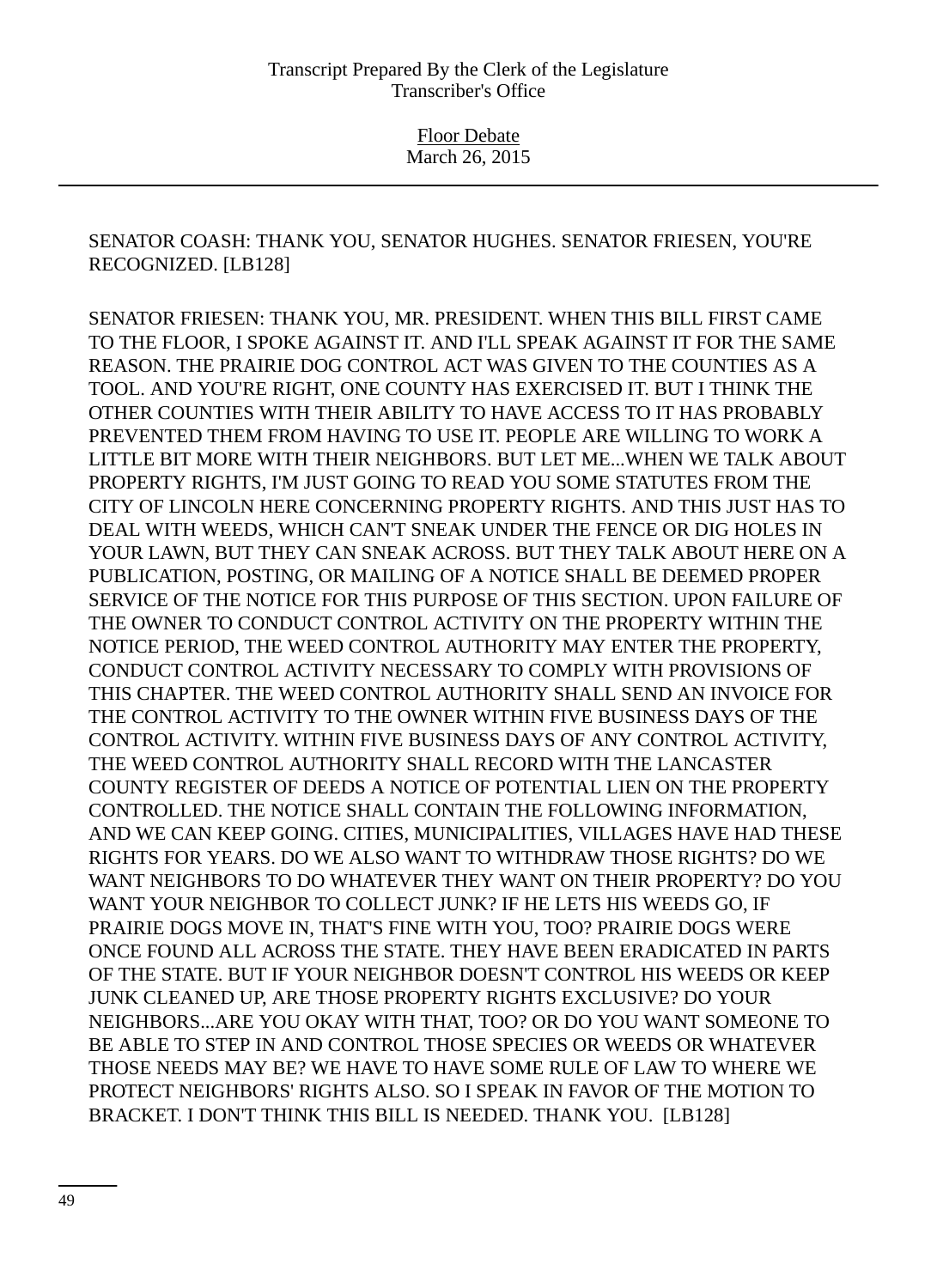SENATOR COASH: THANK YOU, SENATOR FRIESEN. SENATOR BURKE HARR, YOU'RE RECOGNIZED. [LB128]

SENATOR HARR: THANK YOU. I RISE IN SUPPORT OF LB128 AND I TAKE OFFENSE AT SENATOR DAVIS' WORDS THAT I AS AN URBAN SENATOR CANNOT WORRY ABOUT WHAT HAPPENS IN RURAL NEBRASKA. THAT UPSETS ME VERY MUCH. I AM A NEBRASKAN. I COME FROM THE SMALLEST DISTRICT IN THE STATE. AND THAT'S A GOOD THING, AND I'M HAPPY TO BE WHERE I'M FROM. BUT THAT DOESN'T MEAN I DON'T RESPECT WHAT HAPPENS OUT THERE AND THAT I DON'T CARE WHAT HAPPENS OUT THERE, THAT I DON'T PAY ATTENTION TO WHAT GOES ON OUT THERE. HE PRODUCES A LETTER FROM A GUY IN COLORADO AND THAT'S SUPPOSED TO HAVE MORE VALUE THAN ME, AN URBAN SENATOR. WE'VE BEEN SITTING HERE CHASTISING OTHER SENATORS ABOUT WHAT THEY SAID, DIDN'T SAY, AND WE'VE BEEN SITTING HIGH ON OUR HORSE ABOUT HOW GOSH-DARN GREAT WE ARE. WELL LET'S RESPECT EACH OTHER THEN, LET'S RESPECT THIS INSTITUTION, LET'S RESPECT THIS BODY. AND WHILE WE'RE DOING RESPECT, LET'S RESPECT PROPERTY RIGHTS. DO YOU WANT THE GOVERNMENT TO COME IN AND TELL YOU WHAT YOU CAN AND CAN'T DO ON YOUR PROPERTY? THAT'S WHAT THIS IS ABOUT. NOW, THIS IS BASED ON NOXIOUS WEEDS, WHICH BY DEFINITION, THESE WEEDS ARE NOXIOUS. THEY ARE NOT INDIGENOUS TO THIS AREA, THEY ARE NOT PART OF OUR HABITAT. THEY DIDN'T COME HERE UNTIL THE WHITE MAN CAME, I DON'T KNOW, WE'RE TALKING ABOUT RACE TODAY, SO I THOUGHT I WOULD THROW THAT IN. BUT THEY CAME, AND IT'S HERE, AND I CAN'T TELL YOU HOW MANY HOURS AS A KID I SPENT SPRAYING AND KILLING RUSSIAN THISTLES. I HATED THE RUSSIANS NOT BECAUSE THEY WERE COMMUNIST BECAUSE THEY BROUGHT THISTLES. ALL RIGHT? THAT'S MY YOUTH. I GET THE NOXIOUS WEEDS. WHAT I DON'T UNDERSTAND IS PRAIRIE DOGS; THEY'RE MORE THAN JUST CUTE. THEY SERVE A PURPOSE, THEY EAT THE ROOTS. YOU'RE RIGHT ON THE GRASS, THEY DO A GREAT JOB. AND GUESS WHAT THAT DOES, IT CREATES NEW LIFE AND NEW VEGETATION AND FRESH GROWTH. THEY WERE HERE BEFORE WE WERE, FOLKS, AND UNLESS WE DO SOMETHING RADICAL, UNLESS WE KILL THEM OFF, THEY'LL BE HERE LONG AFTER WE ARE. THEY SERVE AN ENVIRONMENTAL PURPOSE. DO THEY NEED TO BE CONTROLLED? YES. IF I DON'T WANT IT ON MY PROPERTY, GUESS WHAT? WE CAN DO WHAT SENATOR JOHNSON'S SON-IN-LAW AND DAUGHTER ARE DOING, WE CAN ERADICATE THEM ON OUR PROPERTY. BUT FOR THE GOVERNMENT TO HAVE THE RIGHT TO COME IN AND TELL ME WHAT I CAN AND CAN'T DO ON MY PROPERTY, NOT FOR THE GREATER GOOD, BECAUSE MAYBE I WANT THEM ON MY PROPERTY, BUT NOW THE GOVERNMENT IS SAYING, HEY, SOMETHING AS INDIGENOUS TO THIS AREA, THAT'S A PART OF WHO WE ARE, A PART OF OUR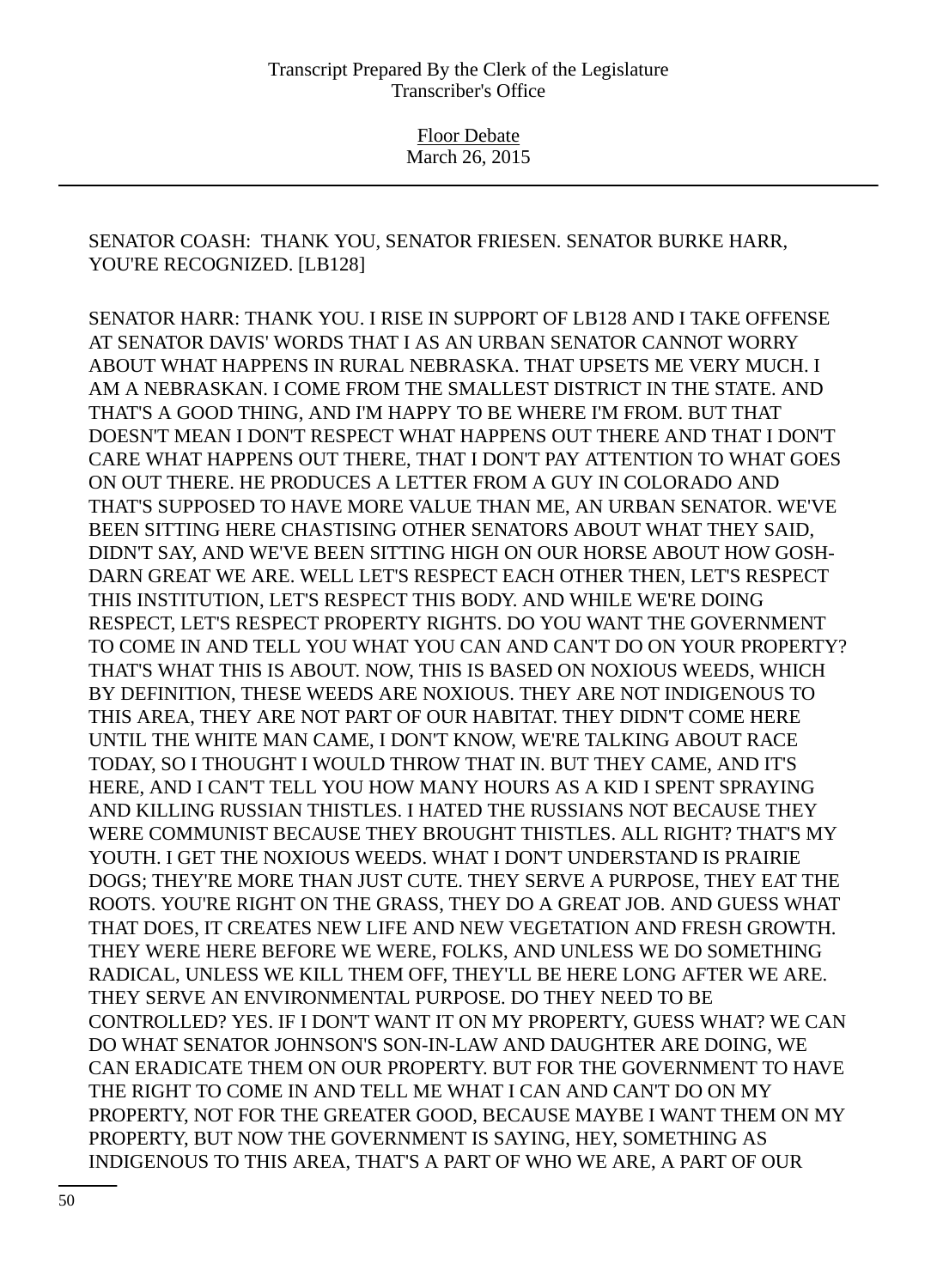Floor Debate March 26, 2015

VERY HERITAGE, WE CAN SAY YOU CAN KILL THEM OFF. THE NEBRASKA TOURISM HAS POSTERS OUT; I HAVE THEM HANGING IN MY OFFICE. ONE OF THE THINGS THEY BRAG ABOUT--PRAIRIE DOGS. WHY? BECAUSE THEY'RE INDIGENOUS TO THIS AREA. THEY ARE PART OF NEBRASKA. IF YOU DON'T WANT THEM IN COLORADO, WRITE A LETTER, THAT'S GREAT, AND MOVE TO COLORADO, BUT YOU ALREADY LIVE THERE, SO IT'S OKAY. I UNDERSTAND THAT THERE ARE SOME COSTS. AND IF YOU HAVE CATTLE AND IT'S AN ISSUE, YOU CAN ERADICATE ON YOUR LAND. I'M NOT STOPPING YOU FROM DOING THAT. I'M NOT SITTING HERE TELLING YOU WHAT YOU CAN AND CAN'T DO ON YOUR OWN PROPERTY. LB128 IS ABOUT WHAT THE GOVERNMENT CAN TELL YOU YOU CAN AND CANNOT DO ON YOUR PROPERTY. AND THERE HAD BETTER BE A GOOD PUBLIC POLICY REASON IF THE GOVERNMENT IS GOING TO COME ON MY LAND AND TELL ME WHAT I CAN DO WITH MY LAND. I DON'T SEE THAT PUBLIC POLICY PURPOSE. BECAUSE IF YOU DON'T WANT THEM ON YOUR LAND, YOU CAN STOP THEM. IF YOU WANT THEM ON YOUR LAND, YOU CAN KEEP THEM. THAT'S WHAT THIS IS ABOUT, FOLKS. I UNDERSTAND THAT IT'S AN INCONVENIENCE. THAT'S GREAT. KILL THEM OFF. EVERY SPRING, YOU KNOW WHAT I DO? I TAKE... [LB128]

SENATOR COASH: ONE MINUTE. [LB128]

SENATOR HARR: ...THANK YOU...THE HOLLOW POINTS, AND JUST LIKE SENATOR HUGHES, I GO AND SHOOT THEM. AND IT'S A HECK OF A LOT OF FUN. THE HOLLOW POINTS--THEY EXPLODE, IT'S FUN AND IT'S A WAY OF ERADICATING THEM. AND THOSE AREN'T IN MY YOUTH, THOSE ARE IN MY LAST SPRING. I STILL HAVE FUN DOING THAT. AND IT'S A WAY OF DEALING WITH IT. BUT WE HAVE TO DECIDE IF I'M AN ORGANIC FARMER AND I HAVE A PRAIRIE DOG, I'M GOING TO HAVE TO MAKE A DECISION--DO I WANT TO LOSE MY ORGANIC STATUS OR HOW DO I GET RID OF THIS PRAIRIE DOG? ARE THERE ORGANIC WAYS TO GET RID OF PRAIRIE DOGS? AND THE ANSWER IS THERE ARE THAT TOO. BUT I DON'T WANT THE GOVERNMENT COMING IN AND TAKING AWAY MY ORGANIC STATUS CERTIFICATION TO KILL OFF THESE PRAIRIE DOGS. SO I STAND IN FULL SUPPORT AS A PERSON FROM THE CITY WHO MAKES STATE POLICY IN FAVOR OF LB128. THANK YOU. [LB128]

SENATOR COASH: THANK YOU, SENATOR HARR. SENATOR BLOOMFIELD, YOU'RE RECOGNIZED. [LB128]

SENATOR BLOOMFIELD: THANK YOU, MR. PRESIDENT. COLLEAGUES, I WAS GOING TO STAND UP AND TALK ABOUT PROPERTY RIGHTS. I THINK SENATOR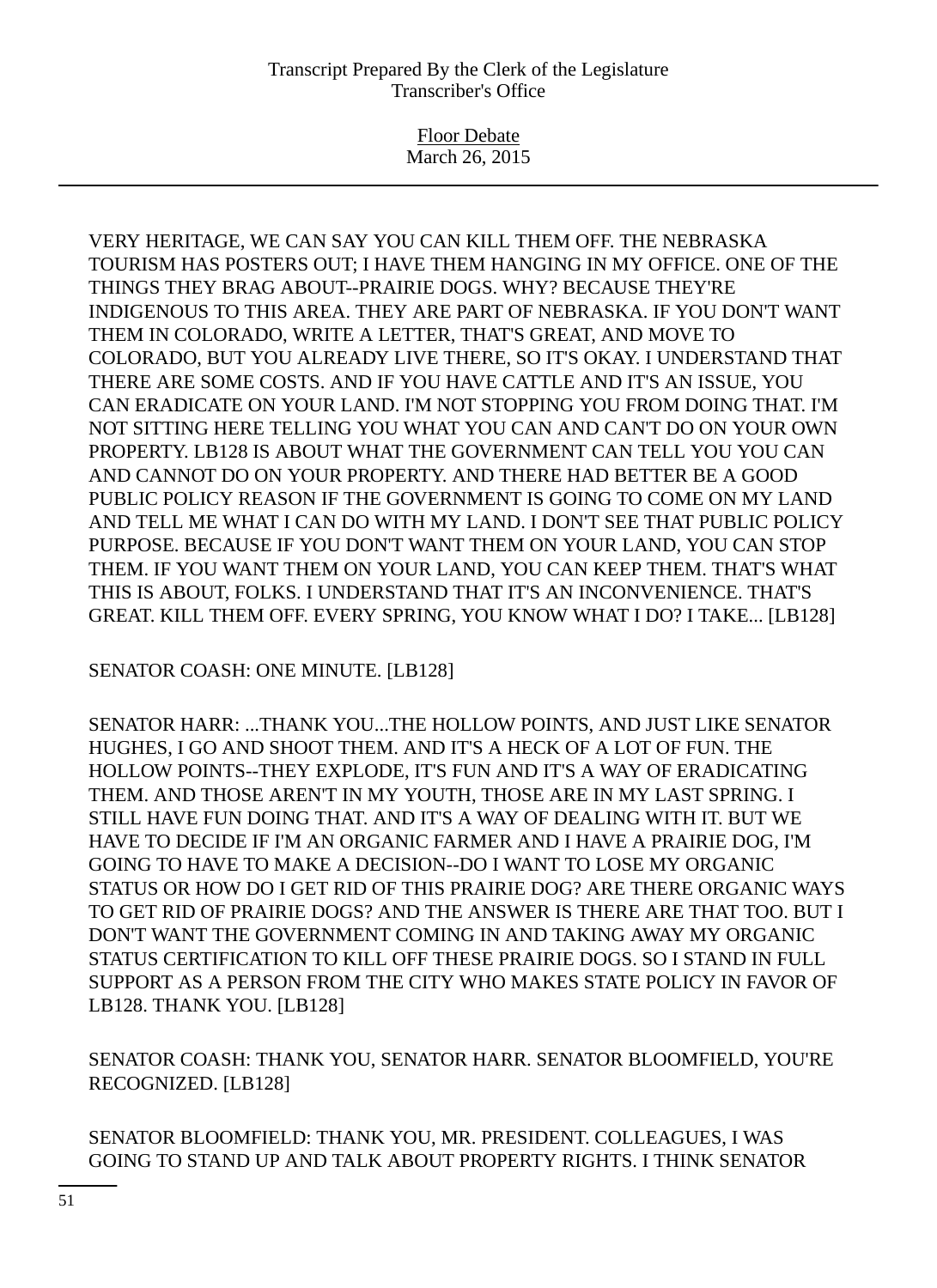Floor Debate March 26, 2015

HARR PRETTY WELL COVERED THAT. THIS IS WHAT I MENTIONED EARLIER. DO WHAT YOU WILL ON YOUR PROPERTY. YOU DON'T HAVE THE RIGHT TO COME ON MINE TO KILL ANIMALS I MAY CHOOSE TO HAVE THERE. COLLEAGUES, I WAS AROUND FOUR YEARS AGO ON THE AG COMMITTEE WHEN THIS BILL PASSED. I QUESTIONED AT THAT TIME THE INVASION OF PROPERTY RIGHTS. I ENDED UP SUPPORTING THE BILL TO PUT THIS LAW IN PLACE IN PART AS A FAVOR TO SENATOR LOUDEN WHO WAS IN HIS LAST YEAR HERE. I WAS MISTAKEN IN DOING SO. OOPS--I MADE A MISTAKE. THAT'S NEVER HAPPENED HERE BEFORE TO ANYBODY. BUT IT DOES HAPPEN. LB128 IS AN EFFORT TO CHANGE THAT MISTAKE THAT WE MADE. IT NEEDS TO HAPPEN. MOST OF US IN HERE OWN A LITTLE PIECE OF PROPERTY SOMEWHERE, AND WE DON'T WANT THE STATE OR THE FEDERAL GOVERNMENT COMING IN TELLING US EVERYTHING WE SHOULD DO. HOW HIGH DO WE CUT OUR GRASS? CITIES DO THAT. I CAN'T LIVE IN THE CITY ANYMORE BECAUSE I CAN'T HAVE ANYBODY TELLING ME HOW TALL MY GRASS SHOULD BE. I ALSO CAN'T HAVE THE COUNTY TELLING ME THAT THEY HAVE THE RIGHT TO COME IN AND POISON ANIMALS ON MY PROPERTY. SENATOR CHAMBERS HAS SAID HE WASN'T GOING TO SPEAK ON THIS ANYMORE. I WONDER IF WE WOULD BE WILLING TO YIELD TO A QUESTION ON THIS. [LB128]

SENATOR COASH: SENATOR CHAMBERS, WILL YOU YIELD? [LB128]

SENATOR CHAMBERS: YES. [LB128]

SENATOR BLOOMFIELD: THANK YOU, SENATOR CHAMBERS. YOU HAVE, IN THE PAST, EXPLAINED VERY WELL THE DIFFERENCE BETWEEN THE PROCEDURE USED TO ERADICATE WEEDS AND THE LAWS THAT APPLY TO THAT AND WHAT WE HAVE DONE HERE. WOULD YOU BE WILLING TO MAKE THAT EXPLANATION AGAIN? [LB128]

SENATOR CHAMBERS: WELL, I'M NOT AN EXPERT, BUT WHEN YOU HAVE A NOXIOUS WEED, THE PURPOSE IS TO COMPLETELY DESTROY THAT PLANT, ROOT AND BRANCH, SO THAT IT WILL NOT ONLY STOP GROWING HERE BUT IT WILL NEVER GROW AGAIN. THAT PLANT IS AN INVASIVE SPECIES, IT DOESN'T BELONG HERE, GOT HERE SOMEWHERE, AS SENATOR HARR EXPLAINED. THESE ANIMALS BELONG HERE. THERE USED TO BE LITERALLY BILLIONS OF THEM, IT'S FELT. BUT MORE THAN 90 PERCENT OF THEM HAVE BEEN ERADICATED, BUT THEY CONTINUE TO EXIST BECAUSE THEY ARE INDIGENOUS OR NATIVE TO NEBRASKA. THEY PROVIDE A FOOD SOURCE FOR ANY NUMBER OF OTHER ANIMALS, RESIDENCES FOR THEM, AND THEY SERVE THAT PURPOSE THAT GIVES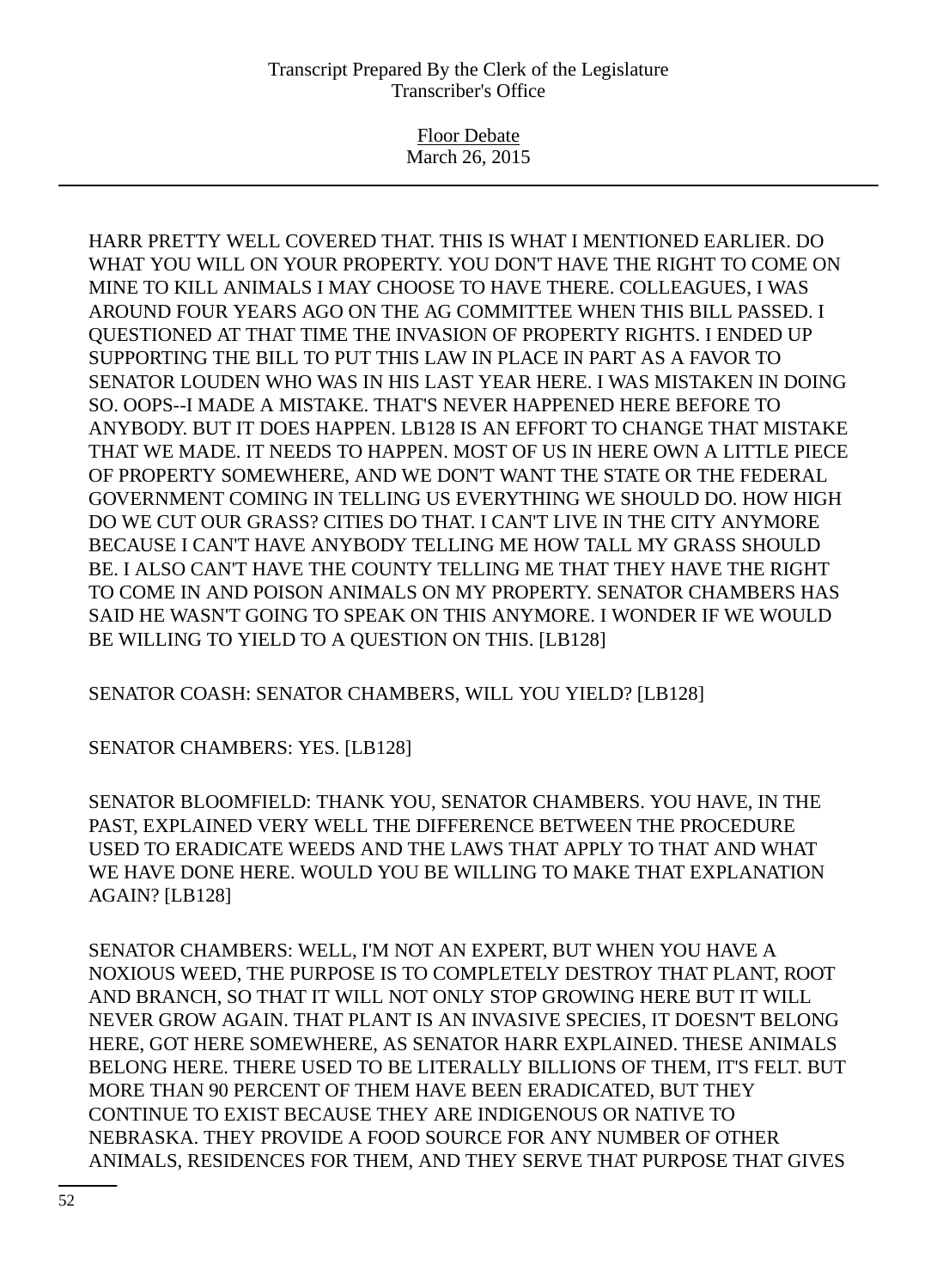THAT BALANCE TO NATURE OR THE ECOLOGY WHICH WAS INTENDED. SO IF YOU USE THE NOXIOUS WEED MODEL, THE PURPOSE OF THAT IS TOTAL ERADICATION, AND IN THE CASE OF ANIMALS IS CALLED EXTERMINATION. AND THAT'S WHAT THEY ARE PUSHING FOR WITH THIS LEGISLATION THAT'S ON THE BOOKS, AND IT'S WHY I THINK OTHER COUNTIES HAVE NOT ACCEPTED IT. [LB128]

SENATOR BLOOMFIELD: THANK YOU, SENATOR CHAMBERS. COLLEAGUES, I DON'T KNOW IF ANY OF YOU ARE TEMPTED TO CHANGE YOUR VOTE BECAUSE OF THE CONVERSATION WE HAD HERE THIS MORNING. [LB128]

SENATOR COASH: ONE MINUTE. [LB128]

SENATOR BLOOMFIELD: I WOULD ASK THAT YOU DO NOT DO SO. THE PASSAGE OF LB128 CAME OUT OF AG COMMITTEE WITH NO DISSENTING VOTES, IT'S PASSED THIS BODY TWICE NOW. THERE'S NO REASON TO STOP ITS PROGRESS NOW. THIS NEEDS TO HAPPEN. PEOPLE NEED TO HAVE THE RIGHT TO DO ON THEIR PROPERTY AS THEY WISH. IF YOU OWN THE PROPERTY WHERE YOU THINK THE NEIGHBOR'S DOGS ARE COMING IN, PUT A LITTLE POISON OUT ON YOUR PROPERTY, DON'T SCATTER IT ON HIS. THANK YOU. [LB128]

SENATOR COASH: THANK YOU, SENATOR BLOOMFIELD. SENATOR DAVIS, YOU'RE RECOGNIZED. [LB128]

SENATOR DAVIS: THANK YOU, MR. PRESIDENT. I AM SO IMPRESSED WITH SENATOR HARR'S INCREDIBLE ACTING SKILL AND HIS VIGILANCE AND FIRE, BUT I WOULD LIKE TO KNOW IF SENATOR JOHNSON WOULD YIELD TO A QUESTION. [LB128]

SENATOR COASH: SENATOR JOHNSON, WILL YOU YIELD? [LB128]

SENATOR JOHNSON: YES, I WILL. [LB128]

SENATOR DAVIS: SENATOR JOHNSON, YOU MADE REFERENCE TO SOME ISSUES OF PROPERTY RIGHTS. CAN YOU ELABORATE ON WHAT THAT WAS IN THE HEARING? I'M NOT ON THE AG COMMITTEE, I DON'T KNOW WHAT CAME UP. [LB128]

SENATOR JOHNSON: WELL, ALLOWING THE GOVERNMENT TO COME IN...LET'S SAY I HAVE PRAIRIE DOGS ON MY FARM AND MY NEIGHBORS HAVE SOME, AND I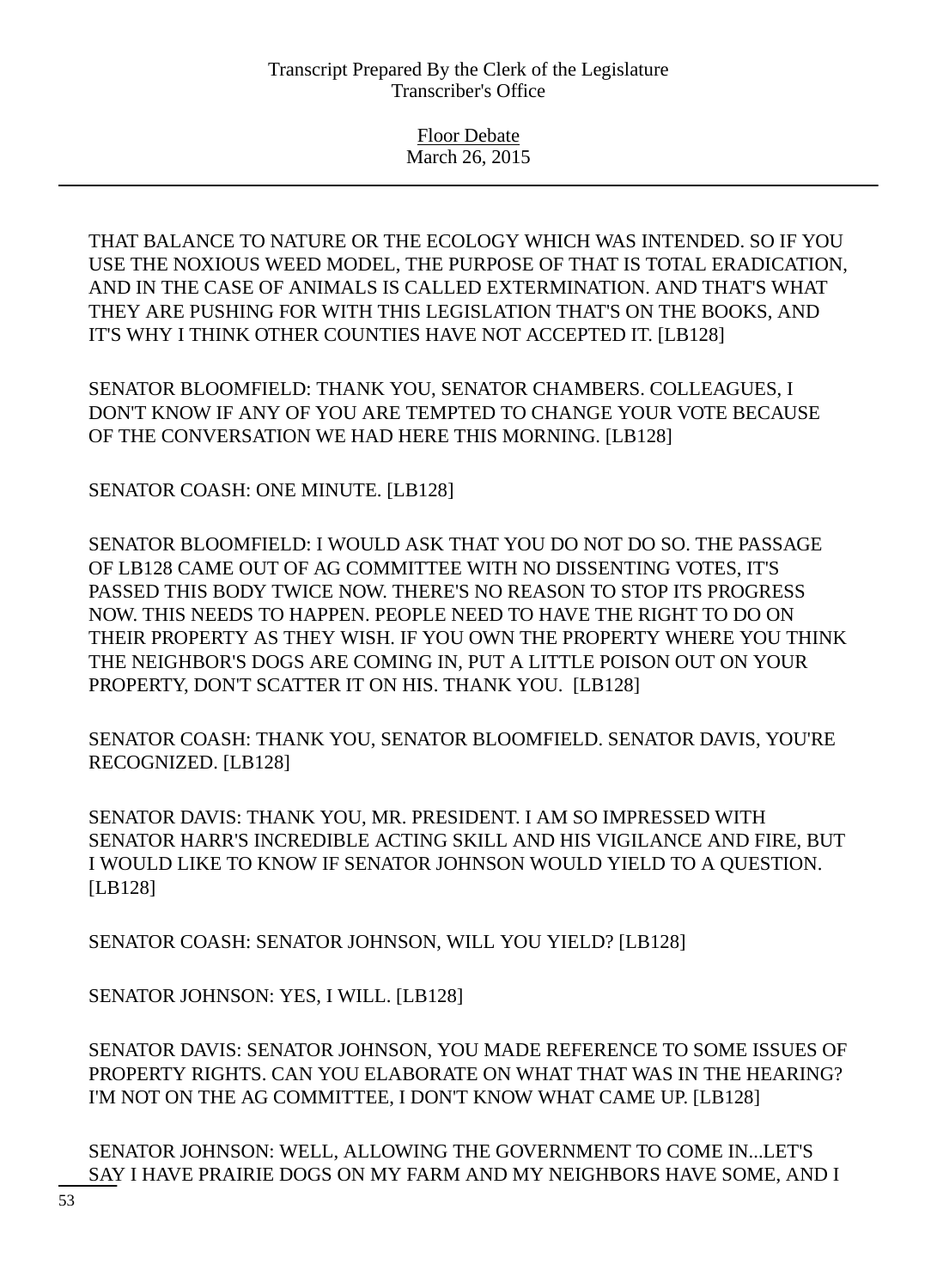Floor Debate March 26, 2015

WANT TO ERADICATE IT. I CAN GO THERE, AND THEY CAN IMPOSE THIS BILL, THE WAY I UNDERSTAND IT, ON THEIR PROPERTY, OR I CAN GO ON THAT PROPERTY AND ERADICATE OR TO CONTROL THE PRAIRIE DOGS. I THINK WE CAN DO IT ON OUR OWN. I THINK YOU GO ASK YOUR NEIGHBOR--LET'S WORK TOGETHER ON THIS AND CONTROL THEM, ERADICATE THEM, OR WHATEVER. BUT GOING BACK TO, I GUESS, THE EDITORIAL PART OF IT, I JUST DON'T THINK WE NEED THE GOVERNMENT OUT THERE HAVING THAT AUTHORITY TO DO THAT. I THINK WE CAN DO IT ON OUR OWN. [LB128]

SENATOR DAVIS: SO, SENATOR JOHNSON, WE'VE HEARD REFERENCE TO THE WEED LAWS. HOW DO YOU FEEL ABOUT THE WEED LAWS? [LB128]

SENATOR JOHNSON: I UNDERSTAND THE CONCEPT OF A NOXIOUS WEED, AND, YEAH, I THINK MOST OF US...THERE'S NOT ONLY RUSSIAN THISTLE, BUT THERE'S A LOT OF OTHER WEEDS OUT IN THE RURAL AREAS THAT ARE NOXIOUS. I HAVE OFTEN THOUGHT THAT MILO SHOULD HAVE BEEN A NOXIOUS WEED, AS BAD AS IT IS TO HARVEST AND HANDLE, BUT THAT'S A GROWING CROP, SO WE DON'T DO THAT. I JUST DON'T THINK IT'S THE SAME--THE SPECIES THAT WERE HERE BEFORE THE PRAIRIE DOGS HAVE BEEN HERE, SOMEHOW THE NOXIOUS WEED FLEW IN, WE'RE TRYING TO KEEP THEM OUT. [LB128]

SENATOR DAVIS: THANK YOU, SENATOR JOHNSON. WE HAVE, YOU KNOW, TWO YEARS AGO MY PRIORITY BILL WAS THE WILDFIRE SUPPRESSION ACT, AND AS YOU RECALL AT THE TIME, WE LEARNED THAT RED CEDARS, WHICH WERE BROUGHT IN HERE AND PLANTED HAVE BECOME, IN SOME RESPECTS, NOXIOUS WEED, AND THERE IS A SIGNIFICANT EXPENSE ASSOCIATED WITH ENFORCEMENT ON THOSE. BUT, I GUESS, SENATOR JOHNSON, I'VE GOT ONE OTHER QUESTION FOR YOU, IF YOU WOULD YIELD. [LB128]

SENATOR JOHNSON: YES. [LB128]

SENATOR DAVIS: SO WAS THERE ANY DISCUSSION ABOUT WAYS THAT WE COULD CONTINUE TO KEEP THIS LAW IN PLACE AND YET ACCOMMODATE SOME OF THESE CONCERNS EXPRESSED BY THE PROPERTY OWNERS? [LB128]

SENATOR JOHNSON: NO, I DON'T BELIEVE ANYONE CAME IN AND TESTIFIED A WAY TO DO THAT. THERE WAS SOME TESTIMONY ISSUED ON WAYS TO BLOCK THE VIEW OF THE PRAIRIE DOGS WITH THE BIG ROUND BALES AROUND YOUR FIELD OR STRAW BALES, I DON'T KNOW IF THAT'S THE BEST ROUTE. THERE ARE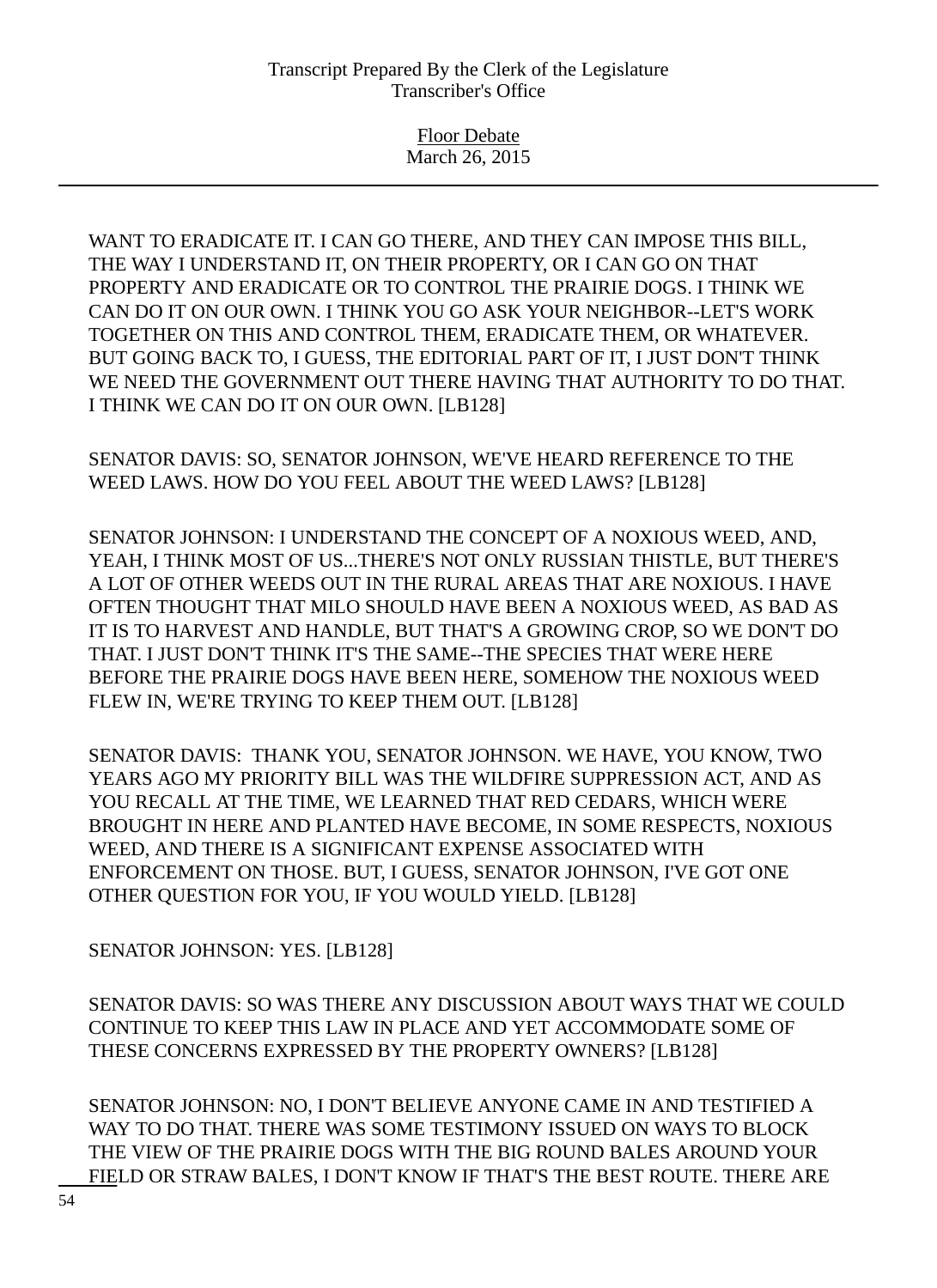SOME OTHER WAYS BY PUTTING UP TOWERS IN ORDER TO HELP ON THE MOVEMENT OF THAT. THAT WAS ABOUT THE EXTENT OF OTHER WAYS TO CONTROL THE PRAIRIE DOGS ON YOUR OWN PROPERTY. SO THAT WAS ABOUT THE EXTENT OF IT. [LB128]

SENATOR DAVIS: AND I HAVEN'T PULLED THE RECORD OF WHO TESTIFIED, BUT DO YOU REMEMBER AT ALL WHO WAS TESTIFYING? DID ANYONE COME AND SPEAK ON THE BILL FROM RURAL NEBRASKA? OR WAS IT ONLY NACO THAT CAME TO REPRESENT SUPPORT FOR THE BILL? [LB128]

SENATOR JOHNSON: THOSE PROPONENTS: THE AUDUBON SOCIETY, THE FARMERS UNION, WILDLIFE, SIERRA CLUB; I'M NOT FAMILIAR WITH THIS-- HUTCHINSON ORGANIC RANCH, AND THE HUMANE SOCIETY, THOSE WERE THOSE PROPONENTS OF THE BILL. THOSE OPPONENTS WERE: NACO, SPORTSMEN'S FOUNDATION, AND NEBRASKA CATTLEMEN. [LB128]

SENATOR DAVIS: SO WE DIDN'T HAVE ANY INDIVIDUALS WHO CAME IN TO TALK ABOUT THEIR PERSONAL EXPERIENCE WITH IT. AND THAT'S WHAT I'VE TRIED BRING--THANK YOU, SENATOR JOHNSON. [LB128]

SENATOR JOHNSON: WELL, I WAS LISTING ASSOCIATIONS. JACK ANDERSEN WAS IN OPPOSING IT, THEN WE HAD THREE OTHER INDIVIDUALS THAT I DON'T KNOW THEM, BUT B-Y-O-R-T-H, A YOUNG LADY, AND ROBERT BERNT AND RACHEL SIMPSON WERE THE THREE INDIVIDUALS THAT CAME AND SPOKE AS A PROPONENT. [LB128]

SENATOR DAVIS: THANK YOU. [LB128]

SENATOR JOHNSON: THANK YOU. [LB128]

SENATOR DAVIS: AND ONE OF THE REASONS I BROUGHT THESE LETTERS TODAY WAS TO TRY TO JUST EMPHASIZE TO PEOPLE WHY THIS IS AN IMPORTANT ISSUE AND WHY WE DO NEED TO HAVE SOME CONTROL. YOU KNOW, YEARS AGO IN NEBRASKA, WE HAD A LOT OF VARMINT CONTROL. PEOPLE WERE PAID A BOUNTY TO SHOOT COYOTES AND BADGERS AND THINGS LIKE THAT. WE'VE GOTTEN AWAY FROM THAT BECAUSE MAYBE WE DON'T NEED THAT ANYMORE, BUT SENATOR HARR KIND OF WAS UP IN ARMS ABOUT THE LETTER THAT I PRESENTED FROM SOMEBODY IN COLORADO. WELL, THIS IS A SHERIDAN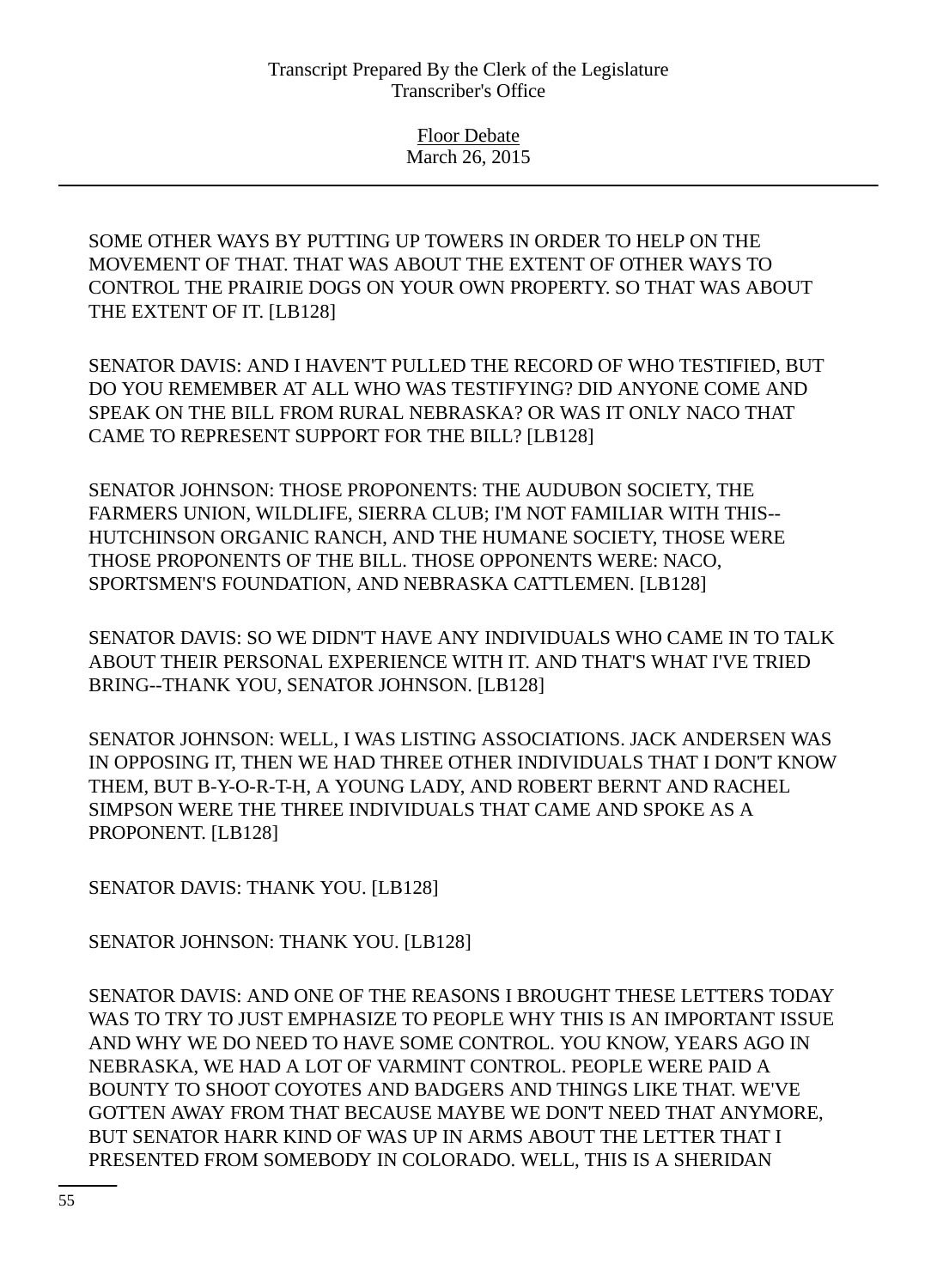COUNTY LANDOWNER, FOR CRYING OUT LOUD, WHO IS PUTTING OUT \$3,200 EVERY YEAR TO PAY FOR TREATMENT. THE GUY IS 70-SOME YEARS OLD. IF THE NEIGHBORS AREN'T TAKING CARE OF THE PROBLEM, YOU JUST CONSTANTLY HAVE A PROBLEM. [LB128]

SENATOR COASH: TIME, SENATOR. [LB128]

SENATOR DAVIS: WAS THAT ONE MINUTE? [LB128]

SENATOR COASH: TIME. [LB128]

SENATOR DAVIS: TIME. THANK YOU. [LB128]

SENATOR COASH: THANK YOU, SENATOR DAVIS. SENATOR HUGHES, YOU'RE RECOGNIZED. [LB128]

SENATOR HUGHES: THANK YOU, MR. PRESIDENT. THIS IS A PROPERTY RIGHTS ISSUE; THIS IS NOT ABOUT PRAIRIE DOGS. THIS IS ABOUT WHETHER A GOVERNMENT ENTITY CAN ENTER ONTO YOUR LAND WITH OR WITHOUT YOUR PERMISSION TO CONTROL A PEST THAT YOU ARE NOT WILLING TO CONTROL. WE DO THAT ALL THE TIME. YOU LOOK AT ZONING LAWS IN TOWN, YOU LOOK AT...I'VE LEARNED A LOT ON THE URBAN AFFAIRS COMMITTEE ABOUT HOAs, HOMEOWNERS ASSOCIATIONS, YOU KNOW, THE THINGS THAT WHEN YOU BUY A PIECE OF PROPERTY ANYWHERE IN THE STATE OF NEBRASKA, THERE ARE CERTAIN RESPONSIBILITIES THAT COME ALONG WITH THAT. YOU NEED TO KEEP YOUR WEEDS DOWN FOR FIRE CONTROL. THIS IS NOTHING NEW ABOUT ONE GOVERNMENT ENTITY COMING ON TO OUR PRIVATE PROPERTY AND WANTING TO CONTROL WHAT WE DO. AS A FARMER, I'M LIKE SENATOR BLOOMFIELD, I HOLD MY PROPERTY RIGHTS VERY SACRED. I DO NOT LIKE THE GOVERNMENT COMING ONTO THE PROPERTY THAT I HAVE PURCHASED AND TELLING ME WHAT I CAN AND CANNOT DO. BUT I ALSO UNDERSTAND THAT THERE ARE TIMES WHEN GOVERNMENT NEEDS TO STEP IN WHEN MY NEIGHBOR IS NOT CARING FOR HIS PROPERTY PROPERLY. HOW ABOUT THAT? IF YOU LIVE NEXT TO A FEEDLOT AND THEIR LAGOON RUNS OVER, THE GOVERNMENT STEPS IN AND PROVIDES REMEDIATION. IF YOU GET A BIG RAIN AND A BUNCH OF YOUR SOIL WASHES ACROSS YOUR PROPERTY, THE GOVERNMENT WILL STEP IN AND HELP RECTIFY THE SITUATION. THEY WILL HELP YOUR NEIGHBOR FIX THE PROBLEM ON HIS SIDE. SAME THING WITH WATER, IF THERE IS A WATERWAY AND THERE IS TOO MUCH WATER COMES ACROSS YOUR LAND, THE GOVERNMENT WILL STEP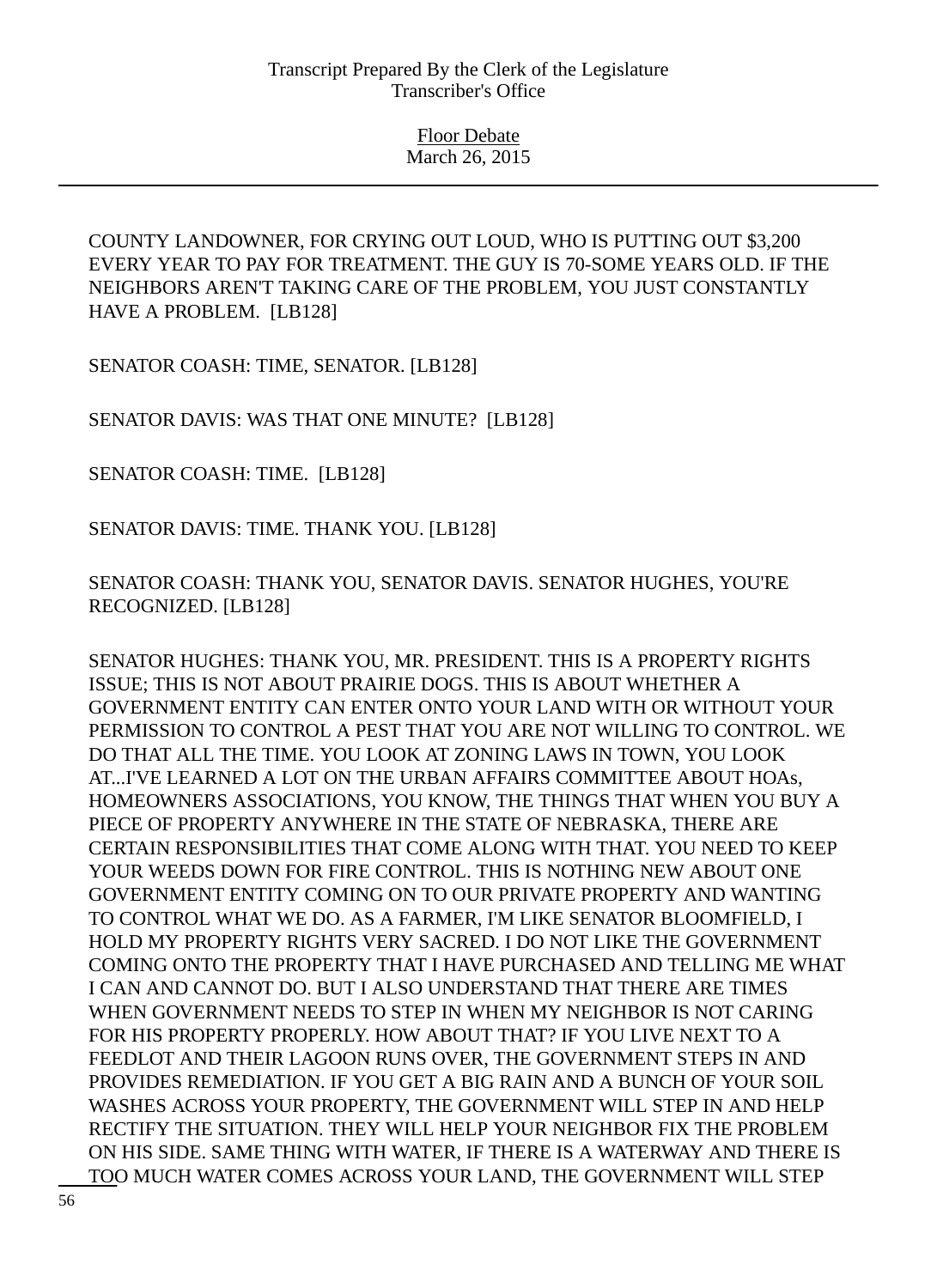Floor Debate March 26, 2015

IN TO THE PROCESS. SAME THING ON THE NATURAL RESOURCES COMMITTEE, WE HEARD A LOT OF BILLS THIS YEAR OR WE HEARD AT LEAST ONE DEALING WITH THAT ISSUE, WITH THE NRDs HAVING MORE AUTHORITY TO GO IN AND DO THINGS IF YOU ALLOW YOUR SOIL TO GO ACROSS YOUR NEIGHBOR'S PROPERTY. SO THIS IS A PERSONAL PROPERTY RIGHT, BUT IT'S NOT ANYTHING NEW THAT WE DON'T DO ALL THE TIME. IF YOU HAVE A HOME IN TOWN, THERE ARE CERTAIN LAWS THAT THE GOVERNMENT MAKES YOU ABIDE BY. IN URBAN AFFAIRS, WE'RE TALKING ABOUT UPDATING THE BUILDING CODES. WE PASSED A LAW THAT SAID YOU HAD TO PUT A SMOKE DETECTOR...OR CARBON MONOXIDE PROTECTOR IN YOUR HOUSE. ALTHOUGH THE GOVERNMENT'S NOT COMING IN AND DOING THAT FOR YOU, BUT THE LAW IS THERE THAT INFRINGED UPON THE PERSONAL PROPERTY RIGHTS WHETHER OR NOT YOU WANTED THAT IN YOUR NEW HOME. THIS IS NOTHING NEW THAT WE'RE DOING TODAY. IT'S DEALING WITH A PRAIRIE DOG THAT IS A RODENT THAT CAN BE VERY DESTRUCTIVE IF YOUR NEIGHBOR DOESN'T CONTROL THEM AND THEY GET ON YOUR PROPERTY. THANK YOU, MR. PRESIDENT. [LB128]

SENATOR COASH: THANK YOU, SENATOR HUGHES. SENATOR KINTNER, YOU'RE RECOGNIZED. [LB128]

SENATOR KINTNER: WELL, THANK YOU, MR. PRESIDENT. I'VE GOT TO TELL YOU, I DON'T KNOW ANYTHING ABOUT PRAIRIE DOGS. AS A MATTER OF FACT, I'VE NEVER SEEN A PRAIRIE DOG. I GUESS IT LOOKS LIKE A WEASEL. I GUESS IF IT POPPED OUT OF THE GROUND, I WOULD TAKE A SHOT AT IT, I KNOW THAT, BUT I, HOPEFULLY, I WOULDN'T BE SHOOTING AT SOMEONE'S CAT OR SOMETHING. BUT, SENATOR SCHILZ, WILL YOU YIELD TO A QUESTION? [LB128]

SENATOR COASH: SENATOR SCHILZ, WILL YOU YIELD? [LB128]

SENATOR SCHILZ: YES, I WILL. [LB128]

SENATOR KINTER: WELL, I LOOKED AT THE COMMITTEE...THANK YOU FOR YIELDING...I LOOKED AT THE COMMITTEE STATEMENT, AND YOU WERE PRESENT NOT VOTING; WHY IS THAT? [LB128]

SENATOR SCHILZ: WELL, AT THE TIME, I STILL HAD QUESTIONS ON WHETHER OR NOT I WANTED TO KICK THAT OUT TO THE FLOOR OR NOT, SO I ABSTAINED FROM VOTING. [LB128]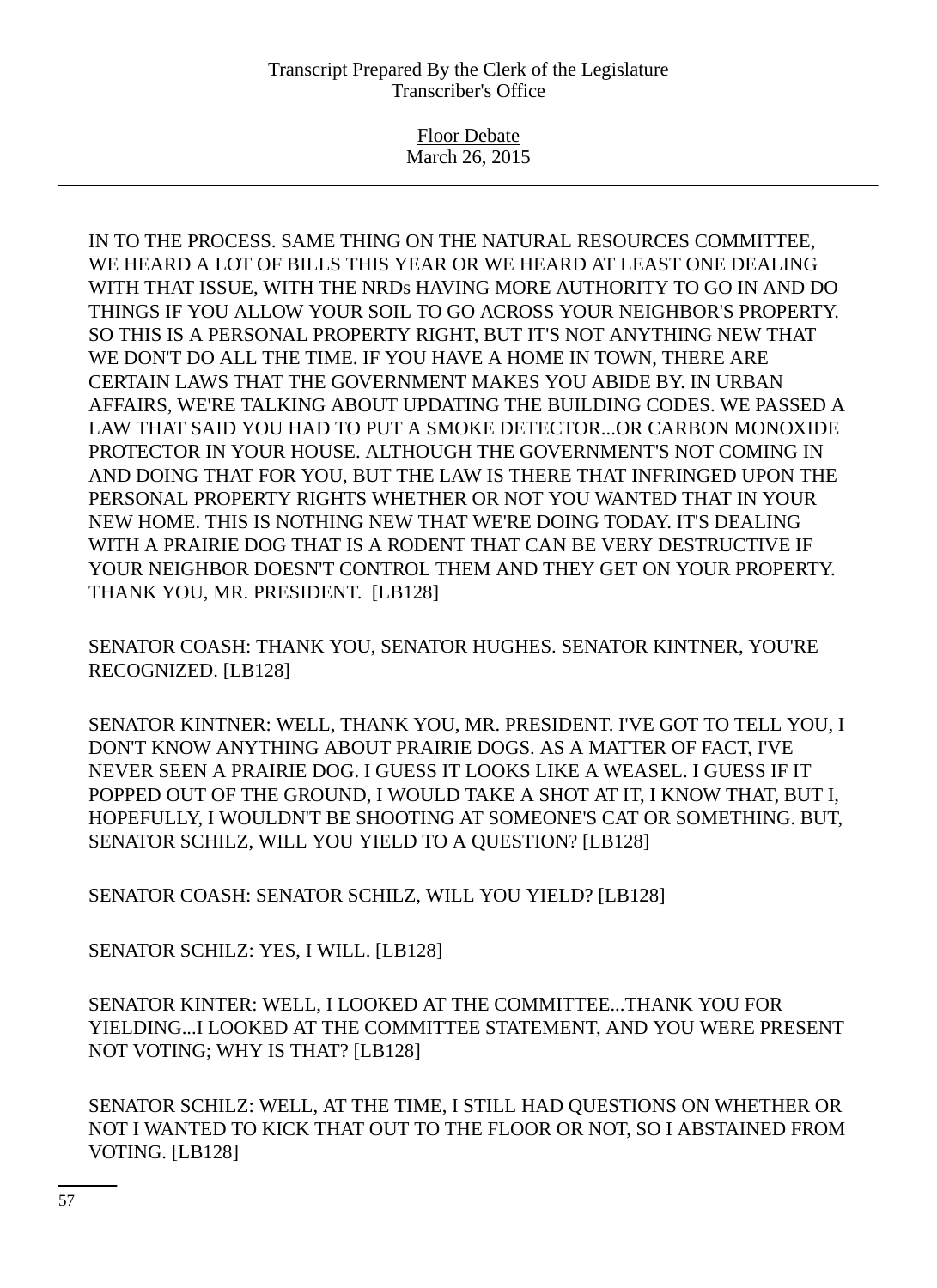SENATOR KINTNER: AS I UNDERSTAND, YOU'VE SEEN A WEASEL...OR A PRAIRIE DOG. [LB128]

SENATOR SCHILZ: YES, SENATOR KINTNER, AND I THINK YOU'RE BEING A LITTLE BIT OFFENSIVE TO THE WEASEL, BUT ANYWAY. (LAUGH) [LB128]

SENATOR KINTNER: DO YOU KNOW WHAT THEY TASTE LIKE? [LB128]

SENATOR SCHILZ: NEITHER ONE, NO. [LB128]

SENATOR KINTNER: OKAY, JUST CHECKING. HAVE YOU SEEN THE PROBLEMS THEY CAUSE? CAN YOU DESCRIBE TO ME WHAT YOU'VE SEEN. [LB128]

SENATOR SCHILZ: WELL, I MEAN, WHERE A PRAIRIE DOG TOWN IS, OBVIOUSLY, YOU'VE GOT BURROWS, AND YOU'VE GOT AREAS AROUND THERE WHERE THEY BASICALLY TAKE THE GRASS DOWN TO ABOUT A HALF INCH TALL, AND ALL THE VEGETATION AROUND THERE. THEY LIKE TO BE ABLE TO SEE FOR PROTECTIVE PURPOSES. [LB128]

SENATOR KINTNER: CAN YOU SEE...IF YOU'RE RIDING A HORSE OR IF YOU'RE RIDING ON YOUR TRACTOR, CAN YOU SEE THE HOLES OUT OR DO THEY COME UP ON YOU AND SURPRISE YOU? [LB128]

SENATOR SCHILZ: WELL, IT DEPENDS ON...IT DEPENDS ON HOW FAST YOU'RE GOING ON THE HORSE, BUT YEAH, YOU CAN SEE THEM. BUT AT TIMES...AT TIMES...I MEAN THEY CAN BE RATHER NUMEROUS, AND IT'S HARD TO KEEP AN EYE ON EVERYTHING ALL AT ONCE. SO THERE'S ISSUES THERE, YEAH. [LB128]

SENATOR KINTNER: TO YOUR KNOWLEDGE, HOW MANY TIMES HAS THIS LAW BEEN UTILIZED? [LB128]

SENATOR SCHILZ: TO MY KNOWLEDGE, AND SOMEONE CAN CORRECT ME IF THIS ISN'T THE CASE, BUT I DON'T THINK SINCE THE LAW HAS BEEN IMPLEMENTED THAT IT'S ACTUALLY BEEN USED IN SHERIDAN COUNTY, WHERE IT'S AT. I THINK IT'S ON THE BOOKS, BUT I DON'T THINK ANYBODY'S ACTUALLY USED IT YET. [LB128]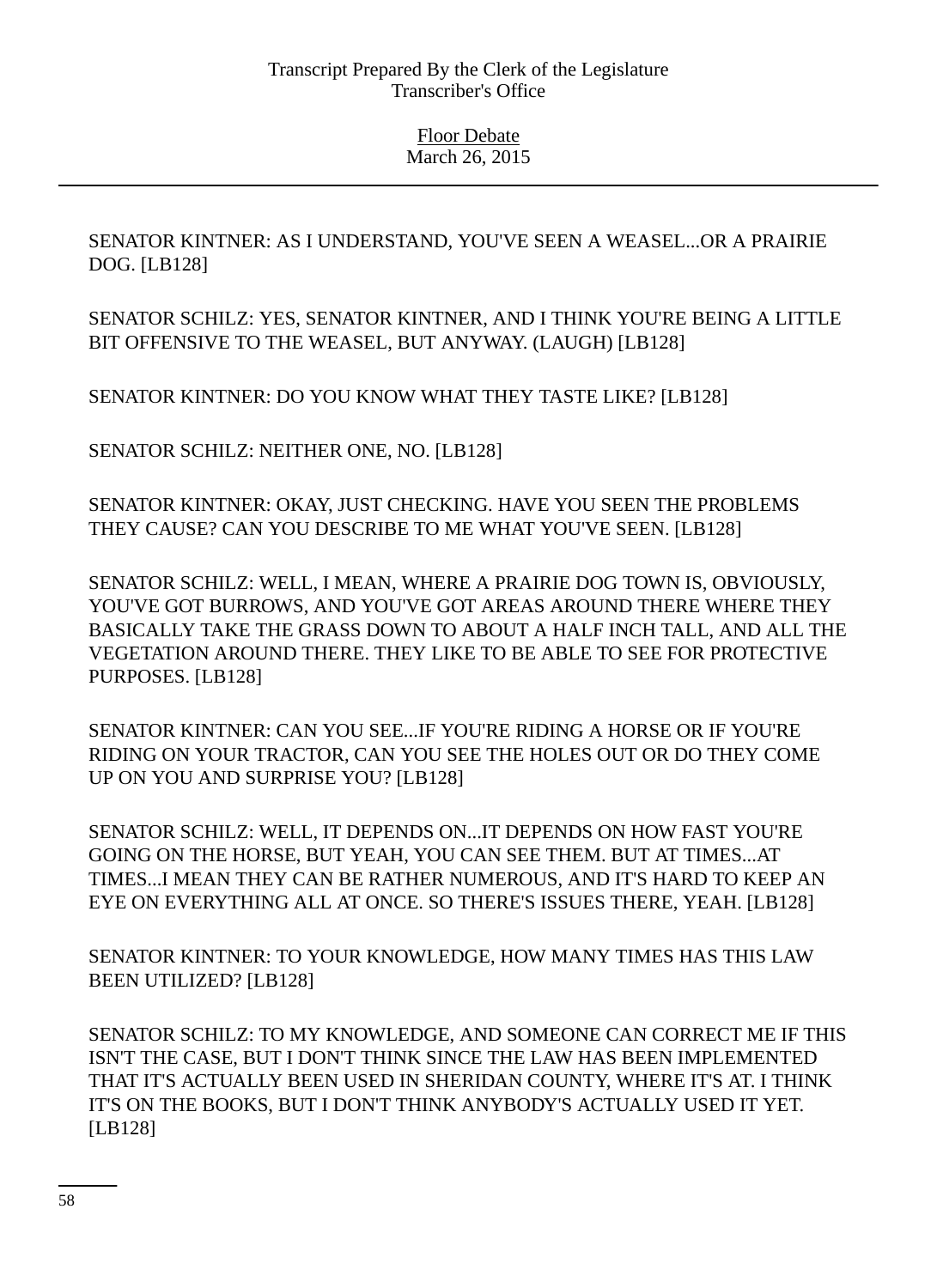# SENATOR KINTNER: IS THERE A VALUE TO HAVING IT ON THE BOOKS AS A THREAT, THAT IT COULD BE USED? [LB128]

SENATOR SCHILZ: I GUESS THAT DEPENDS ON WHAT SIDE YOU'RE COMING FROM. I THINK IF YOU LOOK AT IT AS A THREAT, AND I THINK THAT WHEN PEOPLE STOOD UP AND TALKED ABOUT THE PROPERTY RIGHTS ISSUE--I DON'T WANT TO TAKE UP YOUR TIME, IF I NEED TO DO THIS SEPARATELY, THAT'S FINE. BUT IF YOU'RE TALKING ABOUT THE PROPERTY RIGHTS ISSUE, I THINK IT ALL COMES DOWN TO THE DUE PROCESS THAT GOES FROM WHEN YOU'RE REPORTED TO HAVING PRAIRIE DOGS ON YOUR LAND AND THEN YOU'RE TOLD TO CONTROL THEM, THE QUESTION IS: DO YOU ACTUALLY HAVE ANY RECOURSE? OR IS YOUR ONLY OPPORTUNITY THERE TO TAKE CARE OF THE PRAIRIE DOGS TO THE COUNTY'S SATISFACTION? AND, IN MY MIND, AS I LOOK AT THAT, THAT BECOMES AN ISSUE, BECAUSE WHAT HAPPENS IF THOSE PRAIRIE DOGS DID NOT COME FROM YOUR LAND, WHAT IF THEY CAME FROM SOMEPLACE ELSE, YOU HAVE NO RIGHT TO PROVE THAT, NO RIGHT TO CHALLENGE THAT. YOU'RE JUST TOLD TO DO THIS, AND THAT'S THE DIRECTION YOU HAVE TO GO. [LB128]

SENATOR KINTNER: I ALSO SEE, WHEN I LOOKED AT THE COMMITTEE STATEMENT, THE U.S. HUMANE SOCIETY TESTIFIED IN FAVOR OF THE BILL, SIERRA CLUB TESTIFIED IN FAVOR OF THE BILL. THEY ARE NO CHAMPIONS OF PROPERTY RIGHTS. WHY DID THEY TESTIFY IN FAVOR OF THE BILL? [LB128]

SENATOR SCHILZ: YEAH, WELL, I CAN'T... [LB128]

SENATOR COASH: ONE MINUTE. [LB128]

SENATOR COASH: I WOULD GUESS...I WOULD GUESS WE ALL KNOW WHY THEY WOULD TESTIFY IN FAVOR OF THE BILL, AND YEAH, A LOT OF US KNOW THEIR STANCES HERE ON WHERE THEY'RE AT. WHAT I WOULD SAY IS THAT DON'T CONFUSE WHY SOME PEOPLE ARE FOR A BILL AS TO WHY OTHER PEOPLE MAY BE FOR IT AS WELL. [LB128]

SENATOR KINTNER: THANK YOU, SENATOR SCHILZ. ONCE AGAIN, I HAVE NOW SPENT FOUR MINUTES. I'M NO CLOSER TO FIGURING WHERE I AM ON THIS BILL THAN I WAS BEFORE. THANK YOU VERY MUCH, MR. PRESIDENT. [LB128]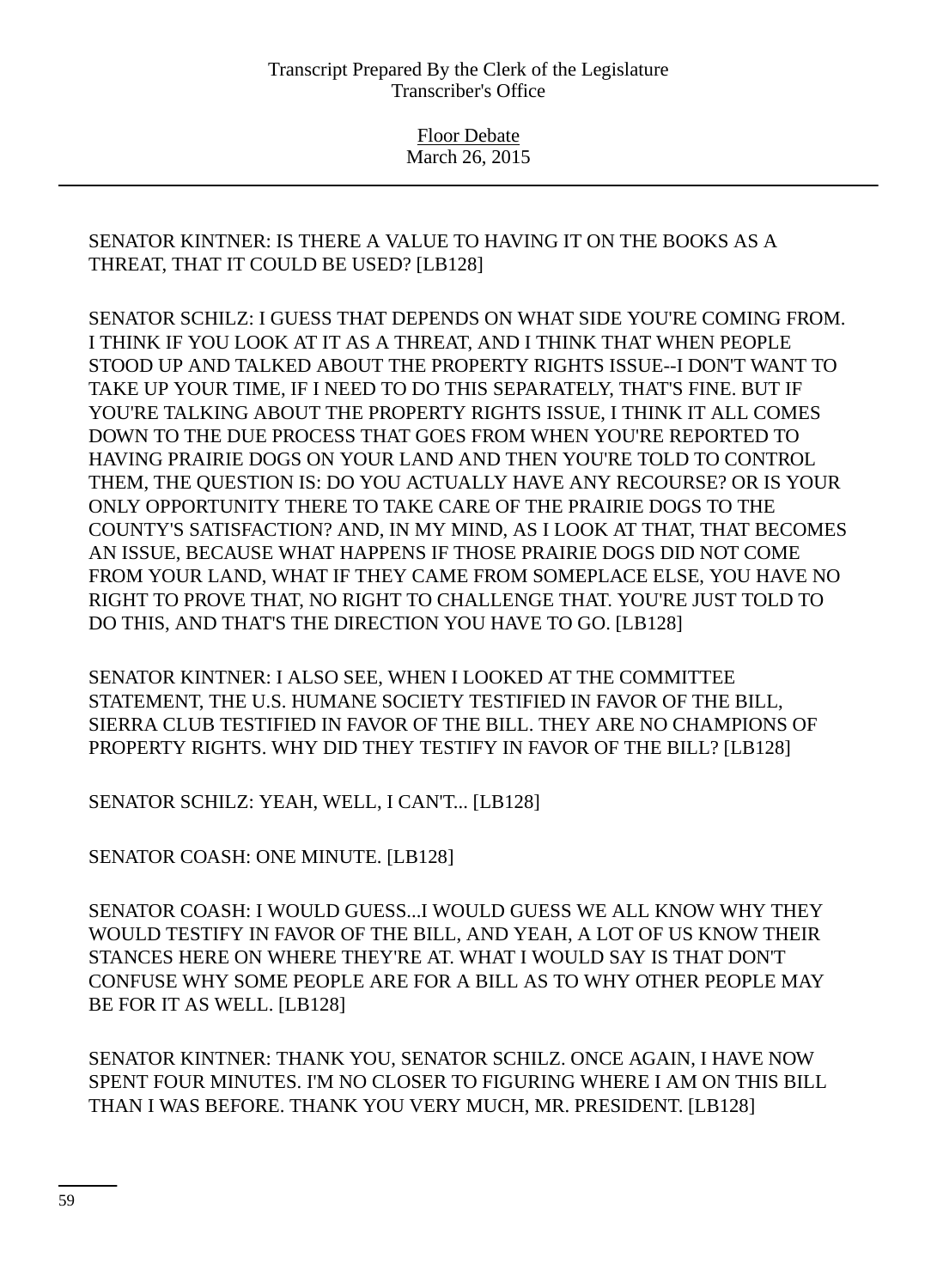> Floor Debate March 26, 2015

SENATOR COASH: THANK YOU, SENATOR KINTNER AND SENATOR SCHILZ. SENATOR FRIESEN, YOU ARE RECOGNIZED. [LB128]

SENATOR FRIESEN: THANK YOU, MR. PRESIDENT. QUITE A FEW YEARS AGO WHEN I WAS ON THE CITY COUNCIL IN HENDERSON, WE HAD A HOMEOWNER IN THE AREA WHO COLLECTED JUNK, AND HE COLLECTED LOTS OF JUNK. AND EVENTUALLY RATS MOVED IN. THE NEIGHBORS STARTED TO COMPLAIN. THIS WENT ON PROBABLY TWO, THREE YEARS. AND IT GOT SO BAD THAT WE HAD NEIGHBORS WITH CHILDREN WHO DID NOT WANT TO LET THEIR KIDS PLAY OUTSIDE, THEY WERE AFRAID THEY WERE GOING TO GET BITTEN BY A RAT. EVENTUALLY THE CITY HAD TO ACTUALLY GO IN, CLEAN UP THE PROPERTY, AND IT COST SEVERAL THOUSAND DOLLARS TO GO IN AND TAKE CARE OF THE PROBLEM, ERADICATE THE RATS, AND CLEAN UP THAT HOUSE. SO, SENATOR HARR, WOULD YOU YIELD TO A QUESTION? [LB128]

SENATOR COASH: SENATOR HARR, WILL YOU YIELD? [LB128]

SENATOR HARR: YES. [LB128]

SENATOR FRIESEN: SO IF...I DON'T KNOW WHERE YOU LIVE FOR SURE, BUT IF ONE OF YOUR NEIGHBORS DECIDED TO START NEGLECTING HIS PROPERTY AND THE WEEDS STARTED GROWING AND THE GRASS GOT TO BE ABOUT A FOOT TALL AND HE WAS BRINGING IN ODD PIECES OF JUNK, MACHINERY, AND PRETTY SOON THE RATS MOVED IN AND VISITED YOUR HOUSE ONCE IN A WHILE, WHAT WOULD YOU EXPECT SOMEONE TO DO? [LB128]

SENATOR HARR: WELL, I WOULD AGREE WITH YOU, IT WOULD BE A PUBLIC HEALTH ISSUE AT THAT POINT. AND I WOULD HOPE, DUE TO THE PUBLIC HEALTH ISSUE, THAT I COULD GO TO MY POLITICAL SUBDIVISION AND ASK FOR ASSISTANCE. BUT THE DIFFERENCE IS THAT'S A PUBLIC HEALTH ISSUE. [LB128]

SENATOR FRIESEN: SO PRAIRIE DOGS, IF THEY WERE...COULD ALSO...I'VE HEARD THEM REFERRED TO AS PRAIRIE RATS... [LB128]

SENATOR HARR: I'VE BEEN REFERRED TO AS A RAT. [LB128]

SENATOR FRIESEN: ...IT'S A HEALTH ISSUE FOR LIVESTOCK, IT'S A HEALTH ISSUE FOR HORSES. YOU HAVE...THERE'S OTHER DANGERS PRESENTED BY THEM; THEY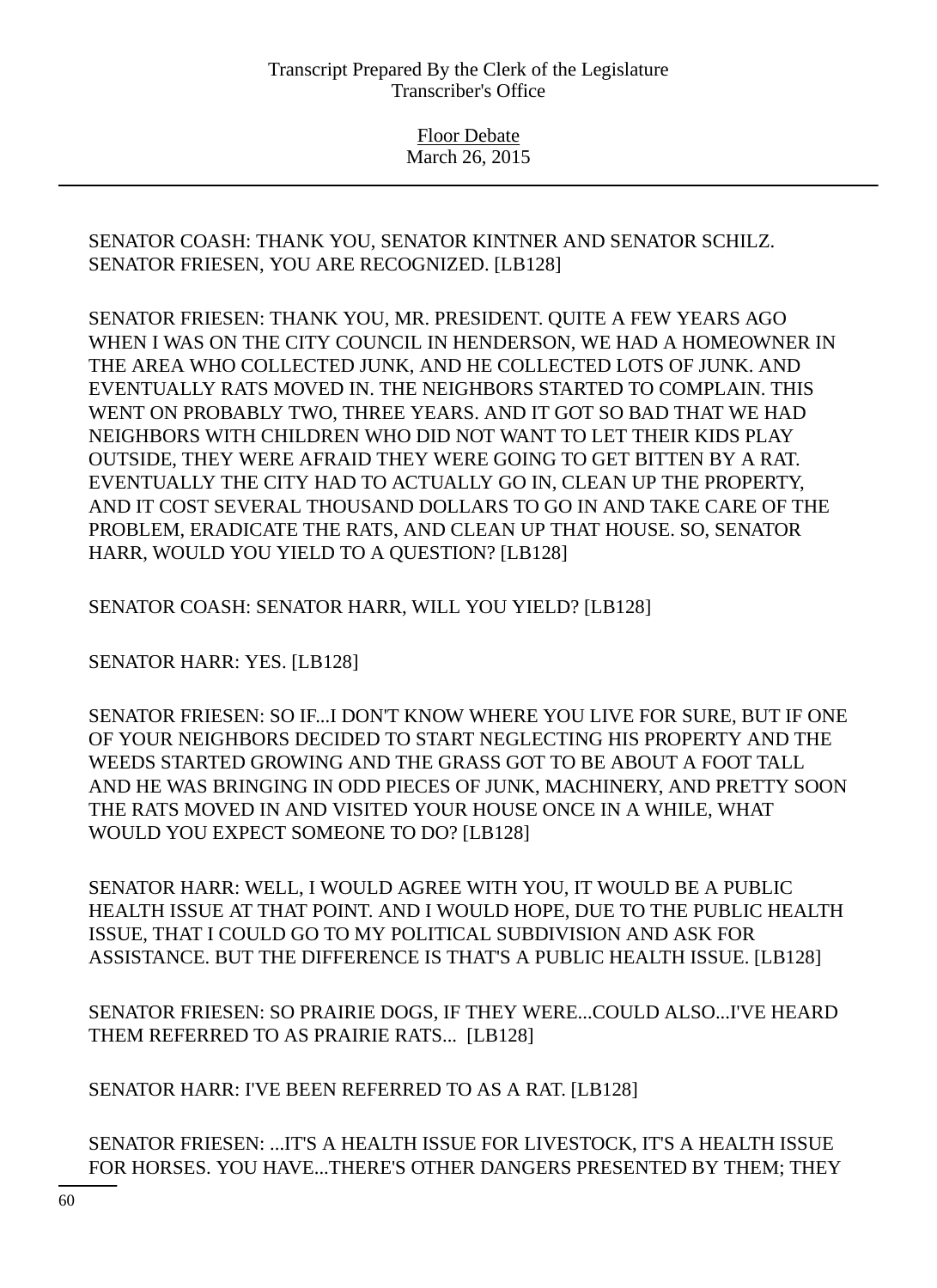COULD CARRY DISEASE, I DON'T KNOW, I DON'T KNOW MUCH ABOUT PRAIRIE DOGS, I DON'T HAVE ANY ON MY PROPERTY. BUT WE CAN LOOK AT IT FROM A LOT OF DIFFERENT DIRECTIONS. I WILL ADMIT THAT THERE ARE THINGS THAT WERE WRONG WITH THIS BILL, BUT DO YOU THINK THEY HAVE THE RIGHT TO COME IN AND DO THAT? [LB128]

SENATOR HARR: I THINK WHEREVER, WHENEVER WE ALLOW GOVERNMENT TO COME ONTO OUR PERSONAL PROPERTY AND DECIDE WHAT WE CAN AND CAN'T DO, WE NEED TO TREAD VERY LIGHTLY. AND I THINK IT NEEDS TO BE MORE THAN WHAT IF THEY DID THIS OR WHAT IF THEY DID THAT. I THINK IT NEEDS TO BE LAID OUT SPECIFICALLY. THE REASON FOR THIS LAW IS BECAUSE...AND MAYBE THAT NEEDS TO BE IN THE PREAMBLE--PRAIRIE DOGS DO...NOT CAN...DO BLANK, WHATEVER THAT IS. BUT I THINK THERE NEEDS TO BE AN OVERARCHING PUBLIC POLICY REASON TO ALLOW THE GOVERNMENT TO COME ON MY PROPERTY AND TELL ME WHAT I CAN AND CAN'T DO. [LB128]

SENATOR FRIESEN: SO IF SOME OF THE PROBLEMS IN THE BILL WERE ADDRESSED, THEN YOU'RE STILL...YOU WOULD...WOULD YOU BE IN FAVOR OF HAVING SOME SORT OF METHOD FOR NEIGHBORS TO HAVE SOME REMEDY FOR THEIR PROBLEM? [LB128]

SENATOR HARR: I WOULD BE OPEN TO THAT, SOMETHING SHORT OF TREATING PRAIRIE DOGS SIMILAR TO A NOXIOUS WEED, SOMETHING THAT WE HAVE PROVEN IS NOT NATIVE TO THE AREA AND DOES CAUSE A NUISANCE. [LB128]

SENATOR FRIESEN: AND I AGREE, AN ORGANIC FARMER, SOMETHING, THERE NEEDS TO BE OTHER ALTERNATIVES USED IN THAT CASE. I WOULD ALSO AGREE WITH THAT. I'M IN FAVOR OF ANYONE WHO WANTS TO TRY THOSE TYPES OF CROPS. I THINK THERE DOES NEED TO BE A DISCUSSION ON THAT AND OTHER METHODS USED. SENATOR CHAMBERS HAD MENTIONED SOME OTHER METHODS. BUT THERE STILL SHOULD BE SOME SORT OF PROCESS IN PLACE, I BELIEVE, THAT ALLOWS A NEIGHBOR SOME REMEDIATION FROM THE DAMAGE THAT CAN BE CAUSED. THANK YOU, SENATOR HARR AND THANK YOU, MR. PRESIDENT. [LB128]

SENATOR HARR: THANK YOU. [LB128]

SENATOR COASH: THANK YOU, SENATORS. SENATOR BLOOMFIELD, YOU'RE RECOGNIZED. [LB128]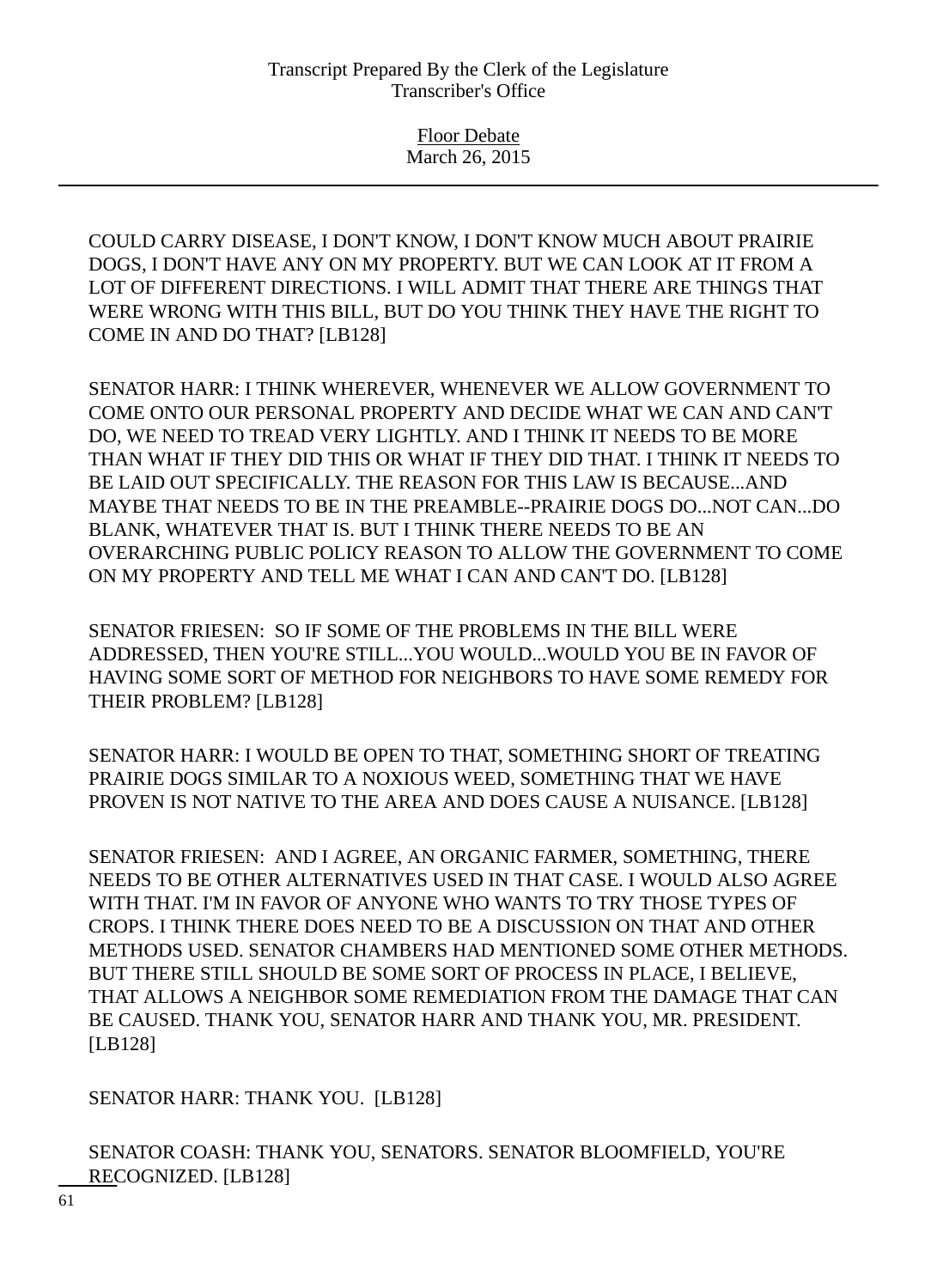Floor Debate March 26, 2015

SENATOR BLOOMFIELD: THANK YOU, MR. PRESIDENT. AS WE HEARD TESTIMONY ON THIS IN THE AG COMMITTEE, SOME OF THE OTHER WAYS TO DISCOURAGE MIGRATION OF THE PRAIRIE DOG WERE MENTIONED. WE'VE HEARD ALL THE BAD THINGS THAT THEY DO, THEY DIG HOLES. WELL, THERE'S ANOTHER CERTAIN LITTLE CRITTER WHO COMES ALONG AND LIVES IN THAT HOLE. SO THEY'RE DOING SOMETHING THERE WITH THE ECOLOGY. WE'RE TOLD IF YOU PUT UP A STAND OR A TOWER, WHATEVER THEY WANT TO CALL IT, A PERCH, BASICALLY, THAT EAGLES AND/OR HAWKS CAN PERCH ON, THE PRAIRIE DOGS WILL MOVE AWAY FROM IT, BECAUSE THEY ARE THE FOOD SUPPLY FOR EAGLES AND HAWKS. WE DON'T HAVE TO GO ON OTHER PEOPLE'S PROPERTY AND SPREAD POISON, WHICH IS THE PRIMARY WAY OF CONTROLLING THIS ANIMAL. WE CAN PUT UP THINGS THAT DO NOT INVADE ON YOUR NEIGHBOR'S PROPERTY, AND THE PRAIRIE DOGS WILL MOVE AWAY FROM THAT FENCE LINE. THERE ARE A LOT OF WAYS TO DO IT WITHOUT HAVING THE GOVERNMENT COME IN AND TELL YOU WHAT YOU CAN DO, WHAT YOU MUST DO ON YOUR PROPERTY. COLLEAGUES, WE'VE PROBABLY SPENT ABOUT ENOUGH TIME ON THIS ONE TOO, BUT THAT, AGAIN, IS UP TO THE BODY. WE'VE DEBATED THIS THOROUGHLY TWO OR THREE TIMES AND IT'S TIME TO MOVE FORWARD AND PASS THIS BILL AGAIN. THANK YOU. [LB128]

SENATOR COASH: THANK YOU, SENATOR BLOOMFIELD. SENATOR BURKE HARR, YOU ARE RECOGNIZED. [LB128]

SENATOR HARR: THANK YOU, MR. PRESIDENT, MEMBERS OF THE BODY. AND THANK YOU FOR THE QUESTION, SENATOR FRIESEN. I WOULD BE MORE THAN WILLING TO WORK WITH YOU AFTER WE PASS LB128 TO FIND A WAY THAT MAYBE WE CAN FIND SOME MIDDLE GROUND, NO PUN INTENDED. YOU KNOW, THESE ANIMALS SERVE A REAL PURPOSE. THEY ARE, AS I'VE ALWAYS SAID, INDIGENOUS TO LAND. AND I MIGHT GET IN TROUBLE WITH SENATOR CHAMBERS FOR WHAT I'M ABOUT READY TO QUOTE, BECAUSE I'M QUOTING FROM NEBRASKA GAME AND PARKS COMMISSION. SO...BUT IF YOU GO TO THE GAME AND PARKS AND LOOK UP WILDLIFE SPECIES GUIDE, PRAIRIE DOGS, IT GOES ON TO TALK ABOUT WHAT WE ARE DISCUSSING TODAY. IT SAYS: PRAIRIE DOG IS A BURROWING MEMBER OF THE RODENTIA, THE LARGEST GROUP OF MAMMALS IN THE WORLD. SO, IN FACT, THEY ARE A RODENT. THAT IS NONCONTROVERSIAL. THAT'S PROVEN SCIENCE. BUT TO ANSWER SENATOR KINTNER'S QUESTION, ARE THEY VISIBLE? AND THE ANSWER IS MOST LIKELY THEY ARE VISIBLE, BECAUSE WHAT PRAIRIE DOGS DO IS THEY...WHEN THEY GET INTO A VILLAGE, THEY CHEW DOWN THE GRASS IN THAT AREA. AND THE REASON THEY DO THAT IS SO THAT THEY CAN SEE PREDATORS COMING. THAT'S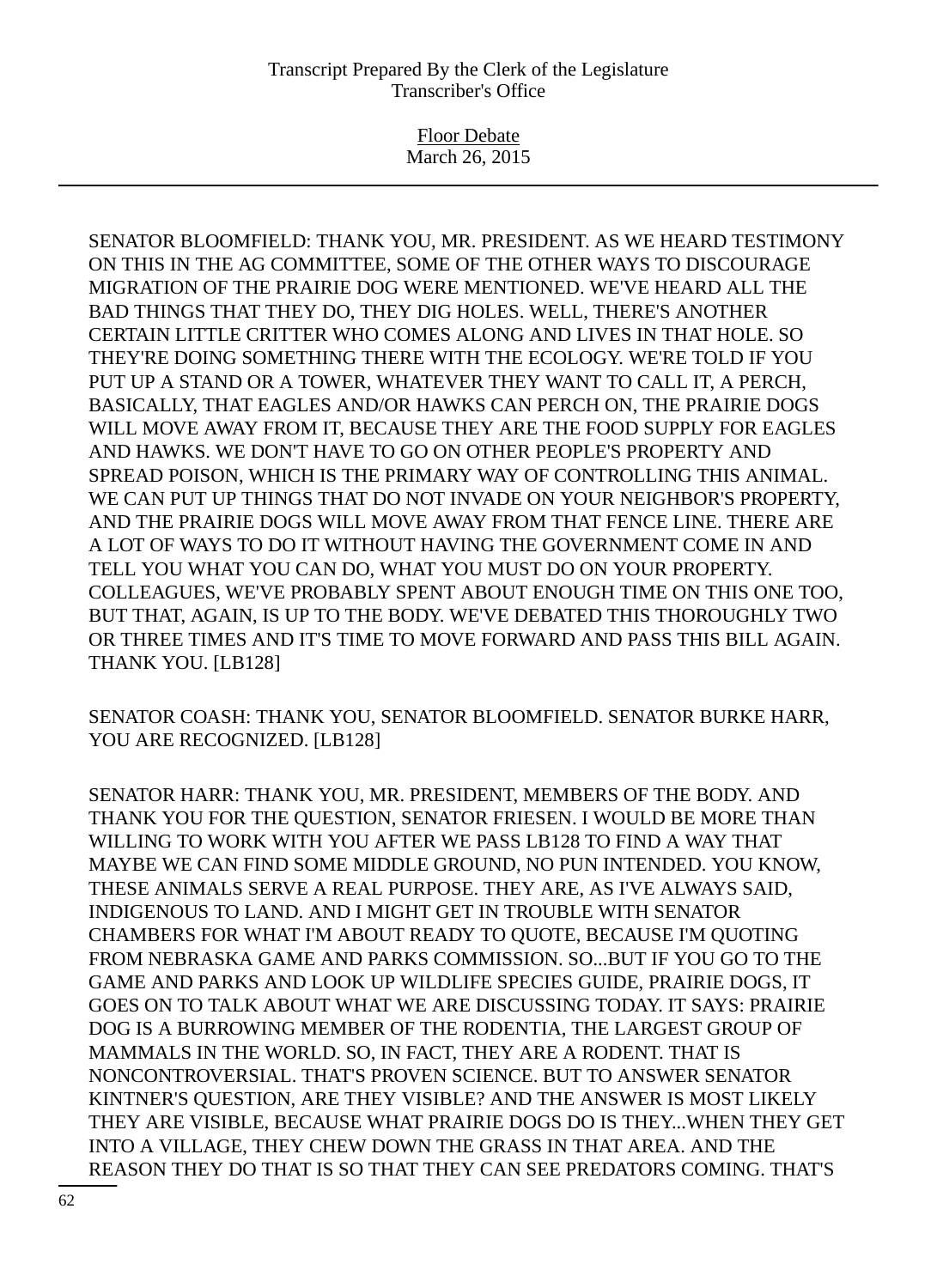Floor Debate March 26, 2015

PART OF THE ARGUMENT AGAINST THEM IS BECAUSE THEY DO CHEW DOWN THAT AREA. NOW, THAT AREA WILL EVENTUALLY GROW BACK AND CREATE NEW AND BETTER ROOT SYSTEMS, AND NEW AND FRESH GRASS, WHICH IS EVEN BETTER THAT CATTLE DO SEEM TO LIKE. AS A MATTER OF FACT, IT GOES ON, THE GAME AND PARKS TALKS ABOUT THE IMPORTANCE, AND IT SAYS, AND I'M GOING TO QUOTE DIRECTLY: IN MANY WAYS, A PRAIRIE DOG TOWN CAN BE CONSIDERED A BIOLOGICAL OASIS. MANY WILDLIFE SPECIES ASSOCIATE WITH PRAIRIE DOGS. SOME SPECIES FEED ON PRAIRIE DOGS, BUT OTHERS UTILIZE THE BURROW SYSTEMS OR THE UNIQUE HABITAT TO FULFILL THEIR NEEDS. VACAPT, V-A-C-A-P-T, I'M NOT SURE, BURROWS ARE USED BY COTTONTAIL RABBITS, SEVERAL SPECIES OF SMALL RODENTS AND BY BURROWING OWLS. MEADOWLARKS, GRASSHOPPER SPARROWS, AND OTHER BIRDS ARE FOUND IN GREATER NUMBERS IN PRAIRIE DOG TOWNS THAN IN THE SURROUNDING RANGELAND BECAUSE THEY ARE ATTRACTED TO OPEN SPACES WHERE SEEDS AND INSECTS ARE MORE ACCESSIBLE. THE PRAIRIE DOG AND LARGE GRAZING ANIMALS CAN BENEFIT FROM EACH OTHER'S PRESENCE. IN AREAS WHERE THERE IS TALLER VEGETATION, DOMESTIC LIVESTOCK KEEP VEGETATION CROP LOW WHICH ALLOWS THE PRAIRIE DOG TO OCCUR IN AREAS WHERE IT WOULDN'T OTHERWISE BE FOUND. THE PRAIRIE DOG FEEDING AND CLIPPING ACTIVITY STIMULATE NEW GROWTH THAT IS OF HIGHER QUALITY AND MORE DESIRABLE TO LIVESTOCK. CONSEQUENTLY, THE LOSS OF SOME RANGELAND TO PRAIRIE DOGS CAN EASILY BE OVERESTIMATED IF LIVESTOCK ARE ALSO USING THE AREA. AND NEW PARAGRAPH: SOME RECENT RESEARCH IS SHOWING PROMISE FOR NONLETHAL MEASURES TO CONTROL PRAIRIE DOG NUMBERS INCLUDING THE INSTALLATION OF BARRIER FENCES IN THE COLONIES AND FENCING TO EXCLUDE LIVESTOCK. IN OUR TESTIMONY, WE HAD A FARMER FROM SPALDING, NEBRASKA, COME IN AND TALK ABOUT HOW HE HAS A PRAIRIE DOG TOWN ON HIS PROPERTY. AND THE WAY HE STOPS IT FROM SPREADING IS HE HAS A HAWK STAND, BECAUSE PRAIRIE DOGS SPEND ABOUT A THIRD OF THEIR DAY IN THE SUN, BUT THEY'RE NOT DUMB ANIMALS. I TALK ABOUT WHEN I GO HUNTING THEM, YOU CAN SHOOT TWO OR THREE TIMES IN A VILLAGE, AND GUESS WHAT, THEY ALL GO DOWN UNDERNEATH AND THEY DON'T GO...AND THEY MOVE. WELL, SIMILARLY, OR IN THE SAME VEIN, YOU PUT A HAWK STAND NEAR A PRAIRIE DOG TOWN, THE HAWKS...THE PRAIRIE DOGS DON'T WANT TO BE NEAR THAT HAWK. [LB128]

SENATOR COASH: ONE MINUTE. [LB128]

SENATOR HARR: THANK YOU. THEY DON'T WANT TO BE NEAR THAT HAWK. SO IT'S A WAY OF PUSHING THEM BACK FROM THE BOUNDARIES. IS IT AN EXACT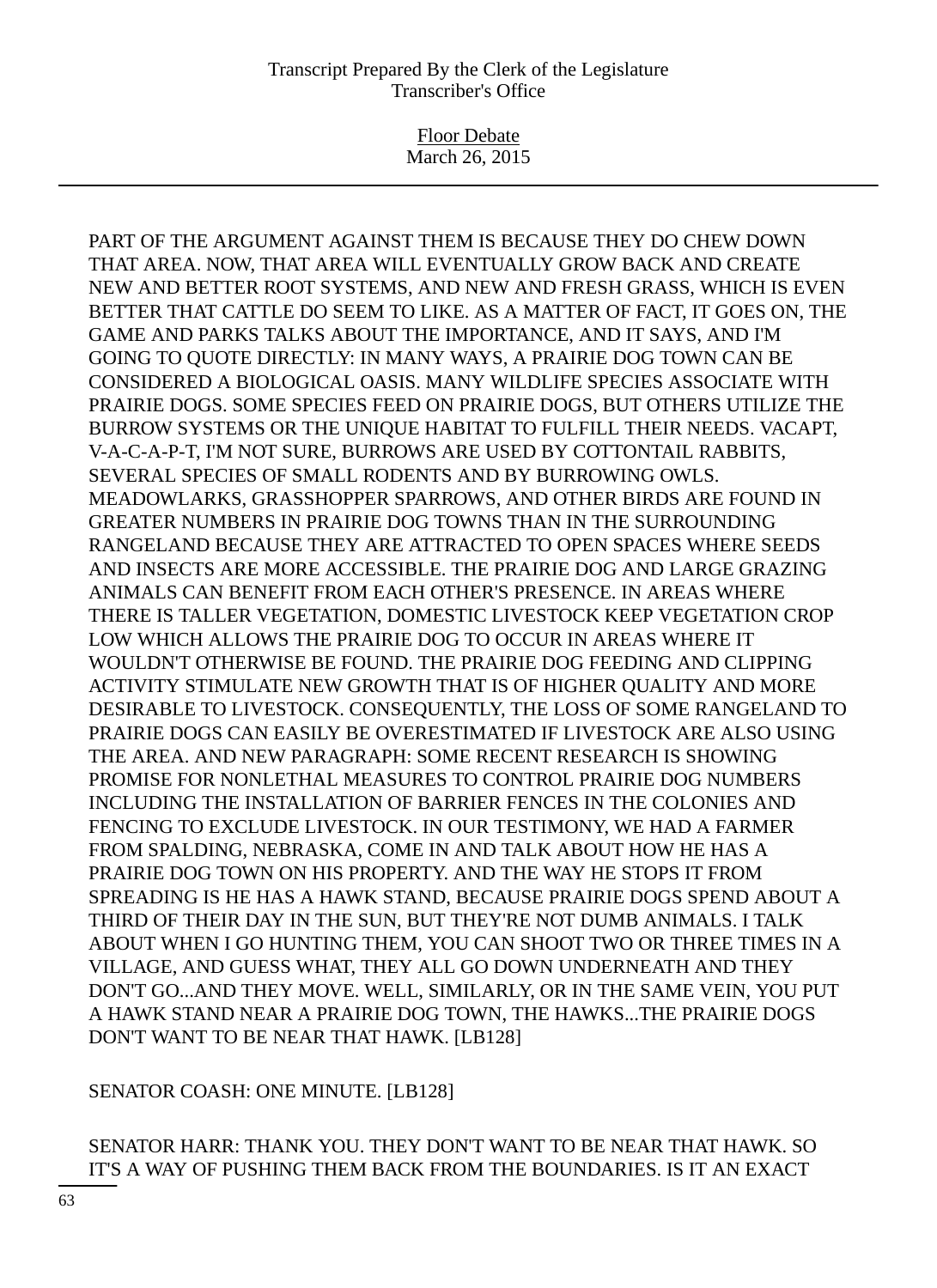Floor Debate March 26, 2015

SCIENCE? NO. BUT IT'S A NATURAL WAY OF DOING THINGS. IT'S A WAY THAT WE CAN WORK WITHIN OUR SYSTEM INSTEAD OF BRINGING HARMFUL CHEMICALS ONTO SOMEONE'S PROPERTY. SENATOR FRIESEN HAD SOME GOOD POINTS: WE DO HAVE RULES AND REGULATIONS TO WHEN WE DO ALLOW GOVERNMENT TO COME ON OUR LAND, AND THAT'S OKAY. BUT WE BETTER HAVE AN OVERARCHING PUBLIC POLICY REASON TO DO THAT, AND WE BETTER HAVE IT LAID OUT WHAT THAT PURPOSE IS. IF IT'S JUST THAT WE THINK THEY MAY BE A NUISANCE OR THEY CAN CREATE HOLES, YOU KNOW, AND IT MAY HAVE SOMEONE STEP IN IT...I DON'T THINK THAT'S ENOUGH AND MAY NOT EVEN STAND UP TO A COURT. I DON'T KNOW; IT HASN'T BEEN CHALLENGED. BUT I THINK, AGAIN, WE NEED TO TREAD VERY LIGHTLY IN THIS AREA. THAT'S WHY I WOULD ASK FOR YOUR VOTE ON LB128. THANK YOU. [LB128]

SENATOR COASH: SENATOR KINTNER, YOU'RE RECOGNIZED. [LB128]

SENATOR KINTNER: THANK YOU, MR. PRESIDENT. I'M GOING TO BE VERY, VERY BRIEF, HERE. BUT I JUST...I DO THINK SENATOR HARR HAS FOUND WIKIPEDIA, I'M CONVINCED OF THAT NOW. BUT I DO KNOW MORE ABOUT THESE RODENTS THAN I KNEW BEFORE. I JUST GOT WORD FROM KANSAS, THE STATE HOUSE, THEY JUST PASSED CONSTITUTIONAL CONCEALED CARRY, 85-39 IN THEIR HOUSE; EXPECTED TO PASS THE SENATE AS EARLY AS THIS WEEK, ON TO SENATOR (SIC) BROWNBACK TO BE SIGNED. I ANTICIPATE HE WOULD SIGN THEM. THAT MEANS TWO OF THE SIX STATES THAT BORDER NEBRASKA ARE GOING TO BE CONSTITUTIONAL CONCEAL CARRY STATES. I THINK THAT'S WORTH KEEPING AN EYE ON. I LIKE TO SEE HOW IT GOES IN THOSE STATES. AND I THINK THAT...I ALWAYS WANT TO SEE WHAT OUR NEIGHBORING STATES ARE DOING. THERE ARE ALWAYS GOOD IDEAS TO BE HAD BY LOOKING AND WATCHING AND SEEING WHAT OTHER STATES ARE DOING. WITH THAT, MR. PRESIDENT, I WILL YIELD THE REMAINDER OF MY TIME TO SENATOR HUGHES. [LB128]

SENATOR COASH: SENATOR HUGHES, YOU'VE BEEN YIELDED FOUR MINUTES. [LB128]

SENATOR HUGHES: THANK YOU, MR. CHAIRMAN; THANK YOU, SENATOR KINTNER. JUST A COUPLE OF THINGS. I'D LIKE TO ASK SENATOR JOHNSON A QUESTION IF HE WOULD YIELD. [LB128]

SENATOR COASH: SENATOR JOHNSON, WILL YOU YIELD? [LB128]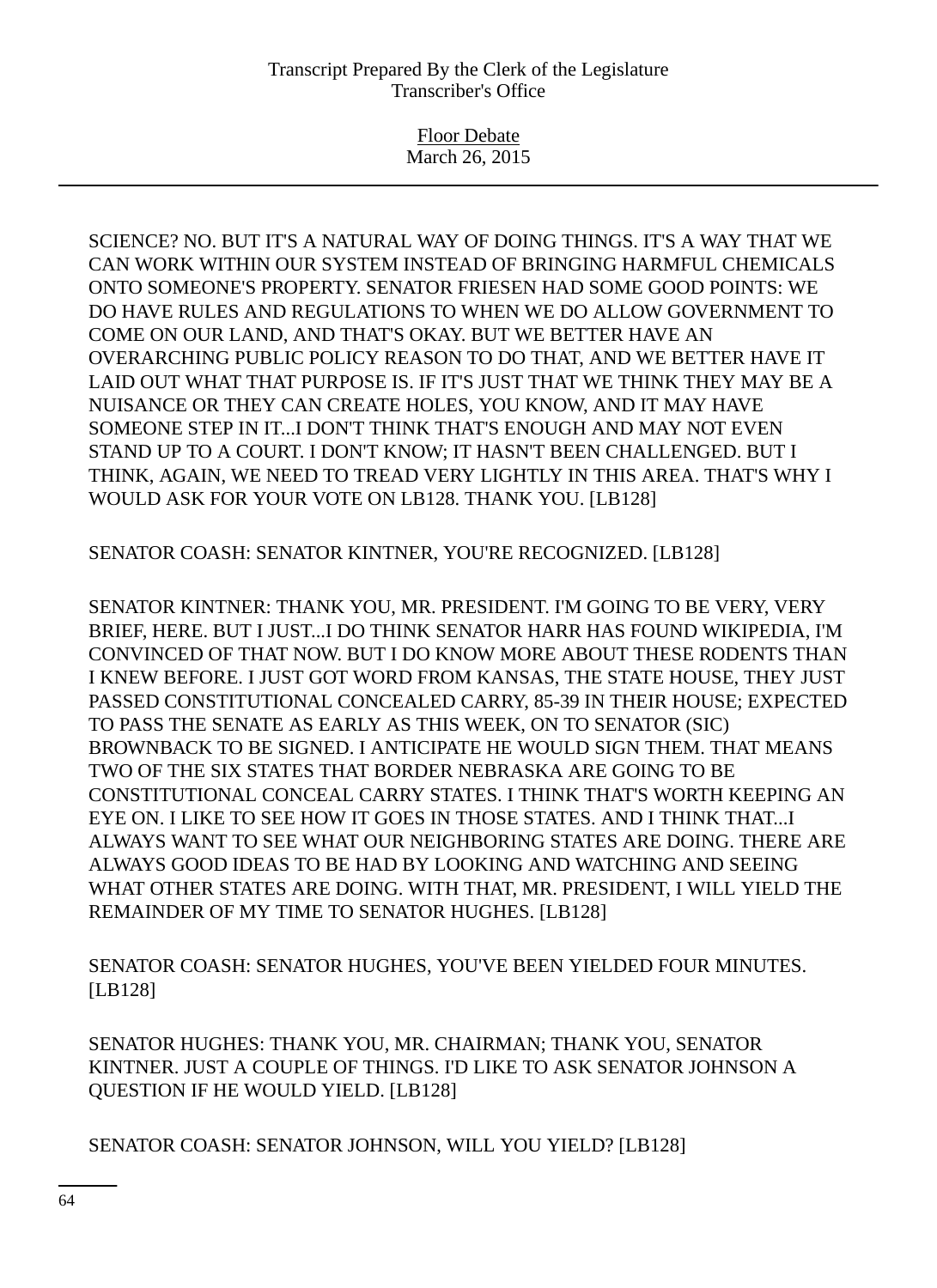SENATOR JOHNSON: YES, I WILL. [LB128]

SENATOR HUGHES: SENATOR JOHNSON, YOUR DAUGHTER AND SON-IN-LAW HAVE A PRAIRIE DOG PROBLEM, YOU INDICATED EARLIER, AND THEY'VE TAKEN MEASURES, YOUR DAUGHTER HAS GOTTEN TRAINED TO POISON PRAIRIE DOGS, DID I UNDERSTAND THAT CORRECTLY? [LB128]

SENATOR JOHNSON: THAT IS CORRECT. [LB128]

SENATOR HUGHES: HAVE THEY ERADICATED THE PRAIRIE DOGS ON THEIR PROPERTY, DO YOU KNOW? [LB128]

SENATOR JOHNSON: WELL, I CAN BE A LITTLE...NOT BE COMICAL, BUT YOU PROBABLY SEE THEM MORE OFTEN THAN I DO BECAUSE YOU LIVE RIGHT DOWN THE ROAD FROM THEM, BUT I DON'T KNOW THAT THEY ERADICATED THEM. BUT THIS IS A MANAGEMENT ACT, AND I WILL JUST SAY THEY'VE PROBABLY MANAGED IT TO THEIR SATISFACTION. BUT I HAVE NOT ASKED THEM THAT QUESTION RECENTLY. [LB128]

SENATOR HUGHES: THANK YOU, SENATOR JOHNSON. YES, INDEED, I DO LIVE JUST DOWN THE ROAD FROM SENATOR JOHNSON'S DAUGHTER AND HIS SON-IN-LAW. AND THE PASTURE THAT I DRIVE BY, I HAVE SEEN IT COMPLETELY OVERRUN WITH PRAIRIE DOGS, AND I HAVE SEEN IT ALMOST COMPLETELY VOID OF PRAIRIE DOGS, AFTER THEY'VE GONE IN AND POISONED. BUT YET THEY'RE ON THE RISE AGAIN NOW, YOU KNOW, THEY HAVE COME BACK. SO TO THINK THIS IS ERADICATION, I WOULD BE VERY SURPRISED IF WE COULD DO THAT. BUT THIS IS ABOUT PROPERTY RIGHTS, IT'S NOT ABOUT PRAIRIE DOGS. SENATOR BLOOMFIELD TALKED ABOUT PUTTING STANDS UP, AND SO DID SENATOR HARR. I DON'T WANT STANDS IN MY FIELDS THAT I'M FARMING. IF I HAVE PASTURE, THAT MAY WORK, BUT THAT DOESN'T WORK EVERYWHERE. YOU KNOW, I HAVE A PIECE OF EQUIPMENT THAT NEEDS TO GO THROUGH THERE, SO I DON'T HAVE STANDS. I BELIEVE I HEARD THAT THE LAW THAT IS...HAS BEEN IN ONLY ONE COUNTY HAS NOT BEEN USED VERY MUCH. I THINK THIS LAW HAS PROVIDED SOME ENCOURAGEMENT FOR SOME LANDOWNERS TO MAYBE CONTROL THEIR PRAIRIE DOGS MORE THAN THEY WOULD HAVE IF THIS LAW WERE NOT IN PLACE. I KNOW WE'RE GETTING TO THE END OF THE TIME, AND THIS IS THE LAST YOU'LL HEAR OF ME TODAY ON THIS ISSUE, BUT I WOULD CERTAINLY ENCOURAGE MY FELLOW SENATORS TO VOTE FOR THE BRACKET. THANK YOU. [LB128]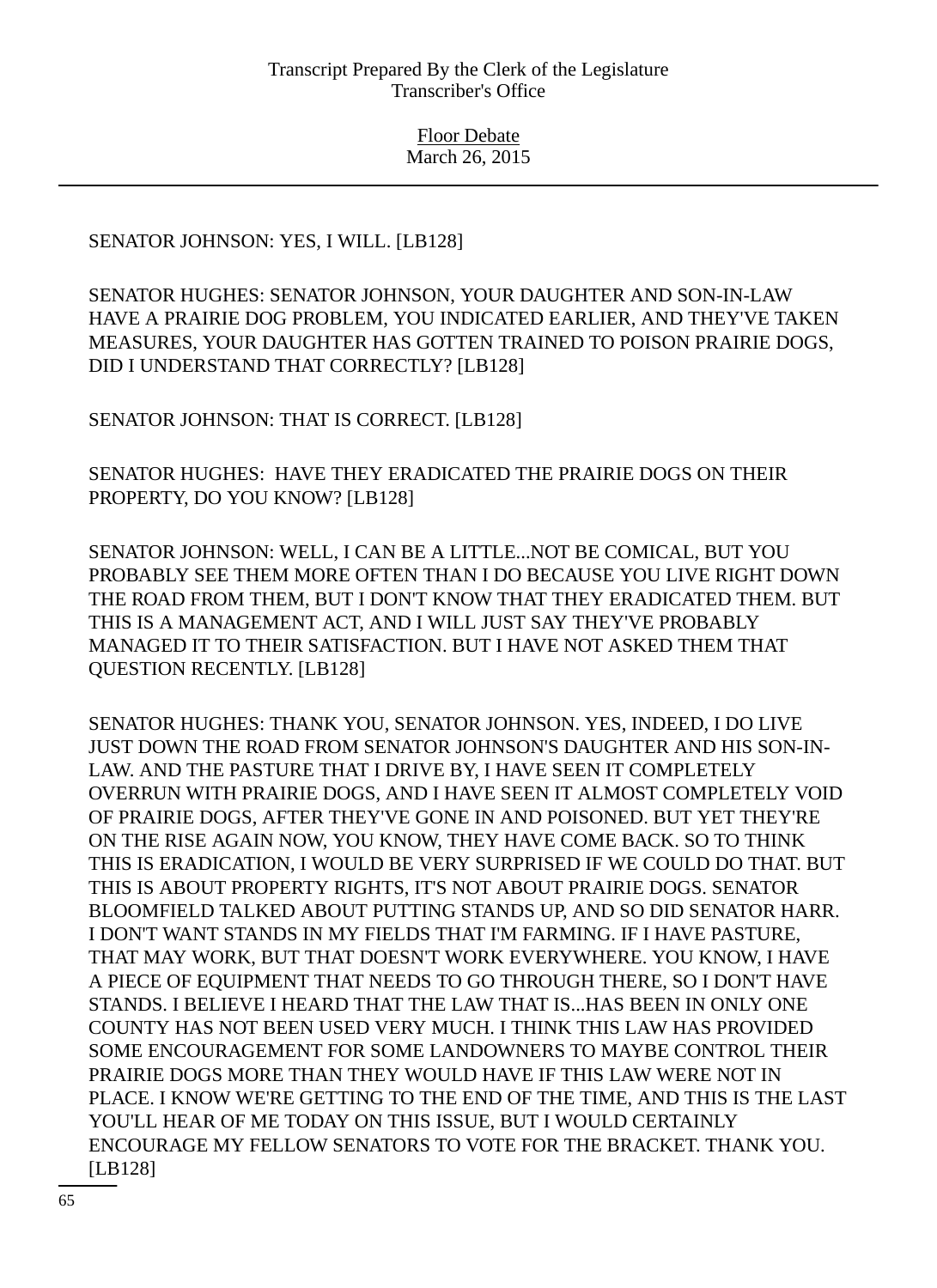SENATOR COASH: THANK YOU, SENATOR HUGHES. THOSE STILL WISHING TO SPEAK: SENATORS McCOY, BLOOMFIELD, AND DAVIS. SENATOR McCOY, YOU ARE RECOGNIZED. [LB128]

SENATOR McCOY: THANK YOU, MR. PRESIDENT AND MEMBERS. AND I WOULD JOIN SENATOR HUGHES AND OTHERS IN SUPPORTING THIS BRACKET MOTION, NOT BECAUSE OF ANY PRIOR CONVERSATION OR ISSUE WITH SENATOR CHAMBERS. YOU MAY RECALL ANY OF YOU WHO WATCHED THE VOTE ON GENERAL FILE, I DIDN'T VOTE FOR LB128 ON GENERAL FILE. AND I DON'T INTEND ON VOTING FOR IT THIS TIME ON FINAL READING, IF IT GETS TO THAT POINT. AND THE REASONS HAVE NOTHING TO DO WITH WHO THE INTRODUCER IS, IT HAS TO DO WITH THE ISSUE. I REPRESENT THE WESTERN 25 PERCENT OF DOUGLAS COUNTY TODAY, AND THAT'S ABOUT HALF SUBURBAN OMAHA AND HALF RURAL AG LANDS. TO MY KNOWLEDGE, THERE AREN'T ANY PRAIRIE DOGS, THAT I'M AWARE OF ANYWAY, IN MY DISTRICT NOW. HOWEVER, MY FAMILY, FOR FIVE GENERATIONS, HAS RANCHED JUST A FEW MILES FROM THE COLORADO/NEBRASKA BORDER NEAR WHERE SENATOR HUGHES'S DISTRICT STARTS. AND, AS SENATOR HUGHES KNOWS AND HAS ARTICULATED, THERE ARE A LOT OF PRAIRIE DOGS IN EASTERN COLORADO, NORTHEASTERN COLORADO, SOUTHWESTERN NEBRASKA, NORTHWEST KANSAS. IT'S A BIG ISSUE. AND I WILL TELL YOU AS ONE WHO LOVES THE LAND THAT I GREW UP ON, AND MY COUSIN STILL RUNS TODAY ON OUR FAMILY RANCH, WE TOOK PRAIRIE DOGS REAL SERIOUSLY. AND LET ME GIVE YOU ONE REASON WHY WE TOOK THEM REAL SERIOUSLY--THE COUNTRY WHERE I GREW UP, WHERE I GREW UP IS TOO ROUGH TO USE FOUR-WHEELERS. IT'S A LOT OF ROCKS, IT'S HILLY, RIVER BOTTOM. WE COULDN'T CHECK FENCE; WE COULDN'T MOVE CATTLE WITH FOUR WHEELERS; WE USED SADDLE HORSES. AND I WILL TELL YOU HAVING SEEN IT HAPPEN, NOTHING--WELL, I DON'T WANT TO SAY NOTHING--IT'S PRETTY TRAGIC WHEN YOU LOSE A VERY, VERY VALUABLE SADDLE HORSE, ROPING HORSE, COW HORSE TO STEPPING IN A PRAIRIE DOG HOLE AND A BROKEN LEG AND A HORSE HAS TO BE PUT DOWN. I'VE SEEN IT HAPPEN. IT'S AN AWFUL THING TO GO THROUGH ON A RANCH. IT'S VERY HARD TO TRAIN GOOD HORSES. AND YOU HATE TO SEE THEM END THEIR USEFUL LIVES THAT WAY. PRAIRIE DOGS ARE A REAL PROBLEM. WE GOT REAL SERIOUS ABOUT TAKING CARE OF THEM, AND WE ENCOURAGED OUR NEIGHBORS STRONGLY TO DO THE SAME. AND IT'S HARD, I THINK, TO UNDERSTAND UNLESS YOU'VE BEEN AROUND IT, AND THIS WOULD BE TO SENATOR BURKE HARR, WITH ALL DUE RESPECT, AND I KNOW HE UNDERSTANDS THIS ISSUE, TOO, ONE THING I DO WANT TO CLARIFY THAT YOU SAID, AND I'M NOT AN AGRONOMIST, BUT ANY OF US WHO HAVE BEEN OUT IN RANCH COUNTRY KNOW THIS; WHEN PRAIRIE DOGS EAT GRASS DOWN TO THE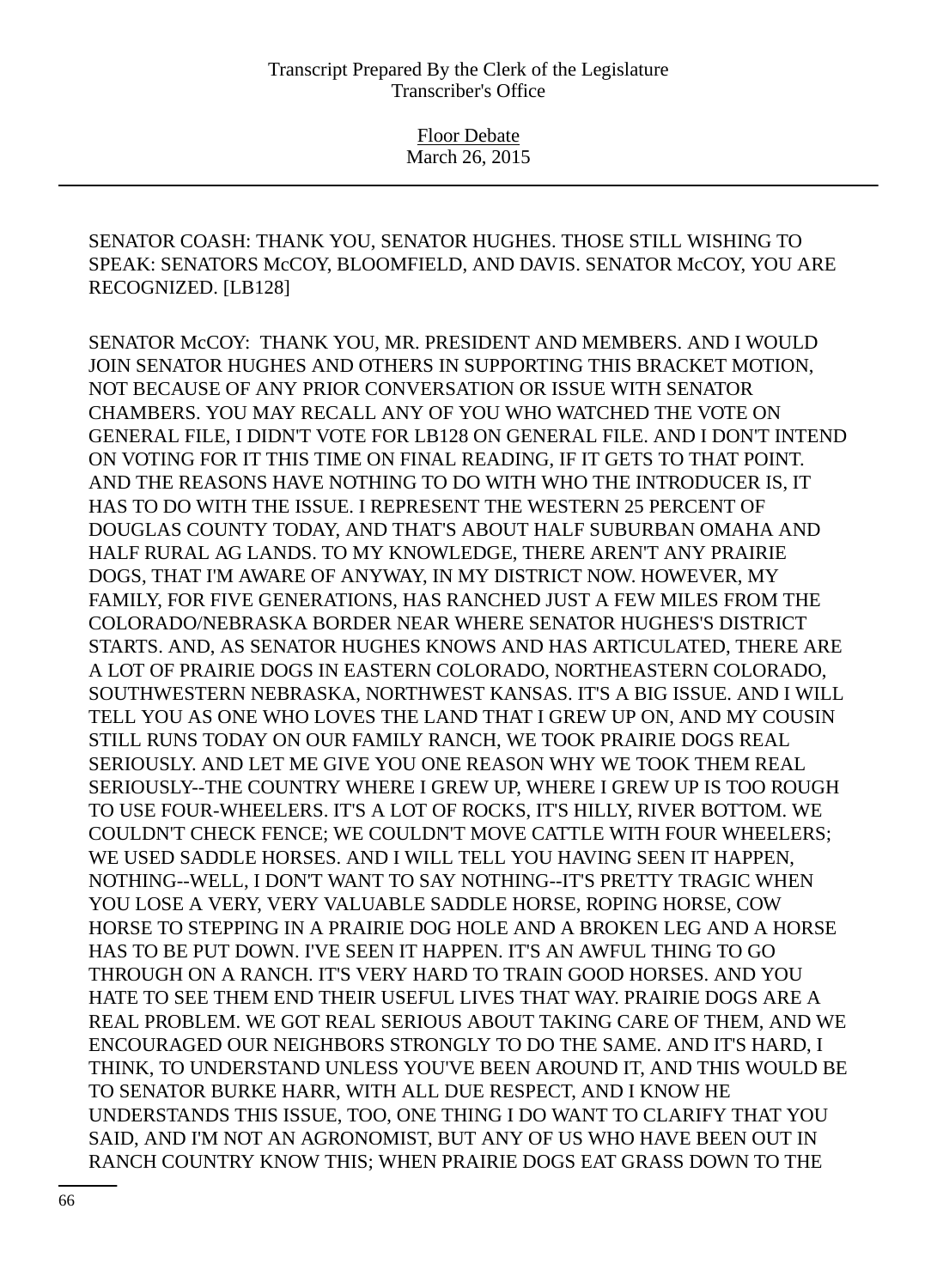Floor Debate March 26, 2015

DIRT, GRASS DOESN'T COME BACK, AT LEAST INITIALLY, WEEDS DO. SO WHEN GOOD GRASS FOR GRAZING CATTLE OR HORSES OR ANY OTHER FORM OF LIVESTOCK GETS EATEN DOWN TO THE GROUND BY PRAIRIE DOGS, IT'S NOT GOOD GRAMA GRASS OR BUFFALO GRASS THAT COMES BACK, IT'S WEEDS, PIG WEEDS, USUALLY, AT LEAST FOR A WHILE. SO IT'S A REAL PROBLEM, AS HAS BEEN ARTICULATED. AND I SUPPORT THIS BRACKET MOTION. WE WORKED HARD ON THIS LEGISLATION SOME NUMBER OF YEARS AGO, AND I THINK IT OUGHT TO STAND IN PLACE SO THAT OTHER COUNTIES, JUST BESIDES SIOUX COUNTY, CAN USE IT. WE'RE FEEDING THE WORLD HERE IN NEBRASKA. I THINK IT'S INCUMBENT UPON US TO DO EVERYTHING WE CAN TO MAKE SURE THAT OUR CATTLE INDUSTRY AND OUR AGRICULTURAL INDUSTRY, OUR FARMING INDUSTRY ARE...THEY HAVE THE LEAST AMOUNT OF ANY ENCUMBRANCES POSSIBLE ON HOW THEY GO ABOUT DOING BUSINESS, BECAUSE IT BENEFITS US ALL. THANK YOU, MR. PRESIDENT. [LB128]

SENATOR COASH: THANK YOU, SENATOR McCOY. SENATOR BLOOMFIELD, YOU'RE RECOGNIZED. [LB128]

SENATOR BLOOMFIELD: QUESTION. [LB128]

SENATOR COASH: THERE IS NO NEED FOR A QUESTION. WE ARE GOING TO RECOGNIZE SENATOR DAVIS TO CLOSE. YOU'RE THE LAST ONE IN THE QUEUE. [LB128]

SENATOR DAVIS: THANK YOU, MR. PRESIDENT. JUST FOR EVERYONE'S INFORMATION, I'VE GOT A LITTLE GOOGLE EARTH DIAGRAM BROUGHT UP HERE THAT SHOWS A FIELD IN CHERRY COUNTY, WHICH IS WHERE I LIVE, WHICH DOESN'T HAVE A PLAN, BUT IT HAPPENS TO BE...HAS A PRAIRIE DOG TOWN THAT'S BEEN THERE A LONG TIME. I WOULD LOVE TO SHOW EVERYBODY THE PICTURE OF WHAT THAT LOOKS LIKE AND HOW PRAIRIE DOGS REALLY AFFECT PROPERTY VALUE. IF YOU GO BACK TO THE LETTERS, AND I'VE MADE REFERENCE TO THESE MANY, MANY TIMES, BUT ONE IS A LETTER THAT WAS SENT TO THE JACK ANDERSEN, THE SHERIDAN COUNTY COMMISSIONER FROM DOUG ANDERSON, WHO IS A REAL ESTATE BROKER, AND HE TALKS ABOUT HOW PRAIRIE DOGS CAN AFFECT VALUE OF PROPERTY, AND HE SAYS: I HAVE REAL ESTATE LISTED ADJACENT TO PROPERTY HEAVILY INFESTED WITH PRAIRIE DOGS. IT IS VIRTUALLY IMPOSSIBLE TO CONTROL THE VARMINTS, LET ALONE ELIMINATE THEM WITHOUT HELP FROM THE NEIGHBOR. EVERY TIME I HAVE SHOWN THE PROPERTY, A MAJOR CONCERN FOR THE POTENTIAL BUYER HAS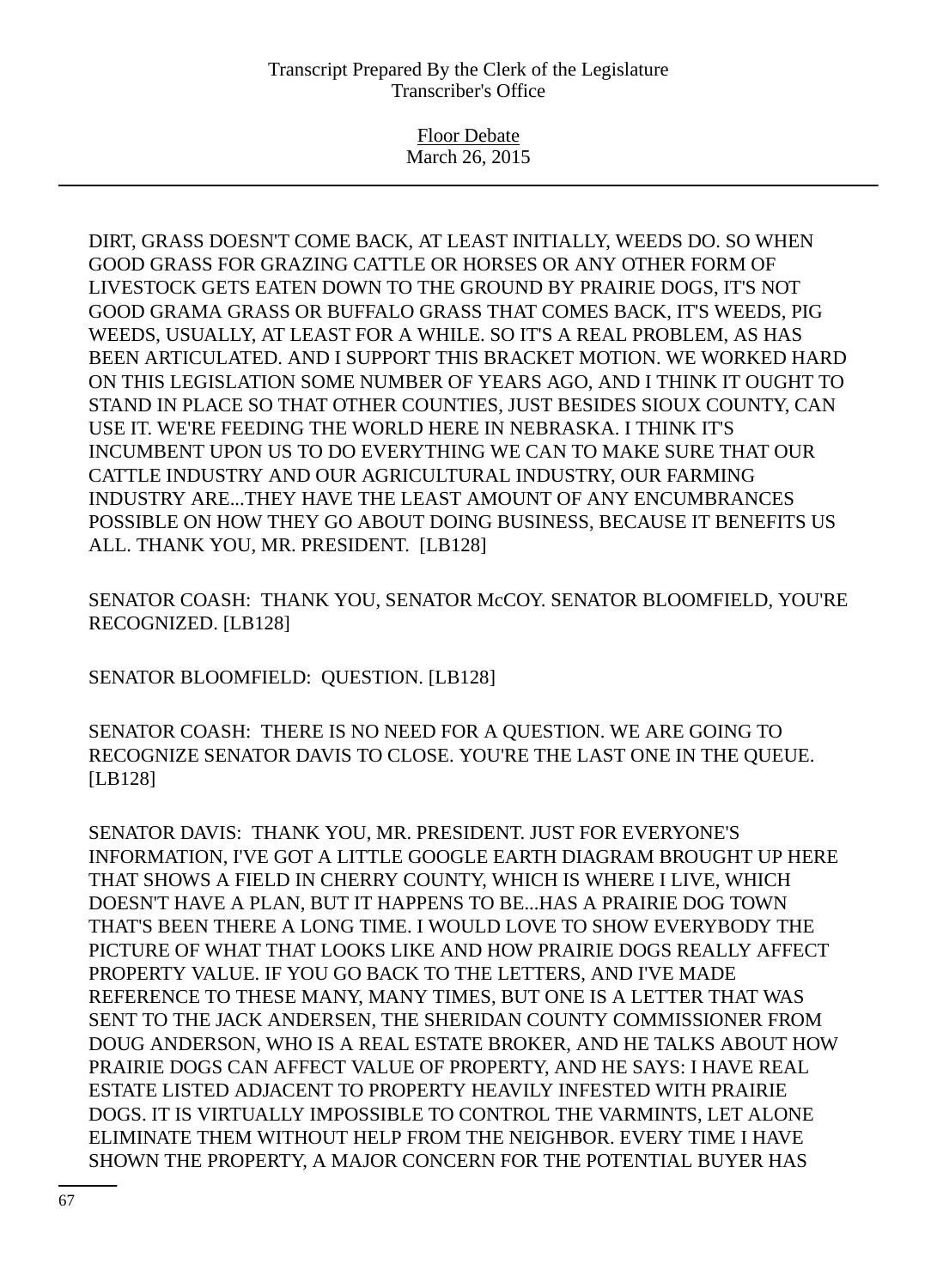Floor Debate March 26, 2015

BEEN HOW THEY WOULD GET RID OF THE PRAIRIE DOGS. THIS PROPERTY IS A HORSE PROPERTY. AND YOU HEARD WHAT SENATOR McCOY HAD TO SAY ABOUT THAT. ANOTHER PROBLEM THAT COMES WITH PRAIRIE DOGS ARE THEIR NATURAL PREDATOR, THE BADGER. HORSE OWNERS HAVE TO...HATE TO CONTEND WITH HOLES IN THE GROUND THAT A HORSE CAN DROP A LEG INTO. COLLEAGUES, I UNDERSTAND THE ARGUMENT FOR PROPERTY...THAT HAS BEEN PUT FORWARD BY SENATOR BLOOMFIELD AND SOME OF THE OTHER SENATORS HERE. BUT WE'RE TALKING ABOUT A NUISANCE, AND WHEN A NUISANCE TAKES PLACE AND A NUISANCE IS NOT ADDRESSED BY THE APPROPRIATE PERSON, OFTENTIMES GOVERNMENT HAS TO STEP IN TO TAKE CARE OF THE NUISANCE. WE SEE IT IN CITIES WHEN YOU'VE GOT...REFERENCE...SENATOR FRIESEN MADE REFERENCES TO PEOPLE THAT ARE, ESSENTIAL, JUNK COLLECTORS, AND THE AMOUNT OF THINGS THAT BUILD UP THERE, AND FINALLY THE CITY SAYS--YOU KNOW, I'M SORRY, THIS IS A PUBLIC NUISANCE, YOU'VE GOT TO DEAL WITH THIS; IT'S A PUBLIC HEALTH ISSUE. WELL, MAYBE THIS ISN'T A PUBLIC HEALTH ISSUE, BUT THIS IS A NUISANCE ISSUE, NO DIFFERENT THAN WEEDS THAT GROW UP ON SOMEBODY'S...ON A NEIGHBOR'S PROPERTY, WHICH ARE...NEED TO BE REMOVED. AND IF THE LANDOWNER THEMSELF ISN'T GOING TO DO IT, IT BECOMES RESPONSIBILITY OF THE STATE TO TRY TO HELP WITH THAT. I THINK IF YOU LOOK AT SOME OF THE PROPOSALS THAT HAVE BEEN PUT TOGETHER IN SHERIDAN COUNTY, IT'S BEEN VERY REASONABLE IN THE WAY THEY'VE APPLIED IT. I DON'T THINK ANYONE HAS THE INTENTION OF TRYING TO ERADICATE THE PRAIRIE DOG. THAT'S NOT WHAT THIS IS ALL ABOUT. BUT THIS IS ABOUT NEIGHBORS WORKING WITH NEIGHBORS AND TRYING TO GET ALONG. AND IF THAT ISN'T TAKING PLACE, THEN IT'S TIME FOR SOMEONE ELSE TO HELP WITH THAT. JUST TO MAKE A FEW COMMENTS ABOUT WHAT SENATOR HARR HAD TO SAY AND INFORMATION HE GOT FROM THE GAME AND PARKS COMMISSION. YOU KNOW, IT IS A DIVERSE AREA. IT'S QUITE DIFFERENT FROM NEIGHBORING GROUND, BECAUSE IT REALLY LOOKS LIKE A FLOOR SWEPT CLEAN WHEN A PRAIRIE DOG HAS BEEN IN THERE GRAZING ON IT. THE GRASS IS SO SHORT, AND IT'S...THEY DON'T REMOVE THE CACTUS, SO IN AREAS WHERE IT'S A HEAVILY CACTUS-INFECTED PROPERTY, YOU'LL SEE CACTUS GROWING THERE, BUT YOU'RE NOT GOING TO SEE ANY GRASS. WHAT YOU SEE IS MOUNDS, MOUNDS OF OPEN SOIL, WHICH IS WHAT I CAN SHOW YOU ON MY COMPUTER, WHICH ARE WHERE THE ANIMALS BURROW INTO THE GROUND AND NOTHING ELSE. AND YOU'LL SEE THAT, ESSENTIALLY, ALL YEAR-ROUND. SO YEAH, YOU HAVE SOME DIVERSE ANIMALS THAT LIVE THERE, BUT YOU HAVE MADE A DESERT, ESSENTIALLY, OF THAT PARTICULAR PART OF THE GROUND. COLLEAGUES, I WOULD URGE YOU TO BRACKET THE BILL. I THINK IT'S IMPORTANT. IF THERE ARE SOLUTIONS THAT CAN BE PROPOSED, LET'S FIX IT, IF THAT'S THE CONCERN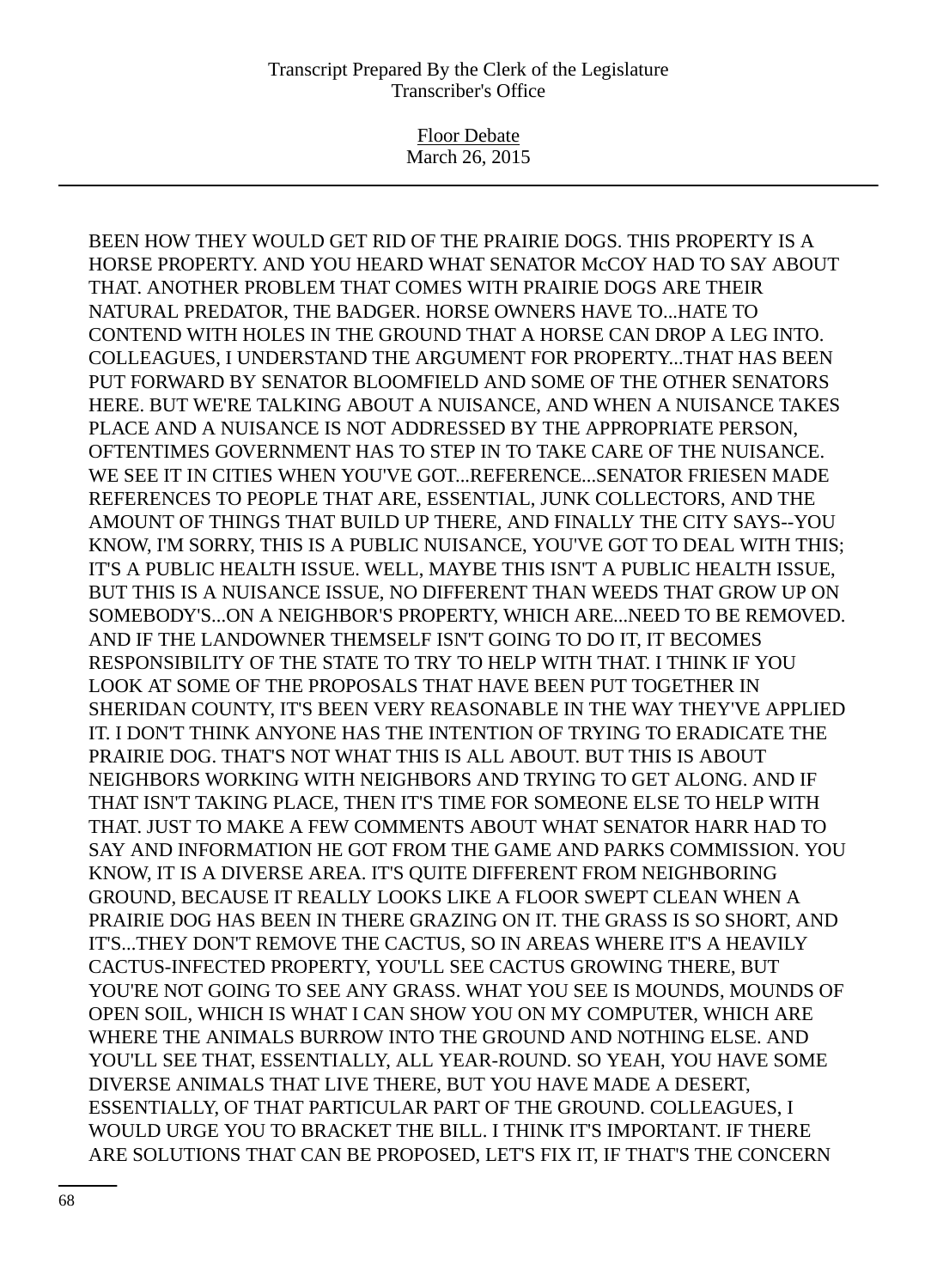THAT SENATOR BLOOMFIELD AND SENATOR JOHNSON HAVE. MAYBE THERE ARE THINGS THAT WE CAN DO TO SOLVE THE PROBLEM, BUT I DON'T WANT TO SEE A GOOD LAW GO AWAY SIMPLY BECAUSE SOMEBODY DOESN'T UNDERSTAND WHAT THE PROBLEM IS... [LB128]

SENATOR COASH: ONE MINUTE. [LB128]

SENATOR DAVIS: ...AND HOW THAT DEVELOPS. SO WITH THAT, I WILL YIELD THE REST OF MY TIME, MR. PRESIDENT. [LB128]

SENATOR COASH: THANK YOU, SENATOR DAVIS. MEMBERS, YOU'VE HEARD THE CLOSING ON THE MOTION TO BRACKET. THE QUESTION IS SHALL LB128 BE BRACKETED? ALL THOSE IN FAVOR VOTE AYE; ALL THOSE OPPOSED VOTE NAY. THERE HAS BEEN A REQUEST TO PLACE THE HOUSE UNDER CALL. THE QUESTION IS, SHALL THE HOUSE GO UNDER CALL? ALL THOSE IN FAVOR VOTE AYE; ALL THOSE OPPOSED VOTE NAY. RECORD, MR. CLERK. MEMBERS, WE ARE ON FINAL READING, SO A CALL IS NOT NECESSARY. MEMBERS, PLEASE CHECK IN. MEMBERS, PLEASE CHECK IN. SENATOR KINTNER, PLEASE CHECK IN. SENATOR BAKER, PLEASE CHECK IN. SENATOR DAVIS, WOULD YOU LIKE A ROLL CALL VOTE? MR. CLERK, THERE HAS BEEN A REQUEST FOR A ROLL CALL VOTE IN REVERSE ORDER. THE QUESTION IS, SHALL LB128 BE BRACKETED? MR. CLERK, PLEASE CALL THE ROLL. [LB128]

CLERK: (ROLL CALL VOTE TAKEN, LEGISLATIVE JOURNAL PAGES 998-999.) 18 AYES, 26 NAYS, MR. PRESIDENT, ON THE MOTION TO BRACKET THE BILL. [LB128]

SENATOR COASH: THE MOTION TO BRACKET IS NOT ADOPTED. MR. CLERK. SENATOR DAVIS, WOULD YOU PLEASE COME TO THE PRESIDING OFFICER'S DESK. [LB128]

CLERK: MR. PRESIDENT, THE NEXT MOTION I HAVE WITH RESPECT TO LB128 IS A MOTION BY SENATOR DAVIS TO RECOMMIT LB128 TO THE AGRICULTURE COMMITTEE. [LB128]

SENATOR COASH: SENATOR DAVIS, YOU ARE RECOGNIZED TO OPEN ON YOUR MOTION. [LB128]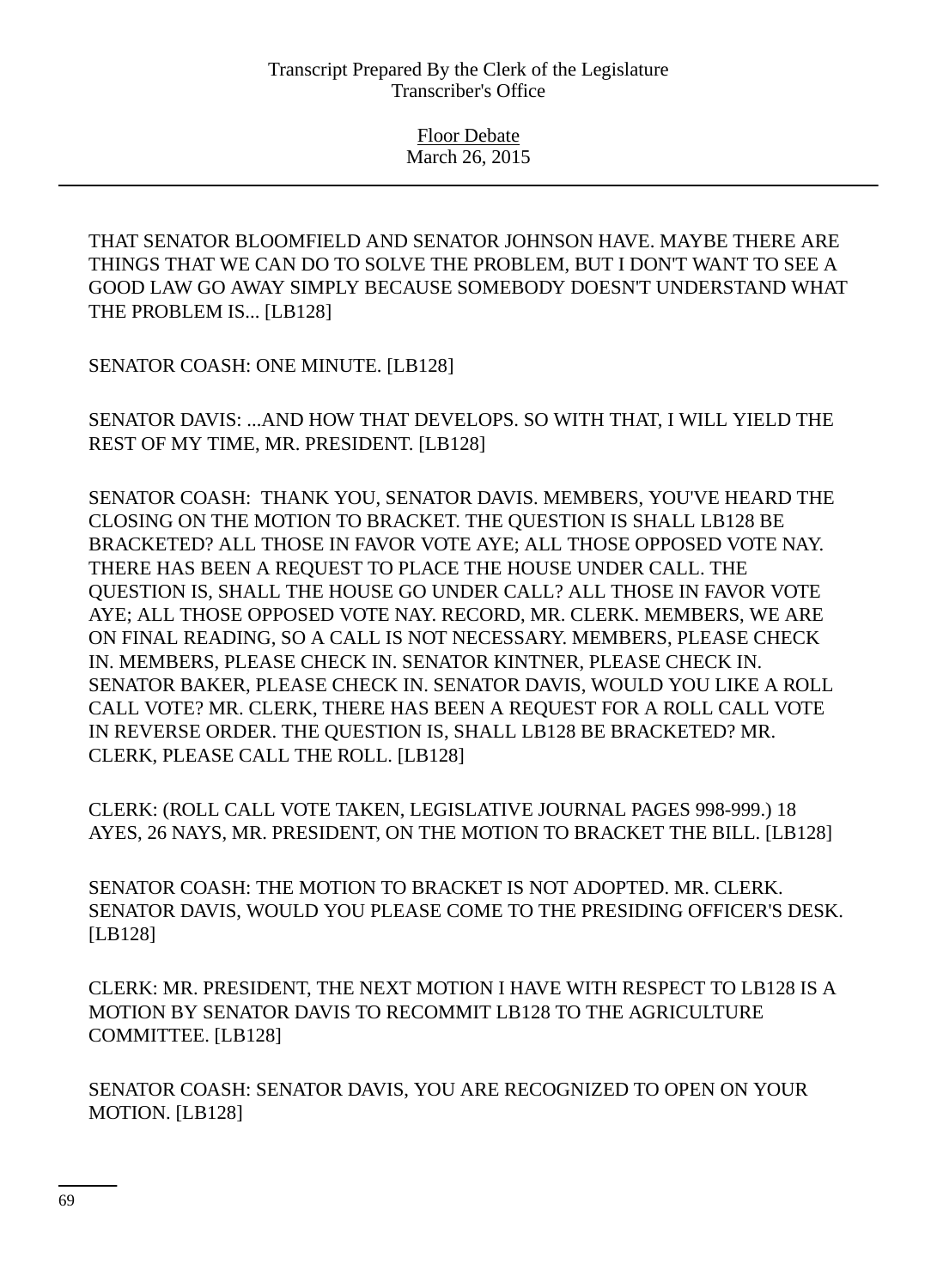Floor Debate March 26, 2015

SENATOR DAVIS: THANK YOU, MR. PRESIDENT. YOU'VE HEARD DISCUSSION THIS MORNING ABOUT THE PRAIRIE DOG BILL, AND I THINK WE'VE REALLY HASHED IT OUT AS MUCH AS WE POSSIBLY CAN, BUT WE DID HEAR THAT THERE WERE CONCERNS ABOUT THE BILL WITH REGARD TO PROPERTY RIGHTS AND HOW SOMEONE'S PROPERTY RIGHTS WERE AFFECTED BY THE BILL IF YOU DON'T WANT TO HAVE YOUR PRAIRIE DOGS KILLED. ONE SOLUTION TO THAT PROBLEM WOULD BE TO RECOMMIT THIS BILL TO THE COMMITTEE AND LET THE COMMITTEE HASH IT OUT AND FIGURE OUT A SOLUTION TO THE PROBLEM. WE'VE HEARD REFERENCES FROM SENATOR JOHNSON AND SENATOR SCHILZ ABOUT WHAT WERE THE CONCERNS EXPRESSED IN THE COMMITTEE. AND IT WOULD SEEM TO ME THAT IT MIGHT BE APPROPRIATE FOR US TO TAKE THAT UP AND HAVE THE COMMITTEE LOOK AT THE BILL MORE THOROUGHLY, FIND A SOLUTION THAT WORKS FOR THE LANDOWNERS, AND WORKS FOR THE PEOPLE THAT WANT TO PROTECT THE PRAIRIE DOGS. I DON'T WANT TO HOLD THE BODY UP HERE FOR ANY LENGTHY PERIOD OF TIME. I REALIZE THAT THERE ARE IMPORTANT ISSUES AHEAD, BUT THIS IS A VERY BIG DEAL TO MY CONSTITUENTS AND TO PEOPLE IN THE RURAL PART OF THE STATE WHO REALLY DO FEEL THAT WE'VE GOT A PROBLEM WITH PRAIRIE DOGS WHICH NEEDS TO BE ADDRESSED. MY CONCERN WITH ELIMINATING THIS BILL IS THAT WE'RE PROBABLY NEVER GOING TO GET IT BACK AGAIN, BECAUSE THERE WILL BE PEOPLE THAT WILL FIGHT IT ON THE FLOOR. AND SO THEN IT JUST BECOMES THE CONSTANT, PERENNIAL PROBLEM THAT IS GOING TO PIT NEIGHBOR AGAINST NEIGHBOR, EXPENSE VERSUS EXPENSE. WE'VE GOT A PIECE OF LEGISLATION THAT'S IN PLACE, ONLY BEING USED IN ONE COUNTY RIGHT NOW. WE CAN RECOMMIT THIS BILL TO THE COMMITTEE AND TRY TO LET THEM WORK OUT SOME SOLUTIONS THAT WILL APPEASE SENATOR CHAMBERS AND HIS GROUPS AND WILL MAKE MY CONSTITUENTS HAPPY. THAT DOESN'T SEEM TO ME TO BE A BIG PROBLEM. I WOULD HOPE THE BODY WOULD BE WILLING TO TAKE THAT UP AND THINK HARD ABOUT HOW WE'RE GOING TO DO THAT. AND, AGAIN, I WOULD LOVE TO SHOW YOU THE PICTURES OF THESE PRAIRIE DOGS AND WHAT KIND OF DAMAGE THEY CAN DO. YOU CAN GO ON THE WEB YOURSELF AND LOOK. BUT I CAN SHOW YOU A PARTICULAR PARCEL OF GROUND THAT REALLY IS HEAVILY INFESTED. I TALKED ABOUT THIS WHEN I WAS IN GENERAL FILE ABOUT MY OWN EXPERIENCE WITH THEM AND HOW DETERMINED THEY ARE TO SURVIVE, WHAT GOOD SURVIVORS THEY ARE, AND HOW DIFFICULT IT IS TO ERADICATE THEM. SO WE HAD ELIMINATED A PRAIRIE DOG TOWN ON OUR PLACE, BUT IT TOOK US ABOUT FIVE YEARS TO DO THAT. AND NOW SINCE THEN, THAT WAS PROBABLY 15 YEARS AGO, I'VE GOT FIVE NEW ONES THAT HAVE DEVELOPED. THE ANIMALS ARE NOT BEING ERADICATED, THEY'RE NOT BEING...THEY'RE NOT ENDANGERED. AND NO MATTER WHAT YOU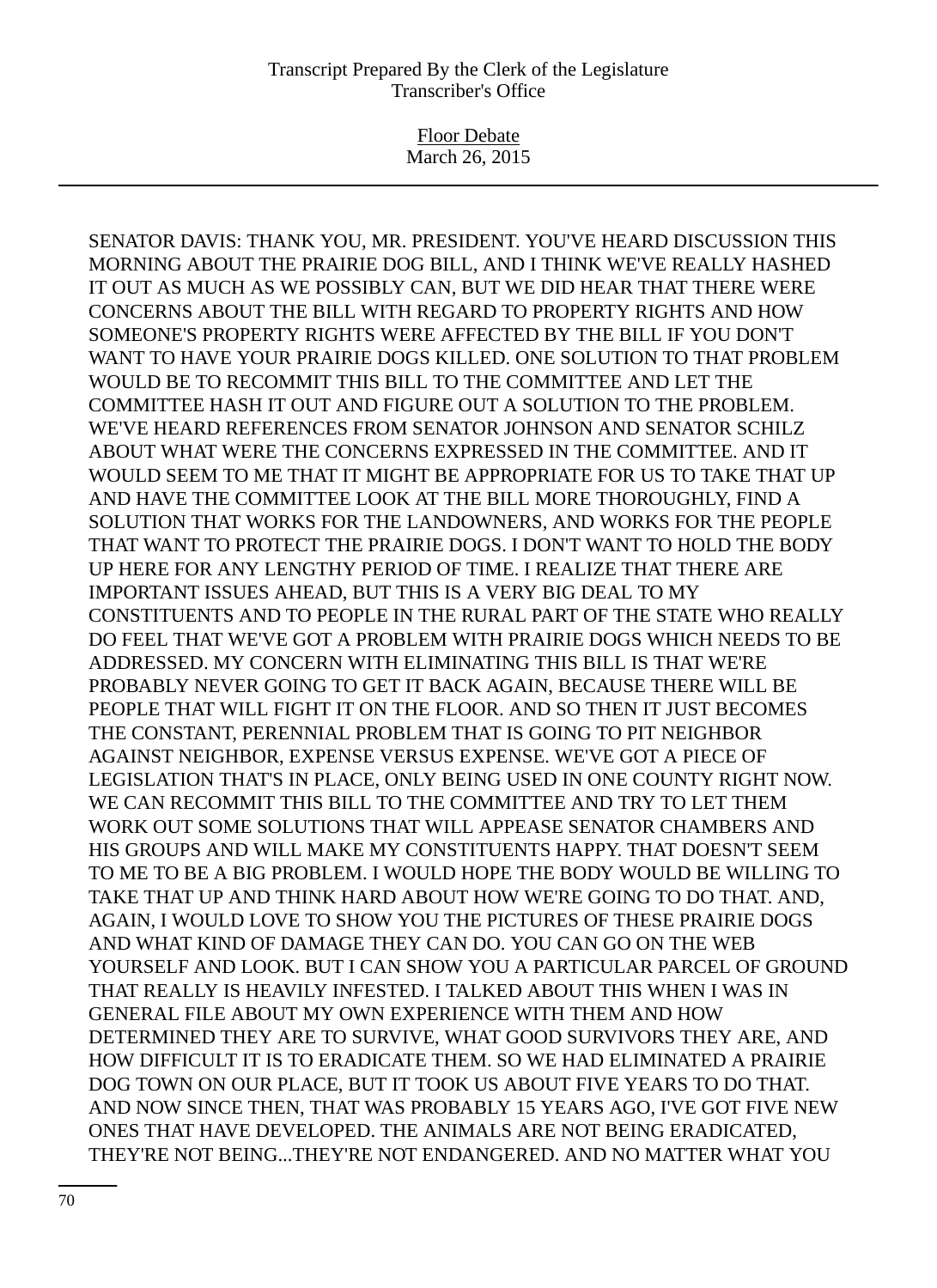Floor Debate March 26, 2015

MIGHT HEAR FROM GAME AND PARKS, THERE ARE ALWAYS GOING TO BE PRAIRIE DOGS IN NEBRASKA, AND THERE IS ALWAYS GOING TO BE PRAIRIE DOGS IN THE GREAT PLAINS BECAUSE THEY ARE NATIVE TO THIS REGION. BUT THEY NEED TO BE CONTROLLED, AND THEY NEED TO BE SUPERVISED. WE'VE GOT A REAL PROBLEM, FOLKS. SENATOR LOUDEN RECOGNIZED THAT, AND THE BODY, WHICH I RESPECT SO MUCH, MADE THAT BILL LAW AND IT'S NOW IN PLACE. SENATOR CHAMBERS DOESN'T LIKE IT, SOME OF HIS CONSTITUENTS DON'T LIKE IT, AND SOME OTHER PEOPLE DON'T LIKE IT, BUT IT'S GOOD LEGISLATION. WE NEED TO KEEP IT. LET'S COMMIT THIS BILL BACK TO THE AG COMMITTEE AND HAVE THEM EVALUATE IT, GIVE US AN OPINION. THANK YOU, MR. PRESIDENT. [LB128]

SENATOR COASH: THANK YOU, SENATOR DAVIS. MEMBERS, YOU'VE HEARD THE MOTION OF RECOMMITMENT TO COMMITTEE. SEEING NO MEMBERS WISHING TO SPEAK, SENATOR DAVIS, YOU'RE RECOGNIZED TO CLOSE ON YOUR MOTION. [LB128]

SENATOR DAVIS: I THINK I HAVE, PROBABLY, NOTHING MORE TO SAY ON THE BILL. [LB128]

SENATOR COASH: THANK YOU, SENATOR DAVIS. MEMBERS, YOU'VE HEARD THE OPENING AND CLOSING TO THE RECOMMITMENT MOTION. THE QUESTION BEFORE THE BODY IS, SHALL LB128 BE RECOMMITTED TO THE AG COMMITTEE? ALL THOSE IN FAVOR VOTE AYE; THOSE OPPOSED VOTE NAY. MR. CLERK, THERE HAS BEEN A REQUEST FOR A ROLL CALL VOTE. PLEASE CALL THE ROLL. [LB128]

CLERK: (ROLL CALL VOTE TAKEN, LEGISLATIVE JOURNAL PAGES 999-1000) 20 AYES, 18 NAYS, MR. PRESIDENT, ON THE MOTION TO RE-REFER TO COMMITTEE. I ANNOUNCED THE VOTE, SENATOR. SORRY. [LB128]

SENATOR COASH: THE MOTION TO RECOMMIT IS NOT ADOPTED. AS THE AGENDA INDICATES, WE WILL NOW MOVE TO THE 12:30 AGENDA ITEM, MR. CLERK. [LB128]

CLERK: MR. PRESIDENT, LR41 WAS A RESOLUTION ORIGINALLY INTRODUCED BY SENATOR CAMPBELL AND OTHER MEMBERS. IT'S A RESOLUTION THAT CALLS FOR THE LEGISLATURE TO RECOGNIZE THE NEBRASKA BIOCONTAINMENT PATIENT CARE UNIT FOR ITS SERVICE TO OUR STATE, NATION, AND WORLD. THE RESOLUTION WAS REFERRED TO THE HEALTH AND HUMAN SERVICES COMMITTEE FOR PURPOSES OF CONDUCTING A PUBLIC HEARING. THAT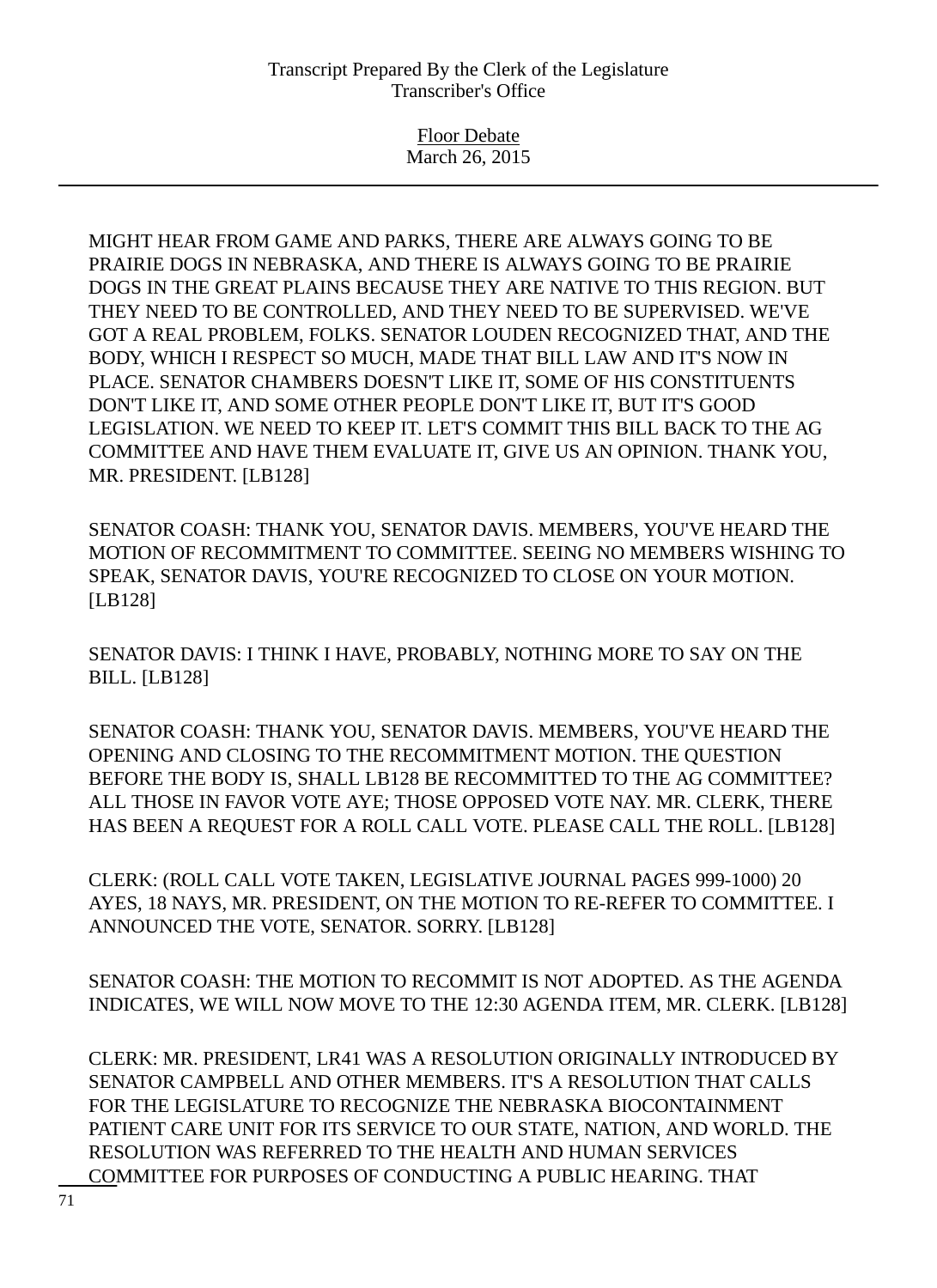COMMITTEE REPORTS IT TO THE LEGISLATURE FOR FURTHER CONSIDERATION, MR. PRESIDENT. I HAVE NO AMENDMENTS AT THIS TIME. [LR41]

SENATOR COASH: THANK YOU, MR. CLERK. SENATOR CAMPBELL, YOU ARE RECOGNIZED TO OPEN ON LR41. [LR41]

SENATOR CAMPBELL: THANK YOU, MR. PRESIDENT AND COLLEAGUES. I WANT TO THANK YOU ALL BECAUSE 48 OF US SIGNED THE RESOLUTION. SO SOME OF YOU MAY BE GOING--IF 48 PEOPLE SIGNED THIS, WHY IS THIS BACK ON THE AGENDA? A LITTLE LESSON HERE: IF A RESOLUTION COMES FORWARD AND HAS A SUBSTANTIVE ISSUE, IT'S NOT JUST EXPRESSING SYMPATHY OR CONGRATULATIONS. IF IT HAS A SUBSTANTIVE TOPIC, IT THEN HAS TO HAVE A PUBLIC HEARING BEFORE THE APPROPRIATE COMMITTEE. IF THE COMMITTEE THEN BRINGS THE RESOLUTION TO THE FLOOR, IT IS DEBATED ONCE AND ONCE ONLY, AND EITHER PASSED OR DEFEATED. AND SO THAT IS WHY THIS RESOLUTION IS BACK ON THE AGENDA. I HAD THE PAGES DISTRIBUTE FOR YOU THE TESTIMONY THAT CHANCELLOR GOLD GAVE TO THE HEALTH AND HUMAN SERVICES COMMITTEE ON THE DAY WE HAD THE PUBLIC HEARING. AND I THOUGHT IT WOULD BE ILLUSTRATIVE OF THE WORK OF THE BIOCONTAINMENT UNIT. I HAD ASKED THE SPEAKER SPECIFICALLY TO PUT IT ON THIS WEEK BECAUSE TOMORROW UNMC WILL HAVE A NUMBER OF PEOPLE WHO ARE COMING TO CELEBRATE AND RECOGNIZE THE WORK OF THE BIOCONTAINMENT UNIT DURING THE EBOLA EMERGENCY, WORLDWIDE EMERGENCY, ACTUALLY. SO I AM ASKING ONCE MORE FOR YOUR GREEN VOTE ON LR41, AS 48 OF US HAD ORIGINALLY DONE IN SIGNING THE RESOLUTION. AND WITH THAT, MR. PRESIDENT, CONCLUDES MY OPENING. [LR41]

# SENATOR KRIST PRESIDING

SENATOR KRIST: SENATOR NORDQUIST, YOU ARE RECOGNIZED. [LR41]

SENATOR NORDQUIST: THANK YOU, MR. PRESIDENT. I JUST WANTED TO SHOW MY SUPPORT FOR THIS RESOLUTION. BACK IN FEBRUARY, I WORKED WITH UNMC AND SENT A LETTER TO U.S. SECRETARY BURWELL ASKING FOR THEIR FAVORABLE CONSIDERATION OF THIS. AND REALLY, THE FACT OF THE MATTER IS THIS IS A NATIONAL TREASURE, THE WORK THAT UNMC HAS DONE. THEY RESPONDED INSTANTLY TO A GLOBAL CRISIS, AS NEBRASKANS GENERALLY WOULD DO. THEY WEREN'T AFRAID TO STEP FORWARD, BEING ONE OF THE FEW INSTITUTIONS IN THE COUNTRY THAT WAS READY TO FULFILL THIS NEED. AND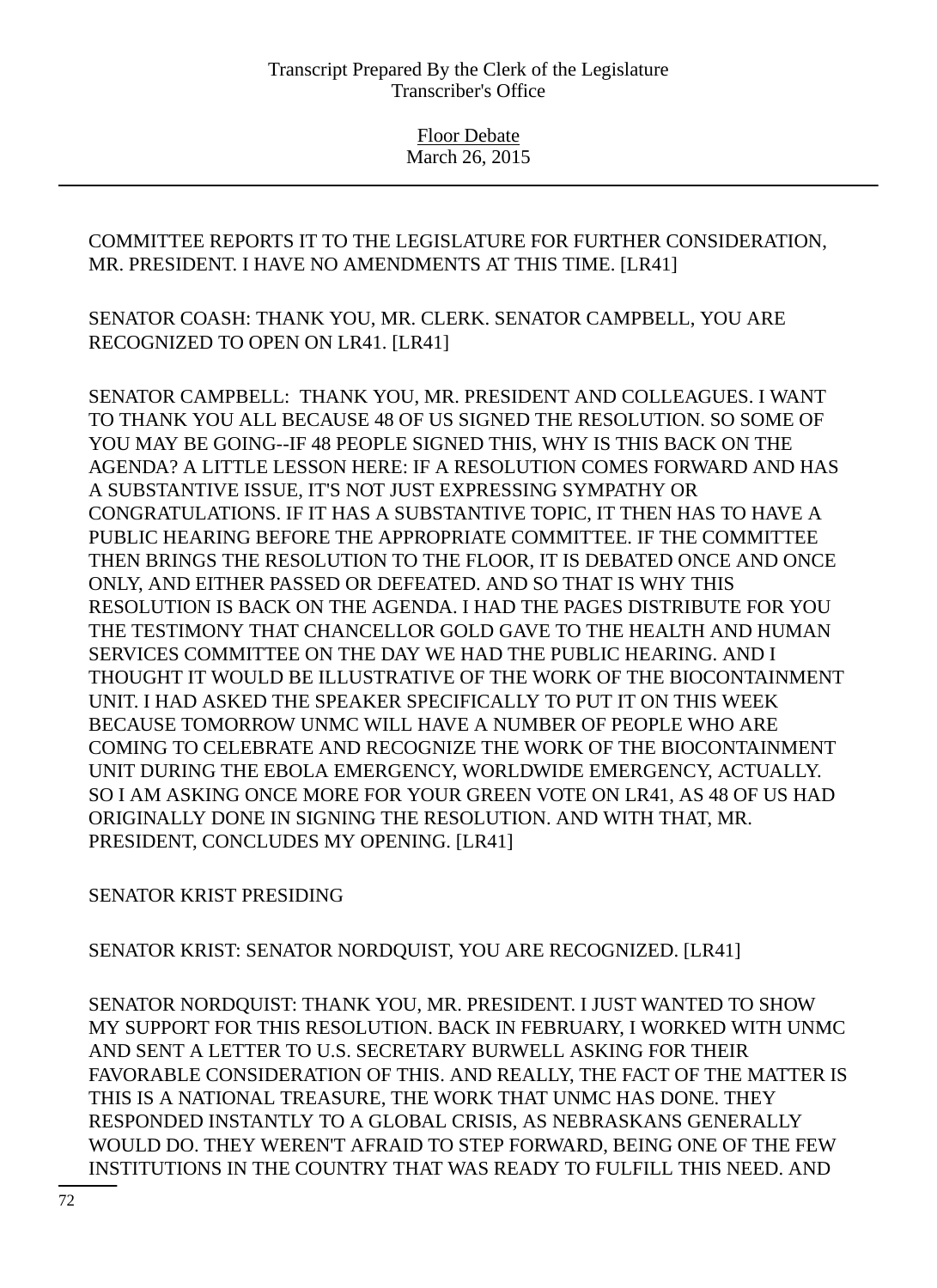## Transcript Prepared By the Clerk of the Legislature Transcriber's Office

Floor Debate March 26, 2015

IT WENT BEYOND THAT. AFTER THE IMMEDIATE RESPONSE, THEY BEGAN FIELDING CALLS AND E-MAILS AND CORRESPONDENCE FROM OTHER HOSPITALS AND INSTITUTIONS ABOUT TRAINING, ABOUT PROPER PROTOCOL, AND EVENTUALLY EVEN WORKED WITH APPLE AND DEVELOPED TRAINING PROTOCOLS AND SAFETY PROTOCOLS THAT WERE PUT ON iTUNES AND WIDELY USED BY HEALTH INSTITUTIONS AROUND THE COUNTRY. SO THE WORK THAT THEY'VE DONE HAS BEEN FABULOUS. NOW, THE NEXT STEP IS TO WORK WITH OUR CONGRESSIONAL DELEGATION AND THE FEDERAL ADMINISTRATION TO EXPAND THEIR ROLE IN THIS. OBVIOUSLY, THE EXPERTISE IS HERE, AND WITH SOME FEDERAL INVESTMENT, THAT EXPERTISE CAN BE SHARED MUCH MORE WIDELY AND HAVE GREAT IMPACT IN THE FUTURE. THANK YOU. [LR41]

SENATOR KRIST: THANK YOU, SENATOR NORDQUIST. SENATOR LARSON, YOU ARE RECOGNIZED. [LR41]

SENATOR LARSON: THANK YOU, MR. PRESIDENT. I RISE TODAY NOT ON LR41, NOT ON CHARTER SCHOOLS, AS I HEAR A DEEP SIGH OF RELIEF. I RISE ON ANOTHER ISSUE IN TERMS OF RESOLUTIONS AND HOW WE LOOK AT RESOLUTIONS AND WHY WE HEAR THEM. LR41...LET ME FIRST READ THE RULE BOOK, AND I DO BELIEVE THAT LR41 SHOULD BE HEARD WITHOUT A PRIORITY, BUT THE PRIORITY THAT ON PAGE 27 OF OUR RULE BOOK, YOU'LL SEE WHEN A RESOLUTION IS CONSIDERED A BILL. RESOLUTIONS WHICH PROPOSE AMENDMENTS TO THE STATE CONSTITUTION, PROPOSE THE RATIFICATION OR REJECTION OF AMENDMENTS TO THE FEDERAL CONSTITUTION, OR MEMORIALIZE THE CONGRESS WITH REGARD TO AMENDMENTS TO THE U.S. CONSTITUTION SHALL BE CONSIDERED AND ADOPTED IN THE SAME MANNER AS THE BILLS, I.E., REGARDING NEEDING A PRIORITY TO BE DISCUSSED ON THE FLOOR. SO I THEN GO TO WEBSTER'S DICTIONARY AND FIND WHAT EXACTLY THE WORD "MEMORIALIZED" MIGHT MEAN. AND IT IS TO DO OR CREATE SOMETHING THAT CAUSES PEOPLE TO REMEMBER, WITH SPECIFICS TO, AS THE RULE BOOK SAYS, AMENDMENTS TO THE U.S. CONSTITUTION. I THEN GO THROUGH A BILL THAT WE HEARD IN GOVERNMENT COMMITTEE THIS YEAR, LR35, IT'S SENATOR EBKE'S LEGISLATIVE RESOLUTION. AND WHAT IT DOES IS IT ASKS FOR A CONSTITUTIONAL CONVENTION, A CONVENTION OF THE STATES, ACTUALLY. IT DOES NOT GUARANTEE THAT ANY AMENDMENTS WILL COME OUT OF THAT CONSTITUTIONAL CONVENTION. IT DOES NOT GUARANTEE THAT ANYTHING WILL ACTUALLY BE DONE AT THAT CONSTITUTIONAL CONVENTION. THERE MAY OR MAY NOT BE AN AMENDMENT, BUT IT WILL BRING INDIVIDUALS FROM STATES TOGETHER AS THE U.S. CONSTITUTION ALLOWS, TO DISCUSS OUR CONSTITUTION, JUST DISCUSS. I THINK THE QUESTION COMES BACK AND LIES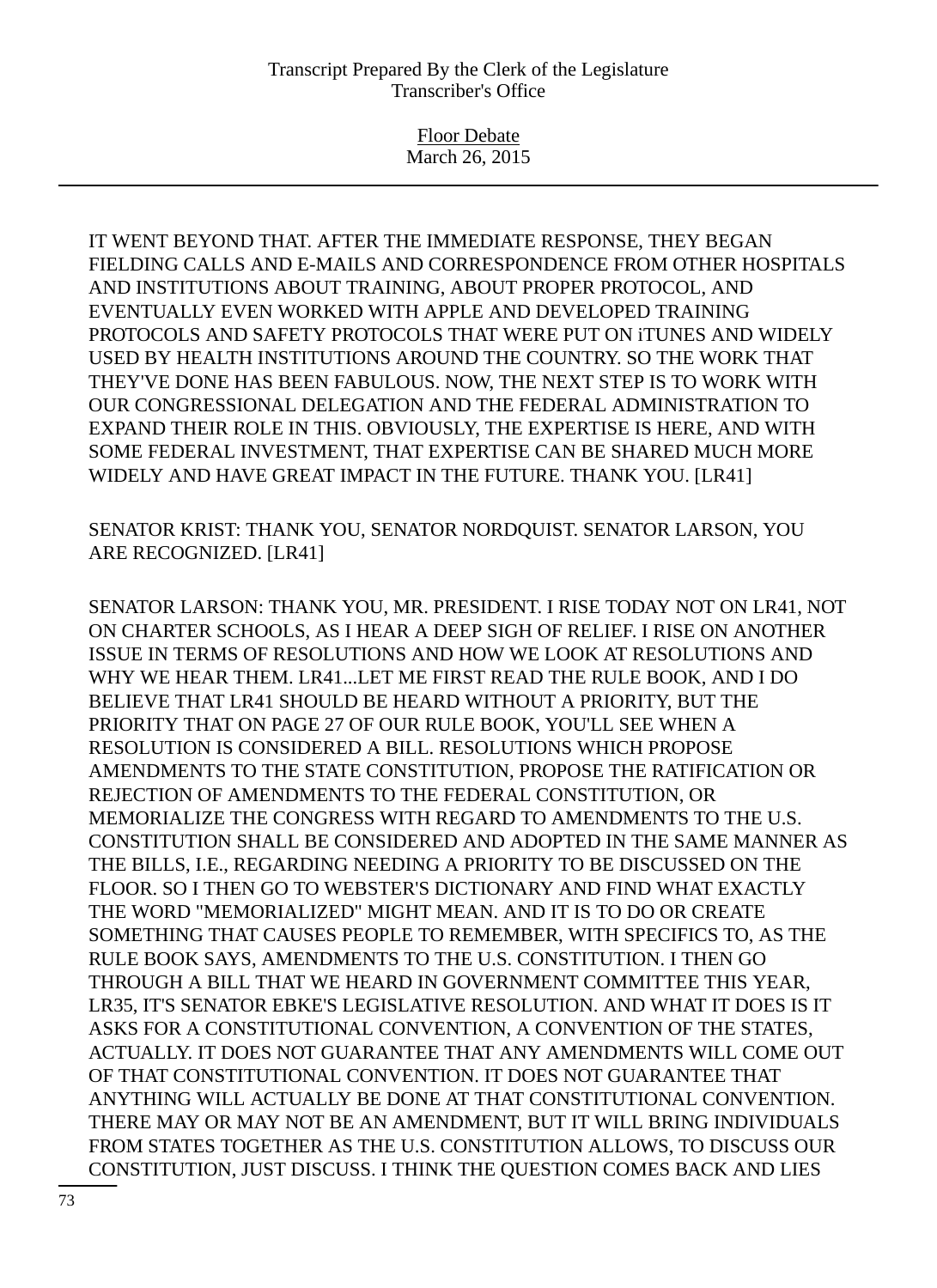## Transcript Prepared By the Clerk of the Legislature Transcriber's Office

Floor Debate March 26, 2015

HERE ON WHETHER OR NOT THAT THAT SHOULD REQUIRE A PRIORITY. BECAUSE LR35 DOES NOT, IN ITS SPECIFIC READING, IT DOES NOT PROPOSE AN AMENDMENT TO THE STATE CONSTITUTION, IT DOES NOT PROPOSE THE RATIFICATION OR REJECTION OF AN AMENDMENT TO THE FEDERAL CONSTITUTION, NOR DOES IT MEMORIALIZE CONGRESS WITH REGARD TO ANY SPECIFIC AMENDMENT OF THE U.S. CONSTITUTION. IT ASKS FOR A CONVENTION OF THE STATES TO DISCUSS THE CONSTITUTION. IF WE READ OUR RULE BOOK, LR35 SHOULD NOT NEED A PRIORITY, YET IT HAS BEEN DEEMED AS IT DOES NEED A PRIORITY. THE RULE BOOK SAYS: MEMORIALIZE THE CONGRESS WITH REGARD TO AMENDMENTS TO THE U.S. CONSTITUTION. LR35 PROPOSES NO AMENDMENTS TO THE U.S. CONSTITUTION. IT DEALS WITH NO AMENDMENTS DIRECTLY TO THE U.S. CONSTITUTION AND IT ASKS CONGRESS NOT TO TAKE ANY ACTION ON ANY SPECIFIC AMENDMENTS TO THE U.S. CONSTITUTION. IT CALLS FOR A CONVENTION OF THE STATES. JUST BECAUSE SOME MAY DISAGREE WITH THE CONCEPT DOES NOT MEAN THAT IT SHOULDN'T BE TREATED LIKE EVERY OTHER LEGISLATIVE RESOLUTION. NOW, I CAN, READING THROUGH THAT RULE, I UNDERSTAND THAT LR41 DOESN'T NEED A PRIORITY. LAST YEAR, WHEN WE URGED THE NEBRASKA DELEGATION TO... [LR41 LR35]

SENATOR KRIST: ONE MINUTE. [LR41]

SENATOR LARSON: ...PASS IMMIGRATION REFORM, IT DID NOT NEED A PRIORITY. AND MAYBE THAT'S JUST BECAUSE WE'RE JUST ASKING THE NEBRASKA DELEGATION TO DO IT. I WOULD SAY EVEN IF WE ASK THE WHOLE CONGRESS TO DO IT, IT WOULDN'T MATTER BECAUSE IT DID NOT SPECIFICALLY TOUCH ON AMENDMENTS TO THE CONSTITUTION. WE ARE NOT ASKING DIRECTLY FOR THE CONGRESS TO GIVE US A CONSTITUTIONAL AMENDMENT. MAYBE I'M BEING TOO NARROW IN MY READING OF THE RULE BOOK, BUT I DON'T THINK THE RULE BOOK IS WHAT WE WOULD CALL A LIVING DOCUMENT. IT IS THE RULE BOOK. IT IS NOT MEANT TO CHANGE AND TAKE THE EFFECT THAT WE WANT. IT IS THERE TO FOLLOW. AND IT APPEARS TO ME THAT WITH LR35 WE ARE NOT FOLLOWING IT. AND SHOULD THAT COME OUT OF COMMITTEE, I WOULD ANTICIPATE YOU WILL HEAR MORE. [LR41 LR35]

SENATOR KRIST: TIME, SENATOR. [LR41]

SENATOR LARSON: THANK YOU. [LR41]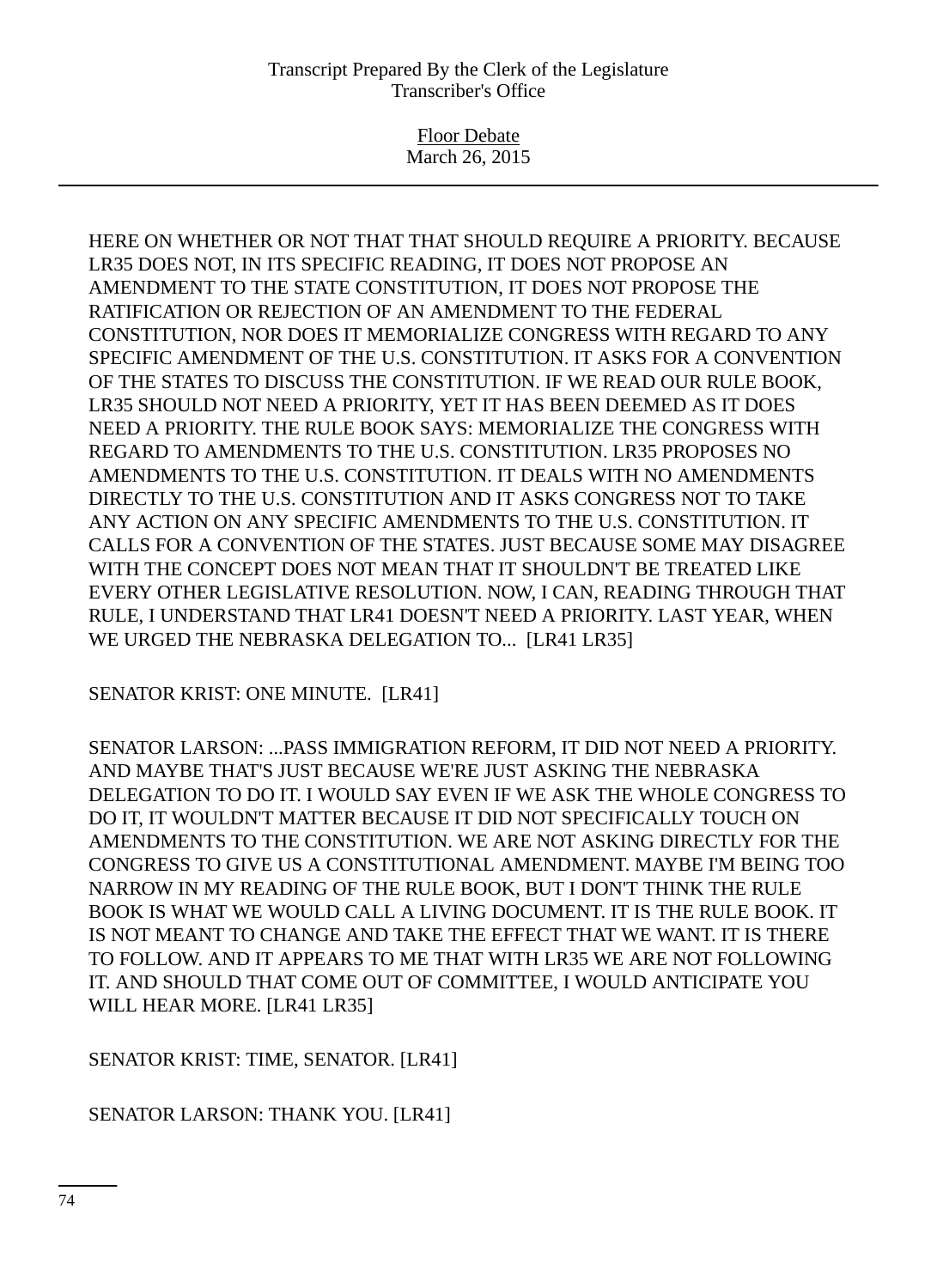Floor Debate March 26, 2015

SENATOR KRIST: THANK YOU, SENATOR LARSON. SENATOR RIEPE, YOU ARE RECOGNIZED. [LR41]

SENATOR RIEPE: MR. PRESIDENT, THANK YOU. I HAD A QUESTION FOR SENATOR CAMPBELL IF SHE WOULD YIELD, PLEASE. [LR41]

SENATOR KRIST: SENATOR CAMPBELL, WILL YOU YIELD? [LR41]

SENATOR CAMPBELL: CERTAINLY. [LR41]

SENATOR RIEPE: MY QUESTION IS IS ON THE HANDOUT THAT WE HAD, IT TALKS ABOUT THE UNIVERSITY OF NEBRASKA MEDICAL CENTER WOULD CREATE AN INDEPENDENT ACCREDITATION PROGRAM. AND MY QUESTION THERE GETS TO BE AS: IS THERE A RELATED COST WITH THAT? IS THERE A MATTER OF...THERE ARE NUMEROUS OTHER ACCREDITATION AGENCIES, AND I'M CURIOUS AS TO WHY ONE UN MED CENTER WOULD UNILATERALLY, IF THEY ARE, GO FORWARD WITH THIS AND NOT COMBINE IT WITH THE NATIONAL INSTITUTES OF HEALTH AND EMORY UNIVERSITY, WHO ARE ALSO IN THIS BUSINESS, OR TIE IT IN WITH THE JOINT COMMISSION ON ACCREDITATION OF HOSPITALS? THANK YOU. [LR41]

SENATOR CAMPBELL: IS IT OKAY TO PROCEED, MR. PRESIDENT? [LR41]

SENATOR KRIST: GO AHEAD. [LR41]

SENATOR CAMPBELL: OKAY. MY RESPONSE TO THAT WOULD BE THAT I THINK THAT UNMC, AS IT HAS BEEN VISITING WITH THE FEDERAL GOVERNMENT AND WITH THE CDC, HAS BEEN DOING TRAINING OF HOSPITALS TO BE IN A PREPAREDNESS SITUATION FOR VERY SERIOUS INFECTIOUS DISEASE. I DON'T...I THINK THIS IS MORE THAT HOSPITALS WOULD GO THROUGH THAT TRAINING, AND THEN THEY WOULD HAVE AN ACCREDITATION OR CERTIFICATION THAT THEY HAD DONE IT. I DON'T THINK IT'S LIKE A NATIONAL ACCREDITATION THAT WE WOULD THINK OF AS THE JOINT COMMISSION, BUT IT'S MORE A STATEMENT THAT STAFF HAVE BEEN TRAINED AND ARE READY TO GO IN A HOSPITAL. AND I WOULD NOT SEE ANY COST TO THE STATE FROM THAT PROGRAM. THANK YOU, MR. PRESIDENT. YOU'RE WELCOME. [LR41]